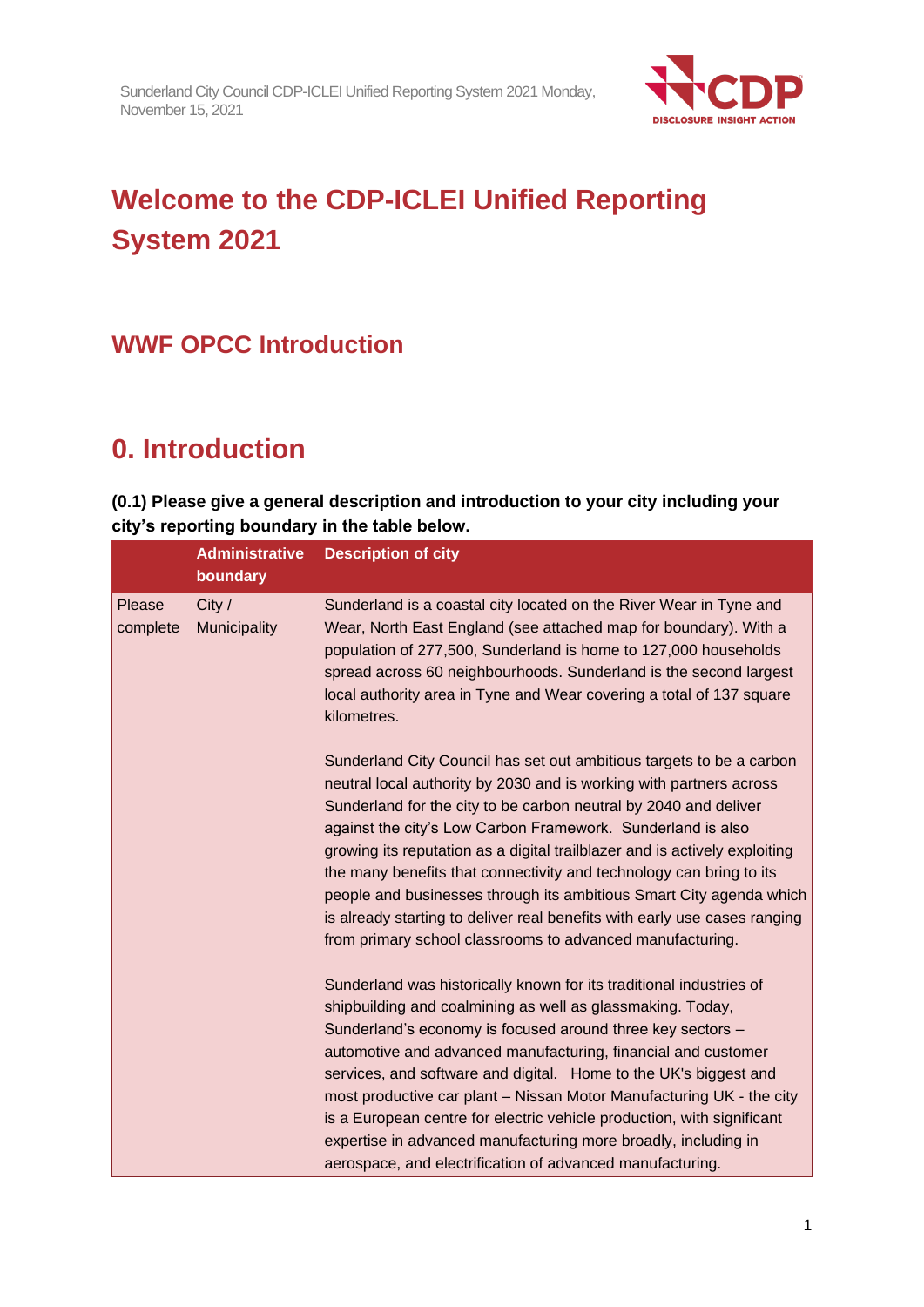

| Sunderland is transforming to lead in new forms of transport and<br>energy, shifting focus from shipbuilding and coalmining, to electric<br>vehicles and battery technology and production. As at end March<br>2021, Sunderland has 80 internationally owned companies originating<br>in 20 territories and employing more than 26,000 people.                                                                                                                                                                                              |
|---------------------------------------------------------------------------------------------------------------------------------------------------------------------------------------------------------------------------------------------------------------------------------------------------------------------------------------------------------------------------------------------------------------------------------------------------------------------------------------------------------------------------------------------|
| Sunderland is working hard to improve the health and social outcomes<br>of residents. It is one of the 20% most deprived districts/unitary<br>authorities in England and approximately 23% (11,100) children live-in<br>low-income families. The health of people in Sunderland is generally<br>worse than the England average. Life expectancy for both men and<br>women is lower than the national average in England.                                                                                                                    |
| The city is well connected from a transport perspective with regional<br>and national rail services as well as easy access to the national<br>highways infrastructure with three road bridges across the River Wear<br>(which cuts through the city). The Tyne and Wear Metro connects<br>Sunderland to each of the four Tyneside local authorities. The closest<br>airports to the city are Newcastle International Airport and Durham<br>Tees Valley Airport, and the city also has a municipally owned Port -<br>the Port of Sunderland. |
| Sunderland currently has 63 designated wildlife sites. In addition to<br>the River Wear, the smaller River Don also runs through Sunderland,<br>Large parts of the city sit on a Magnesium Limestone aquifer. The city<br>is approximately 80 meters above sea level.                                                                                                                                                                                                                                                                       |
| U 1                                                                                                                                                                                                                                                                                                                                                                                                                                                                                                                                         |

U<sup>1</sup>Sunderland City Boundary.pdf

**(0.2) If you have not previously submitted your Letter of Commitment to the Global Covenant of Mayors, either through the relevant regional covenant or through the Global Covenant secretariat, please attach the letter signed by an appropriately mandated official (e.g. Mayor, City Council) to this question.**

U SCC - Cov of Mayors signed doc.bmp

# **City Details**

**(0.3) Please provide information about your city's Mayor or equivalent legal representative authority in the table below.**

|                 | Leader title | Leader name          | <b>Current term end year</b> |
|-----------------|--------------|----------------------|------------------------------|
| Please complete | Cllr         | <b>Graeme Miller</b> | 2022                         |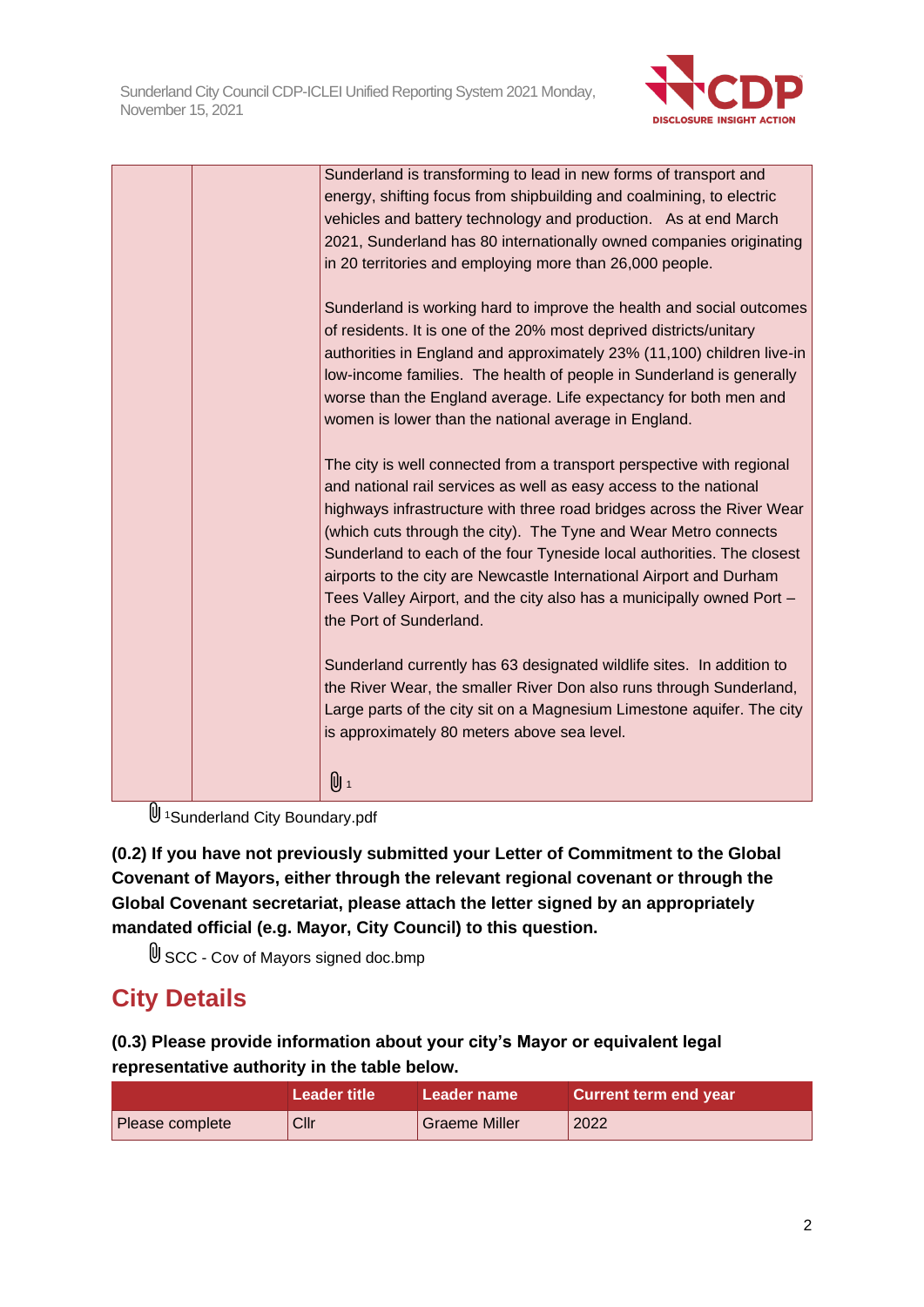

## **(0.4) Please select the currency used for all financial information disclosed throughout your response.**

GBP Pound Sterling

**(0.5) Please provide details of your city's current population. Report the population in the year of your reported inventory, if possible.**

|                    | <b>Current</b><br>population | <b>Current population Projected</b><br>vear | population | <b>Projected population</b><br>year |
|--------------------|------------------------------|---------------------------------------------|------------|-------------------------------------|
| Please<br>complete | 277,417                      | 2018                                        | 275,624    | 2040                                |

**(0.6) Please provide further details about the geography of your city.**

|                         | Land area of the city boundary as defined in question 0.1 (in square km) |
|-------------------------|--------------------------------------------------------------------------|
| Please complete   139.5 |                                                                          |

# **1. Governance and Data Management**

# **Governance**

**(1.0) Please detail sustainability goals and targets (e.g. GHG reductions) that are incorporated into your city's master plan and describe how these are addressed in the table below.**

| <b>Sustainability</b><br>goals and<br>targets | <b>Description</b>                                                                                                                                                                                                                                                                                                                                                                                                                                                                                                                                                                                                                                                                                                                                                                                                                                                                                                                                                                                                                                                                                                                                                                                                |
|-----------------------------------------------|-------------------------------------------------------------------------------------------------------------------------------------------------------------------------------------------------------------------------------------------------------------------------------------------------------------------------------------------------------------------------------------------------------------------------------------------------------------------------------------------------------------------------------------------------------------------------------------------------------------------------------------------------------------------------------------------------------------------------------------------------------------------------------------------------------------------------------------------------------------------------------------------------------------------------------------------------------------------------------------------------------------------------------------------------------------------------------------------------------------------------------------------------------------------------------------------------------------------|
| <b>Emissions</b><br>reduction<br>targets      | In recognition of the Paris Agreement, Sunderland City Council declared a climate<br>emergency in 2019. The climate emergency declaration committed Sunderland to<br>help combat climate change by reducing citywide emissions and helping global<br>temperature rise stay below 1.5°C by 2050. In 2020/21 Sunderland's 2030 Shadow<br>Board, made up of Sunderland City Council and partner organisations, prepared<br>the Low Carbon Framework (available at<br>https://www.sunderland.gov.uk/media/22959/Sunderland-Low-Carbon-<br>Framework/pdf/Sunderland_Low_Carbon_Framework1.pdf?m=637461416504170<br>000) which set out their approach for Sunderland to achieve carbon neutrality by<br>2040 and was adopted in December 2020. This includes seven strategic priorities:<br>Our Behaviour, Policies and Operational Practices, An Energy Efficient Built<br>Environment, Renewable Energy Generation and Storage, Low Carbon and Active<br>Transport, Green Economy and Consumption and Waste. The Council endorsed<br>the Low Carbon Framework in January 2021 and at the same time adopted its Low<br>Carbon Action Plan which included a target for the Council to become carbon<br>neutral by 2030. |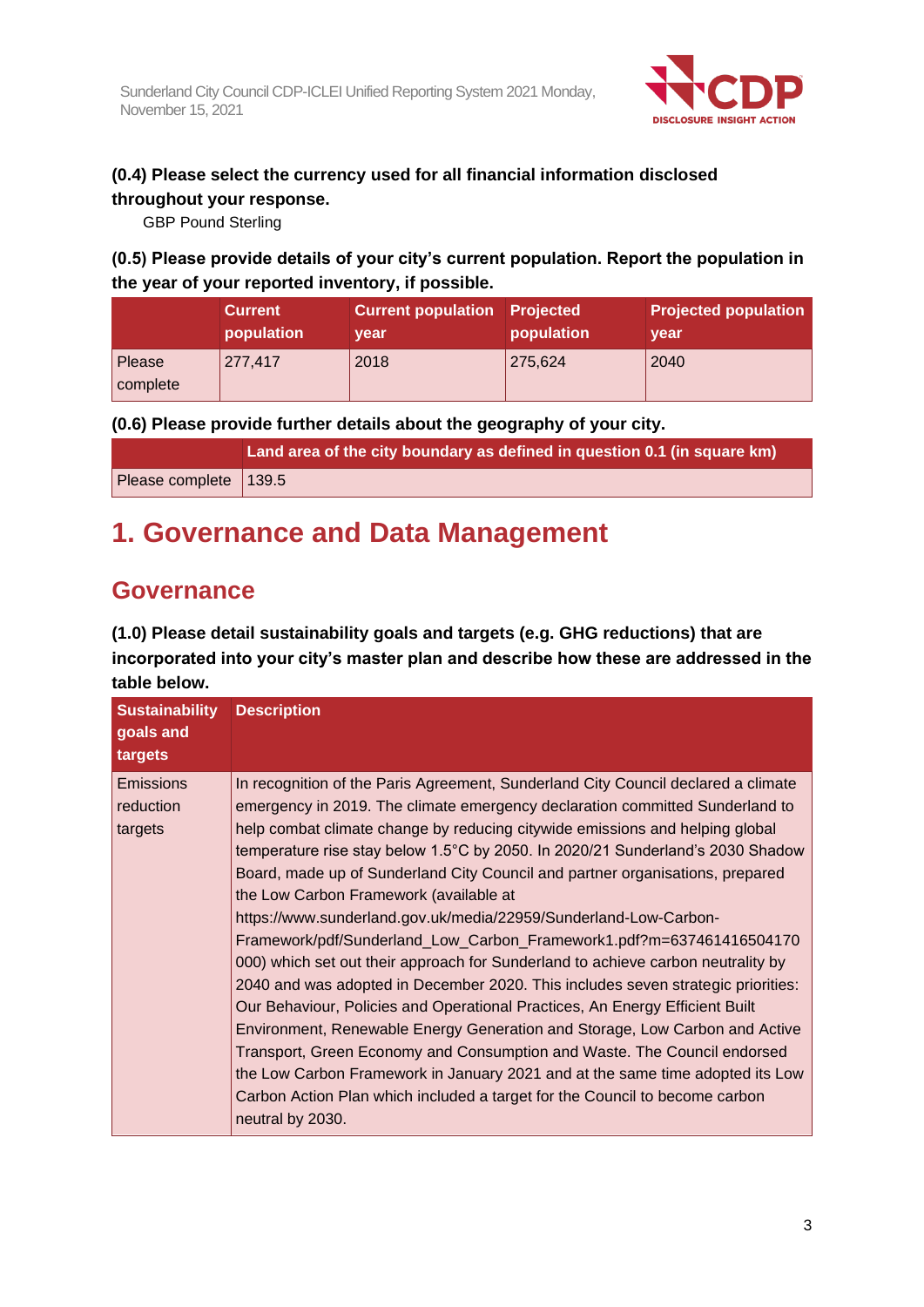

| Emissions  | Sunderland's Core Strategy and Development Plan (available at                                                                                                    |
|------------|------------------------------------------------------------------------------------------------------------------------------------------------------------------|
| reduction  | https://www.sunderland.gov.uk/CSDP) has a spatial vision that by 2033,                                                                                           |
| targets    | Sunderland will be a city at the heart of a low carbon regional economy, and                                                                                     |
|            | several master planning documents reflect the ambition to reduce carbon                                                                                          |
|            | emissions in the city and set out guidance to facilitate delivery against targets.                                                                               |
|            | The Riverside Sunderland Masterplan, which is for a new urban quarter being                                                                                      |
|            | created in Sunderland city centre (and is available at                                                                                                           |
|            | https://www.riversidesunderland.com/sites/default/files/2020-                                                                                                    |
|            | 10/sunderland_masterplan_relaunch_RevU_spreads.pdf), has the ambition of<br>developing Riverside Sunderland into one of the UK's first carbon-neutral            |
|            | neighbourhoods. Key goals of the Riverside Sunderland low emissions approach                                                                                     |
|            | are to design for low energy consumption; maximise opportunities for heat                                                                                        |
|            | recovery; integrate Riverside Sunderland into a city-wide low-carbon heating                                                                                     |
|            | network; generate energy from renewable sources; reduce car dependency and                                                                                       |
|            | use modern methods of construction (MMC). A Supplementary Planning                                                                                               |
|            | Document was adopted by the Council in December 2020 which provides planning                                                                                     |
|            | guidance for the delivery of the site (available at                                                                                                              |
|            | https://www.sunderland.gov.uk/media/22904/Riverside-Sunderland-                                                                                                  |
|            | SPD/pdf/Riverside_Sunderland_SPD.pdf?m=637437352115230000)                                                                                                       |
|            | The South Sunderland Growth Area Supplementary Planning Document (SSGA                                                                                           |
|            | SPD), (which is available at https://www.sunderland.gov.uk/media/22413/SSGA-                                                                                     |
|            | SPD-June-2020/pdf/SSGA_SPD_-_June_2020.pdf?m=637279202064570000),                                                                                                |
|            | also recognises that Sunderland has an important part to play in tackling climate                                                                                |
|            | change and contributing to the national target of carbon neutrality by 2050. The                                                                                 |
|            | SSGA SPD also recognises that the built environment contributes significantly to                                                                                 |
|            | climate change, and therefore ensures that sustainable design and construction                                                                                   |
|            | are incorporated into development to help reduce citywide emissions and mitigate                                                                                 |
|            | against climate change.                                                                                                                                          |
|            |                                                                                                                                                                  |
|            | All the above contributes to one of the central ambitions in the City Plan (available<br>at https://www.sunderland.gov.uk/media/21728/City-Plan-Sunderland-2019- |
|            | 2030/pdf/oce21555_Council_Strategy_2030_Reformed_Presentation_v2.pdf?m=6                                                                                         |
|            | 37569323260530000) that Sunderland will be a dynamic smart city with a low                                                                                       |
|            | carbon economy.                                                                                                                                                  |
| Adaptation | Several climate change vulnerability assessments have identified rainstorm,                                                                                      |
| targets    | flooding, heatwaves, and cold waves as Sunderland's most significant natural                                                                                     |
|            | hazards because of climate change. Consequently, Sunderland prepares a Local                                                                                     |
|            | Flood Risk Management Strategy every 5-6 years, which has the target of                                                                                          |
|            | decreasing the number of properties at high flood risk. Sunderland also adheres to                                                                               |
|            | the England Heatwave Plan, which has the target of reducing the harm to health                                                                                   |
|            | from severe heat and heatwaves. Sunderland also adheres to the Cold Weather                                                                                      |
|            | Plan (CWP) for England, which aims to prevent avoidable harm to health, by                                                                                       |
|            | alerting people to the negative effects of cold weather and enabling them to                                                                                     |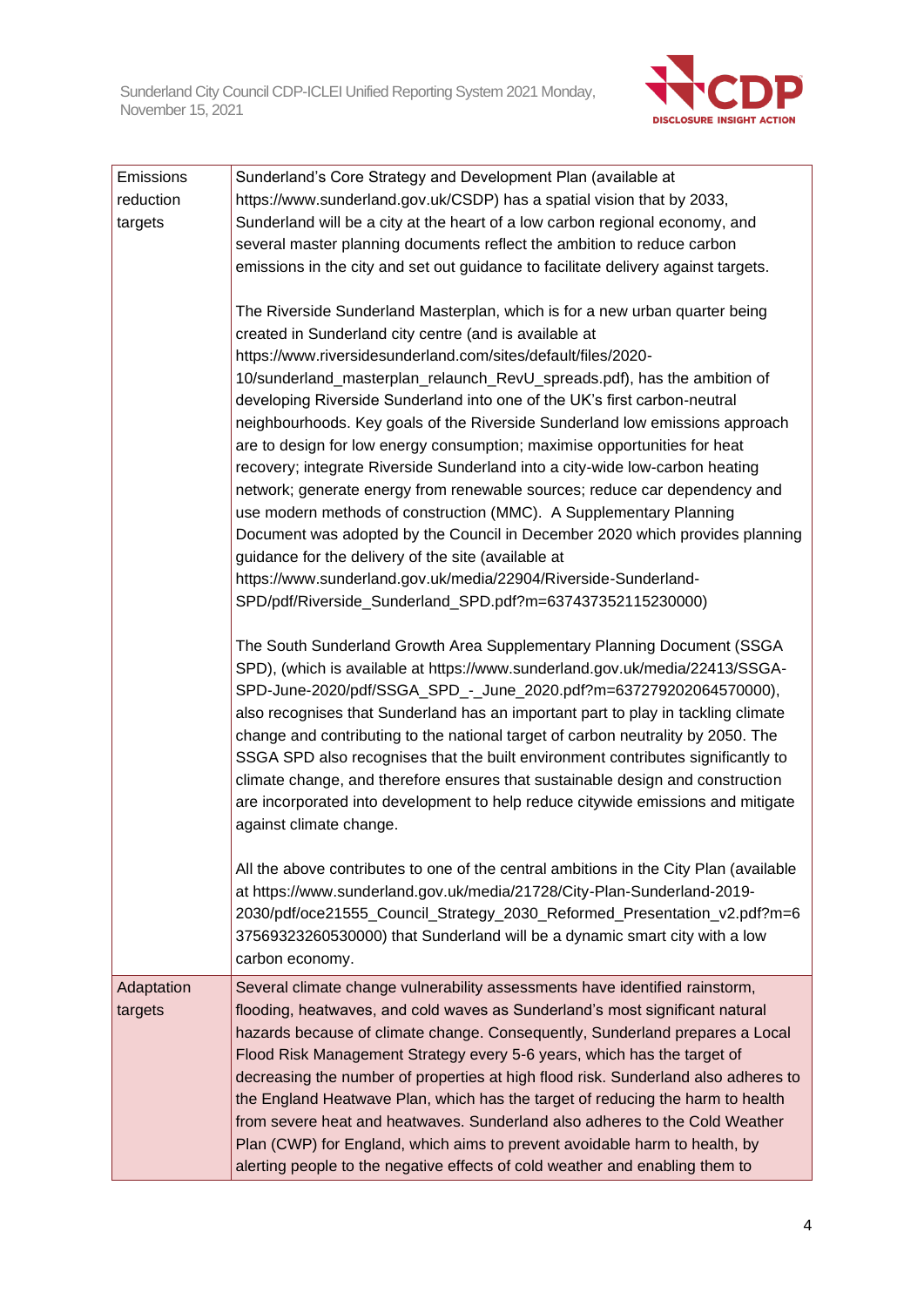

|                       | prepare and respond appropriately. The CWP also aims to reduce pressure on the<br>health and social care system during winter through improved anticipatory actions<br>with vulnerable people.                                                                                                                                                                                                                                                                                                                                                                                                                                                                                                                                                                                                                                                                                                                                                                                                                |
|-----------------------|---------------------------------------------------------------------------------------------------------------------------------------------------------------------------------------------------------------------------------------------------------------------------------------------------------------------------------------------------------------------------------------------------------------------------------------------------------------------------------------------------------------------------------------------------------------------------------------------------------------------------------------------------------------------------------------------------------------------------------------------------------------------------------------------------------------------------------------------------------------------------------------------------------------------------------------------------------------------------------------------------------------|
| Adaptation<br>targets | Climate change adaptation targets are integrated into numerous policies within<br>Sunderland's adopted Core Strategy and Development Plan and consequently<br>planning decisions taken on new developments within the city. Firstly, Strategic<br>Priority 9 of the plan has the goal of adapting to and minimising the impact of<br>climate change by reducing carbon emissions, maximising the use of low carbon<br>energy solutions, and seeking to reduce the risk/impact of flooding. This ambition<br>also feeds into Policy SP1 which requires sustainable patterns of development to<br>mitigate against climate change.                                                                                                                                                                                                                                                                                                                                                                              |
|                       | Policies WWE2 (Flood risk and coastal management) and WWE3 (Water<br>management) aim to reduce flood risk and implement sustainable coastal<br>management. As part of adapting to climate change, development is also required<br>to achieve a high quality of design (Policy BH1 - Design Quality); and where<br>possible integrate sustainable design and construction (Policy BH2 - Sustainable<br>Design and Construction). Policy NE1 (Green and Blue Infrastructure) also states<br>development should apply climate change mitigation and adaptation measures,<br>including flood risk and watercourse management.                                                                                                                                                                                                                                                                                                                                                                                     |
|                       | Strategic Priorities 1 (Our Behaviour) and 2 (Policies and Operational Practices)<br>within Sunderland's Low Carbon Framework and Low Carbon Action Plan aim to<br>adapt our actions and policies to reduce vulnerability to climate change impacts,<br>protecting social, economic and natural systems. Strategic Priority 1 aims to<br>engage with residents, communities and partners and encourage positive<br>behaviour change to reduce individual carbon footprints. Strategic Priority 2 aims to<br>adapt the policies and operational practices of our organisations to embrace and<br>support carbon initiatives, including climate resilience and offsetting, procurement,<br>governance, and engagement.                                                                                                                                                                                                                                                                                          |
| Adaptation<br>targets | The International Advanced Manufacturing Park (IAMP) Area Action Plan 2017-<br>2032 (available at https://www.sunderland.gov.uk/article/12757/International-<br>Advanced-Manufacturing-Park), which is part of the Local Plan and provides the<br>planning policy context for the development of a 370-acre enterprise zone<br>specialising in the development of automotive and advanced manufacturing<br>sectors, has several policies relating to adaptation. Policy D1 (Masterplan Design)<br>requires development proposals for the IAMP to accommodate drainage<br>infrastructure within the street network with Sustainable Drainage Systems (SuDS)<br>placed to enable effective water quality management. Policy IN2 (Flood Risk and<br>Drainage) requires development proposals to be accompanied by a FRA (Flood<br>Risk Assessment), a surface water drainage strategy which incorporates SuDS,<br>and evidence there is sufficient capacity in the foul sewer network to support<br>development. |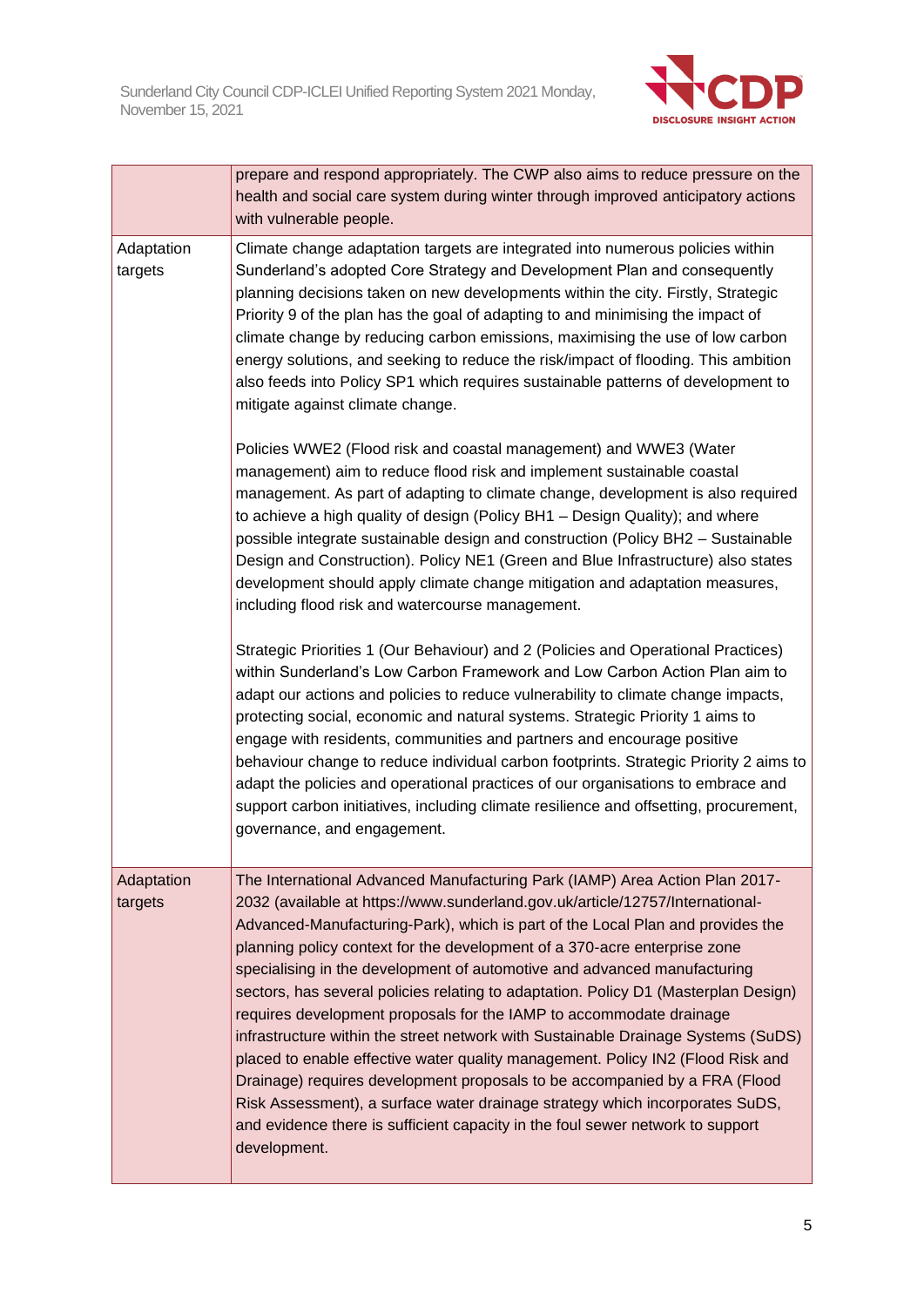

|                       | In addition, the Riverside Sunderland SPD requires development to incorporate<br>SuDS as integral features to the green infrastructure and street layout, to act as<br>positive features to the development and help to reduce flood risk. Development is<br>also required to ensure that surface water run-off levels are in accordance with<br>council standards. Similarly, the SSGA SPD aims to address climate related risks<br>within the area, such as surface water flooding and drainage.<br>These SPDs reflect well-established work in the city including through the Minster<br>Quarter Masterplan (available at<br>https://www.sunderland.gov.uk/media/19720/Minster-Quarter-Masterplan-<br>Supplementary-Planning-Document-March-<br>2017/pdf/Minster_Quarter_Masterplan_Supplementary_Planning_Document_Marc<br>h_2017.pdf?m=636450401674000000). This recognised that key design principles<br>must be adopted within this district, to ensure the area is resilient to the potentially<br>severe adverse effects of climate change. For example, all development proposals<br>were required to consider the effect of the proposed development on flood risk,<br>both on-site and offsite, commensurate with the scale and impact of the<br>development, through the completion of an FRA. In addition, development in the<br>Minster Quarter will required the integration of SuDS to manage surface water<br>drainage and where SuDS are provided, arrangements were required to be put in<br>place for their whole life management and maintenance.                                                                                                                                           |
|-----------------------|-------------------------------------------------------------------------------------------------------------------------------------------------------------------------------------------------------------------------------------------------------------------------------------------------------------------------------------------------------------------------------------------------------------------------------------------------------------------------------------------------------------------------------------------------------------------------------------------------------------------------------------------------------------------------------------------------------------------------------------------------------------------------------------------------------------------------------------------------------------------------------------------------------------------------------------------------------------------------------------------------------------------------------------------------------------------------------------------------------------------------------------------------------------------------------------------------------------------------------------------------------------------------------------------------------------------------------------------------------------------------------------------------------------------------------------------------------------------------------------------------------------------------------------------------------------------------------------------------------------------------------------------------------------------------------------------------------------------|
| Adaptation<br>targets | Sunderland's five Neighbourhood Investment Plans (available at<br>https://www.sunderland.gov.uk/Neighbourhood-Investment-Plans) which cover the<br>five areas of the city - North, East and West Sunderland, Coalfields and<br>Washington - aim to incorporate climate resilience through the prioritisation of tree<br>and shrub planting programmes, improvement of drainage systems, reviewing of<br>transport routes, reducing carbon footprint, creating green solutions, implementing<br>traffic calming and investing in active travel infrastructure. The Riverside<br>Sunderland Masterplan also ensures that tree planting and sustainable urban<br>drainage will promote climate change resilience. Finally, Sunderland also has a<br>city-wide Green Infrastructure strategy which prioritises the protection,<br>enhancement, and repair of strategic green infrastructure corridors, addressing the<br>green infrastructure deficit in areas of social, economic, and environmental need<br>and future proofing the city for climate change.<br>Climate change is a growing threat to business continuity in Sunderland and across<br>the globe. Sunderland City Council recognises it must build its resilience to severe<br>weather impacts and prepare for climate change in order to minimise disruption or<br>costs associated with damage to properties, declining productivity, illness and<br>accidents, changes to prices or availability of raw materials, changes in the<br>availability and cost of insurance and impact on global supply chains. This<br>commitment is outlined within the Council's Business Continuity and Strategic<br>Framework which is aligned to the City Plan. |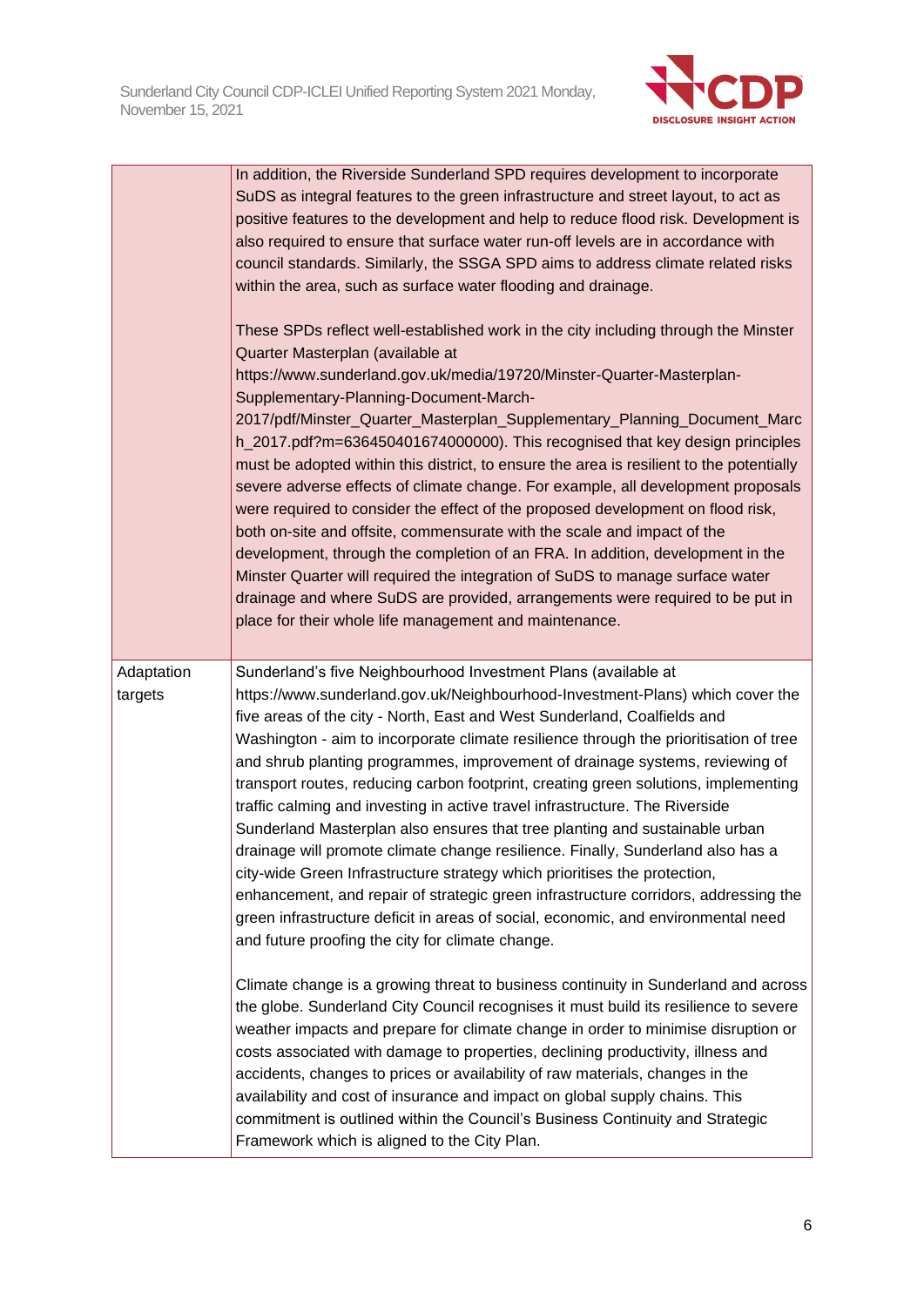

| Renewable<br>energy targets                                                                                                                                                                                                                                                                                                                                                                                                                                                                                                                                                                                                                                                                                                                                                                                                                                                                                                                                                                                                                                                                                                                                                                                                                                                                        | The importance of a shift to renewable energy supplies for reducing citywide<br>carbon emissions and the consequent threat of climate change is well documented.<br>Due to this, Sunderland City Council have signed the UK100 Pledge, committing to<br>100% clean energy by 2050.                                                                                                                                                                                                                                                                                                                                                                                                                                                                                                                                                                                                                                                                                                                                                                                                                                                                                                            |
|----------------------------------------------------------------------------------------------------------------------------------------------------------------------------------------------------------------------------------------------------------------------------------------------------------------------------------------------------------------------------------------------------------------------------------------------------------------------------------------------------------------------------------------------------------------------------------------------------------------------------------------------------------------------------------------------------------------------------------------------------------------------------------------------------------------------------------------------------------------------------------------------------------------------------------------------------------------------------------------------------------------------------------------------------------------------------------------------------------------------------------------------------------------------------------------------------------------------------------------------------------------------------------------------------|-----------------------------------------------------------------------------------------------------------------------------------------------------------------------------------------------------------------------------------------------------------------------------------------------------------------------------------------------------------------------------------------------------------------------------------------------------------------------------------------------------------------------------------------------------------------------------------------------------------------------------------------------------------------------------------------------------------------------------------------------------------------------------------------------------------------------------------------------------------------------------------------------------------------------------------------------------------------------------------------------------------------------------------------------------------------------------------------------------------------------------------------------------------------------------------------------|
| Within Sunderland's Core Strategy and Development Plan, Policy WWE1<br>Renewable<br>(Decentralised, Renewable and Low Carbon Energy) ensures that the development<br>energy targets<br>of decentralised, renewable, and low carbon energy will be supported within the<br>city. Furthermore, 'Renewable Energy and Storage' also sits as Strategic Priority 4<br>within the Low Carbon Framework and Low Carbon Action Plan. These documents<br>set out the future actions and requirements for developing renewable energy<br>generation and storage, and renewable/district heating schemes in the city.<br>Within the Council's Draft Allocations and Designations Plan (available at<br>https://www.sunderland.gov.uk/media/22878/AD-01-Allocations-and-Designations-<br>Plan-<br>2020/pdf/AD.01_Allocations_and_Designations_Plan_20201.pdf?m=63743555826<br>7800000), which was published for consultation between December 2020 and<br>February 2021, the Council also proposed to designate a range of areas and<br>began the process by identifying areas considered to be potentially suitable for<br>wind energy development to seek views ahead of proposing designations. In<br>addition, Policy D1 within the IAMP AAP seeks to optimise the use of solar panel<br>use on buildings. |                                                                                                                                                                                                                                                                                                                                                                                                                                                                                                                                                                                                                                                                                                                                                                                                                                                                                                                                                                                                                                                                                                                                                                                               |
|                                                                                                                                                                                                                                                                                                                                                                                                                                                                                                                                                                                                                                                                                                                                                                                                                                                                                                                                                                                                                                                                                                                                                                                                                                                                                                    | One of the main aims for Riverside Sunderland, is for this new urban quarter to be<br>one of the UK's first carbon neutral neighbourhoods, and one of the key features of<br>the Riverside Sunderland Masterplan is to give priority to renewable sources.<br>There are several targets for renewable energy at Riverside Sunderland.<br>Domestically, the target is for 100% of the annual energy requirement to be<br>generated on site. Non-domestically, the target is for the annual energy<br>requirement for at least two floors of the development to be generated on-site. The<br>Council adopted an SPD for Riverside Sunderland in December 2020 which<br>provides specific guidance on the delivery of the area.<br>Finally, the creation of a sustainable low carbon community is also priority within<br>South Sunderland Growth Area (SSGA) planning. In its sustainability section it sets<br>out that solar water heating, photo-voltaic, biomass boilers and ground/air source<br>heat pump systems should be considered and promoted where viable.<br>All of the above will contribute to one of the key 2030 City Plan goals, to make<br>Sunderland a dynamic smart city. |
| Energy<br>efficiency<br>targets                                                                                                                                                                                                                                                                                                                                                                                                                                                                                                                                                                                                                                                                                                                                                                                                                                                                                                                                                                                                                                                                                                                                                                                                                                                                    | In Sunderland's Core Strategy and Development Plan, Policy BH1 requires<br>development to achieve high-quality design standards, maximise opportunities to<br>create sustainable mixed-use developments and to maximise opportunities for<br>buildings and spaces to benefit from sunlight and passive solar energy. Policy BH2<br>requires the incorporation of sustainable design and construction methods where                                                                                                                                                                                                                                                                                                                                                                                                                                                                                                                                                                                                                                                                                                                                                                            |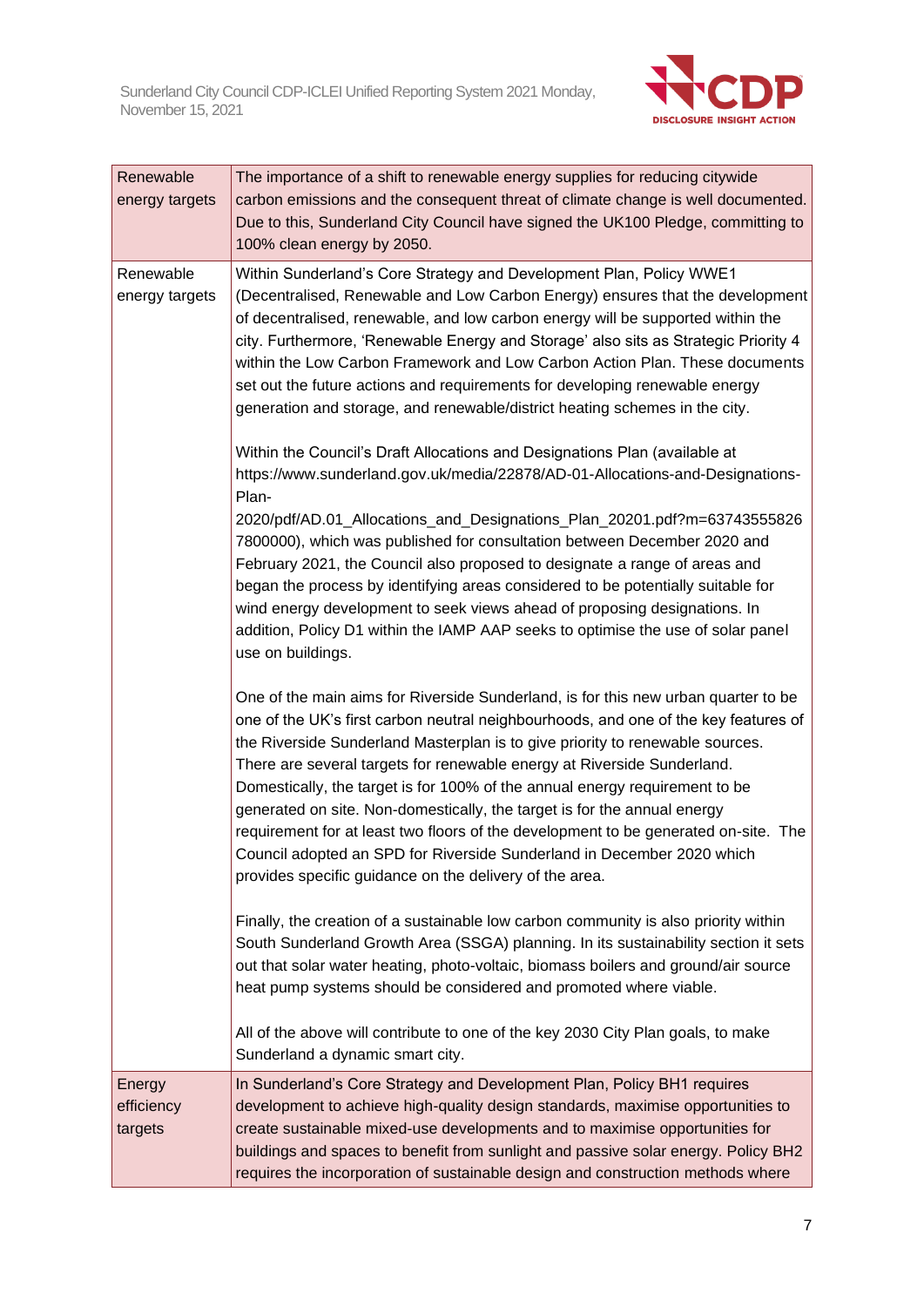

|                           | possible, maximising energy efficiency and integrating the use of renewable and<br>low carbon energy. In addition, Policy D1 within the IAMP AAP encourages the use<br>of solar gain on buildings.<br>'An Energy Efficient Built Environment' is also strategic priority 3 within<br>Sunderland's Low Carbon Framework and the underpinning partner Low Carbon<br>Action Plans. This strategic priority has the central aim of improving the energy<br>efficiency of existing homes, buildings and infrastructure and works towards zero<br>carbon for new homes and buildings. This is to help improve quality of life, reduce<br>energy demand and fuel costs, improve health and wellbeing, and minimise<br>incidents of fuel poverty within the city. The Council's Low Carbon Action Plan sets<br>out actions which the Council is currently taking to help achieve these goals.<br>Reducing energy consumption and using clean energy is a key aspect of the<br>Riverside Sunderland Masterplan. A range of targets for both domestic and non-<br>domestic buildings are set out for both 2025 and 2030 to reduce operational<br>energy, reduce space heating demand, increase renewable generation on roofs,<br>reduce embodied carbon, and decrease portable water use. For example, the<br>Riverside Sunderland project aims to reduce the operational energy consumption<br>in domestic buildings to 70 kWh/m2/y by 2025, and to 0-35 kWh/m2/y by 2030.<br>The Council adopted an SPD for Riverside Sunderland in December 2020 which<br>provides specific guidance on the delivery of the area. |
|---------------------------|------------------------------------------------------------------------------------------------------------------------------------------------------------------------------------------------------------------------------------------------------------------------------------------------------------------------------------------------------------------------------------------------------------------------------------------------------------------------------------------------------------------------------------------------------------------------------------------------------------------------------------------------------------------------------------------------------------------------------------------------------------------------------------------------------------------------------------------------------------------------------------------------------------------------------------------------------------------------------------------------------------------------------------------------------------------------------------------------------------------------------------------------------------------------------------------------------------------------------------------------------------------------------------------------------------------------------------------------------------------------------------------------------------------------------------------------------------------------------------------------------------------------------------------------------------------------------------------------------------|
|                           | The creation of a sustainable low carbon community is a priority in SSGA planning.<br>In its sustainability section it sets out that solar water heating, photo-voltaics,<br>biomass boilers and ground/air source heat pump systems should be considered<br>and promoted where viable. The Council adopted an SPD for the SSGA which<br>provides specific guidance on the delivery of the area.                                                                                                                                                                                                                                                                                                                                                                                                                                                                                                                                                                                                                                                                                                                                                                                                                                                                                                                                                                                                                                                                                                                                                                                                           |
| Water security<br>targets | The Northumbrian Water Resources Management Plan 2021-2025 (WRMP -<br>attached in section 14) and the Northumbria Water Basin Management Plan<br>(available at Northumbria_RBD_Part_1_river_basin_management_plan.pdf<br>(publishing.service.gov.uk) cover Sunderland and have water security targets. The<br>WRMP aims to reduce leakage by 15% between 2020 and 2025, and a further<br>10% over each subsequent 5-year period through to 2045. In addition, the WRMP<br>aims to annually reduce per capita water consumption by 0.12l/head/day (0.33<br>MI/day) by delivering water efficiency activities. The Northumbria Water Basin<br>Management Plan aims to provide a long-term framework to protect water quality<br>within the river basin district. The plan has numerous objectives in-line with the<br>European Water Framework Directive. The main environmental objectives are to<br>prevent deterioration of surface and groundwater; achieve good status for all water<br>bodies or, for heavily modified water bodies and artificial water bodies, good<br>ecological potential and good surface water chemical status; reverse significant<br>increases in the concentrations of pollutants in groundwater; and reduce<br>discharges, emissions and loses of hazardous substances into surface water.                                                                                                                                                                                                                                                                                   |

 $\overline{\phantom{a}}$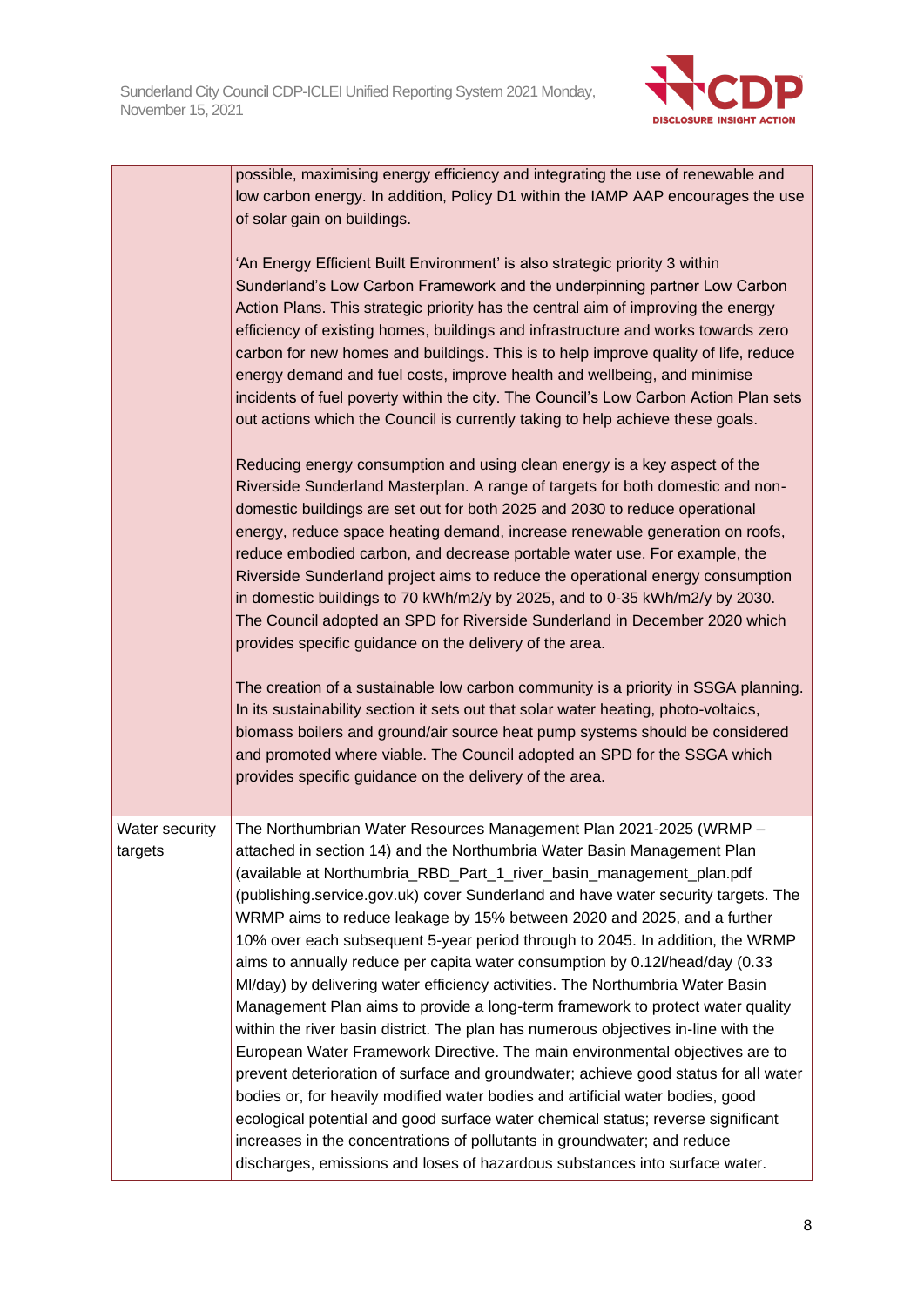

| <b>Water security</b><br>targets | Policies WWE3 (Water Management) and WWE4 (Water Quality) within<br>Sunderland's Core Strategy and Development Plan also aim to protect and<br>enhance water security in Sunderland. Policy WWE3 requires development to<br>consider the effect on flood risk, on-site and off-site, and commensurate with the<br>scale and impact of the proposals, through the likes of flood risk assessments,<br>incorporation of SuDS (that include rainwater harvesting and green roofs),<br>separation, minimisation and control of surface water, incorporation of allowance<br>for climate change in accordance with Environment Agency guidance and ensuring<br>protection where sites may be susceptible to over land flood flows (as shown in the<br>Strategic Flood Risk Assessment). Policy WWE4 requires the quantity and quality<br>of surface and groundwater bodies and the quality of bathing water to be protected,<br>and where possible enhanced, in accordance with the Northumbria River Basin<br>Management Plan. This includes water quality assessments for any physical<br>modifications to a water course and any development which could indirectly,<br>adversely affect water bodies. Policy WWE4 also requires developments that<br>discharge into a watercourse to incorporate pollution control measures, and<br>developments which run adjacent to, over or in a watercourse and consider<br>opportunities to improve river environments and water quality where applicable. |
|----------------------------------|-------------------------------------------------------------------------------------------------------------------------------------------------------------------------------------------------------------------------------------------------------------------------------------------------------------------------------------------------------------------------------------------------------------------------------------------------------------------------------------------------------------------------------------------------------------------------------------------------------------------------------------------------------------------------------------------------------------------------------------------------------------------------------------------------------------------------------------------------------------------------------------------------------------------------------------------------------------------------------------------------------------------------------------------------------------------------------------------------------------------------------------------------------------------------------------------------------------------------------------------------------------------------------------------------------------------------------------------------------------------------------------------------------------------------------------------------------------------------------------------------|
| Waste<br>management<br>targets   | Sunderland, along with neighbouring Local Authorities Gateshead and South<br>Tyneside, form the South Tyne and Wear Waste Management Partnership<br>(STWWMP), which together recently published a Joint Municipal Waste<br>Management Strategy for 2021-2025. Within this, there are several targets in-line<br>with the European Waste Framework Directive. This includes the aim to increase<br>municipal waste recycling by 55% by 2025, 60% by 2030, and 65% by 2035.<br>The National '25-year Natural Environment Plan' (available at<br>https://www.gov.uk/government/publications/25-year-environment-plan) also sets<br>out national commitments, which the STWWMP will also be required to contribute<br>to. These include working towards zero avoidable waste by 2050; working towards<br>the elimination of plastic waste by 2042; meeting existing and developing new<br>ambitious targets for landfill diversion, reuse, and recycling; eliminating waste<br>crime; reducing litter; and reducing marine plastic pollution.                                                                                                                                                                                                                                                                                                                                                                                                                                                       |
| Waste<br>management<br>targets   | Within Sunderland's Core Strategy and Development Plan, Policy WWE6 (Waste<br>Management) requires all development to encourage and support the minimisation<br>of waste production and the re-use and recovery of waste materials. Waste and<br>Consumption is also Strategic Priority 7 in the Low Carbon Framework and<br>Sunderland has already taken action to ensure that waste is managed more<br>sustainably in the city, such as committing as a partnership to the Single Use<br>Plastics Pledge to eliminate the use of single use plastics wherever possible. The<br>Low Carbon Action Plan sets out numerous actions which will help Sunderland to<br>reduce waste, changing what we consume and how it is produced, continuing to<br>avoid the disposal of waste by landfill and increasing opportunities to move up the<br>waste hierarchy.                                                                                                                                                                                                                                                                                                                                                                                                                                                                                                                                                                                                                                      |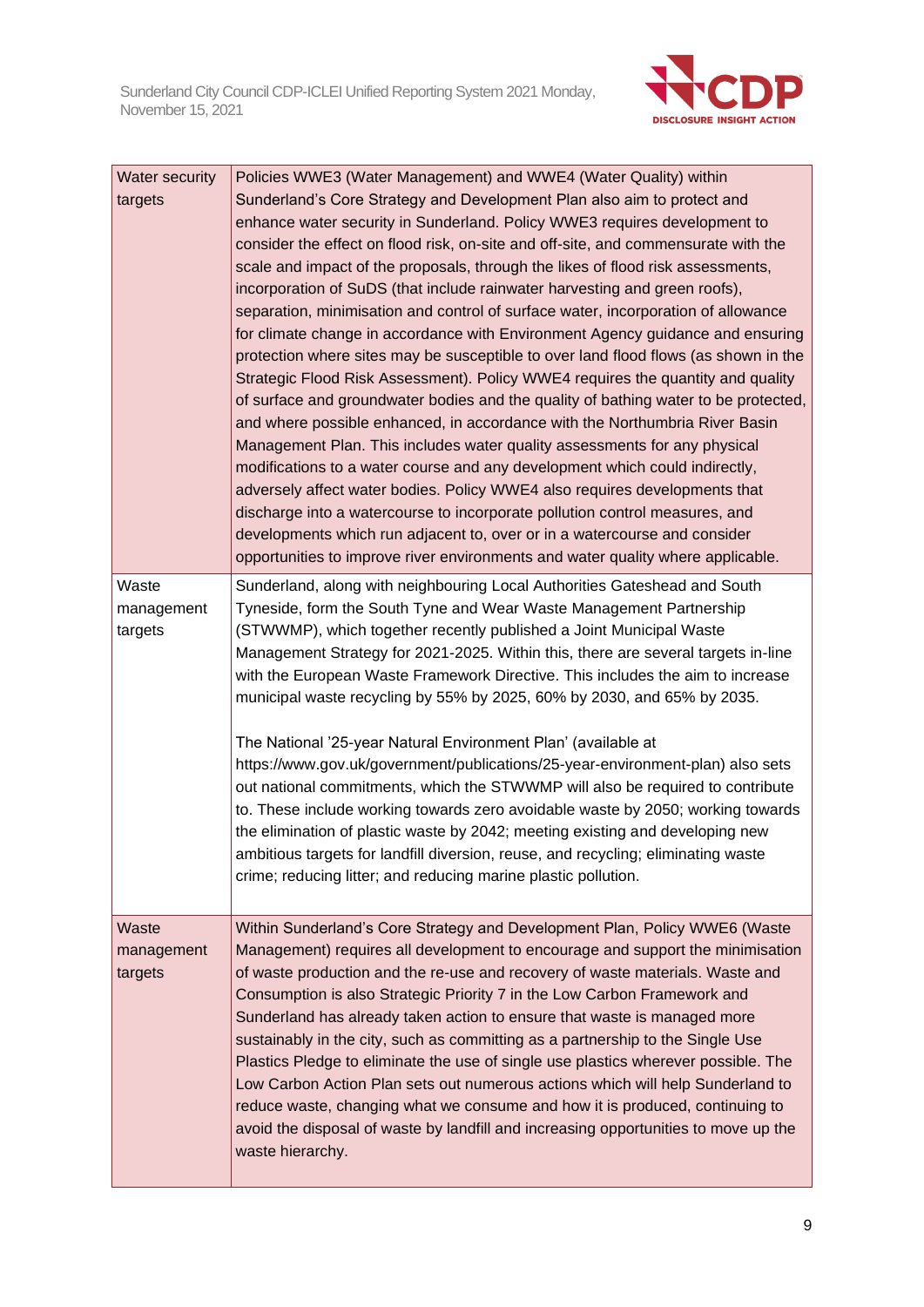

|                                       | The Riverside Sunderland Masterplan aims to ensure that Riverside Sunderland<br>produces less waste, promotes a sharing economy, and that any waste that is<br>produced is reused or recycled. The Masterplan also requires effective waste<br>segregation within the new urban quarter, as well as including a range of<br>community reuse and sharing services such as: growing food and composting<br>organic waste on site; waste collection and delivery services to minimise travel and<br>encourage take back of materials and packaging; and community sharing schemes<br>for power tools, e-bikes, camping equipment and other items. The Council adopted<br>an SPD for Riverside Sunderland in December 2020 which provides specific<br>guidance on the delivery of the area.<br>Both the Minster Quarter Masterplan and the SSGA SPD require the storage and<br>collection of waste to be carefully considered, and the layout of development to be |
|---------------------------------------|----------------------------------------------------------------------------------------------------------------------------------------------------------------------------------------------------------------------------------------------------------------------------------------------------------------------------------------------------------------------------------------------------------------------------------------------------------------------------------------------------------------------------------------------------------------------------------------------------------------------------------------------------------------------------------------------------------------------------------------------------------------------------------------------------------------------------------------------------------------------------------------------------------------------------------------------------------------|
|                                       | designed to ensure that collection can be easy and efficient and allow for flexibility<br>to adapt to new waste requirements.                                                                                                                                                                                                                                                                                                                                                                                                                                                                                                                                                                                                                                                                                                                                                                                                                                  |
| Sustainable<br>food<br>consumption/pr | Sunderland City Council recently published the 'Sunderland Healthy City Plan<br>2020-2030' (https://www.sunderland.gov.uk/media/23331/Sunderland-Healthy-City-<br>Plan-2020-                                                                                                                                                                                                                                                                                                                                                                                                                                                                                                                                                                                                                                                                                                                                                                                   |
| oduction<br>targets                   | 2030/pdf/HCP_front_postHWBB_22.3.21.pdf?m=637545088604400000), with the<br>vision that by 2030 every individual in Sunderland will have healthy and happy<br>lives, with no one left behind, and several of the 9 strategic priorities within the plan<br>focus on sustainable food consumption. Part of the 'healthy weight' strategic<br>priority aims to improve the health of children and young people, families, adults<br>and influence the environment to support a healthy weight.                                                                                                                                                                                                                                                                                                                                                                                                                                                                    |
|                                       | For children and young people, the plan aims to increase the take up of Healthy<br>Start Vitamins in the city and increase awareness of their benefits. Change4Life<br>Sunderland will also deliver preventative services within communities and tailored<br>support for children, young people and families in areas of greatest need. More<br>schools will also sign up to and achieve the Food and Nutrition charter mark, as<br>part of the Sunderland Healthy Schools Award, with approximately 20 already<br>having formally recorded their interest as at July 2021.                                                                                                                                                                                                                                                                                                                                                                                    |
|                                       | For adults and families, Public Health campaigns will support people to manage<br>their own healthy weight. 'This mum moves' programme will also support women to<br>be active and have a healthy diet during and after pregnancy and finally, healthy<br>weight interventions will be co-produced with our communities.                                                                                                                                                                                                                                                                                                                                                                                                                                                                                                                                                                                                                                       |
|                                       | To influence the environment, the plan will develop the commitment to the Food<br>Active Local Authority Declaration on Healthy Weight. This includes the delivery of<br>a city-wide Healthy Weight Plan. The Council will also consult with partners and<br>prioritise five commitments from the Healthy Weight Declaration for 2020-22.<br>Development of Hot Food Takeaways will also continue to be restricted through<br>Policy VC5 of the Council's Core Strategy and Development Plan, which seeks to<br>restrict the development of new hot food takeaways in wards with higher childhood<br>obesity rates and within 400m of entry points to schools. The healthy weight                                                                                                                                                                                                                                                                              |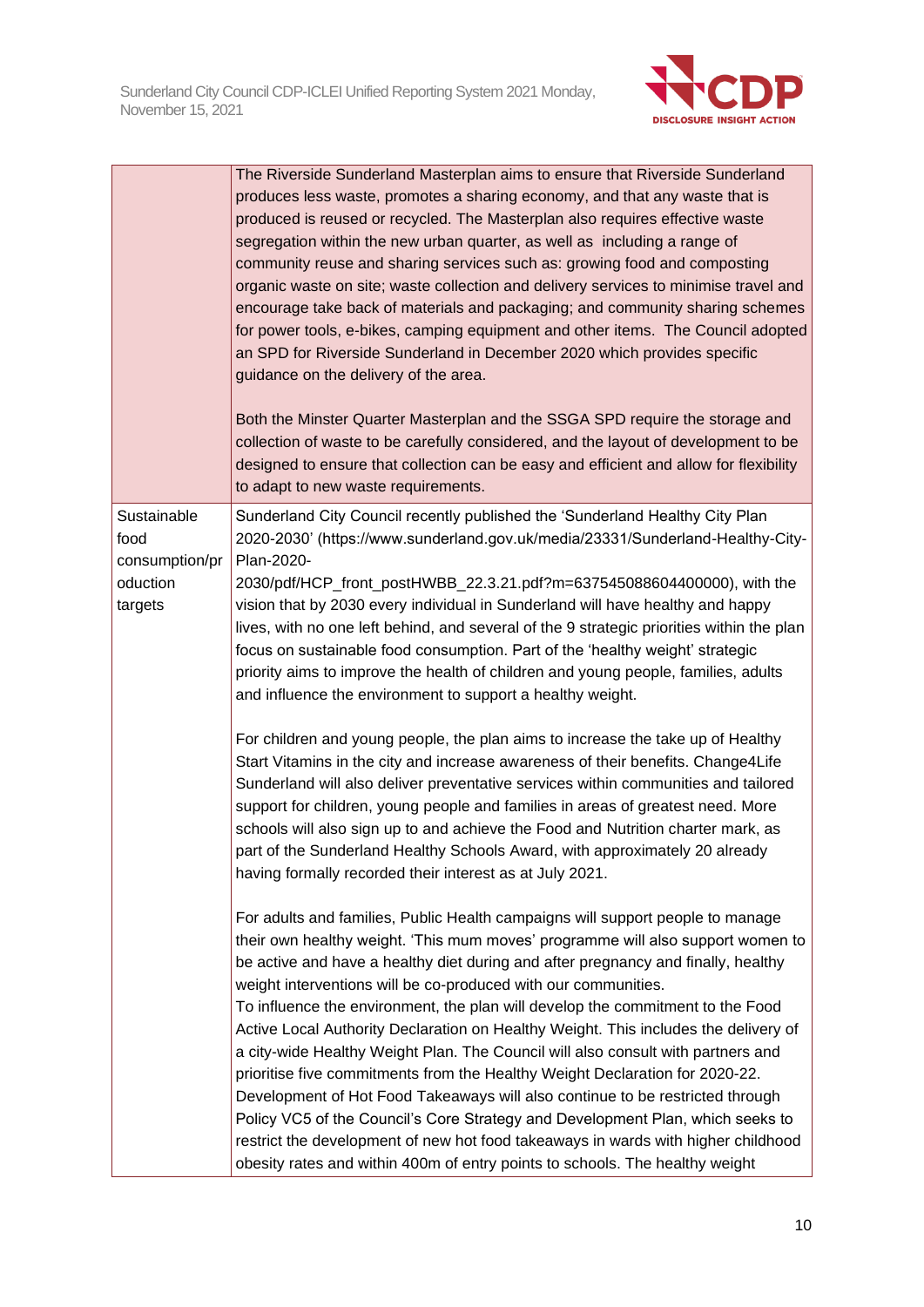

|                                          | recommendation will be implemented in the health inequalities strategy by working<br>with a wide range of partners. This includes improved access to healthy food for<br>vulnerable groups. Finally, the number of allotments and edible community gardens<br>will be increased within the city.                                                                                                                                                                                                                                                                                                                                                                                                                                                                                                                                                                                                                                                                                                                                                                                                                                                                                                                                                                                                                                                                                                                                                                                                                                                                                                                                                                                                                                                                                                                                                                                    |
|------------------------------------------|-------------------------------------------------------------------------------------------------------------------------------------------------------------------------------------------------------------------------------------------------------------------------------------------------------------------------------------------------------------------------------------------------------------------------------------------------------------------------------------------------------------------------------------------------------------------------------------------------------------------------------------------------------------------------------------------------------------------------------------------------------------------------------------------------------------------------------------------------------------------------------------------------------------------------------------------------------------------------------------------------------------------------------------------------------------------------------------------------------------------------------------------------------------------------------------------------------------------------------------------------------------------------------------------------------------------------------------------------------------------------------------------------------------------------------------------------------------------------------------------------------------------------------------------------------------------------------------------------------------------------------------------------------------------------------------------------------------------------------------------------------------------------------------------------------------------------------------------------------------------------------------|
| <b>Biodiversity</b><br>targets           | As part of Sunderland's Core Strategy and Development Plan, Sunderland has a<br>spatial vision that by 2033, the city will have a network of green infrastructure,<br>supporting and protecting our biodiversity and wildlife. Therefore, a range of<br>policies within the Plan support this vision. Policy BH2 (Sustainable design and<br>construction) ensures that, where possible, major development should include<br>opportunities to incorporate measures which enhance biodiversity value, such as<br>green roofs. Policy NE2 (Biodiversity and geodiversity) ensures that, where<br>appropriate, development must demonstrate how it will provide net gains in<br>biodiversity and avoid or minimise adverse impacts on biodiversity in accordance<br>with the mitigation hierarchy. Also, any development which would adversely affect<br>a SSSI, a Local Wildlife Site, wildlife corridor or local nature reserve are required to<br>demonstrate that the reasons for the development, including the lack of an<br>alternative solution, clearly outweigh the nature conservation, ecological,<br>educational, recreational or intrinsic value of the site and the national policy to<br>safeguard the national network of such sites. Policy NE3 (Woodlands/hedgerows<br>and trees) requires development to provide biodiversity net gain. Finally, Policy<br>WWE4 (Water quality) ensures that development adjacent to, over or in, a main<br>river or ordinary watercourse should consider opportunities to improve the river<br>environment and water quality by improving the biodiversity and ecological<br>connectivity of the watercourse. The Draft Allocations and Designations Plan<br>identifies a proposed wildlife network designation which seeks to establish a buffer<br>around protected sites and provide steppingstones and linkages between these. |
| Biodiversity<br>targets                  | Sunderland has a Green Infrastructure Strategy (available at<br>https://www.sunderland.gov.uk/media/20889/SD-46-Sunderland-Green-<br>Infrastructure-Strategy-2018-<br>/pdf/SD.46_Sunderland_Green_Infrastructure_Strategy_2018.pdf?m=6368029597<br>91130000), which aims to protect a range of district and inter-Green Infrastructure<br>Corridors and assets which provide multiple benefits to people and wildlife across<br>the city. Within this, green infrastructure planning goes beyond directly providing<br>food, refuge and shelter for species; it aims to future-proof the landscape to allow<br>for the continued viability of species, enabling individuals, groups and gene-pools<br>to adapt and move through the landscape in response to climate change, extreme<br>weather events, disease and anthropogenic disturbance. As set out below in<br>nature-based solutions, Sunderland intends to develop a Biodiversity<br>Supplementary Planning Document following enactment of the Environmental Bill.                                                                                                                                                                                                                                                                                                                                                                                                                                                                                                                                                                                                                                                                                                                                                                                                                                                        |
| Targets for<br>nature-based<br>solutions | It is well understood that Green Infrastructure and nature-based solutions can<br>provide a wide range of social, economic, and environmental benefits including<br>mitigating the impacts of extreme weather and flooding, enhancing environmental<br>quality, sustainable food production, supporting biodiversity, health and wellbeing.<br>Therefore, Sunderland's Core Strategy and Development Plan has a spatial vision                                                                                                                                                                                                                                                                                                                                                                                                                                                                                                                                                                                                                                                                                                                                                                                                                                                                                                                                                                                                                                                                                                                                                                                                                                                                                                                                                                                                                                                      |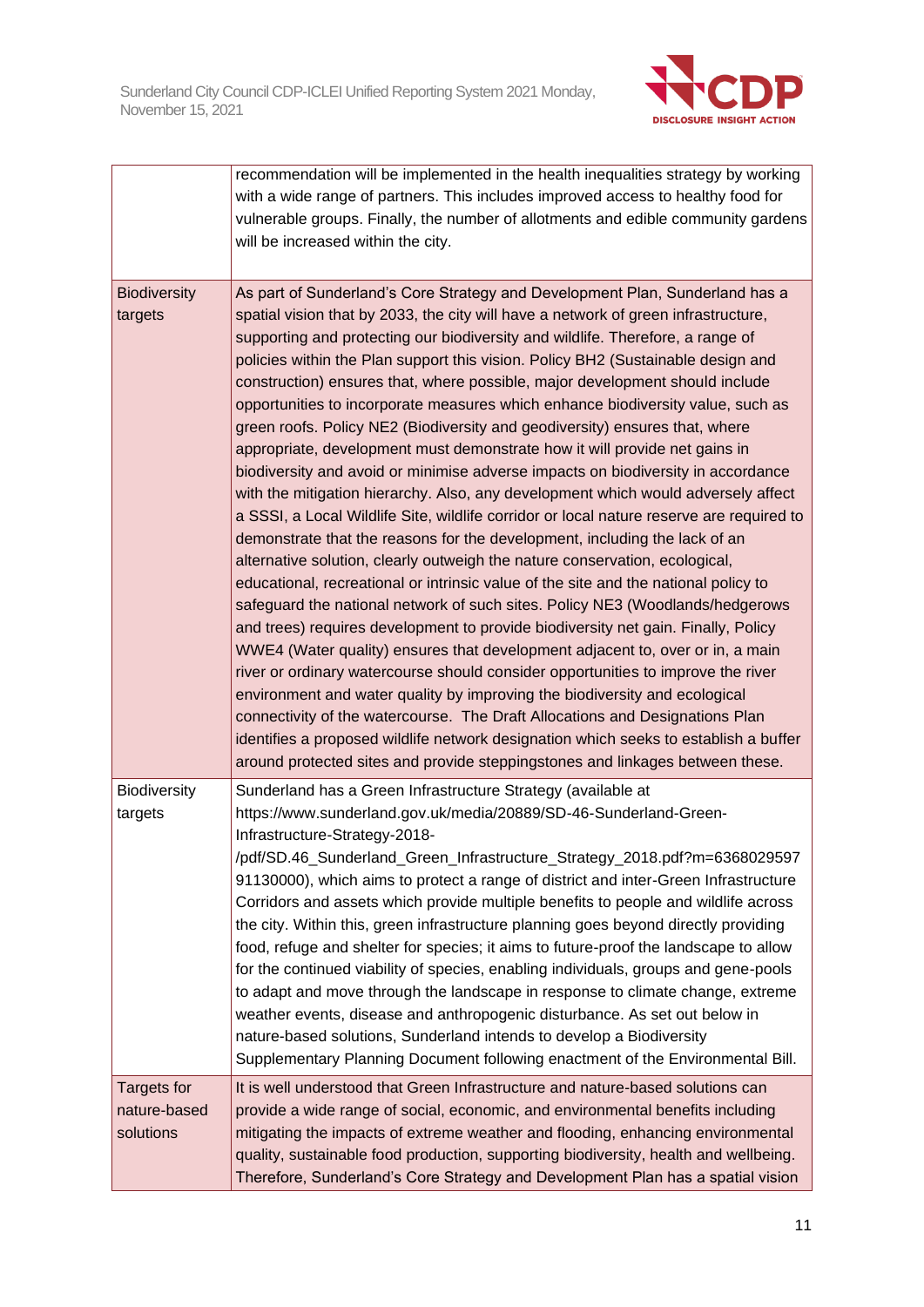

|                                          | that by 2033 the city will have a high-quality natural environment.                                                                                                                                                                                                                                                                                                                                                                                                                                                                                                                                                                                                                                                                                                                                                                                                                                                                  |
|------------------------------------------|--------------------------------------------------------------------------------------------------------------------------------------------------------------------------------------------------------------------------------------------------------------------------------------------------------------------------------------------------------------------------------------------------------------------------------------------------------------------------------------------------------------------------------------------------------------------------------------------------------------------------------------------------------------------------------------------------------------------------------------------------------------------------------------------------------------------------------------------------------------------------------------------------------------------------------------|
|                                          | Policy NE1 of the Plan (Green and blue infrastructure) seeks to protect the<br>environment by maintaining and improving the Green and Blue Infrastructure<br>Network. To achieve this, the policy seeks to ensure that new development:<br>incorporates existing and/or new green infrastructure features within their design;<br>addresses corridor gaps where feasible; supports the management of existing<br>wildlife corridors; applies climate change mitigation and adaptation measures,<br>including flood risk and watercourse management; links walking and cycling routes<br>to and through corridors; and protects, enhances and restores natural green and<br>blue space.                                                                                                                                                                                                                                               |
|                                          | The Plan is supported by a Habitats Regulations Assessment and supporting<br>Mitigation Strategy which set out how the impacts upon the Natura 2000 sites<br>along the coast will be carefully managed.                                                                                                                                                                                                                                                                                                                                                                                                                                                                                                                                                                                                                                                                                                                              |
|                                          | The Council has previously consulted on a Draft Biodiversity Supplementary<br>Planning Document Scoping Report which sets out how the Council will seek to<br>deliver biodiversity net gains in the future. It is intended that the document will be<br>progressed further once the Environment Bill passes through Parliament and<br>further information is known on its requirements. An Interim Biodiversity Strategy is<br>currently being prepared to guide new development within the Washington area<br>where a significant level of development is proposed, which will inform the<br>mitigation approach taken more widely across the city in advance of the SPD being<br>progressed.                                                                                                                                                                                                                                       |
| Targets for<br>nature-based<br>solutions | The IAMP AAP, which sets out the policy framework for a new large employment<br>development, includes policies EN1 and EN2 which requires the designation of an<br>Ecological and Landscape Mitigation Area (ELMA) which will secure nature-based<br>solutions to mitigate the impacts of the development.                                                                                                                                                                                                                                                                                                                                                                                                                                                                                                                                                                                                                           |
|                                          | The Riverside Sunderland Masterplan is guided by principles of integrated<br>sustainability and consequently, Riverside Sunderland aims to support a circular<br>economy by using efficient designs, sustainable materials, and nature-based<br>solutions, as well as working with the landscape to implement sustainable urban<br>drainage. Similarly, the earlier Minster Quarter Masterplan aimed to improve green<br>infrastructure, providing green spaces and links whilst solving urban and climatic<br>challenges by building with nature. Finally, the development of nature-based<br>solutions is also incorporated in the city-wide Sunderland Green Infrastructure<br>Strategy, as well as the 5 Neighbourhood Investment Plans. This is to be ensured<br>through the prioritisation of tree and shrub planting programmes, improvement of<br>drainage systems, reducing carbon footprint, and creating green solutions. |

**(1.6) Please provide information on the overall impact of COVID-19 on climate action in your city.**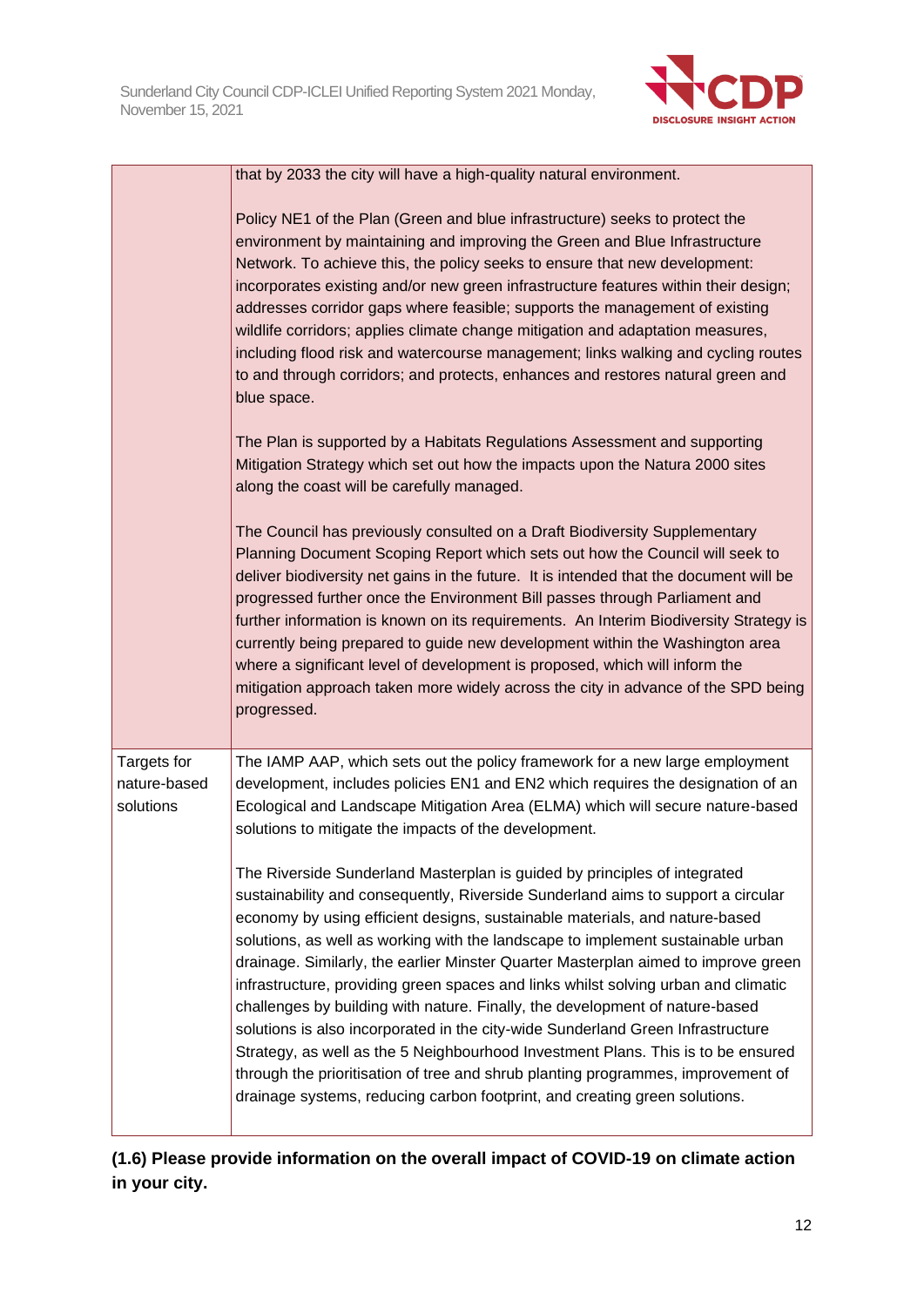

|          | <b>Impact of COVID-19 on</b>                                                                                                       | <b>Comment</b>                                                                                                                                                                                                                                                                                                                                                                                                                                                                                                                                                                                                                                                                                                                                                                                                                                                                                                                                                                               |
|----------|------------------------------------------------------------------------------------------------------------------------------------|----------------------------------------------------------------------------------------------------------------------------------------------------------------------------------------------------------------------------------------------------------------------------------------------------------------------------------------------------------------------------------------------------------------------------------------------------------------------------------------------------------------------------------------------------------------------------------------------------------------------------------------------------------------------------------------------------------------------------------------------------------------------------------------------------------------------------------------------------------------------------------------------------------------------------------------------------------------------------------------------|
|          | climate action in your                                                                                                             |                                                                                                                                                                                                                                                                                                                                                                                                                                                                                                                                                                                                                                                                                                                                                                                                                                                                                                                                                                                              |
|          | city                                                                                                                               |                                                                                                                                                                                                                                                                                                                                                                                                                                                                                                                                                                                                                                                                                                                                                                                                                                                                                                                                                                                              |
| Response | Other, please specify<br>COVID-19 has caused<br>a range of positive and<br>negative impacts on<br>climate action in<br>Sunderland. | COVID-19 has led to a range of positive and negative<br>impacts on climate action in Sunderland. Positively, COVID-<br>19 has significantly increased awareness and experience of<br>the benefits of agile/online working, including saving money<br>and reducing carbon emissions. Many businesses and<br>partner organisations in Sunderland now have the ambition of<br>reducing the number of unnecessary transport journeys -<br>either from commuting or business travel as well as<br>increasing the availability of low carbon and active transport<br>options for staff. Sustaining these positive travel behaviours<br>will help to reduce emissions from transport within the city in<br>future years, mitigating against climate change. The Council<br>is in the process of updating its flexible working policies and<br>procedures to support this approach as well as carrying out<br>staff surveys to increase understanding of employee travel<br>patterns and preference. |
|          |                                                                                                                                    | The benefits of active travel, such as walking and cycling,<br>have also become more widely recognised since the start of<br>the COVID-19 pandemic. It is hoped that more people will<br>continue to travel actively in the future, to help reduce CO2<br>emissions from transport. To catalyse this, Sunderland City<br>Council aims to improve transport infrastructure which<br>supports active travel, with a new Local Cycling and Walking<br>Investment Plan which is currently being developed for the<br>city. The plan aims to make walking and cycling the natural<br>choices for shorter journeys or as part of a longer journey for<br>all ages.                                                                                                                                                                                                                                                                                                                                 |
|          |                                                                                                                                    | Since the beginning of the COVID-19 pandemic, Sunderland<br>has witnessed greater funding availability for climate action<br>from UK Central Government. This is an indication that<br>climate action is continually becoming more widely<br>recognised as arguably the greatest global challenge this<br>century. Furthermore, this increased funding provides the<br>opportunity for the city to take greater action to mitigate<br>climate change than ever before.                                                                                                                                                                                                                                                                                                                                                                                                                                                                                                                       |
|          |                                                                                                                                    | Due to COVID-19 and the introduction of social distancing,<br>citizens within Sunderland, as elsewhere, are now more<br>aware of how infection can spread between people,<br>particularly in enclosed spaces. This is reflected in reduced                                                                                                                                                                                                                                                                                                                                                                                                                                                                                                                                                                                                                                                                                                                                                   |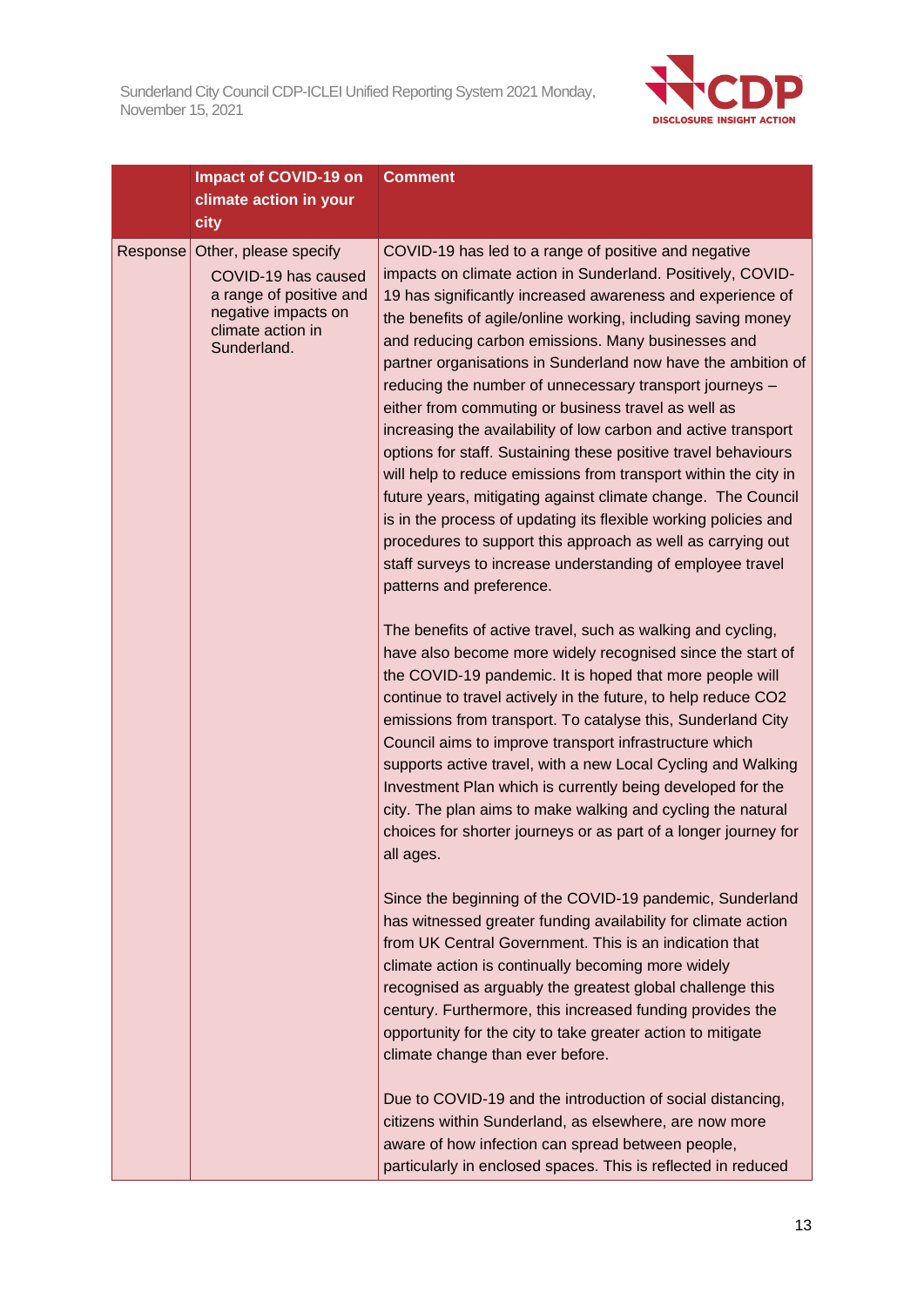

|  | confidence in public transport in many areas and could have      |
|--|------------------------------------------------------------------|
|  | a potentially negative impact on climate action within the city  |
|  | if this pattern of behaviour continues and embeds. Although      |
|  | Sunderland aims to shift towards low carbon and sustainable      |
|  | transport, the mode share of public transport journeys may       |
|  | decrease significantly because of the pandemic. For              |
|  | example, as of 02/01/21 North East England bus patronage         |
|  | was down by 77% compared to pre-COVID-19, and as of              |
|  | 01/06/2021 remained down by 24%. Likewise, Metro                 |
|  | patronage remains 31% lower than pre-COVID-19 levels as          |
|  | of 18/07/2021. To reduce vulnerability to COVID-19, our          |
|  | residents may favour using private transport modes such as       |
|  | the private car, meaning increased CO2 emissions. Hence,         |
|  | there is a recognition that the public transport modal share     |
|  | will need to be rebuilt, and actions will need to be taken so    |
|  | that citizens in Sunderland are assured that public transport is |
|  | a safe option.                                                   |
|  |                                                                  |
|  |                                                                  |

| (1.7) Please provide information specifically on the impact of the COVID-19 economic |
|--------------------------------------------------------------------------------------|
| response on climate action in your city and synergies between COVID-19 recovery      |
| interventions and climate action.                                                    |

|          | Impact of<br><b>COVID-19</b><br>economic<br>response on<br>city's<br>budget for<br>financing<br>climate<br>action in<br>your city | <b>COVID-19</b><br>recovery<br>interventions and<br>climate action<br>synergies                                                                                                                                                | <b>Explanation</b>                                                                                                                                                                                                                                                                                                                                                                                                                                                                                                                                                                                                                                                                         |
|----------|-----------------------------------------------------------------------------------------------------------------------------------|--------------------------------------------------------------------------------------------------------------------------------------------------------------------------------------------------------------------------------|--------------------------------------------------------------------------------------------------------------------------------------------------------------------------------------------------------------------------------------------------------------------------------------------------------------------------------------------------------------------------------------------------------------------------------------------------------------------------------------------------------------------------------------------------------------------------------------------------------------------------------------------------------------------------------------------|
| Response | No change<br>on finance<br>available for<br>climate<br>action                                                                     | Recovery<br>interventions that<br>develop or<br>strengthen<br>universal social<br>protection systems<br>that enhance<br>resilience to<br>shocks, including<br>climate change<br>Recovery<br>interventions that<br>support just | COVID-19 has significantly impacted Sunderland.<br>Therefore, more than ever, ensuring our<br>communities are resilient is vital for a just transition.<br>A key strategic priority within Sunderland City<br><b>Council's Community Wealth Building Strategy</b><br>(CWBS) is Improving Community Resilience and<br>Sunderland City Council, in partnership with the<br>voluntary and community enterprise sector, has<br>worked to improve community resilience during<br>2020/21. This included: publishing a Statement of<br>Intent for fuel energy measures to address fuel<br>poverty/energy efficiency in privately owned homes;<br>launching an affordable credit solution for all |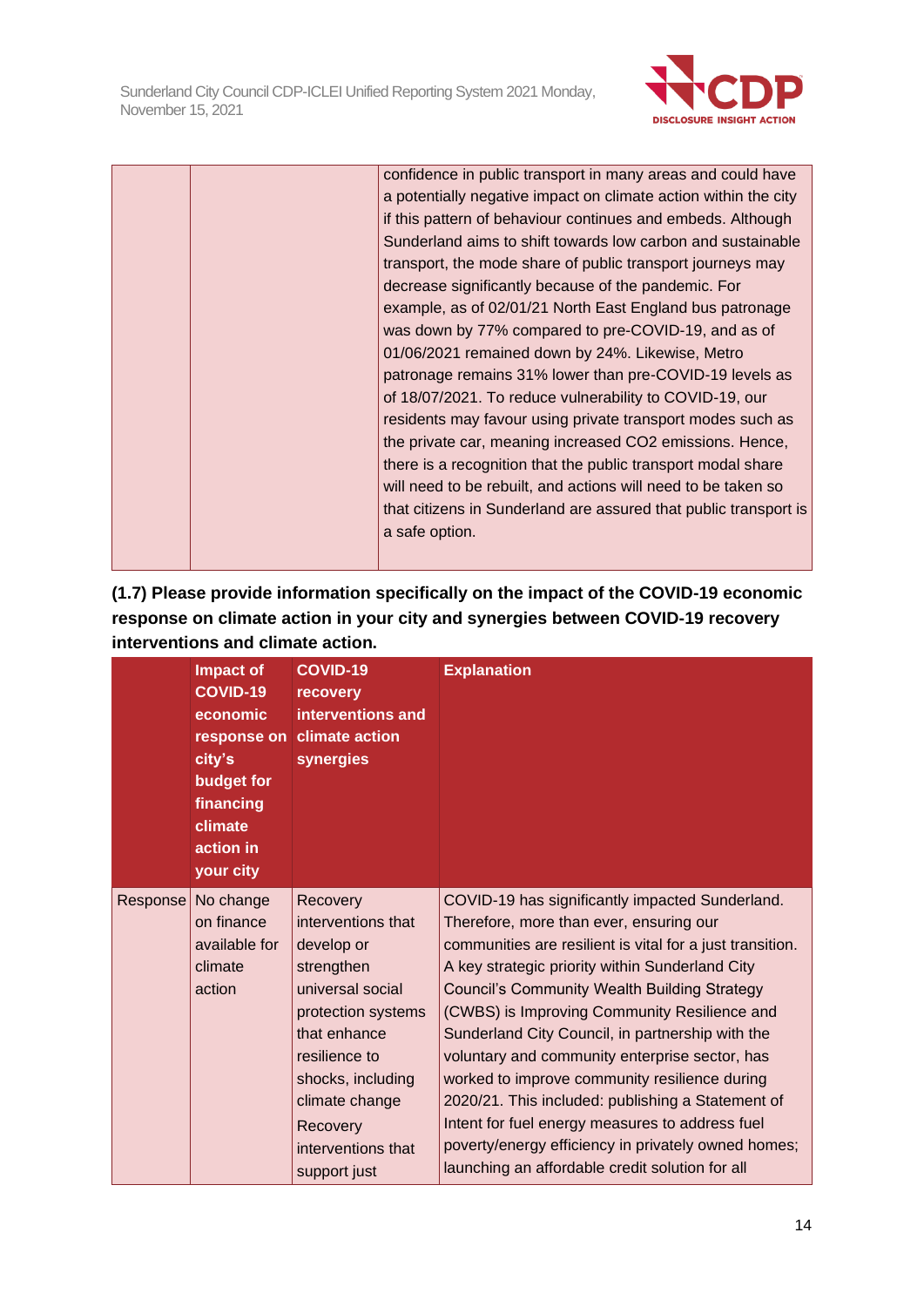

| transition strategies | residents and staff; recommissioning advice                                                                    |
|-----------------------|----------------------------------------------------------------------------------------------------------------|
| for workers and       | provision for benefits, debt, employment and housing                                                           |
| communities           | across neighbourhoods; developing and expanding a                                                              |
| Recovery              | 'Making your money go further' toolkit; adopting a                                                             |
| interventions that    | standard financial assessment by the council and                                                               |
| boost public and      | key partners and a coordinated approach to debt                                                                |
| sustainable           | support; implementing a financial resilience service                                                           |
| transport options     | to support the new Council Housing Service in                                                                  |
| Recovery              | creating sustainable tenancies; reviewing Adult                                                                |
| interventions that    | Learning specifications to reflect a better aligned                                                            |
| build out broadband   | curriculum with meaningful progression pathways for                                                            |
| and internet          | learners to achieve their goals; and increasing                                                                |
| services to those     | resident participation in digital opportunities. This                                                          |
| with inadequate       | has led to numerous positive outcomes to improve                                                               |
| access                | community resilience within Sunderland. For                                                                    |
| Recovery              | example: over £1 million in financial gains for                                                                |
| interventions that    | Sunderland residents has been achieved by Welfare                                                              |
| scale up              | Rights Service and first tier advice providers; the                                                            |
| investments in and    | Council has paid for organisations' Fareshare                                                                  |
| access to digital     | subscriptions - providing over 78 tonnes of extra                                                              |
| technologies,         | food for residents; over 650 Credit Union members;                                                             |
| funding               | over 2000 local welfare provision Crisis and                                                                   |
| mechanisms, and       | Community Care awards, and Discretionary Housing                                                               |
| capacity-building     | Payment awards have been made by the council to                                                                |
| solutions to          | financially insecure or vulnerable Sunderland                                                                  |
| enhance resilience    | residents; 33 organisations have been provided with                                                            |
| to shocks, including  | funding worth £19,500 to purchase essential care                                                               |
| climate change        | items for their own customers; and 34 organisations                                                            |
| Recovery              | were provided with 3000 council resilience packs to                                                            |
| interventions that    | give to their own customers - which included Tesco                                                             |
| increase access to    | cards worth a total of £60,000. Work under this                                                                |
| urban green spaces    | Strategic Priority of the CWBS is ongoing.                                                                     |
|                       |                                                                                                                |
|                       | Regarding transport, Sunderland recently secured                                                               |
|                       | £1.125 million from the Department for Transport                                                               |
|                       | Active Travel Fund to support local active travel. The                                                         |
|                       | fund supports the installation of temporary projects                                                           |
|                       | for COVID-19 recovery as well as longer-term                                                                   |
|                       | projects. Sunderland plans to use this funding to<br>develop the A183 cycleway on Whitburn Road. This          |
|                       |                                                                                                                |
|                       |                                                                                                                |
|                       |                                                                                                                |
|                       |                                                                                                                |
|                       | together key organisations that can influence                                                                  |
|                       | physical activity in Sunderland, works to tackle the                                                           |
|                       | will increase health and wellbeing and reduce<br>emissions.<br>The Active Sunderland Board (ASB), which brings |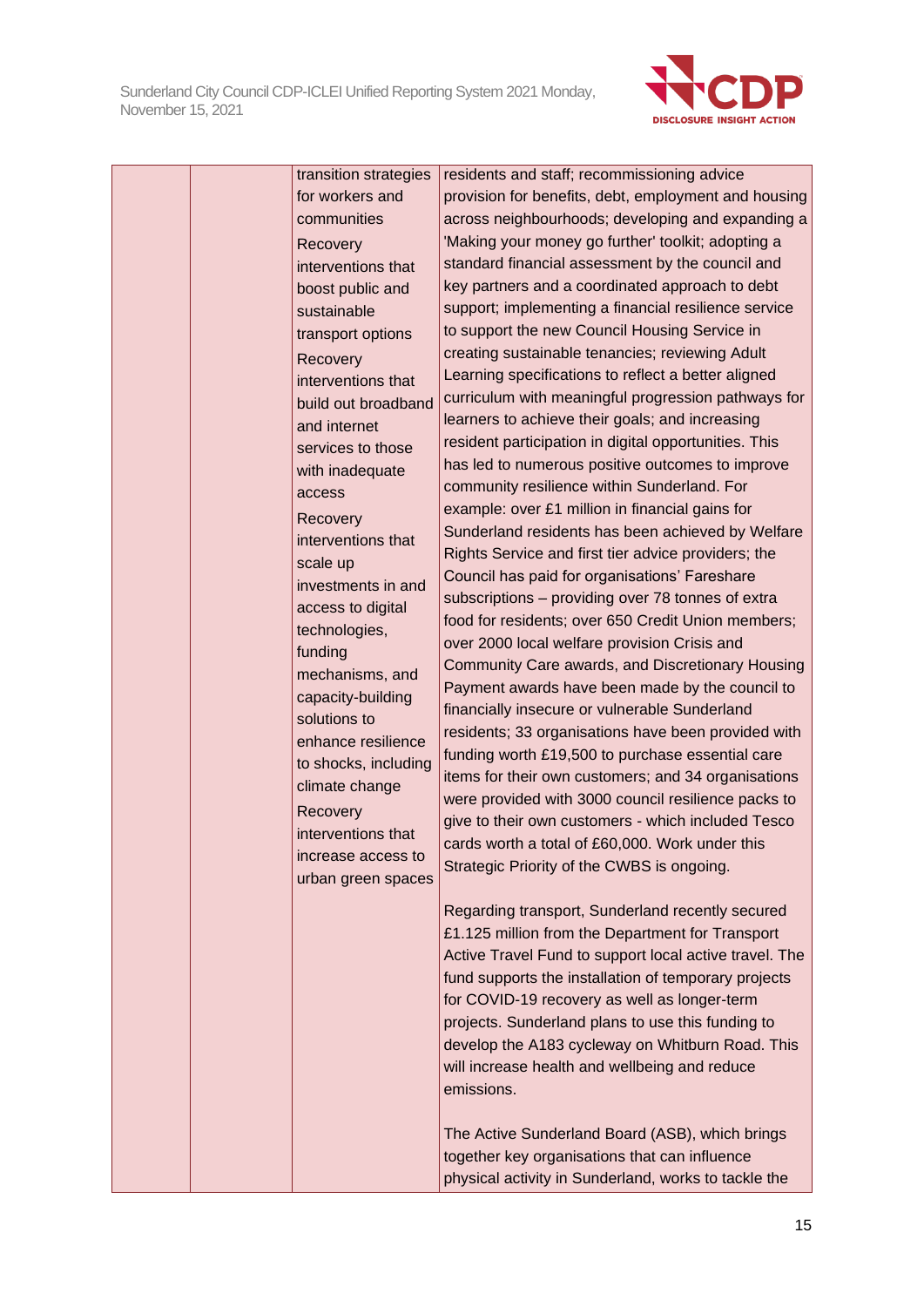

|  | largest issues that lead to inequalities in physical<br>activity. This includes recovering from COVID-19<br>and reinventing as a vibrant, relevant, and<br>sustainable network of organisations providing<br>physical activity opportunities to meet the needs of<br>different people. The ASB will encourage increased<br>investment in physical activity increasing walking<br>and cycling rates as a climate action synergy. The<br>ASB also aims to maximise access to green and<br>blue space for physical activity, also improving public<br>health.                                                                                                                                                                                                                                                                                                                                                         |
|--|--------------------------------------------------------------------------------------------------------------------------------------------------------------------------------------------------------------------------------------------------------------------------------------------------------------------------------------------------------------------------------------------------------------------------------------------------------------------------------------------------------------------------------------------------------------------------------------------------------------------------------------------------------------------------------------------------------------------------------------------------------------------------------------------------------------------------------------------------------------------------------------------------------------------|
|  | Regarding recovery interventions that build out<br>broadband and internet services to those with<br>inadequate access, and recovery interventions that<br>scale up investments in - and access to - digital<br>technologies, funding mechanisms, and capacity-<br>building solutions, Sunderland has an ambitious<br>Smart City Vision and Delivery Programme available<br>at (https://www.sunderlandoursmartcity.com).<br>Sunderland has attracted significant investment to<br>deliver ubiquitous next generation digital<br>connectivity, leaving no one and nowhere behind.<br>This is enabling the delivery of a raft of<br>transformational use cases, accelerating the benefits<br>from digital technologies across all sectors from<br>Smart Homes/Assistive Technologies to Connected<br>Automated Logistics.                                                                                             |
|  | COVID-19 has increased the Council's focus on<br>agile working. Council staff will move to a new City<br>Hall from late 2021. Before COVID-19,<br>arrangements were being put in place to have 7<br>desks for 10 members of staff in the new City Hall,<br>however since the pandemic occurred this number<br>has changed to 5 desks for 10 members of staff.<br>Agile working is being encouraged by Council<br>leadership and should also reduce the risk of staff<br>shortage at key times as staff can work from home if<br>weather is severe. Also, the agile working and desk<br>ratio approach will routinely reduce emissions from<br>operational buildings. Finally, agile working will<br>geographically spread the work of the council city-<br>wide and beyond, reducing the business continuity<br>impact of any power outages with a lower<br>concentration of staff likely to be affected as within |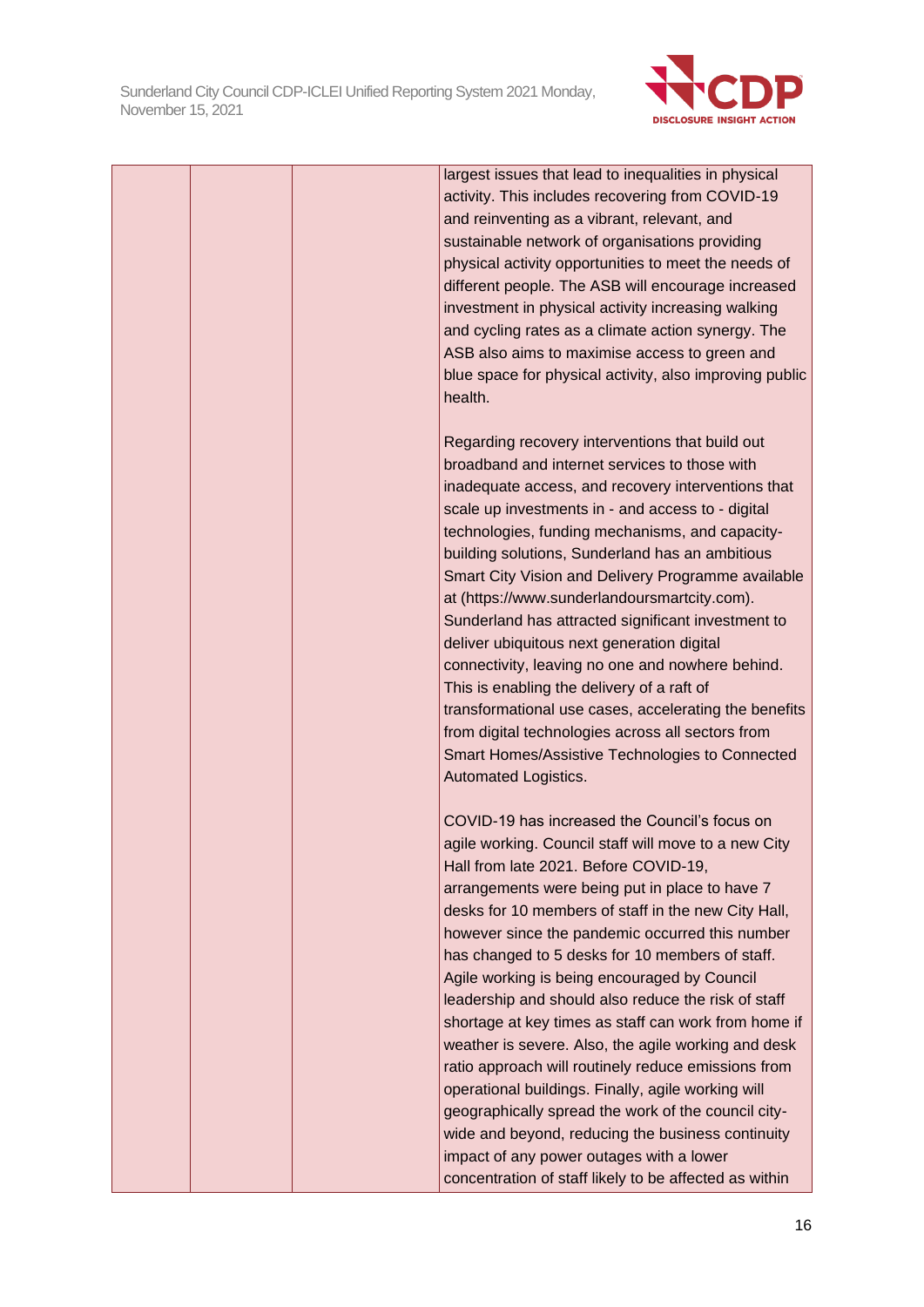

|  | one large building. |
|--|---------------------|
|  |                     |
|  |                     |

# **2. Climate Hazards and Vulnerability**

# **Climate Risk and Vulnerability Assessment**

## **(2.0) Has a climate change risk and vulnerability assessment been undertaken for your city?**

Yes

**(2.0a) Please select the primary process or methodology used to undertake the risk and vulnerability assessment of your city.**

|                                          | <b>Primary</b><br>methodology                                       | <b>Description</b>                                                                                                                                                                                                                                                                                                                                                                                                                                                                                                                                                                                                                                                                                                                                                              |
|------------------------------------------|---------------------------------------------------------------------|---------------------------------------------------------------------------------------------------------------------------------------------------------------------------------------------------------------------------------------------------------------------------------------------------------------------------------------------------------------------------------------------------------------------------------------------------------------------------------------------------------------------------------------------------------------------------------------------------------------------------------------------------------------------------------------------------------------------------------------------------------------------------------|
| <b>Risk</b><br>assessment<br>methodology | <b>UK Climate</b><br>Impacts<br>Partnership<br>Framework<br>(UKCIP) | UKCIP framework helps UK organisations, sectors and<br>governments adapt to changing climates through the<br>generation, exchange, and application of knowledge. UKCIP<br>provide scenarios on how the climate might change in the future<br>and co-ordinates research on dealing with this future climate.<br>Their work helps to improve the flow of information between<br>researchers and decision-makers, enhancing long-term<br>relationships between the research, policy and practitioner<br>communities. UKCIP also work to improve the exchange of<br>knowledge between climate change adaptation and the related<br>agendas of mitigation, disaster risk reduction and sustainable<br>development. Further information can be found at<br>https://www.ukcip.org.uk/. |

# **GCoM Additional Information**

**(2.0b) Please attach and provide details on your climate change risk and vulnerability assessment. Please provide details on the boundary of your assessment, and where this differs from your city's boundary, please provide an explanation.**

## **Publication title and attach the document**

Sunderland Level 1 Strategic Flood Risk Assessment (SFRA) AD.25\_Strategic\_Flood\_Risk\_Assessment\_Level\_1.pdf

## **Web link**

https://sunderland.gov.uk/media/22850/AD-25-Strategic-Flood-Risk-Assessment-Level-1/pdf/AD.25\_Strategic\_Flood\_Risk\_Assessment\_Level\_1.pdf?m=637431304023570000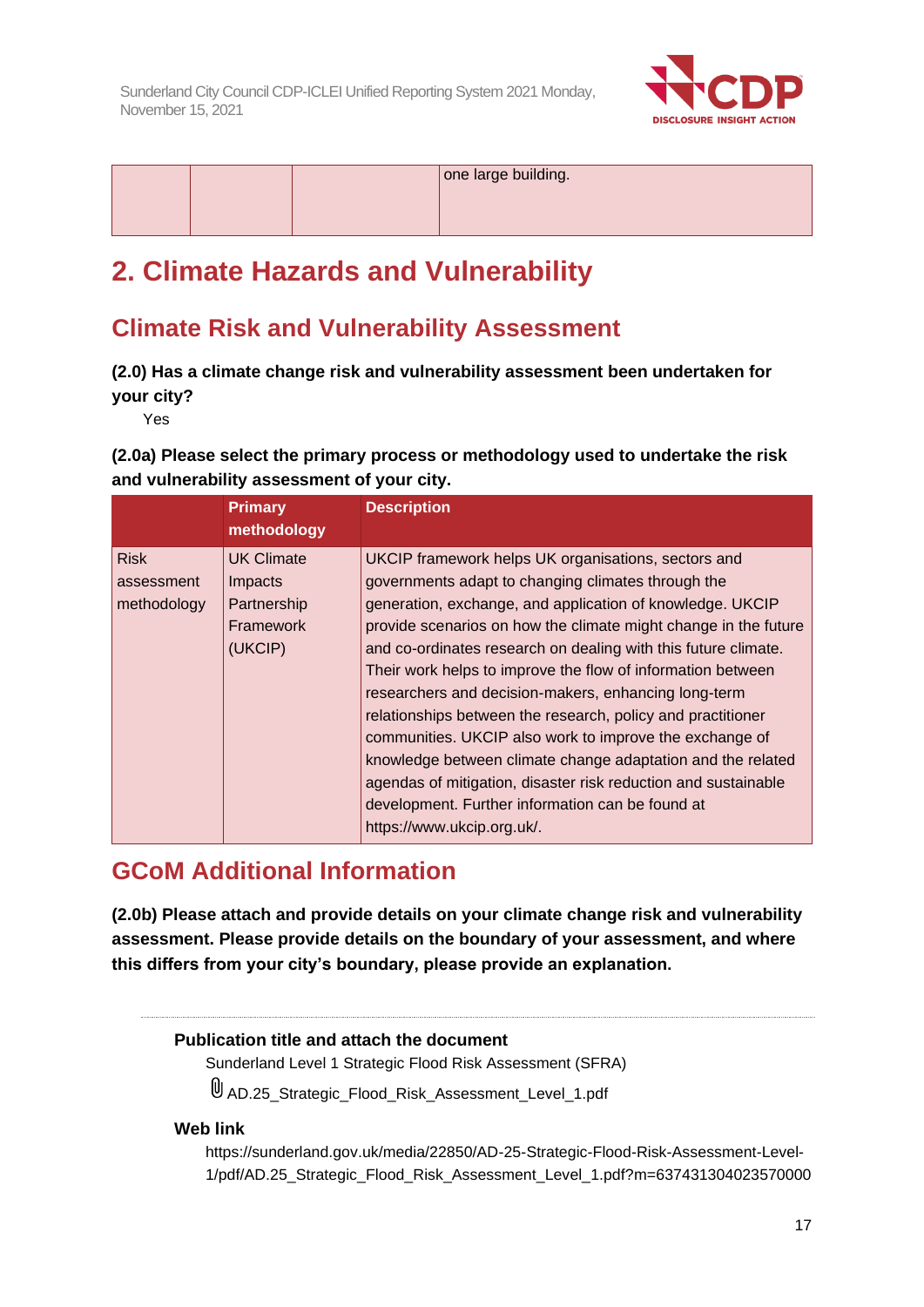

## **Year of publication or approval from local government** 2020

### **Boundary of assessment relative to city boundary (reported in 0.1)**

Same – covers entire city and nothing else

## **Explanation of boundary choice where the assessment boundary differs from the city boundary**

NA

### **Primary author of assessment**

**Consultant** 

#### **Does the assessment identify vulnerable populations?**

Yes

## **Areas/sectors covered by the risk and vulnerability assessment**

Energy Water Supply & Sanitation **Transport** Industrial Commercial Residential Public health Emergency Management Land use planning

#### **Please explain**

This Level 1 Strategic Flood Risk Assessment (SFRA) uses up-to-date flood risk information together with the most current flood risk and planning policy available from the National Planning Policy Framework and Flood Risk and Coastal Change Practice Planning Guidance.

The Level 1 SFRA focusses on collecting readily available flood risk information from stakeholders, the aim being to help identify the number and spatial distribution of flood risk sources present throughout the area to inform the application of the Sequential Test.

Sunderland City Council (SCC) requires this Level 1 SFRA to initiate the sequential riskbased approach to the allocation of land for development. This will help to inform and provide the evidence base for the Local Planning Authority's (LPA) Allocations & Designations Plan (A&D Plan).

# **Publication title and attach the document**

Northumbria Community Risk Register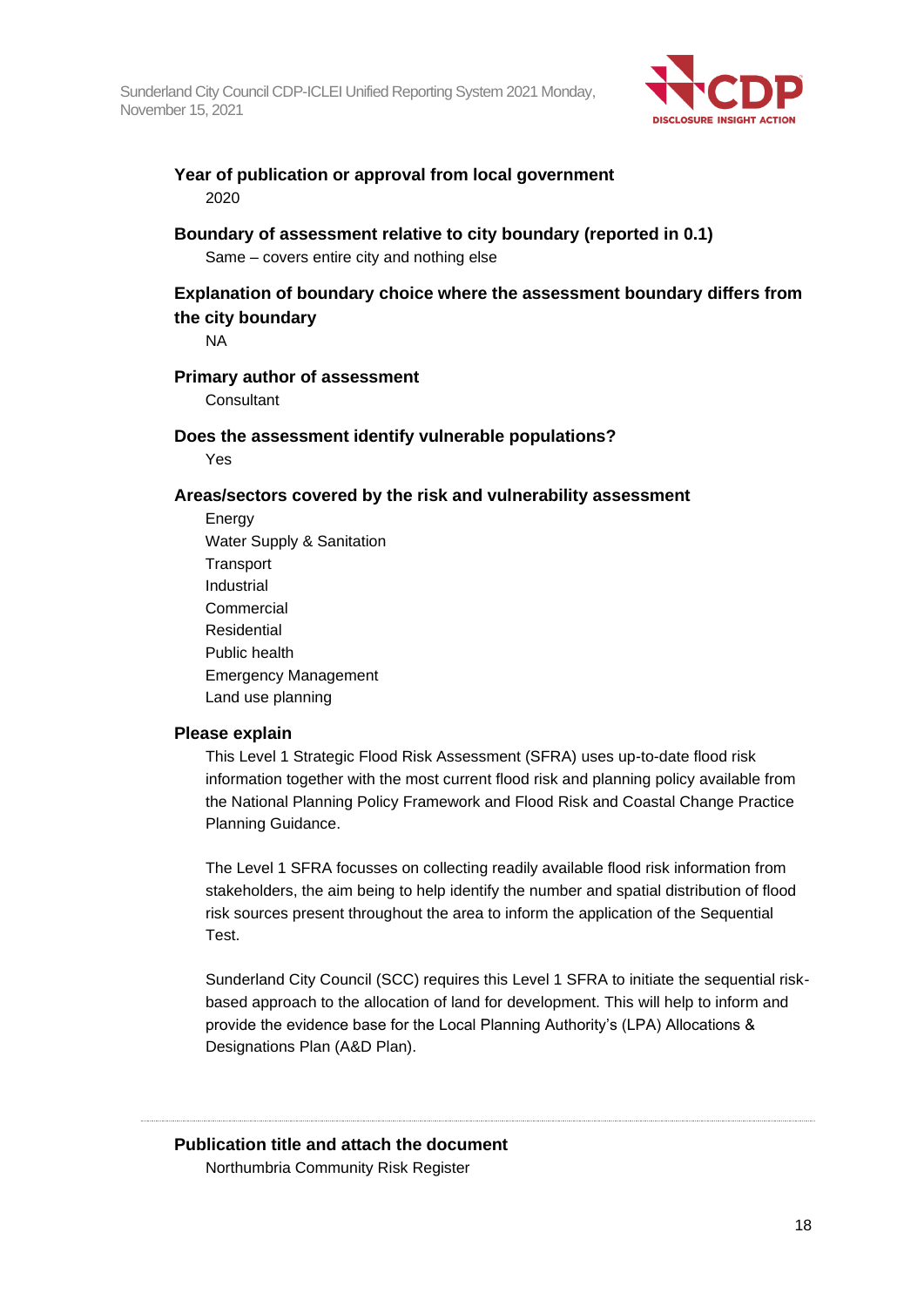

Northumbria-Community-Risk-Register-version-7.pdf

Northumbria-Community-Risk-Register-version-7.pdf

## **Web link**

https://www.northumberland.gov.uk/NorthumberlandCountyCouncil/media/Local-Resilience-Forum/Northumbria-Community-Risk-Register-version-7.pdf

### **Year of publication or approval from local government**

2014

### **Boundary of assessment relative to city boundary (reported in 0.1)**

Larger – covers the whole city and adjoining areas

## **Explanation of boundary choice where the assessment boundary differs from the city boundary**

The Northumbria Community Risk Register covers the County of Northumberland, as well as Tyne and Wear.

### **Primary author of assessment**

Regional / state / provincial government

#### **Does the assessment identify vulnerable populations?**

Yes

#### **Areas/sectors covered by the risk and vulnerability assessment**

**Transport** Food and agriculture Waste Management Industrial Residential Education Public health Emergency Management

#### **Please explain**

The Northumbria Risk Register is prepared by the Northumbria Local Resilience Forum and provides risk information on emergencies that could happen within the Northumbria area, together with an assessment of how likely they are to happen and the impacts if they do.

The Risk Register identifies:

- 1. Emergency Management Steps
- 2. Northumbria's Top Risks
- 3. What you can do to be prepared in an emergency
- 4. How your local community can be prepared
- 5. Business Continuity Management
- 6. Further Information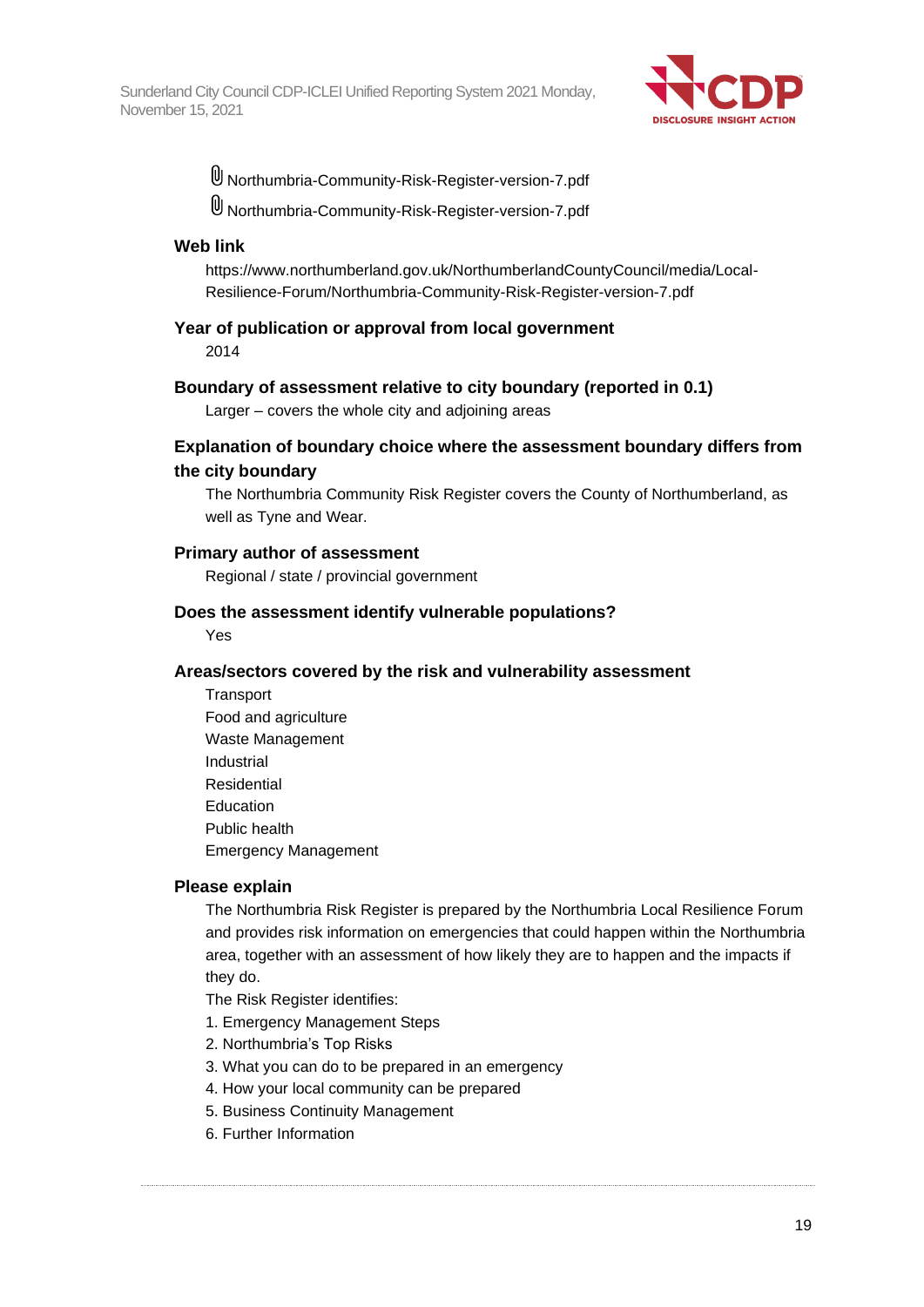

#### **Publication title and attach the document**

UK Climate Change Risk Assessment

UK Climate Change Risk Assessment 2017.pdf

## **Web link**

https://www.theccc.org.uk/wp-content/uploads/2016/07/UK-CCRA-2017-Synthesis-Report-Committee-on-Climate-Change.pdf

**Year of publication or approval from local government** 2017

### **Boundary of assessment relative to city boundary (reported in 0.1)**

Larger – covers the whole city and adjoining areas

## **Explanation of boundary choice where the assessment boundary differs from the city boundary**

The Climate Change Committee (CCC) is an independent statutory body established under the Climate Change 2008 to advise the UK and devolved administration governments on setting and meeting carbon budgets and preparing for climate change.

This report provides the larger picture for the whole of the UK

### **Primary author of assessment**

Consultant

#### **Does the assessment identify vulnerable populations?**

Yes

## **Areas/sectors covered by the risk and vulnerability assessment**

Energy Water Supply & Sanitation **Transport** Food and agriculture Waste Management Environment, Biodiversity and Forestry Industrial **Commercial** Residential Education Public health Law & Order Emergency Management Land use planning Tourism

#### **Please explain**

The Climate Change Act requires the UK Government to compile every five years its assessments of the risks and opportunities arising from the UK from climate change.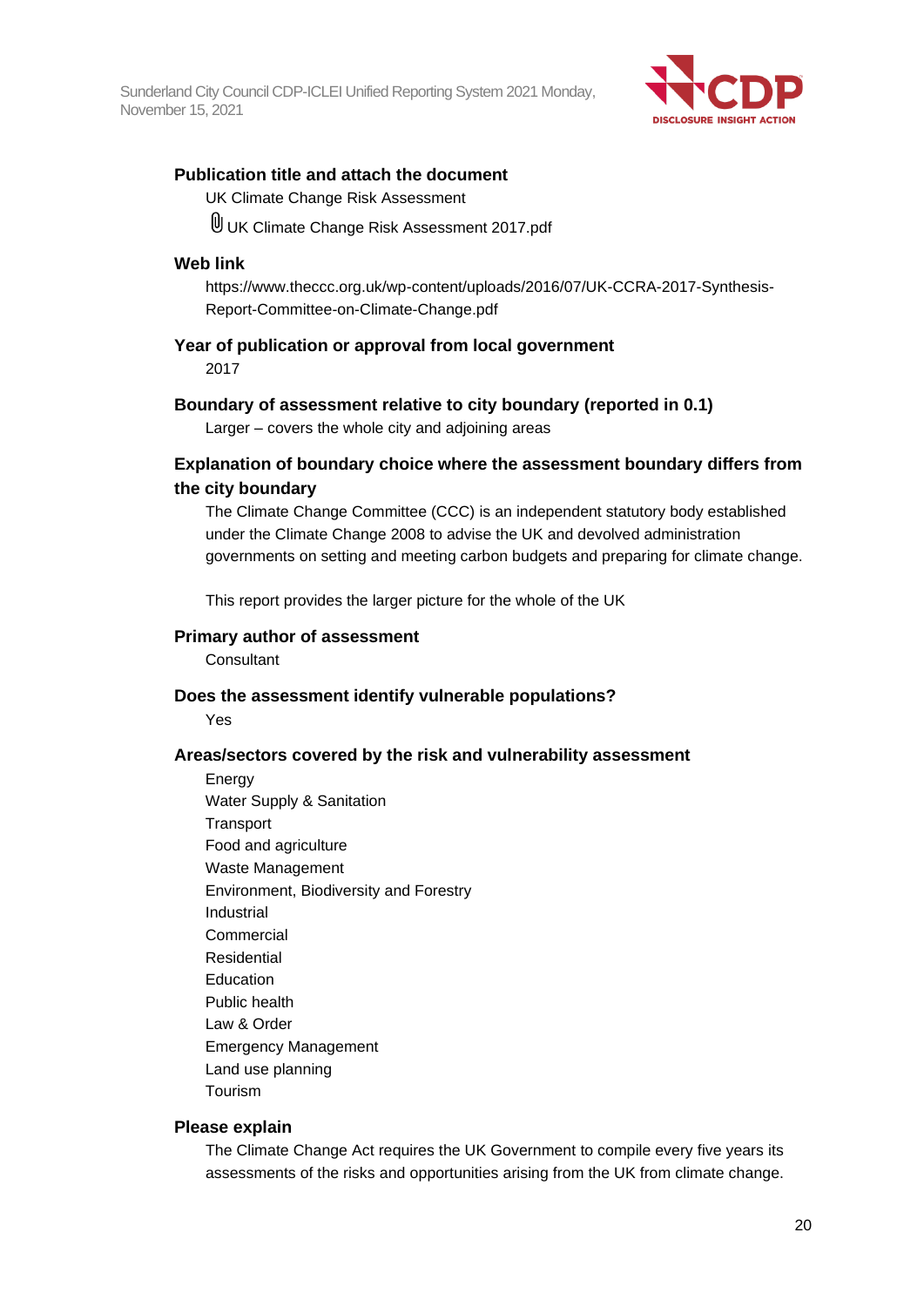

This report aims to assess the urgency of further action to tackle current and future risks, and realise opportunities, arising for the UK from climate change.

## **Publication title and attach the document**

A Summary of Climate Change Risks for North East England

UHLP05\_4 A Summary of Climate Change Risks for North East England 2012 (6).pdf

#### **Web link**

https://www.google.com/url?sa=t&rct=j&q=&esrc=s&source=web&cd=&ved=2ahUKEwj1 sILD2oXyAhWMgVwKHQ7LB44QFjABegQIERAD&url=https%3A%2F%2Fwww.hartlepo ol.gov.uk%2Fdownload%2Fdownloads%2Fid%2F3015%2Fhlp05\_4\_a\_summary\_of\_cli mate\_change\_risks\_for\_north\_east\_england\_2012pdf.pdf&usg=AOvVaw3sJ2t-WYuAUcGLa6On20dp

#### **Year of publication or approval from local government**

2012

#### **Boundary of assessment relative to city boundary (reported in 0.1)**

Larger – covers the whole city and adjoining areas

## **Explanation of boundary choice where the assessment boundary differs from the city boundary**

Includes the whole of North East England (Northumberland, Tyne and Wear, County Durham and the Tees Valley).

#### **Primary author of assessment**

**Consultant** 

#### **Does the assessment identify vulnerable populations?**

Yes

#### **Areas/sectors covered by the risk and vulnerability assessment**

Energy Water Supply & Sanitation **Transport** Food and agriculture Waste Management Environment, Biodiversity and Forestry Industrial Commercial Residential **Education** Public health Emergency Management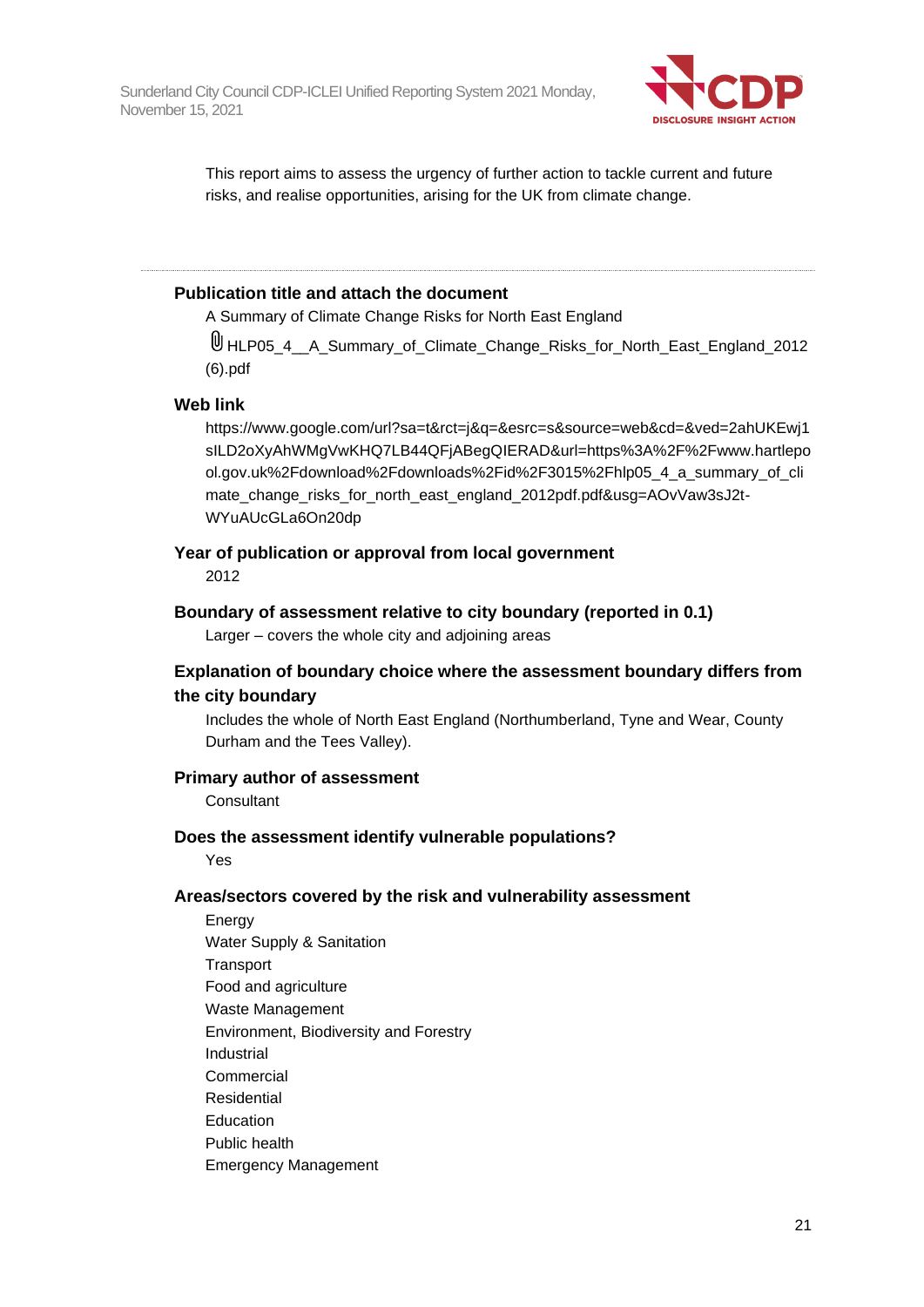

Land use planning Tourism

#### **Please explain**

The UK Climate Change Risk Assessment (CCRA) is an independent research project, funded by UK Government and Devolved Governments that analyses the main risks and opportunities to the UK, arising from climate change over the coming years. It provides the underpinning evidence to inform discussions on adaptation actions needed in such areas as infrastructure, health, environment and business.

This report coincides with the UK CCRA, applying its context to the North East of England, to provide an understanding of the key threats and opportunities associated with climate change in the North East England region.

#### **Publication title and attach the document**

North East England Climate Change Adaptation Study 2008

North East Climate Change Adaptation Study 2008.pdf

### **Web link**

## **Year of publication or approval from local government**

2008

## **Boundary of assessment relative to city boundary (reported in 0.1)**

Larger – covers the whole city and adjoining areas

## **Explanation of boundary choice where the assessment boundary differs from the city boundary**

Includes the whole of North East England (Northumberland, Tyne and Wear, County Durham and the Tees Valley).

#### **Primary author of assessment**

**Consultant** 

## **Does the assessment identify vulnerable populations?**

No

## **Areas/sectors covered by the risk and vulnerability assessment**

Energy Transport Food and agriculture Environment, Biodiversity and Forestry Public health Land use planning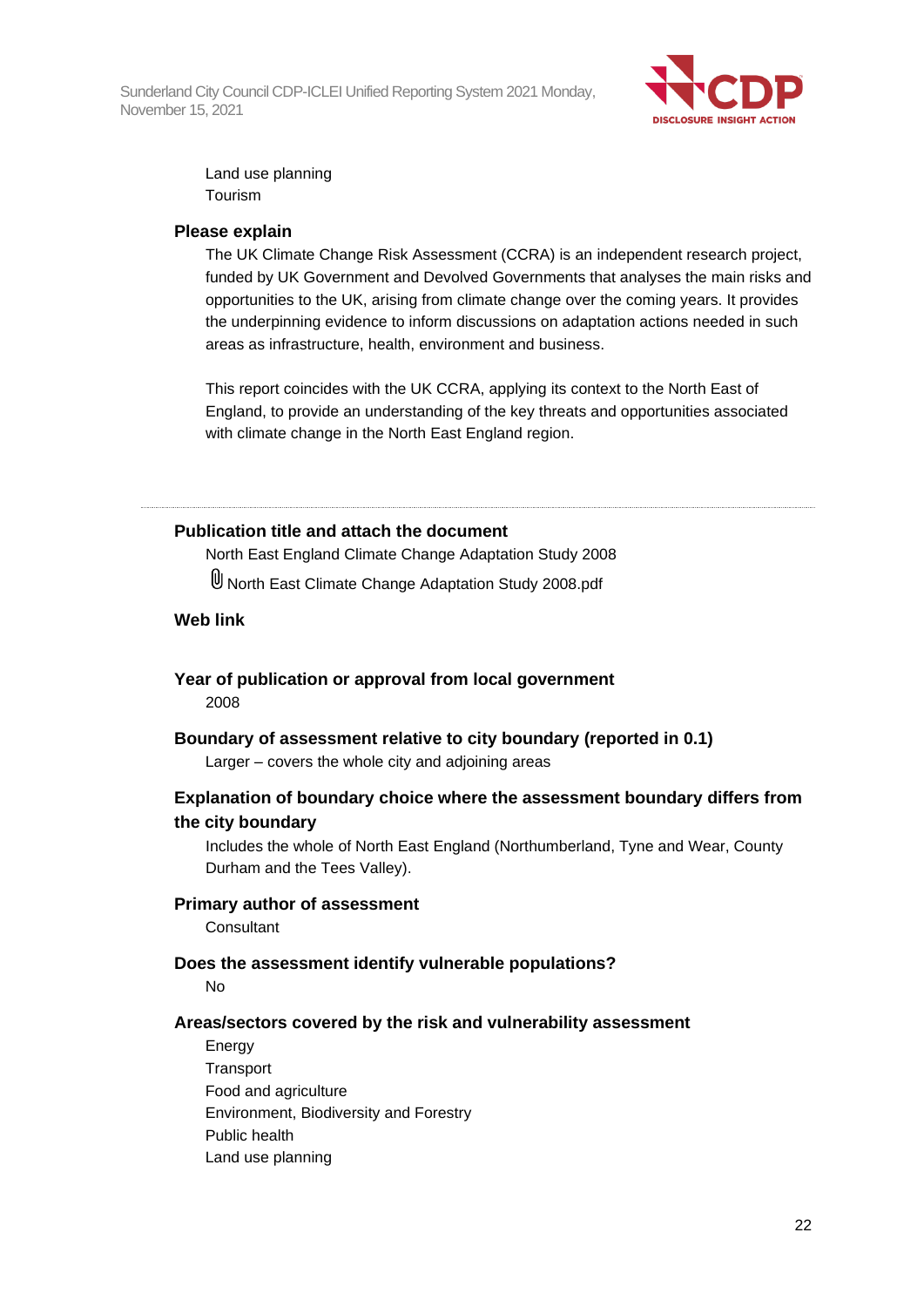

## **Please explain**

The North East England Climate Change Adaptation Study 2008:

• Projects climate changes across the region to the 2050s using state-of-the-art modelling techniques.

• Assesses the impacts of the projected climate changes on current services, assets, communities, business and infrastructure.

• Identifies what needs to be done to adapt the impacts

Identifies which organisations are best placed to take the lead in taking forward the identified adaptation actions.

## **Climate Hazards**

**(2.1) Please list the most significant climate hazards faced by your city and indicate the probability and consequence of these hazards, as well as the expected future change in frequency and intensity. Please also select the most relevant assets or services that are affected by the climate hazard and provide a description of the impact.**

#### **Climate Hazards**

Extreme cold temperature > Cold wave

# **Did this hazard significantly impact your city before 2021?**

Yes

## **Current probability of hazard**

Medium

## **Current magnitude of hazard**

Medium

#### **Social impact of hazard overall**

Increased incidence and prevalence of disease and illness Increased demand for public services Increased demand for healthcare services Increased risk to already vulnerable populations Increased resource demand

#### **Most relevant assets / services affected overall**

Energy **Transport** Commercial Residential Education Public health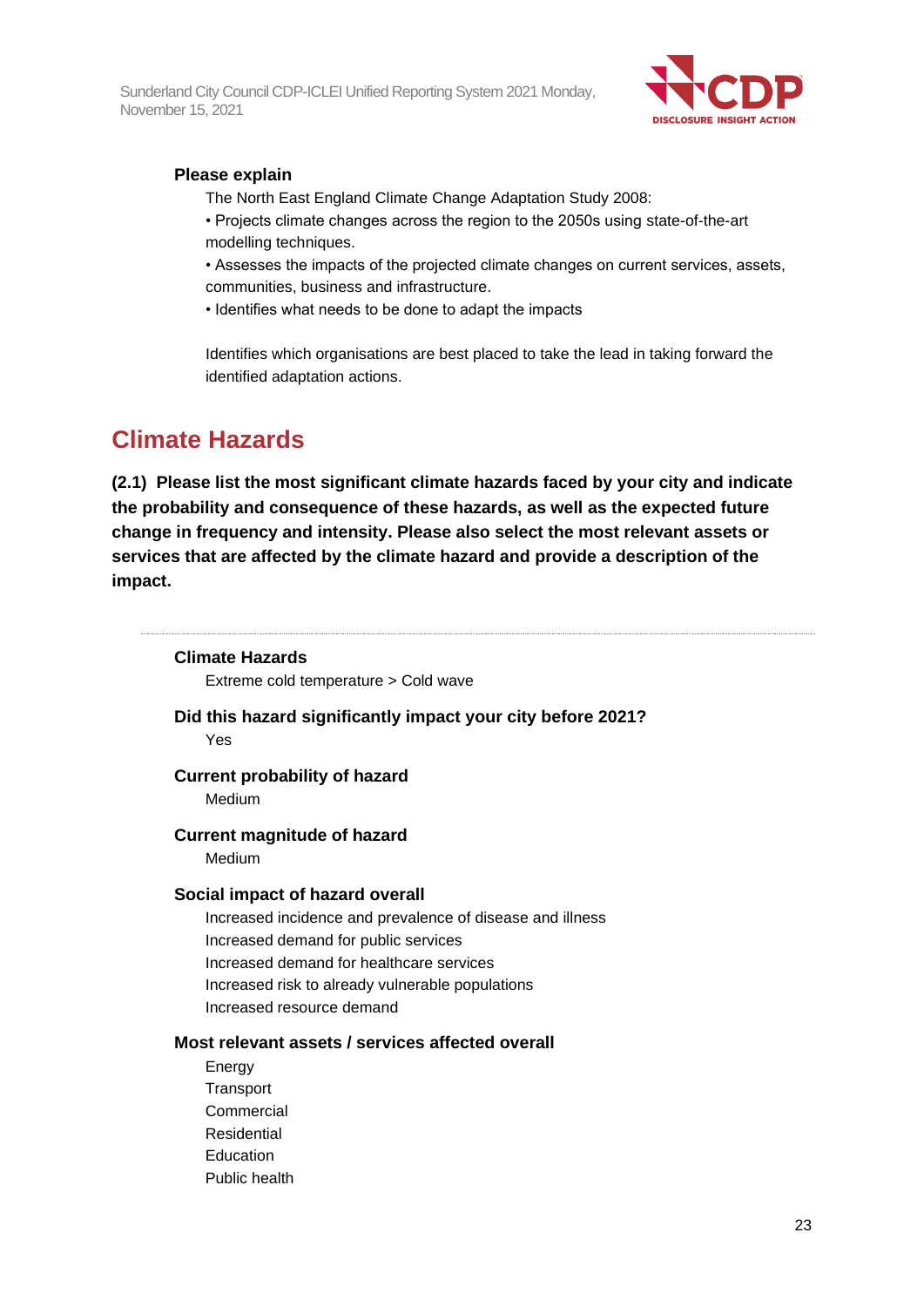

#### Emergency services

#### **Please identify which vulnerable populations are affected**

Children & youth Elderly Marginalized groups Persons with disabilities Persons with chronic diseases Low-income households Unemployed persons Persons living in sub-standard housing

#### **Future change in frequency**

Increasing

**Future change in intensity** Increasing

#### **Future expected magnitude of hazard**

Medium High

## **When do you first expect to experience those changes in frequency and intensity?**

Short-term (by 2025)

## **Please describe the impacts experienced so far, and how you expect the hazard to impact in**

#### **the future**

In 2018, Anticyclone Hartmut (the Beast from the East) brought widespread cold temperatures and heavy snowfall to large areas of the UK, including Sunderland. There were 17 UK deaths due to the mixed effects of Anticyclone Hartmut with Storm Emma. Many schools in Sunderland had to be closed temporarily.

Anticyclone Hartmut, and subsequent weather events, caused millions of pounds of damage on Sunderland's coastline:

• Old North Pier: The cost estimate was £1.25m as a large section of the pier (35 metres/114ft) was lost. The 19th century pier helps protect Marine Walk Beach to its north and helps stop sediment building up in the Port of Sunderland's navigation channel to its south. It has been estimated that without the pier it could annually cost up to £100k for port dredging works.

• Stonehill Wall: The cost estimate was £1.5m as storms severely damaged the 240m/787ft long wall's concrete deck.

• New South Pier: The cost estimate is £0.35m as the 850m/2,788ft long pier lost sections of its concrete deck and granite coping.

It is likely that, because of climate change, the frequency, length, and intensity of cold waves will increase, causing more widespread disruption to the UK in the future.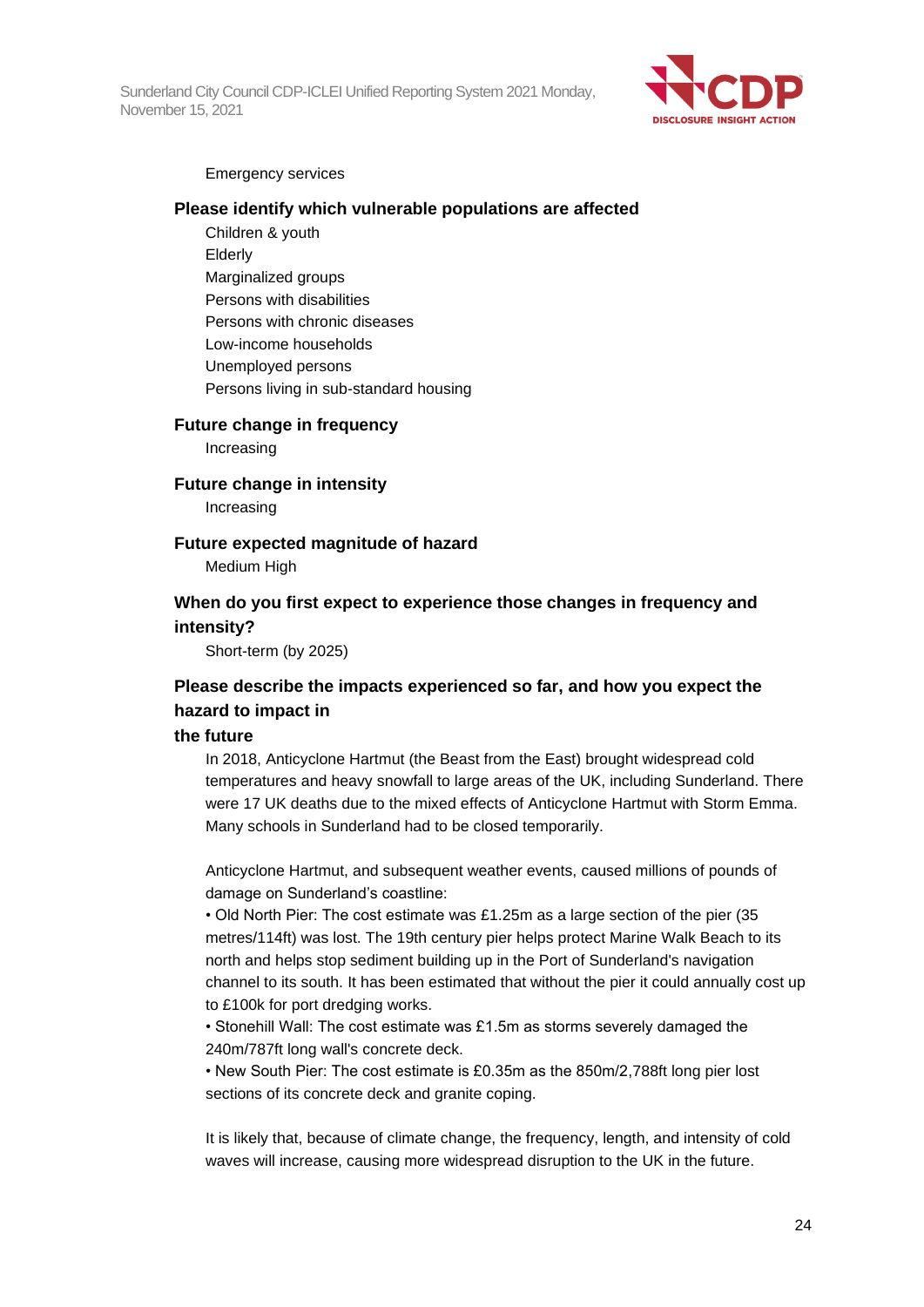

The Northumbria LRF Community Risk Register lists Adverse Weather, including cold waves and consequent failure of essential services as top risk. The frequency of such events is likely to increase significantly in the future, increasing the health risks for people in Sunderland, particularly the vulnerable populations in the city, as well as the risk to the economy.

#### **Climate Hazards**

Extreme hot temperature > Heat wave

#### **Did this hazard significantly impact your city before 2021?**

No

#### **Current probability of hazard**

Low

## **Current magnitude of hazard**

Low

#### **Social impact of hazard overall**

Increased incidence and prevalence of disease and illness Increased demand for public services Increased demand for healthcare services Increased risk to already vulnerable populations Increased resource demand

## **Most relevant assets / services affected overall**

Energy Residential Public health Emergency services Land use planning

#### **Please identify which vulnerable populations are affected**

- Children & youth Elderly Persons with disabilities Persons with chronic diseases Low-income households Unemployed persons Persons living in sub-standard housing
- 

## **Future change in frequency**

Increasing

#### **Future change in intensity**

Increasing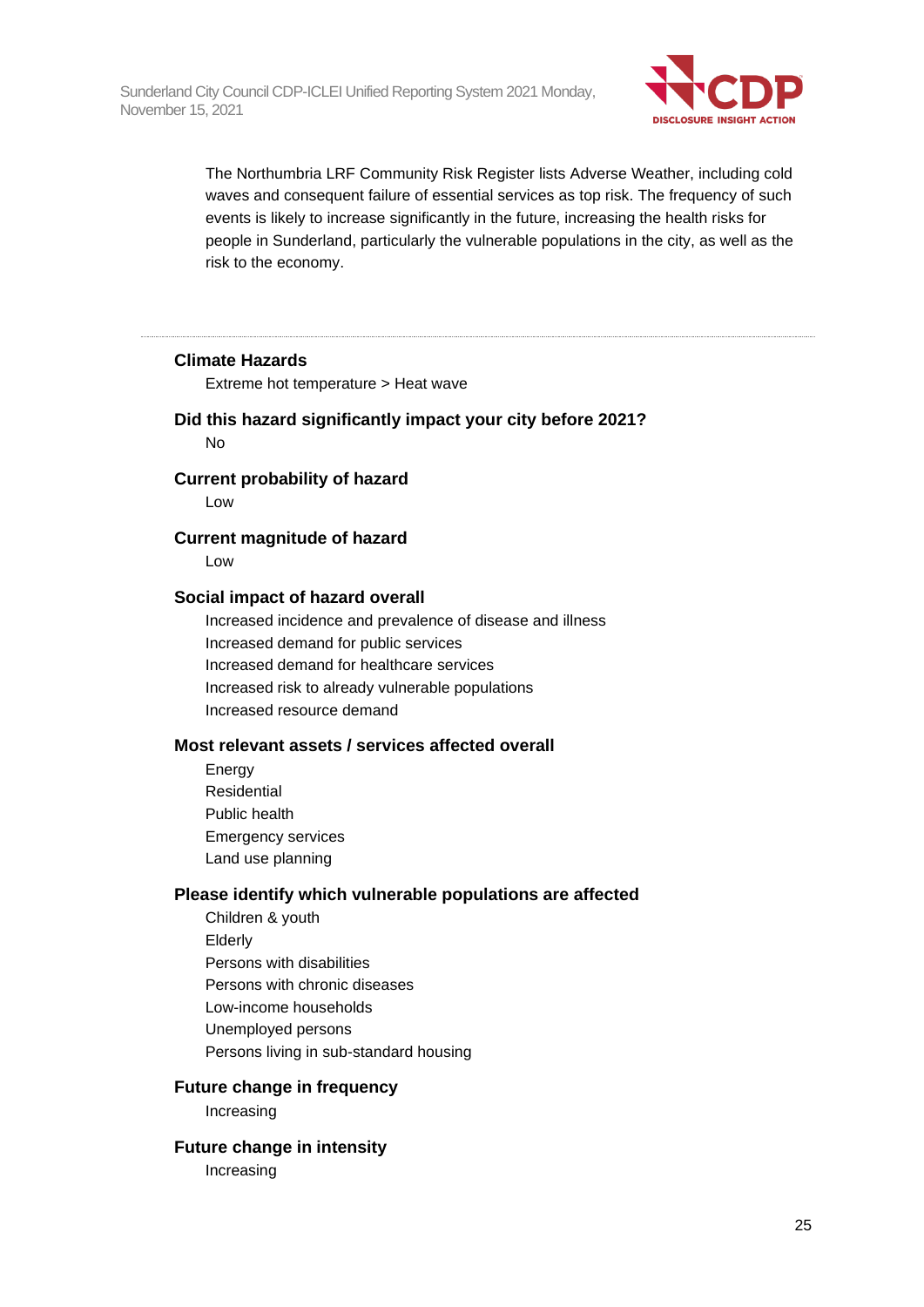

#### **Future expected magnitude of hazard** Medium Low

## **When do you first expect to experience those changes in frequency and intensity?**

Medium-term (2026-2050)

## **Please describe the impacts experienced so far, and how you expect the hazard to impact in**

### **the future**

Several heatwaves occurred in the Summer of 2018 across Britain and Northern Ireland. At the time, the British Isles were in the middle of a strong anticyclone inside a strong northward meander of the jet stream. This was part of the 2018 European heatwave. The Met Office declared summer 2018 the joint hottest on record with 1976, 2003 and 2006.

The heatwaves contributed to excess deaths in the UK, particularly effecting the vulnerable elderly population:

- The first heatwave (25th-27th June) saw an estimated 188 excess deaths observed above baseline levels.

- The second heatwave (30th June-10th July) saw 266 excess deaths.

- The third heatwave (21st-29th July) saw 409 excess deaths.

The Northumbria LRF Community Risk Register lists Adverse Weather, including heatwaves and consequent failure of essential services as top risk. The frequency of such events is likely to increase significantly in the future, increasing the health risks for people in Sunderland, particularly the vulnerable populations in the city, as well as the risk to the economy.

## **Climate Hazards**

Flood and sea level rise > River flood

## **Did this hazard significantly impact your city before 2021?**

Yes

## **Current probability of hazard**

Medium

#### **Current magnitude of hazard**

Low

#### **Social impact of hazard overall**

Increased demand for public services Increased risk to already vulnerable populations Increased resource demand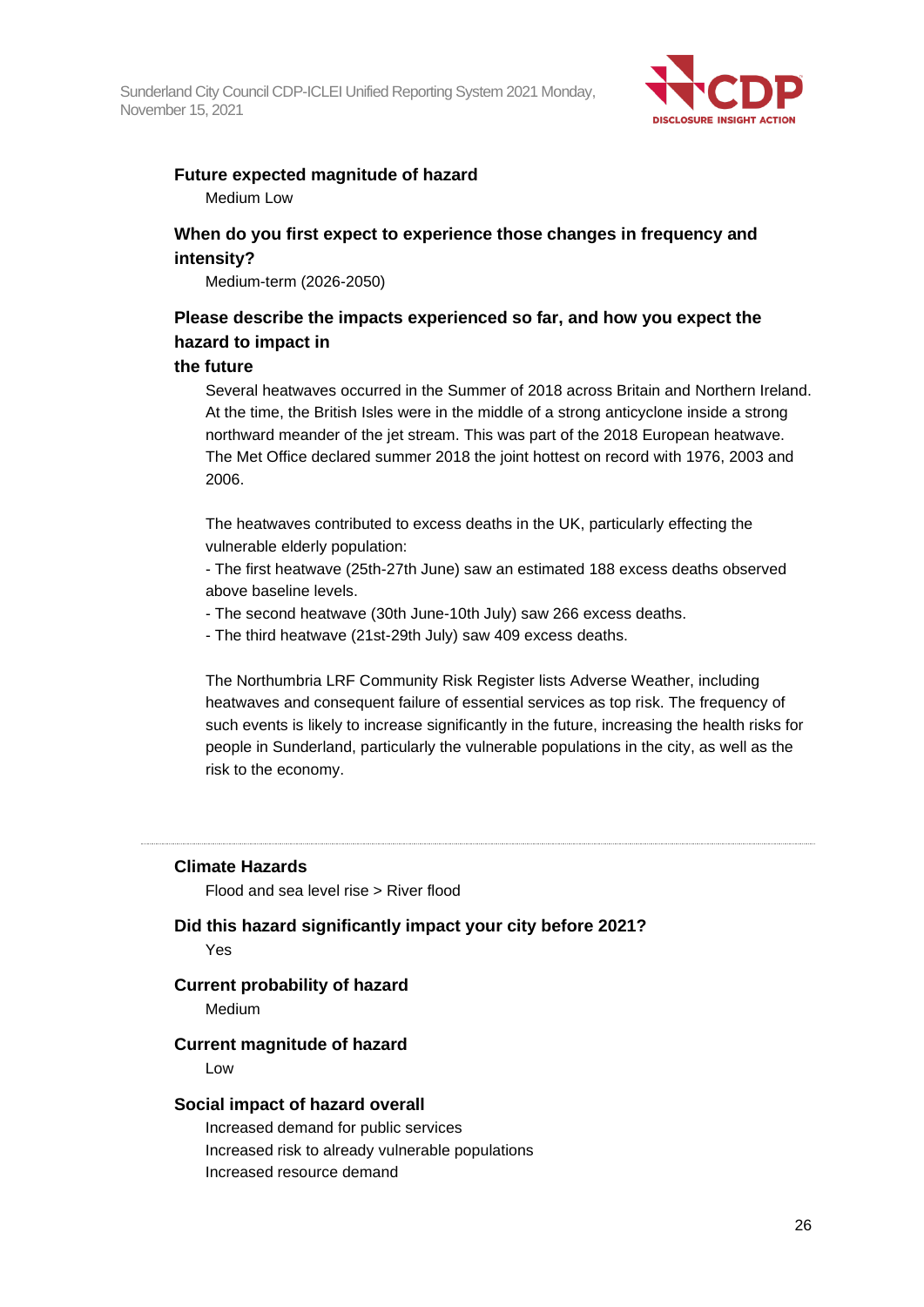

#### Population displacement

#### **Most relevant assets / services affected overall**

**Transport** Waste management **Commercial** Residential Public health Emergency services Land use planning

#### **Please identify which vulnerable populations are affected**

Women & girls Children & youth Elderly Indigenous population Marginalized groups Persons with disabilities Persons with chronic diseases Low-income households Unemployed persons Persons living in sub-standard housing

#### **Future change in frequency**

Increasing

**Future change in intensity**

Increasing

#### **Future expected magnitude of hazard**

Medium Low

## **When do you first expect to experience those changes in frequency and intensity?**

Medium-term (2026-2050)

## **Please describe the impacts experienced so far, and how you expect the hazard to impact in**

#### **the future**

The River Wear has a long and varied flood history with significant events occurring in the 1940s, 1960s, 1990s and more recently in 2000, 2005 and 2012. Most historic incidents have occurred in Washington. Many River Wear flooding events are at property level. Historic river flooding has impacted upon properties, gardens to properties, highways and footpaths. Climate change will increase rainfall events in the UK in the future, increasing the frequency and intensity of river flooding. The city also has a number of other watercourses which is likely to impact directly on the flooding of residential and commercial properties in heavy rainfall events.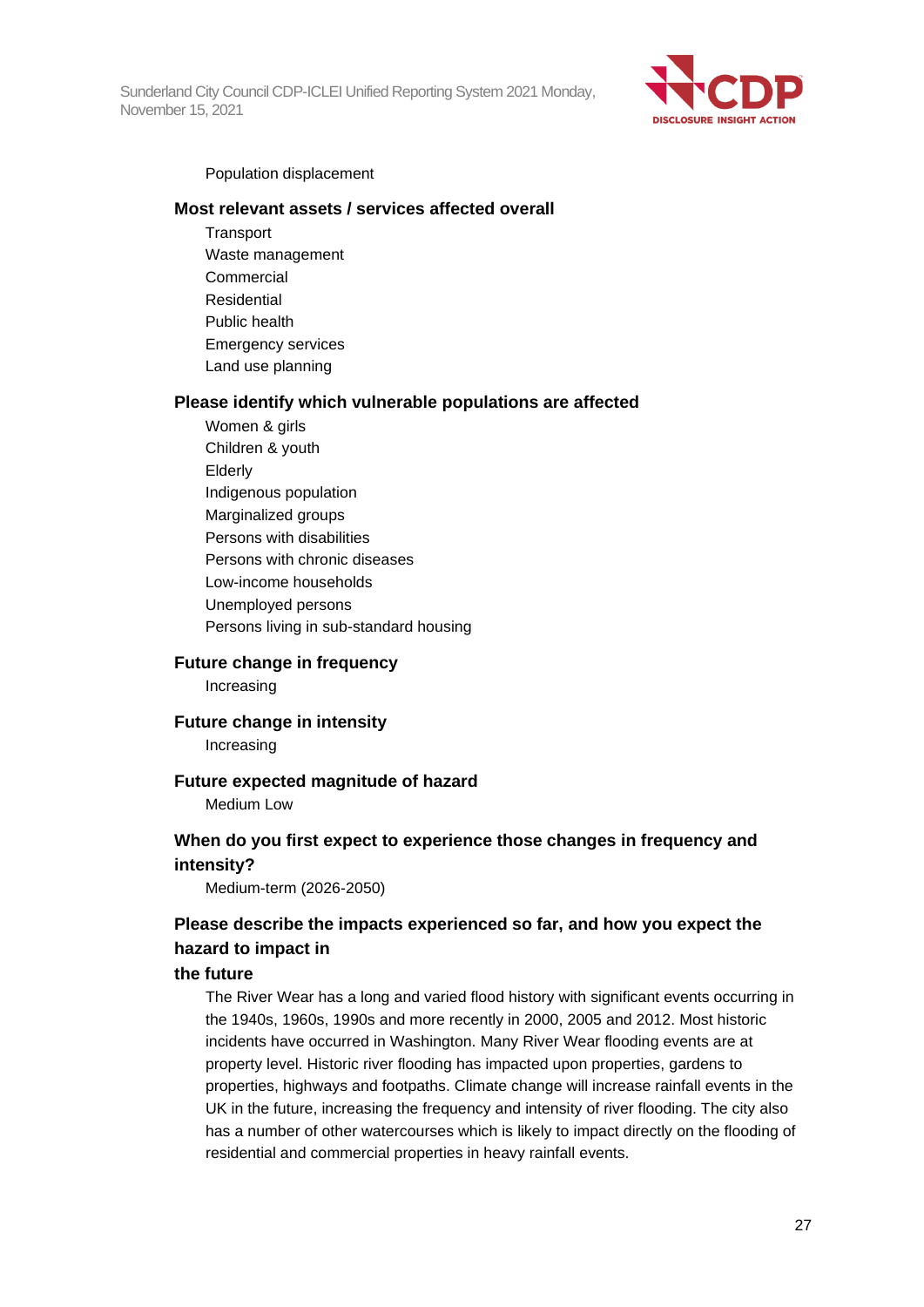

#### **Climate Hazards**

Flood and sea level rise > Coastal flood

## **Did this hazard significantly impact your city before 2021?**

Yes

## **Current probability of hazard**

Medium Low

#### **Current magnitude of hazard**

Medium Low

#### **Social impact of hazard overall**

Increased demand for public services Increased demand for healthcare services Increased risk to already vulnerable populations Increased resource demand Population displacement

#### **Most relevant assets / services affected overall**

Water supply & sanitation **Transport** Environment, biodiversity, forestry Industrial Commercial Residential Public health Emergency services Land use planning

#### **Please identify which vulnerable populations are affected**

Women & girls Children & youth Elderly Indigenous population Marginalized groups Persons with disabilities Persons with chronic diseases Low-income households

### **Future change in frequency**

Increasing

**Future change in intensity** Increasing

#### **Future expected magnitude of hazard**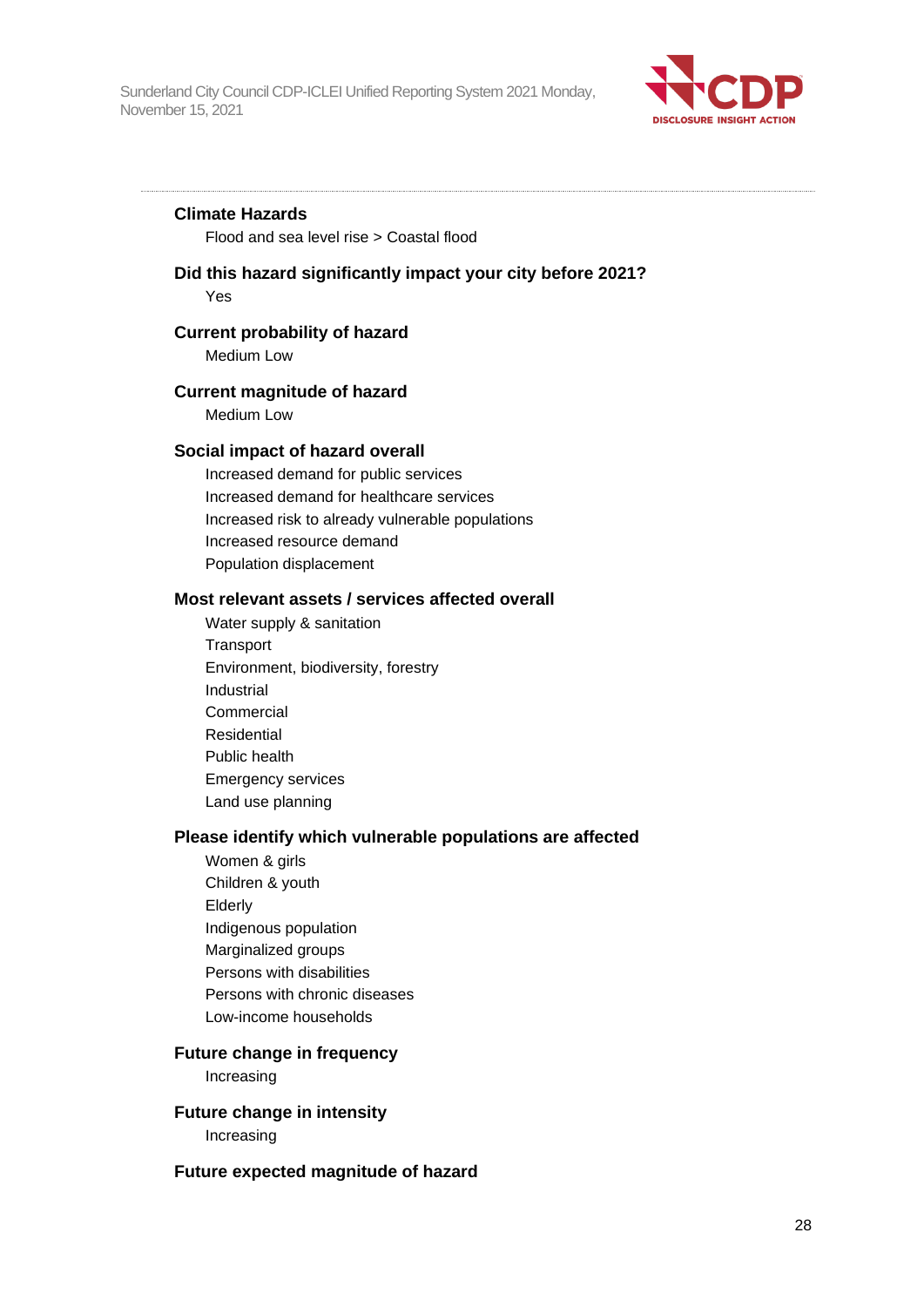

#### Medium

## **When do you first expect to experience those changes in frequency and intensity?**

Medium-term (2026-2050)

## **Please describe the impacts experienced so far, and how you expect the hazard to impact in**

#### **the future**

Coastal flooding mainly threatens North and East Sunderland. In East Sunderland, large areas of our Port area are currently at risk of flooding from the sea. There is a risk of overtopping coastal assets during climate change scenarios and a number of assets have been identified as being in poor condition.

The risk of flooding in North Sunderland is lower than in East Sunderland. Most of the coastline is protected by coastal defences. However, although assets are generally in good condition in North Sunderland, overtopping still occurs often, particularly when spring tides coincide with strong onshore wind and wave conditions, leading to flooding of Marine Walk, Roker and the promenade at South Bents and Dykeland Road, Seaburn. In both North and East Sunderland, there is a risk of increased coastal flooding during climate change events.

In addition to coastal flooding, coastal erosion is now having an impact on the undefended cliffs between Hendon Promenade and Ryhope Dene, East Sunderland. The situation will likely increase as climate change has a greater impact on sea conditions.

## **Climate Hazards**

Extreme Precipitation > Rain storm

**Did this hazard significantly impact your city before 2021?** Yes

**Current probability of hazard** Medium High

### **Current magnitude of hazard** Medium

## **Social impact of hazard overall**

Increased demand for public services Increased resource demand

## **Most relevant assets / services affected overall**

Water supply & sanitation **Transport**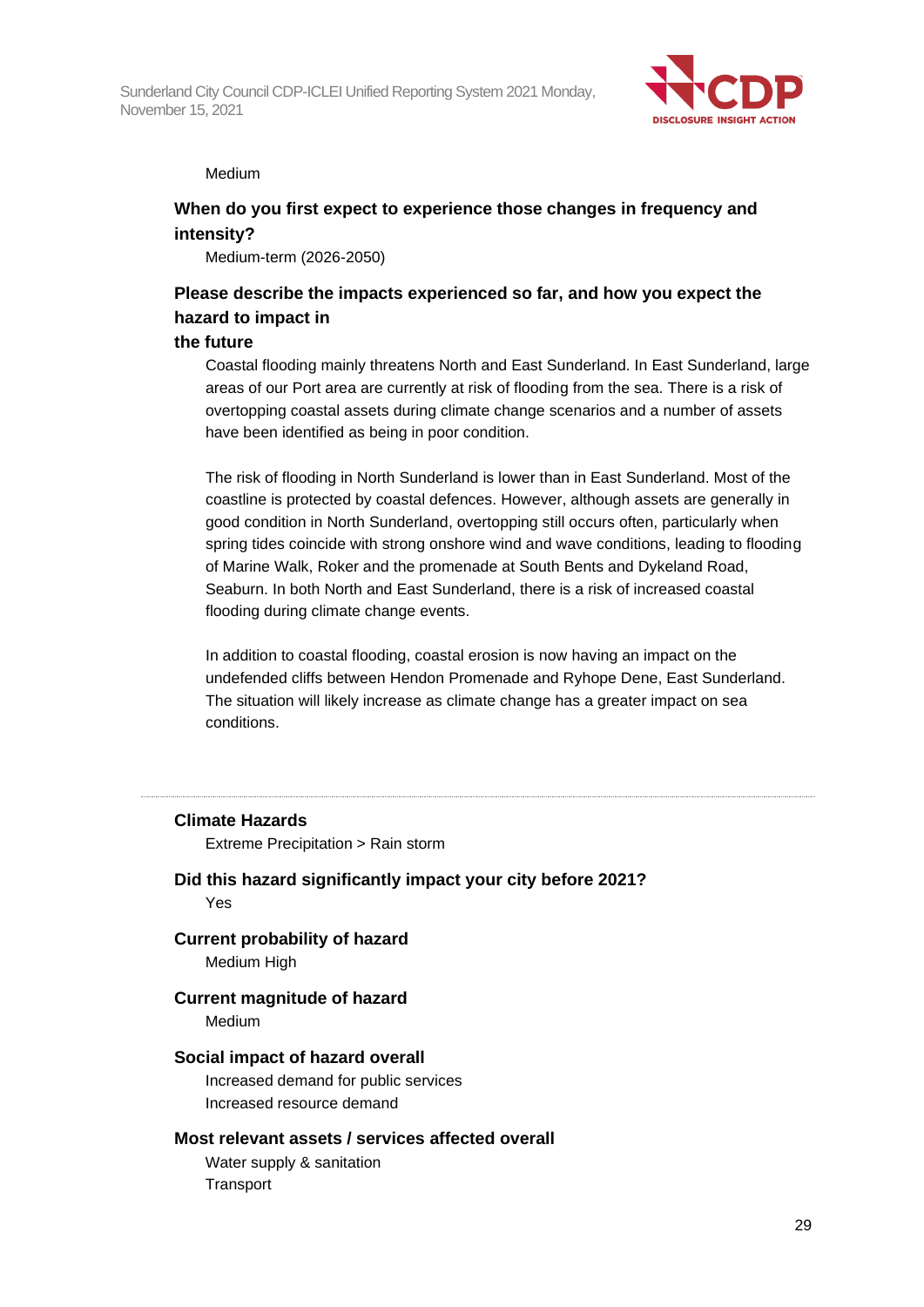

Waste management Environment, biodiversity, forestry Industrial Commercial Residential Tourism Public health Emergency services Land use planning

#### **Please identify which vulnerable populations are affected**

Women & girls Children & youth Elderly Indigenous population Marginalized groups Persons with disabilities Persons with chronic diseases Low-income households Unemployed persons Persons living in sub-standard housing

#### **Future change in frequency**

Increasing

#### **Future change in intensity**

Increasing

#### **Future expected magnitude of hazard**

Medium High

## **When do you first expect to experience those changes in frequency and intensity?**

Medium-term (2026-2050)

## **Please describe the impacts experienced so far, and how you expect the hazard to impact in**

#### **the future**

The Sunderland Local Flood Risk Management Strategy 2016 (Attached in Section 3) states that the 2012 flooding event in Sunderland was predominantly as a result of surface water runoff. This was an extended intense rainfall event which did not allow the ground, drainage systems and watercourses to recover. Some of the locations affected had not flooded to this extent before and the impact on Washington in particular was significant. Approximately 40 internal flooding locations were recorded during this event. There is no definitive number of properties flooded but each of the 40 flooding locations had recorded internal flooding of between one and ten properties.

Rainstorms are likely to become more intense and frequent in the future due to the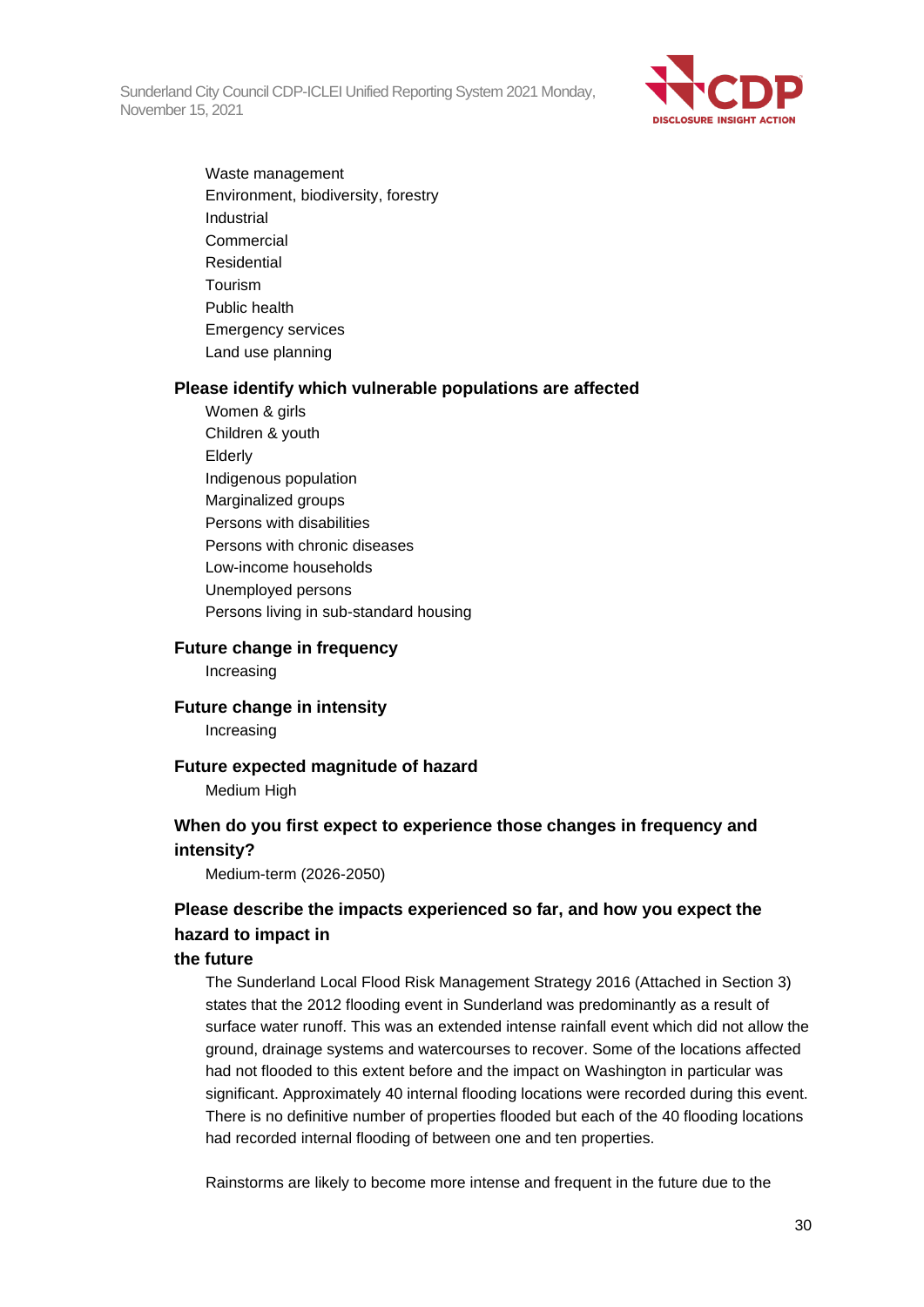

impacts of climate change. This along with the increase in impermeable surfaces will likely lead to increased flash flooding.

# **GCoM Common Reporting Framework Reporting Requirements for European Cities**

**(2.2) Please identify and describe the factors that most greatly affect your city's ability to adapt to climate change and indicate how those factors either support or challenge this ability.**

| <b>Factors that</b><br>affect ability<br>to adapt | <b>Indicate if this</b><br>factor either<br>supports or<br>ability to adapt your city | factor<br>challenges/supports the<br>challenges the adaptive capacity of | Level of degree to which Please describe how the factor<br>supports or challenges the adaptive<br>capacity of your city                                                                                                                                                                                                                                                                                                                                                                                                                                                                                                                        |
|---------------------------------------------------|---------------------------------------------------------------------------------------|--------------------------------------------------------------------------|------------------------------------------------------------------------------------------------------------------------------------------------------------------------------------------------------------------------------------------------------------------------------------------------------------------------------------------------------------------------------------------------------------------------------------------------------------------------------------------------------------------------------------------------------------------------------------------------------------------------------------------------|
| Access to<br>basic<br>services                    | <b>Supports</b>                                                                       | Moderately supports                                                      | Overall, Sunderland has adequate<br>access to basic services. This includes<br>good shelter, health and care,<br>infrastructure, transport, power and<br>water supply. Gentoo (Sunderland's<br>largest social housing provider), health<br>and care services, Council<br>infrastructure and transport teams,<br>businesses, the national grid, and<br>Northumbrian Water are already<br>planning to mitigate and adapt to<br>climate change within the city.                                                                                                                                                                                   |
| Access to<br>healthcare                           | Supports                                                                              | Significantly supports                                                   | The UK National Health Service (NHS)<br>ensures that every citizen in the UK has<br>access to medical and health care<br>services without charge. Therefore,<br>Sunderland's residents have universal<br>access to treatment or support caused<br>by climate change induced ill-health.<br><b>NHS Sunderland Clinical</b><br>Commissioning Group plans and buys<br>local NHS care and services to meet<br>the needs of 280,000 people and 53<br>GP practices, split by the areas of<br>Coalfield, Sunderland East, Sunderland<br>North, Sunderland West, and<br>Washington. The city has a handful of<br>primary care centres providing urgent |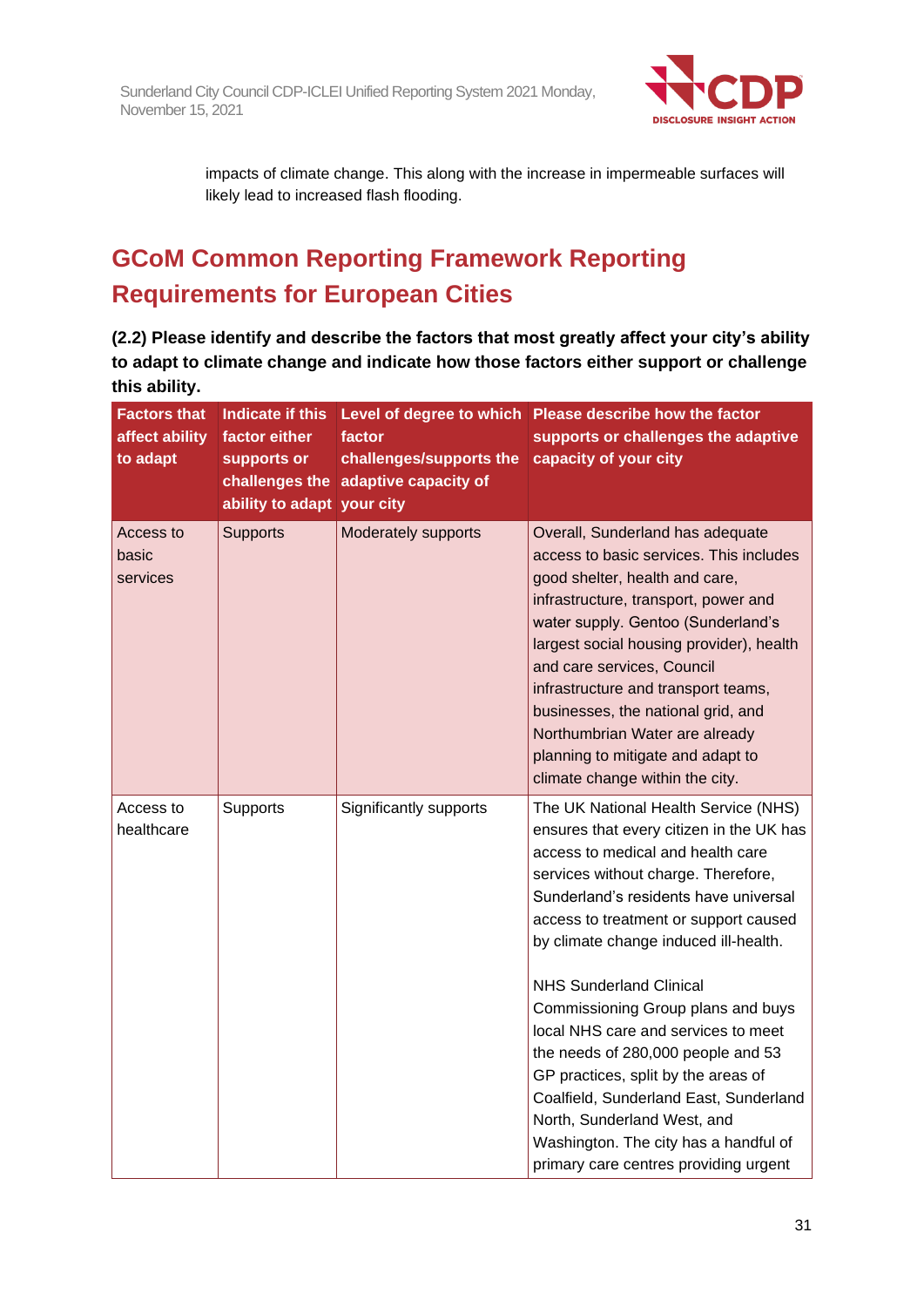

|           |                 |                        | and primary care including Washington,<br>Bunny Hill, Houghton, Pallion and<br>Grindon Lane. South Tyneside & |
|-----------|-----------------|------------------------|---------------------------------------------------------------------------------------------------------------|
|           |                 |                        | Sunderland NHS Foundation Trust also                                                                          |
|           |                 |                        | provides a range of community                                                                                 |
|           |                 |                        | healthcare services, including St                                                                             |
|           |                 |                        | Benedict's Hospice & Specialist                                                                               |
|           |                 |                        | Palliative Care in Sunderland and                                                                             |
|           |                 |                        | operates facilities across the city                                                                           |
|           |                 |                        | including the Sunderland Royal                                                                                |
|           |                 |                        | Hospital, The Eye Infirmary and The                                                                           |
|           |                 |                        | Galleries Health Centre in addition to                                                                        |
|           |                 |                        | Monkwearmouth Hospital which is                                                                               |
|           |                 |                        | operated by Cumbria, Northumberland,                                                                          |
|           |                 |                        | Tyne & Wear NHS Foundation Trust.                                                                             |
|           |                 |                        | The NHS has also published their own                                                                          |
|           |                 |                        | climate change mitigation and                                                                                 |
|           |                 |                        | adaptation plan, aiming to become the                                                                         |
|           |                 |                        | world's first national health system to                                                                       |
|           |                 |                        | become net-zero, in line with the UK's                                                                        |
|           |                 |                        | low carbon targets. South Tyneside &<br>Sunderland NHS Foundation Trust and                                   |
|           |                 |                        | the Clinical Commissioning Group are                                                                          |
|           |                 |                        | part of the 2030 Shadow Board.                                                                                |
|           |                 |                        |                                                                                                               |
| Access to | <b>Supports</b> | Significantly supports | There are a range of opportunities to                                                                         |
| education |                 |                        | include climate change, its impact and                                                                        |
|           |                 |                        | adaptations within the curriculum and in                                                                      |
|           |                 |                        | extra-curriculum activities at primary                                                                        |
|           |                 |                        | and secondary levels and the Climate                                                                          |
|           |                 |                        | Commission for UK Higher and Further                                                                          |
|           |                 |                        | Education is in place to catalyse action                                                                      |
|           |                 |                        | to create real impact and drive change.                                                                       |
|           |                 |                        | For primary education, Sunderland                                                                             |
|           |                 |                        | currently has 83 primary schools                                                                              |
|           |                 |                        | catering for approximately 24,000                                                                             |
|           |                 |                        |                                                                                                               |
|           |                 |                        | children aged 4-11. This is made up of                                                                        |
|           |                 |                        | a combination of maintained schools,                                                                          |
|           |                 |                        | academies and faith schools. In terms                                                                         |
|           |                 |                        | of secondary education, Sunderland                                                                            |
|           |                 |                        | has one Community Secondary School,                                                                           |
|           |                 |                        | three Voluntary Aided Roman Catholic<br>Secondary Schools, one Voluntary                                      |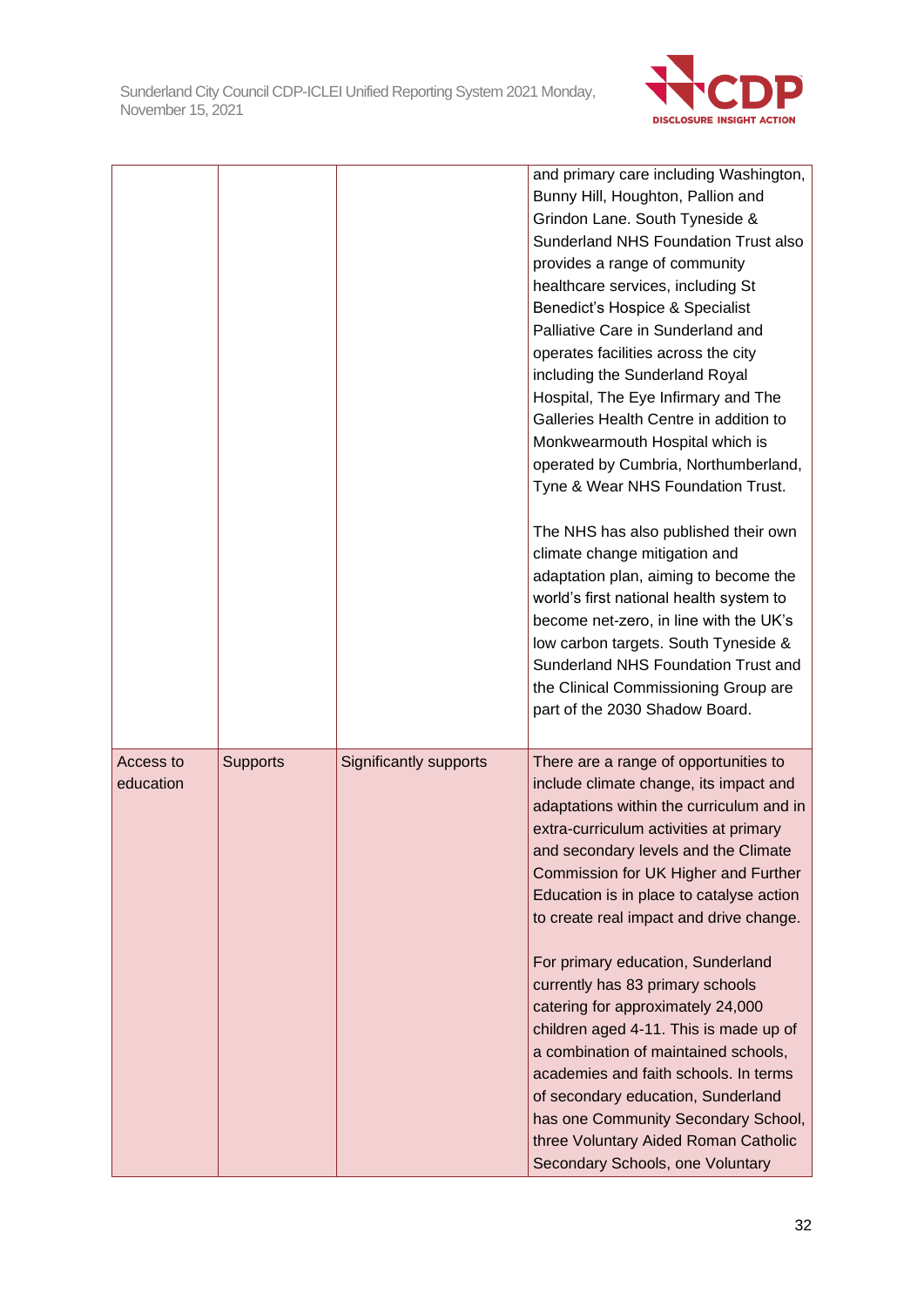

|                      |            |                          | Aided Church of England Academy, 13<br>other Academies and two Free<br>Schools. Together these serve<br>approximately 15,500 pupils. There are<br>three Primary Special Schools and<br>three Secondary Special Schools within<br>the city, which cater for children with<br>special educational need as well as a<br>Pupil Referral Unit to ensure all young<br>people have access to education.<br>For tertiary education, Sunderland<br>College provides further and higher<br>education courses to approximately<br>11,100 students. Finally, Sunderland<br>University provides undergraduate and<br>postgraduate degree courses to<br>students across three campuses in<br>Sunderland, London and Hong Kong.<br>Student numbers are circa 21,000<br>comprising of 12,300 at the Sunderland<br>campus. |
|----------------------|------------|--------------------------|-----------------------------------------------------------------------------------------------------------------------------------------------------------------------------------------------------------------------------------------------------------------------------------------------------------------------------------------------------------------------------------------------------------------------------------------------------------------------------------------------------------------------------------------------------------------------------------------------------------------------------------------------------------------------------------------------------------------------------------------------------------------------------------------------------------|
| Land use<br>planning | Supports   | Significantly supports   | Land use planning in Sunderland<br>accounts for climate change mitigation<br>and adaptation, to help reduce the<br>vulnerability of our residents,<br>environment and economy to the<br>effects of climate change. The Council's<br>Local Plan is informed by a detailed<br>evidence base which includes a<br>Strategic Flood Risk Assessment to<br>ensure that development is directed<br>towards locations which are not at risk<br>of flooding. Wider examples include<br>the city's Local Flood Risk Management<br>Strategy and to a certain extent the<br>city's five Neighbourhood Investment<br>Plans.                                                                                                                                                                                             |
| Public health        | Challenges | Significantly challenges | The health of people in Sunderland is<br>generally worse than the English<br>national average. According to the UK<br>Indices of Multiple Deprivation,<br>Sunderland is one of the 20% most<br>deprived districts/unitary authorities in                                                                                                                                                                                                                                                                                                                                                                                                                                                                                                                                                                  |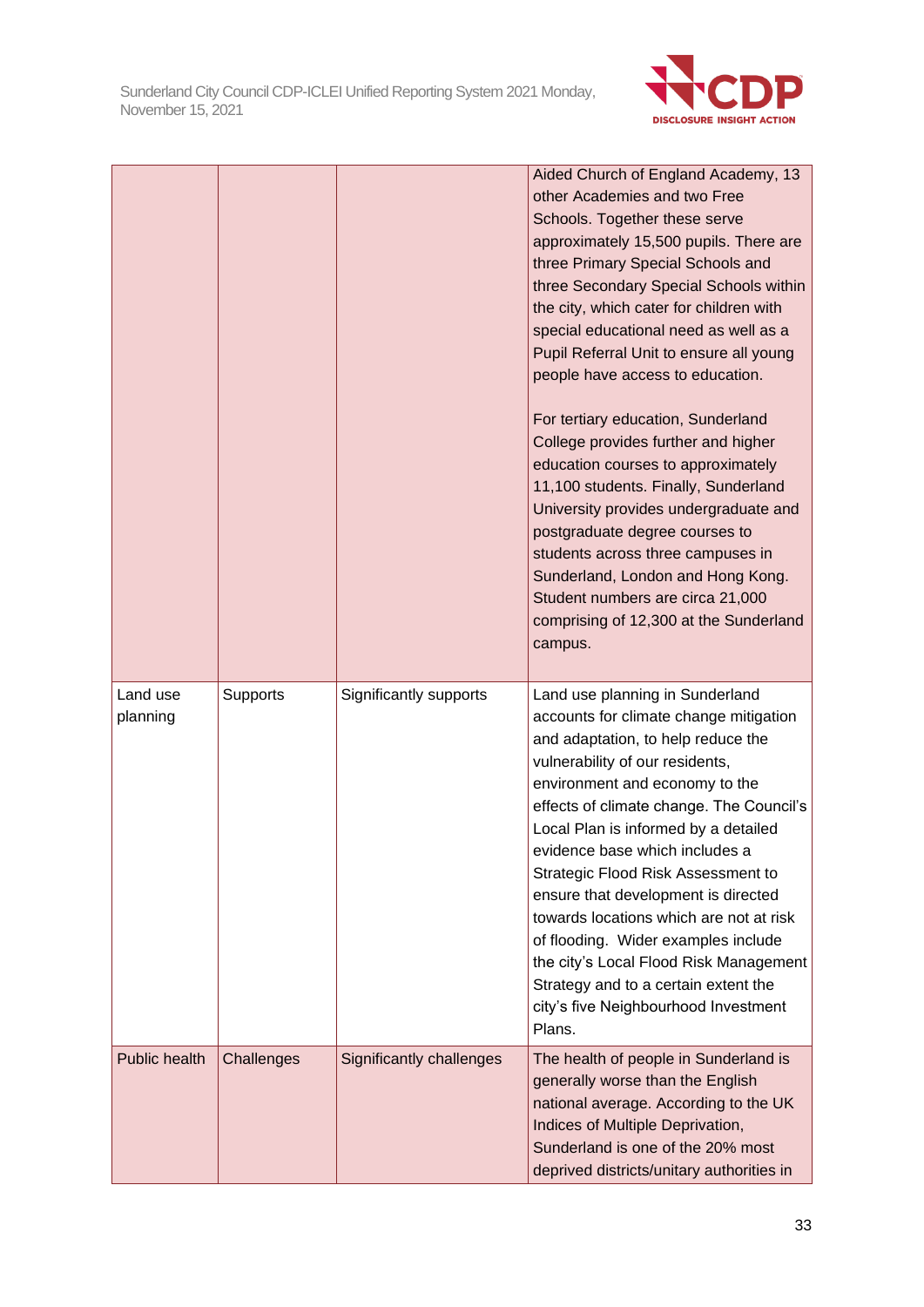

|         |            |                          | England. According to data from<br>February 2021, both life expectancy<br>and healthy life expectancy for men and<br>women is lower than the national<br>average in England (at 57.9 and 56.5<br>respectively for health life expectancy,<br>compared to the UK average of 63.4<br>and 63.9, and at 77 and 81.4<br>respectively for life expectancy at birth,<br>compared to the UK average of 79.8<br>and 83.4 respectively). Many residents<br>have underlying health conditions. Due<br>to relatively poor public health,<br>Sunderland has many residents who<br>are vulnerable to climate hazards such<br>as flooding, air pollution, heatwaves,<br>and cold waves.   |
|---------|------------|--------------------------|----------------------------------------------------------------------------------------------------------------------------------------------------------------------------------------------------------------------------------------------------------------------------------------------------------------------------------------------------------------------------------------------------------------------------------------------------------------------------------------------------------------------------------------------------------------------------------------------------------------------------------------------------------------------------|
| Poverty | Challenges | Significantly challenges | According to the UK Indices of Multiple<br>Deprivation, 11,395 children in<br>Sunderland live in low-income families;<br>Sunderland's unemployment is 6.8%;<br>and 19,290 households in Sunderland<br>are in fuel poverty as of 2020. There is<br>also a high degree of inequality within<br>the city, with significant differences in<br>the quality of life between different<br>wards in the city.                                                                                                                                                                                                                                                                      |
|         |            |                          | Climate change presents numerous<br>issues for Sunderland residents who<br>live in poverty. For example, these<br>citizens may reside in poor quality<br>housing which may be badly insulated.<br>This makes them more vulnerable to<br>cold waves and poor winter weather,<br>which is likely to increase in frequency,<br>length, and magnitude in the future.<br>Likewise, as the frequency and intensity<br>of flooding events are likely to increase<br>in the future due to climate change,<br>poverty levels may reduce the ability of<br>some residents to obtain adequate. An<br>important part of adapting to climate<br>change is being able to support all our |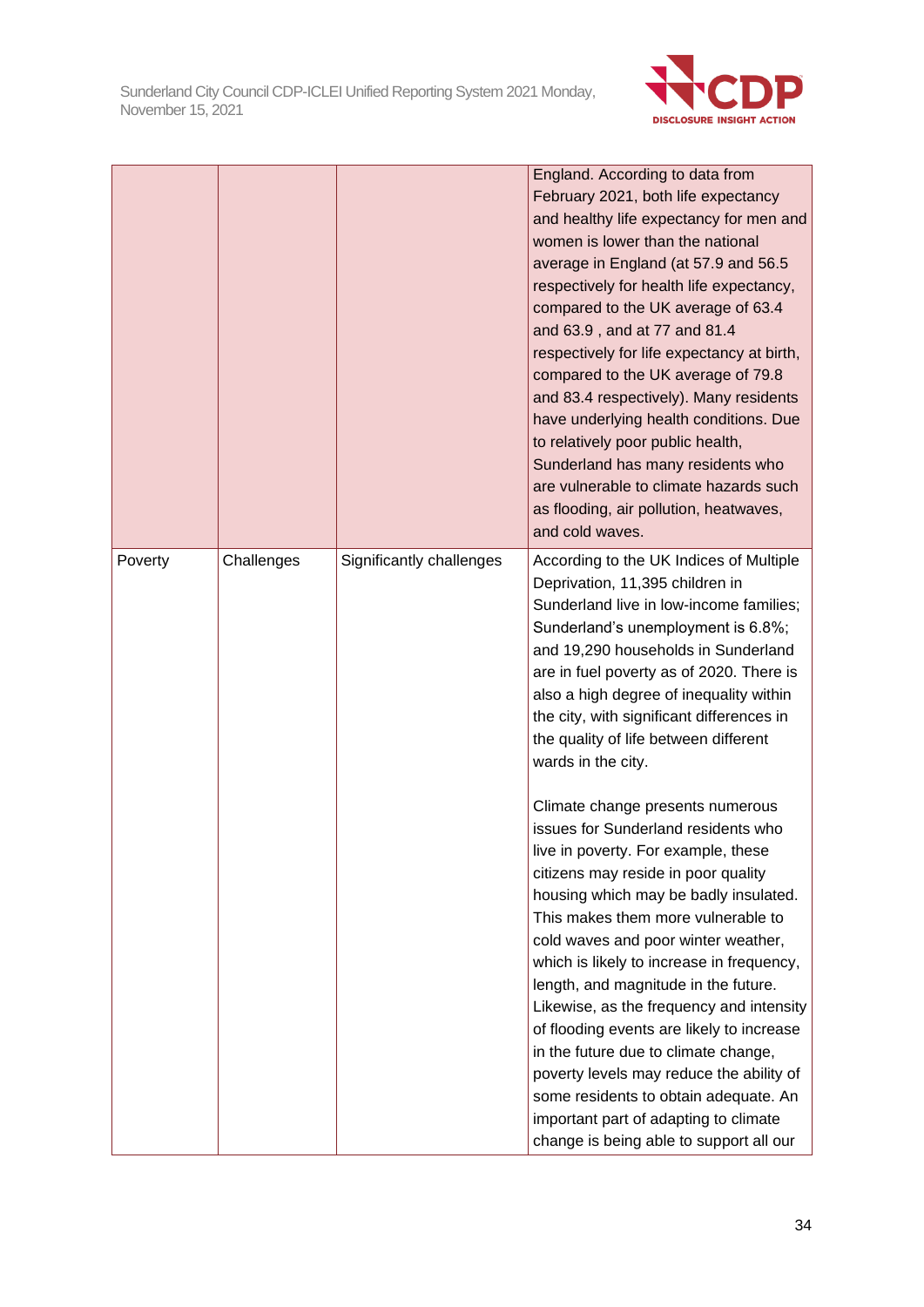

|                         |            |                       | residents who may be impacts.                                                                                                                                                                                                                                                                                                                                                                                                                                                                                                                                                                                                                                                                                                                                                                                                                                                                                                                                                                                                                                                                                                                                                                                                                                                                                                                                                                                                                                                                                                               |
|-------------------------|------------|-----------------------|---------------------------------------------------------------------------------------------------------------------------------------------------------------------------------------------------------------------------------------------------------------------------------------------------------------------------------------------------------------------------------------------------------------------------------------------------------------------------------------------------------------------------------------------------------------------------------------------------------------------------------------------------------------------------------------------------------------------------------------------------------------------------------------------------------------------------------------------------------------------------------------------------------------------------------------------------------------------------------------------------------------------------------------------------------------------------------------------------------------------------------------------------------------------------------------------------------------------------------------------------------------------------------------------------------------------------------------------------------------------------------------------------------------------------------------------------------------------------------------------------------------------------------------------|
| Community<br>engagement | Challenges | Moderately challenges | For Sunderland to achieve carbon<br>neutrality, and adapt to climate change,<br>collective action is needed. It will<br>require the input and commitment of<br>every resident and business. However,<br>a recent residents survey conducted<br>with Sunderland residents concluded<br>that there is a need for further climate<br>change awareness building, with<br>around 1/3 of the population indicating<br>they need more information on ways<br>they can reduce their environmental<br>impact, to help the city adapt in the<br>future. The Council and its partners<br>have identified public engagement as<br>one of its strategic priorities within the<br>Low Carbon Framework to help raise<br>awareness. Reducing carbon<br>emissions is also a key element of the<br><b>Community Wealth Building charter</b><br>which anchor organisations across the<br>city are committed to working towards<br>as part of the city's Community Wealth<br><b>Building Strategy as referenced</b><br>elsewhere in question 6.0.<br>A plan is in place for the first meeting of<br>the city's Young People's Advisory<br>Group to take place in October 2021<br>which will be an important part of<br>ensuring young people's voices are<br>heard and shape the approaches that<br>are taken. In addition, plans are in<br>place to begin to work pro-actively<br>across the areas covered by each of<br>the Neighbourhood Investment Plans to<br>identify opportunities for engagement in<br>relation to the city-wide low carbon<br>target. |

**(2.3) Is your city facing risks to public health or health systems associated with climate change?**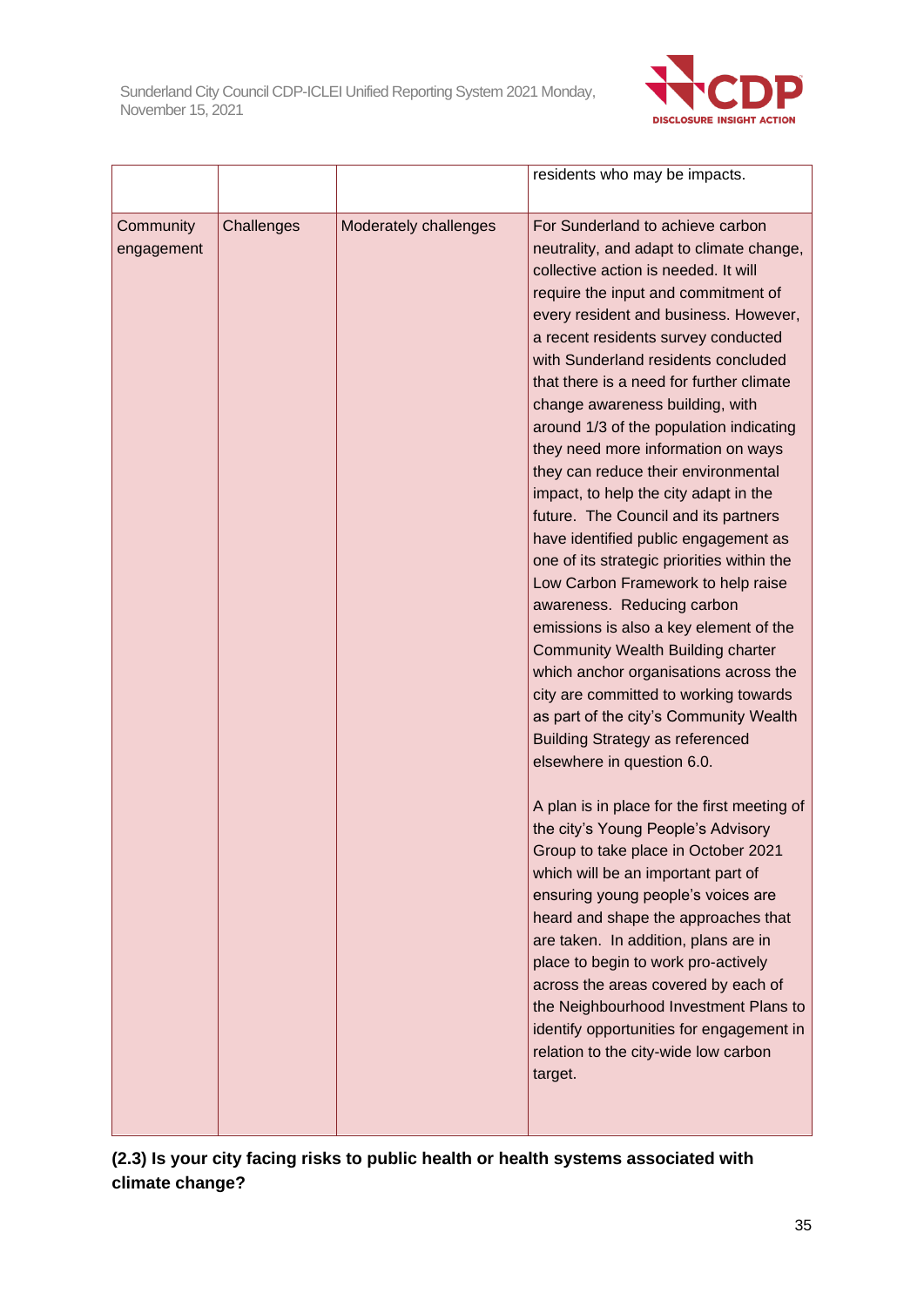

Yes

## **(2.3a) Please report on how climate change impacts health outcomes and health services in your city.**

### **Area affected by climate change**

Health outcomes

Health systems (service provision, infrastructure and technologies) Areas outside the health sector (e.g. agriculture, water and sanitation, transport, power generation, built environment)

#### **Health-related risk and vulnerability assessment undertaken**

Yes

### **Identify the climate hazards most significantly impacting the selected areas**

Extreme Precipitation > Rain storm Extreme Precipitation > Heavy snow Extreme Precipitation > Hail Storm and wind > Severe wind Storm and wind > Storm surge Storm and wind > Lightning / thunderstorm Extreme cold temperature > Cold wave Extreme hot temperature > Heat wave Flood and sea level rise > River flood Flood and sea level rise > Coastal flood Flood and sea level rise > Groundwater flood Chemical change > Atmospheric CO2 concentrations

#### **Identify the climate-related health issues faced by your city**

Heat-related illnesses Air-pollution related illnesses Exacerbation of Non-Communicable Disease Symptoms (e.g. respiratory disease, cardiovascular disease, renal disease) Mental health impacts Direct physical injuries and deaths due to extreme weather events Disruption to water, sanitation and wastewater services Disruption to health service provision Overwhelming of health service provision due to increased demand Damage/destruction to health infrastructure and technology Disruption of health-related services (e.g. roads, electricity, communications, emergency/ambulatory response, laboratories, pharmacies)

#### **Timescale of climate-related issues for the selected health area**

Medium-term (2026-2050)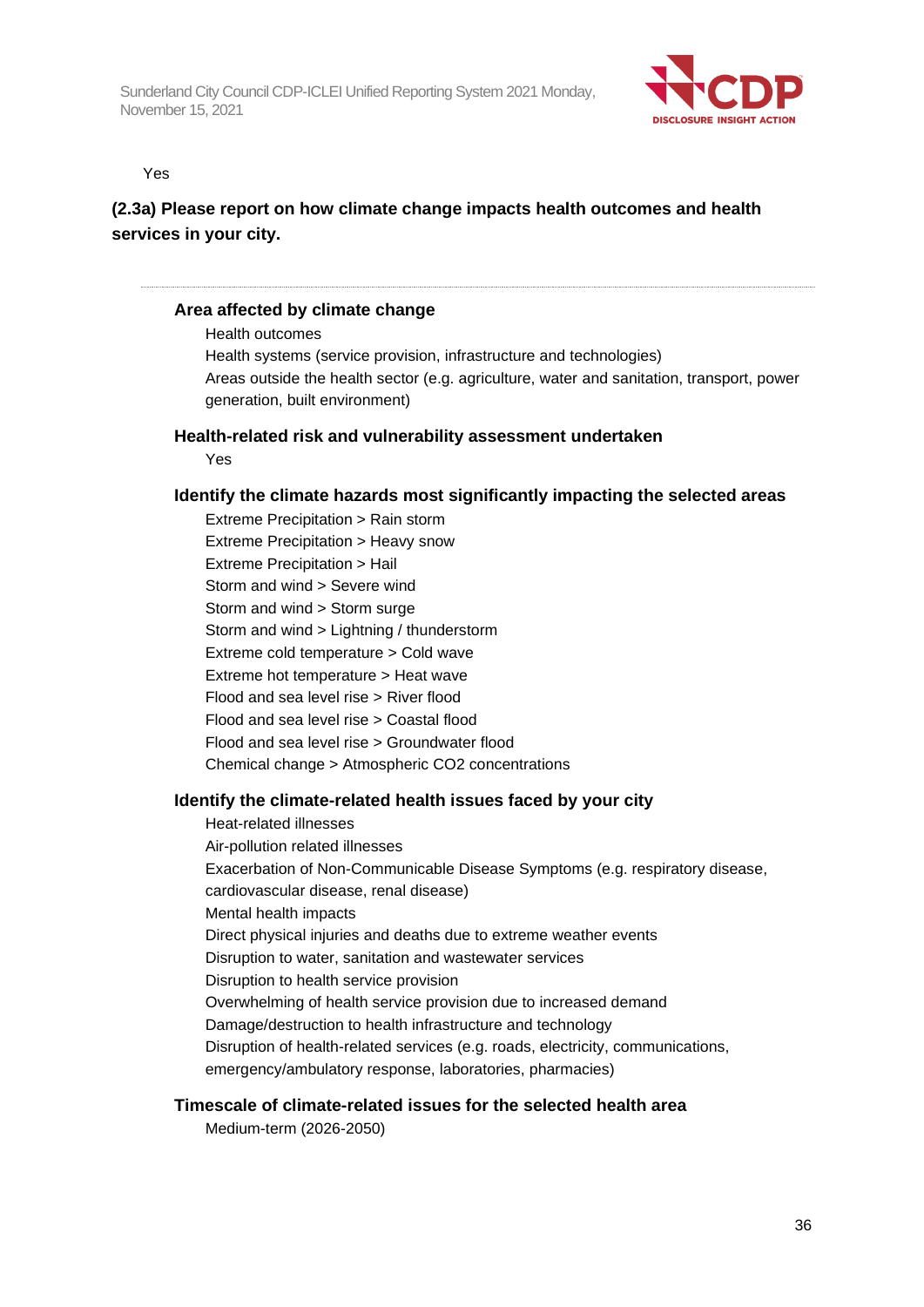

## **Please identify which vulnerable populations are affected by these climaterelated impacts**

Children and youth Elderly Persons with disabilities Persons with pre-existing medical conditions Low-income households Unemployed persons Persons living in sub-standard housing

## **Please explain**

Sunderland prepared a Local Flood Risk Management Strategy in 2016 which covers precipitation and flooding related health hazards. The Sunderland Health Protection Plan 2020 aims to protect and improve Public Health within the city. This will make our populations less vulnerable to climate related hazards. The UK Government and Public Health England also prepare cold weather and heatwave plans for the nation, which Sunderland adheres to. The combination of these plans covers many of the health risks selected, to reduce the vulnerability of our residents.

# **3. Adaptation**

## **Adaptation Actions**

# **GCoM Common Reporting Framework Reporting Requirements for European Cities**

**(3.0) Please describe the main actions you are taking to reduce the risk to, and vulnerability of, your city's infrastructure, services, citizens, and businesses from climate change as identified in the Climate Hazards section.**

## **Climate hazards**

Flood and sea level rise > River flood

## **Action**

Flood mapping

#### **Action title**

Sunderland Level 1 Strategic Flood Risk Assessment (SFRA)

## **Status of action**

Operation

## **Means of implementation**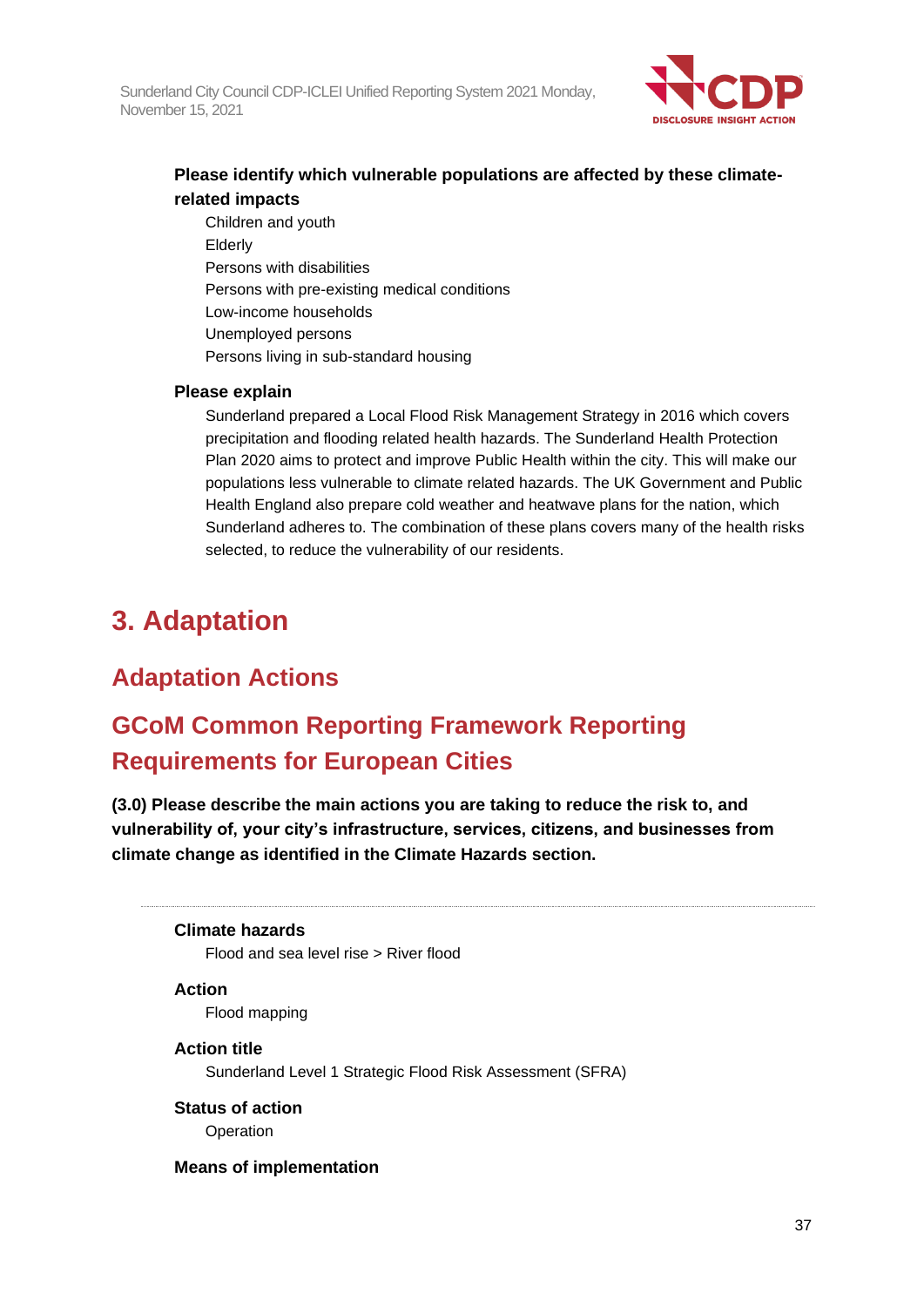

Education Stakeholder engagement Infrastructure development Assessment and evaluation activities Monitor activities Development and implementation of action plan Policy and regulation

#### **Co-benefit area**

Disaster Risk Reduction Enhanced resilience Disaster preparedness Enhanced climate change adaptation Improved public health

#### **Sectors/areas adaptation action applies to**

Energy Transport (Mobility) Building and Infrastructure Industry Spatial Planning **Water** Public Health and Safety Business and Financial Service Social Services

#### **Action description and implementation progress**

The SFRA uses up-to-date flood risk information together with the most current flood risk and planning policy available from the National Planning Policy Framework and Flood Risk and Coastal Change Practice Planning Guidance.

The SFRA focusses on collecting readily available flood risk information from stakeholders, the aim being to help identify the number and spatial distribution of flood risk sources present throughout the Sunderland City Council's Local Plan area to inform the application of the Sequential Test. The Assessment forms part of the evidence base for the Council's Local Plan and has informed policy content.

The SFRA was first implemented in 2011, and is updated regularly, with the most recent update being in 2020, and is subject to public consultation as part of this process.

As well as river flooding, this action can also helps mitigate against other climate hazards such as storm surge, flash / surface flooding, rainstorm, coastal flooding and groundwater flooding.

#### **Finance status**

Finance secured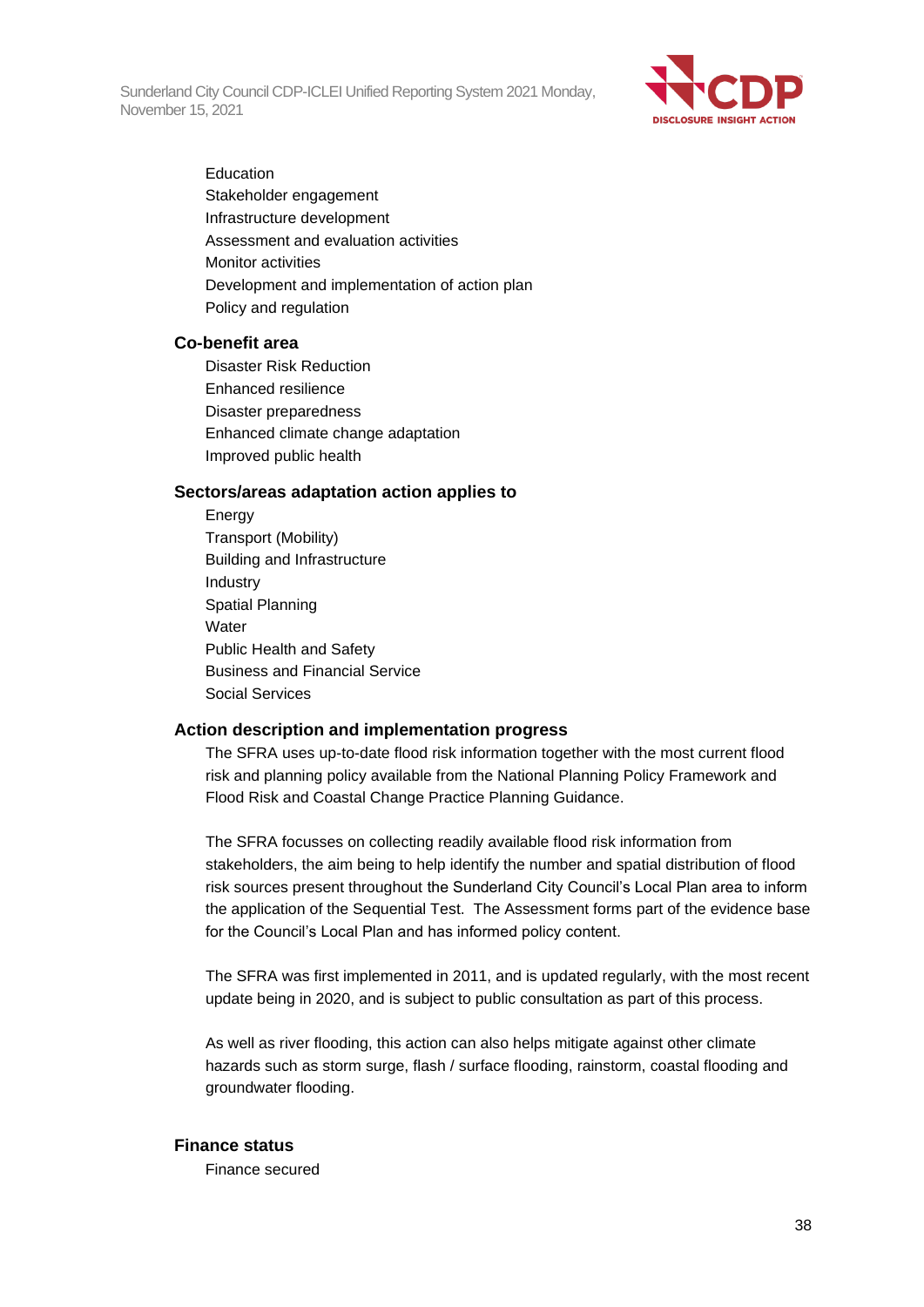

## **Majority funding source**

Local

## **Total cost of the project (currency)**

0

## **Total cost provided by the local government (currency)**

0

## **Total cost provided by the majority funding source (currency)**

 $\Omega$ 

## **Web link**

https://sunderland.gov.uk/media/22850/AD-25-Strategic-Flood-Risk-Assessment-Level-1/pdf/AD.25\_Strategic\_Flood\_Risk\_Assessment\_Level\_1.pdf?m=637431304023570000

**Climate hazards**

Flood and sea level rise > River flood

#### **Action**

Public preparedness (including practice exercises/drills)

#### **Action title**

Local Flood Risk Management Strategy

**Status of action** Operation

#### **Means of implementation**

Education Capacity building and training activities Awareness raising program or campaign Stakeholder engagement Infrastructure development Assessment and evaluation activities Monitor activities Development and implementation of action plan Policy and regulation

### **Co-benefit area**

Disaster Risk Reduction Enhanced resilience Disaster preparedness Enhanced climate change adaptation Improved public health

### **Sectors/areas adaptation action applies to**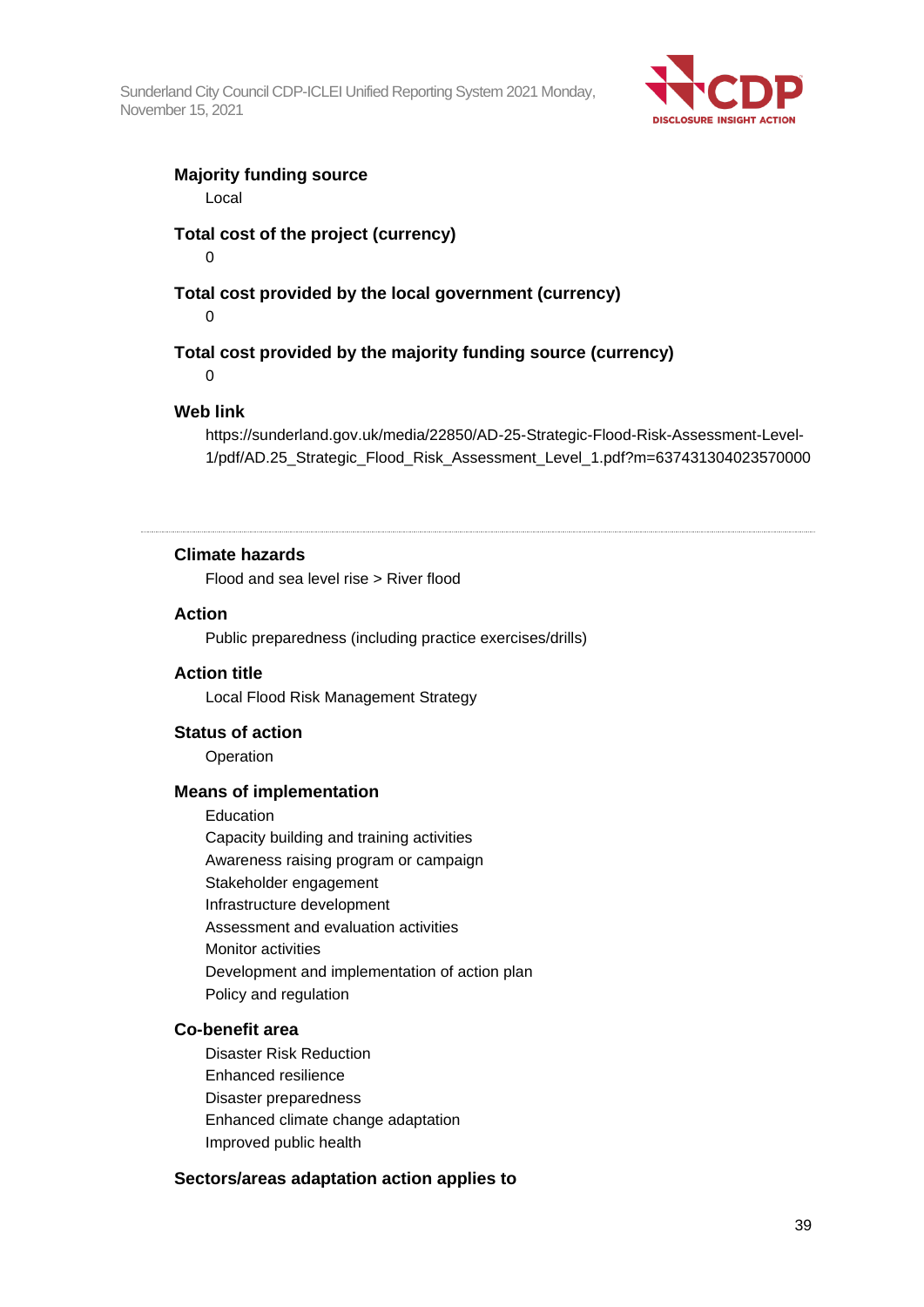

Energy Transport (Mobility) Building and Infrastructure Industry Spatial Planning **Water** Public Health and Safety Business and Financial Service Social Services

## **Action description and implementation progress**

Sunderland prepares a Local Flood Risk Management Strategy every 5-6 years, with the most recent one being published in 2016 and the next due to be published later in 2021.

The purpose of the LFRMS is to act as a robust guidance tool for Risk Management Authorities operating in Sunderland to deliver a coordinated, improved approach to all flood risk management activities. In addition, the overriding vision for the LFRMS is for Sunderland City Council to take a lead role in better understanding local flood risk. Providing this information in the form of the LFRMS can facilitate communities to also improve their own knowledge and understanding of the risk of flooding across Sunderland.

As well as river flooding, this action can also help mitigate against other climate hazards such as storm surge, flash / surface flooding, rainstorm, coastal flooding and groundwater flooding.

#### **Finance status**

Finance secured

#### **Majority funding source**

Local

**Total cost of the project (currency)**  $\Omega$ 

#### **Total cost provided by the local government (currency)**

 $\Omega$ 

### **Total cost provided by the majority funding source (currency)**

 $\Omega$ 

#### **Web link**

https://www.sunderland.gov.uk/media/23162/Local-flood-risk-managementstrategy/pdf/Sunderland LFRMS - Final Version -\_Complete.pdf?m=637502096317830000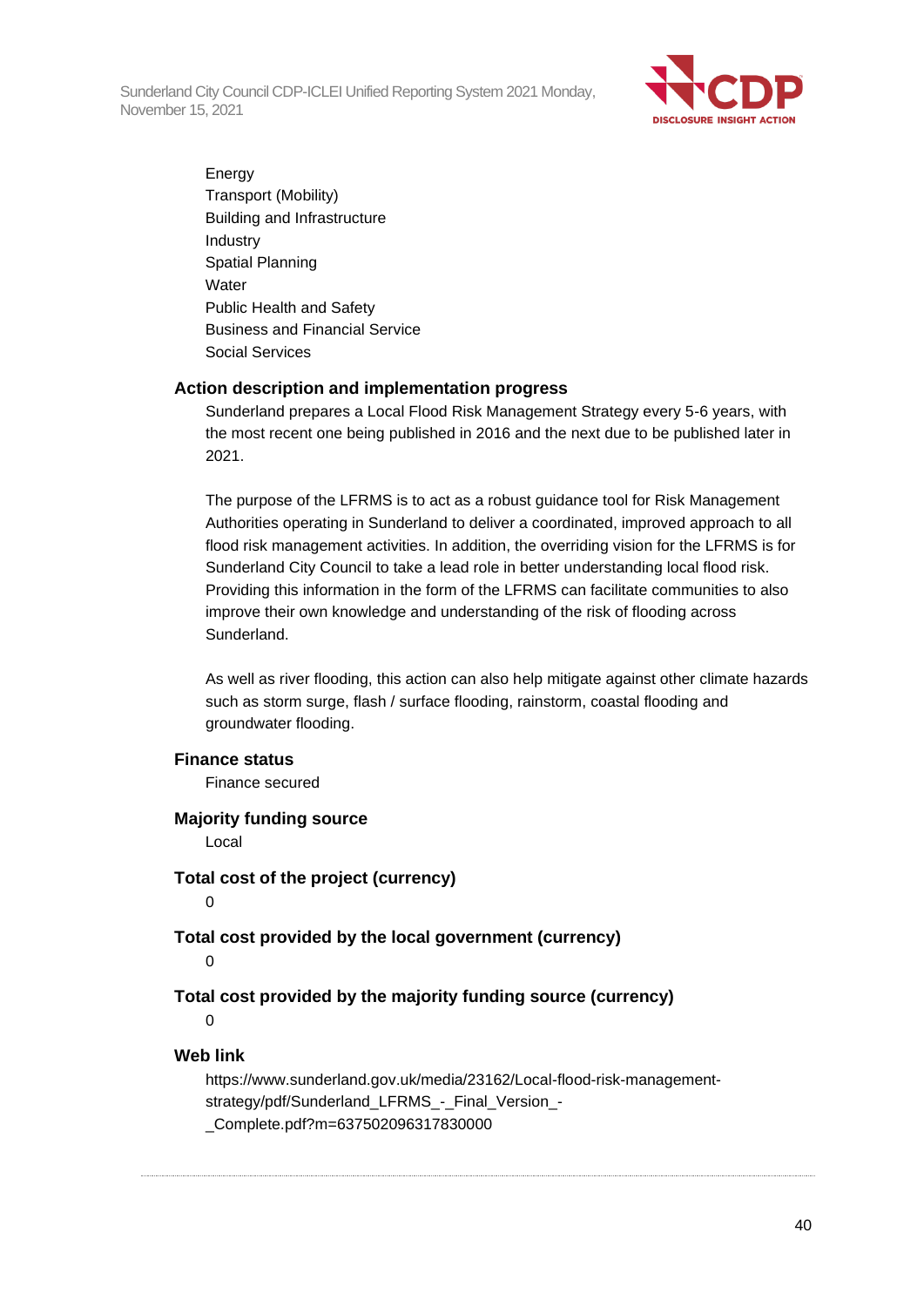

## **Climate hazards**

Flood and sea level rise > Coastal flood

#### **Action**

Flood defences – development and operation & storage

#### **Action title**

Structural measures to reduce flood risk

#### **Status of action**

Implementation

#### **Means of implementation**

Education Stakeholder engagement Infrastructure development Development and implementation of action plan

#### **Co-benefit area**

Disaster Risk Reduction Enhanced resilience Disaster preparedness Enhanced climate change adaptation Economic growth Job creation Improved public health

#### **Sectors/areas adaptation action applies to**

Building and Infrastructure Spatial Planning **Water** Public Health and Safety

### **Action description and implementation progress**

Sunderland City Council as landowner provides flood defence maintenance and improvement works along the River Wear and around the Port of Sunderland. Major works are currently being undertaken to ensure defences are fit for purpose through the Strategic Frontages 3 coastal project. Sunderland City Council also provides flood resilience from surface water flooding and it is proposed that 45 schemes to improve resilience to surface water flooding will be undertaken in the next 5 years.

Sunderland City Council has proposed schemes for flood reduction to be funded by the Regional Medium-Term Plan. It is predicted that £2-3 million will be spent on flood defence schemes from 2021-2022. It is hoped, subject to funding, that schemes will go ahead at Jack Crawford House and Pallion among others.

As well as coastal flooding, this action can also help mitigate against other climate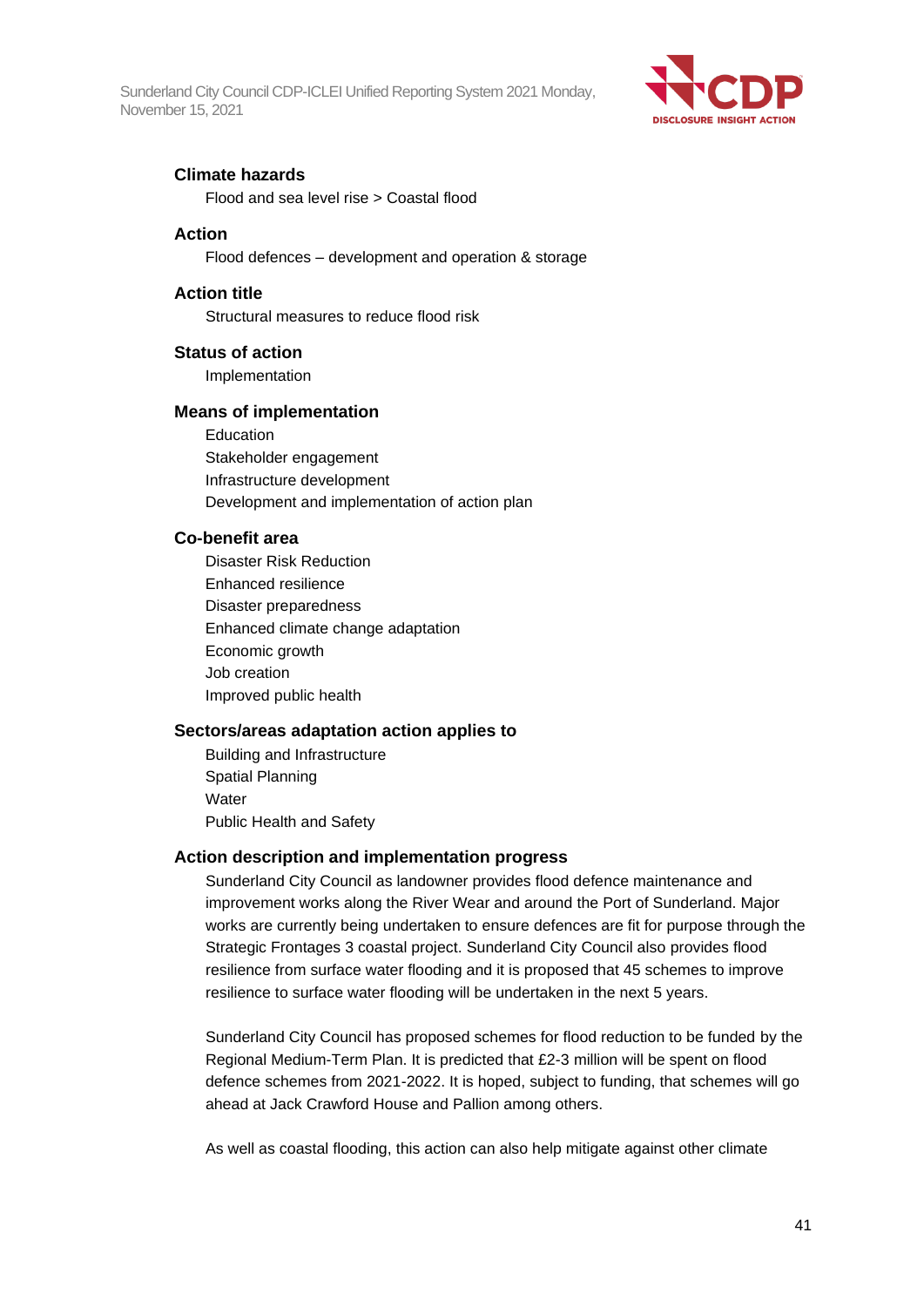

hazards such as storm surge, flash / surface flooding, rainstorm and river flooding.

### **Finance status**

Feasibility finalized, and finance partially secured

#### **Majority funding source** Local

**Total cost of the project (currency)**

2,500,000

## **Total cost provided by the local government (currency)**

## **Total cost provided by the majority funding source (currency)**

2,500,000

#### **Web link**

https://www.sunderland.gov.uk/article/17812/Sea-defences-back-in-2021

#### **Climate hazards**

Extreme Precipitation > Rain storm

#### **Action**

Implementing climate-resilient sustainable urban drainage systems

### **Action title**

Sustainable urban drainage

#### **Status of action**

Implementation

### **Means of implementation**

Stakeholder engagement Infrastructure development Development and implementation of action plan

#### **Co-benefit area**

Disaster Risk Reduction Enhanced resilience Disaster preparedness Enhanced climate change adaptation Economic growth Job creation Improved public health

## **Sectors/areas adaptation action applies to**

Building and Infrastructure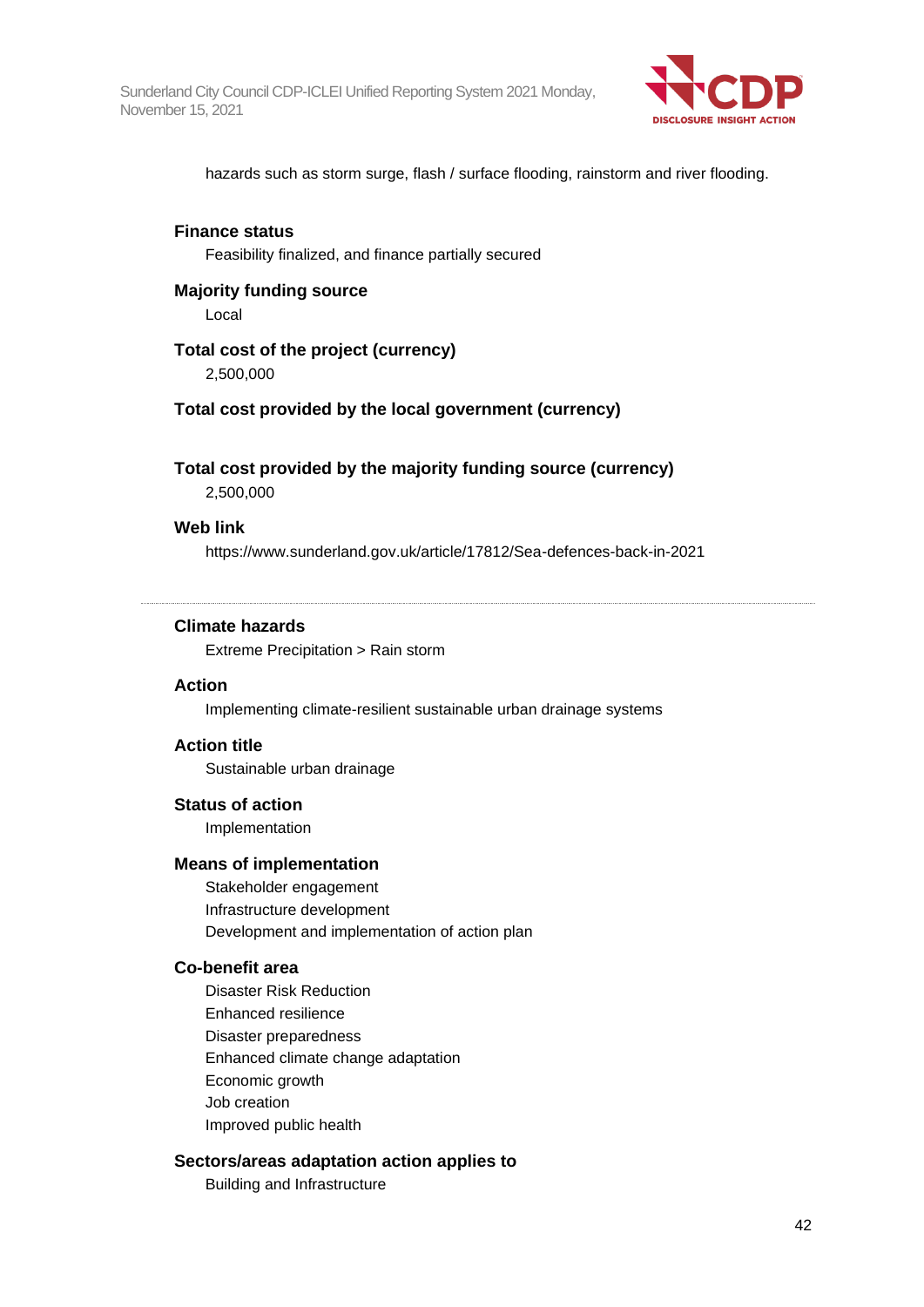

Spatial Planning **Water** Waste Public Health and Safety

### **Action description and implementation progress**

The provision of Sustainable Drainage Systems (SuDS) is a requirement in a range of council policies in Sunderland's Core Strategy and as part of the master planning for Riverside Sunderland, IAMP site and the South Sunderland Growth Area as well as with the Minster Quarter.

As well as rainstorm, this action can also help mitigate against other climate hazards such as storm surge, flash / surface flooding, river flooding, coastal flooding and groundwater flooding.

## **Finance status**

Finance secured

## **Majority funding source**

Local

**Total cost of the project (currency)**

**Total cost provided by the local government (currency)**

## **Total cost provided by the majority funding source (currency)**

#### **Web link**

https://www.sunderland.gov.uk/media/23096/SCC-SUDS-Approval-and-adoptionfinal/pdf/SCC\_SUDS\_Approval\_and\_adoption\_-\_final.pdf?m=637487435770370000

## **Climate hazards**

Extreme hot temperature > Heat wave

## **Action**

Nature-based solutions policy (e.g. street trees, green roofs)

### **Action title**

Sunderland Green Infrastructure Strategy and Green Infrastructure Delivery and Action Plan

#### **Status of action**

Implementation

#### **Means of implementation**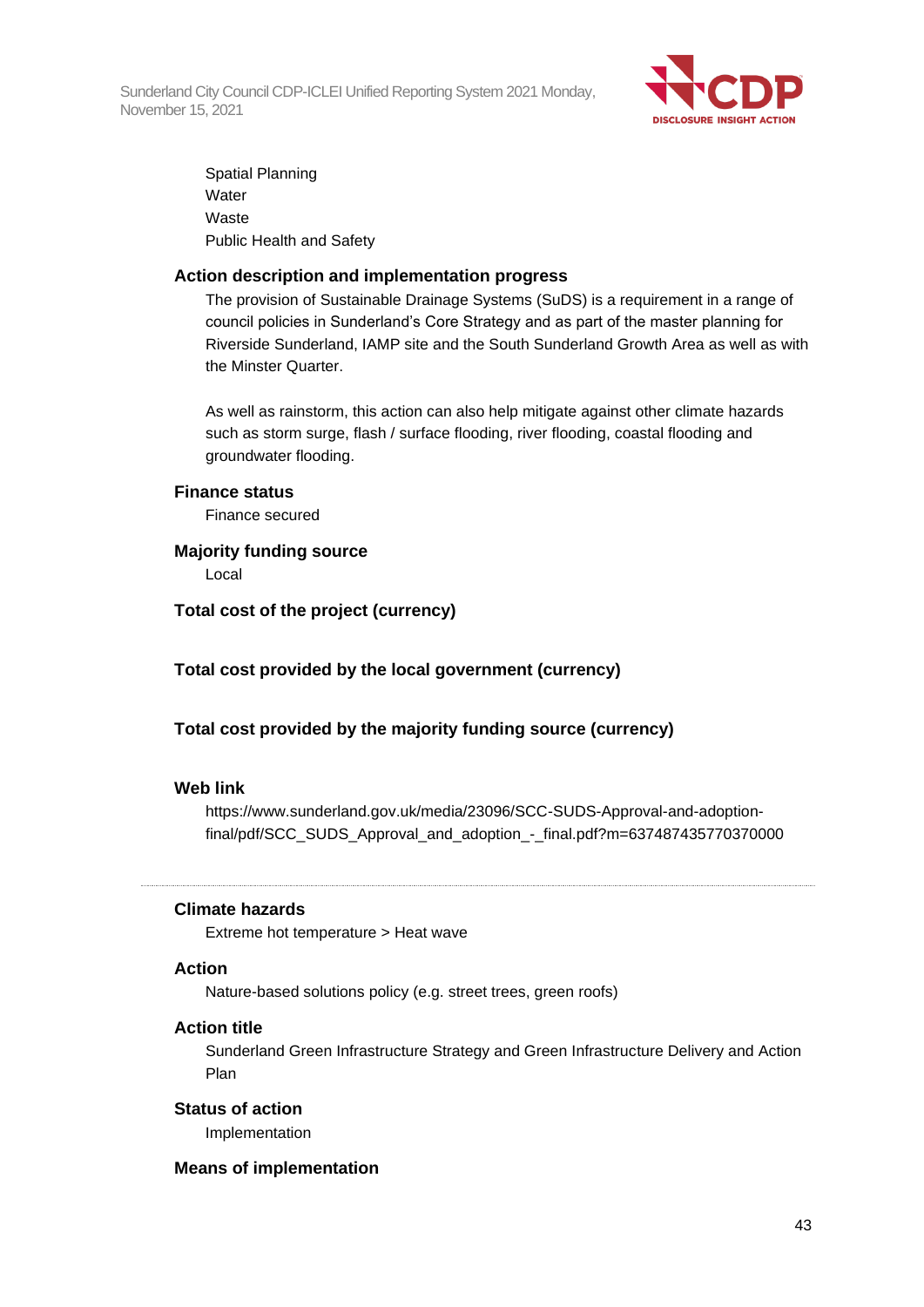

Education Capacity building and training activities Awareness raising program or campaign Stakeholder engagement Infrastructure development Assessment and evaluation activities Monitor activities Development and implementation of action plan Policy and regulation

#### **Co-benefit area**

Disaster Risk Reduction Enhanced resilience Enhanced climate change adaptation Reduced GHG emissions Social inclusion, social justice Social community and labour improvements Greening the economy Job creation Improved public health Resource conservation (e.g. soil, water) Ecosystem preservation and biodiversity improvement Shift to more sustainable behaviours

#### **Sectors/areas adaptation action applies to**

Transport (Mobility) Building and Infrastructure Spatial Planning Agriculture and Forestry **Water** Public Health and Safety Business and Financial Service

#### **Action description and implementation progress**

Sunderland has a Green Infrastructure Strategy (SGIS) which supports the Core Strategy and Development Plan 2017-2033. SGIS builds upon Sunderland Council's Greenspace Audit and utilises a range of wider socio-economic and environmental indicators, relevant to the National Planning Policy Framework objectives, to map where there is greatest area-based need for the public benefits that green infrastructure brings.

To translate SGIS into a series of projects for delivery and action over the next 15 years, from 2018-2033, Sunderland also has a Green Infrastructure Delivery and Action Plan. A range of actions are set out in this document, some of which include the development of a 'Green Infrastructure Offsetting Matrix', creating filter strips and natural swales, permeable paving, wetlands and woodlands wherever feasible to help cope with flash flooding, repairing broken corridors, creating reed beds at stream sources to slow down flash flooding, increasing woodland cover, and creating buffer zones to protected wildlife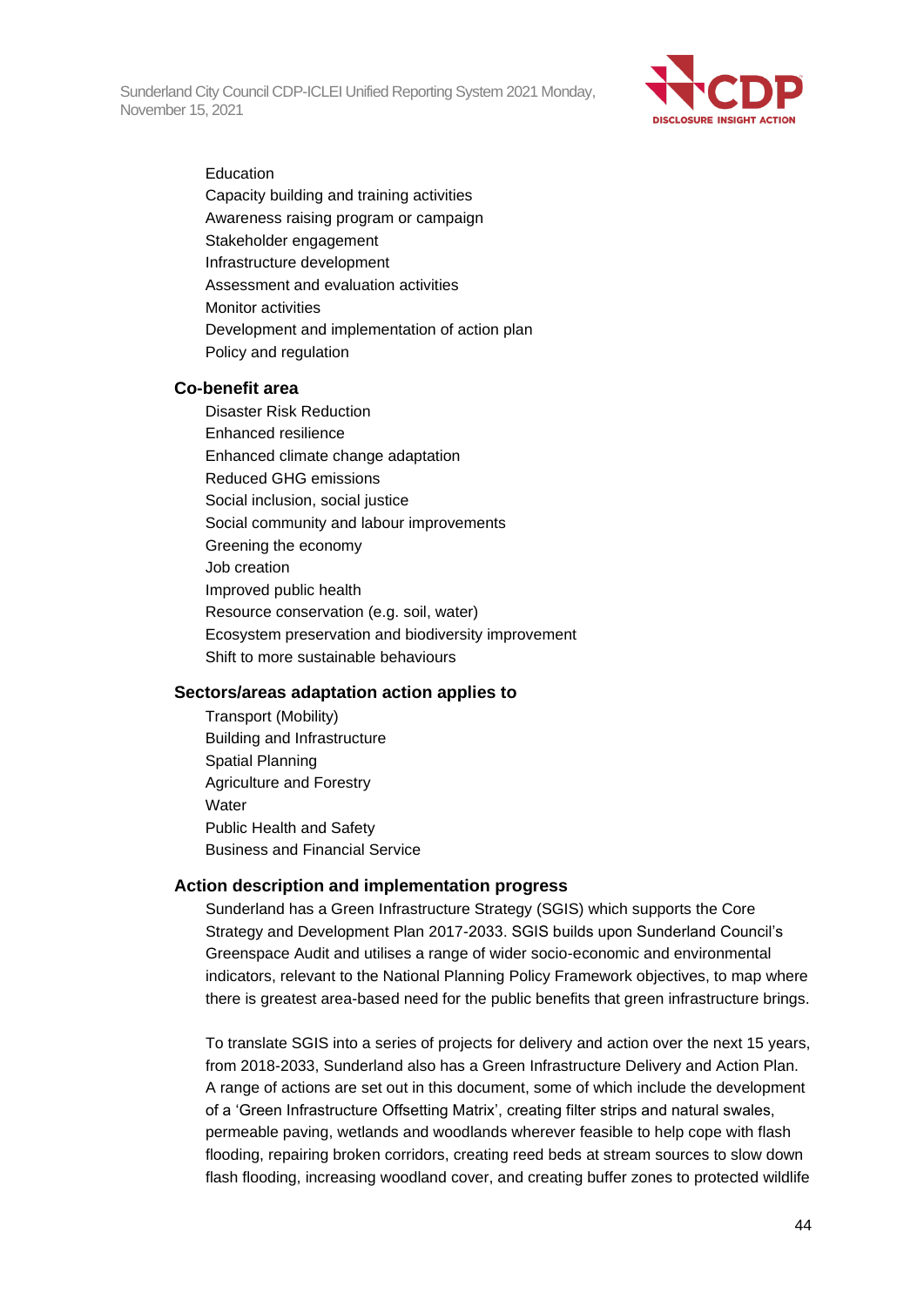

#### sites.

Among a wealth of benefits, SGIS and Green Infrastructure Delivery and Action Plan help Sunderland's rural, urban and coastal communities mitigate the risks associated with climate change and adapt to its impacts through nature based solutions by: storing carbon; improving drainage and managing flooding; improving water quality; supporting adaptive management in coastal infrastructure; reducing air pollution; and increasing shading cover.

Green Infrastructure improvements proposed also seek to improve the cycle network across the city and access to local facilities on foot, thereby promoting and encouraging a modal shift to active transport.

As well as heat waves, this action can also help mitigate against other climate hazards such as flash / surface flooding, river flooding, coastal flooding, groundwater flooding, extreme hot days and atmospheric CO2 conditions.

Note – the costs included reflect the total essential cost for the delivery of green infrastructure in the city, as stated in the Infrastructure Delivery Plan (available at https://www.sunderland.gov.uk/media/20388/Publication-Draft-Infrastructure-Delivery-Plan-2017-

/pdf/66\_Publication\_Draft\_Infrastructure\_Delivery\_Plan\_2018.pdf?m=63664485176517 0000) which gives further details on the associated costs with specific green infrastructure projects.

#### **Finance status**

Feasibility finalized, and finance partially secured

## **Majority funding source**

Local

## **Total cost of the project (currency)** 168,000

**Total cost provided by the local government (currency)**

## **Total cost provided by the majority funding source (currency)**

#### **Web link**

https://www.sunderland.gov.uk/media/21396/EX1-017-Sunderland-Green-Infrastructure-Delivery-and-Action-Plan/pdf/EX1.017 Sunderland Green Infrastructure -\_Delivery\_and\_Action\_Plan.pdf?m=636918745551330000 https://www.sunderland.gov.uk/media/20889/SD-46-Sunderland-Green-Infrastructure-Strategy-2018- /pdf/SD.46\_Sunderland\_Green\_Infrastructure\_Strategy\_2018.pdf?m=63680295979113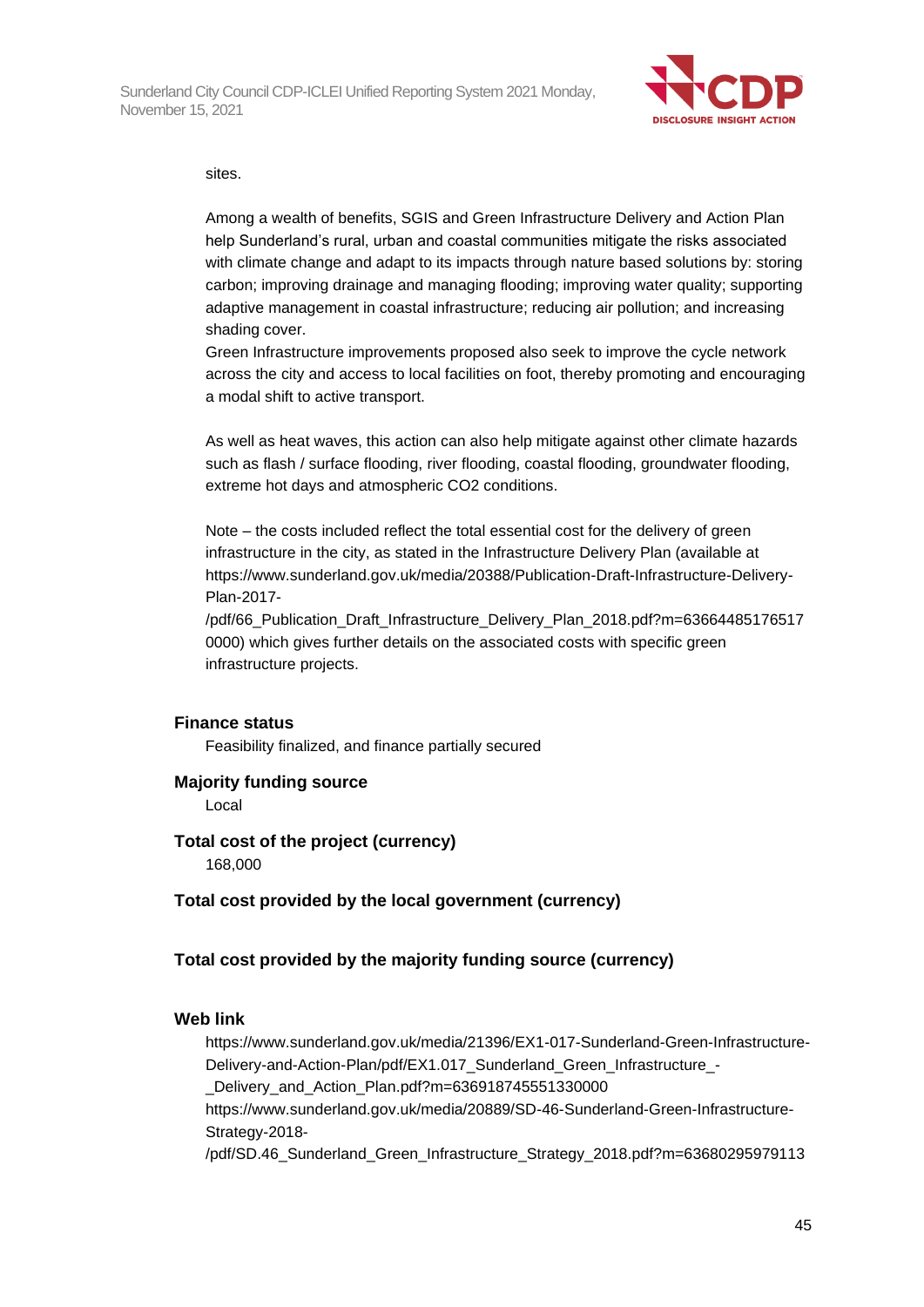

0000

#### **Climate hazards**

Extreme cold temperature > Cold wave

#### **Action**

Real time risk monitoring

#### **Action title**

Advanced weather warnings

## **Status of action**

Monitoring and reporting

#### **Means of implementation**

Education Awareness raising program or campaign Assessment and evaluation activities

#### **Co-benefit area**

Disaster Risk Reduction Enhanced resilience Disaster preparedness Enhanced climate change adaptation Economic growth Improved public health Improved access to data for informed decision-making

#### **Sectors/areas adaptation action applies to**

Public Health and Safety Other, please specify Environmental Health

### **Action description and implementation progress**

As a city we receive Weather Warnings directly from the Met Office to enable mitigating action to be undertaken. In the case of a widespread Event the Local Resilience Forum would be stood up and we would deal with the situation in a Multi-Agency capacity as part of our well-established emergency planning and response approach.

As well as cold waves, his action can also help mitigate against other climate hazards such as heat waves, flash / surface flooding, river flooding, coastal flooding and rainstorm.

#### **Finance status**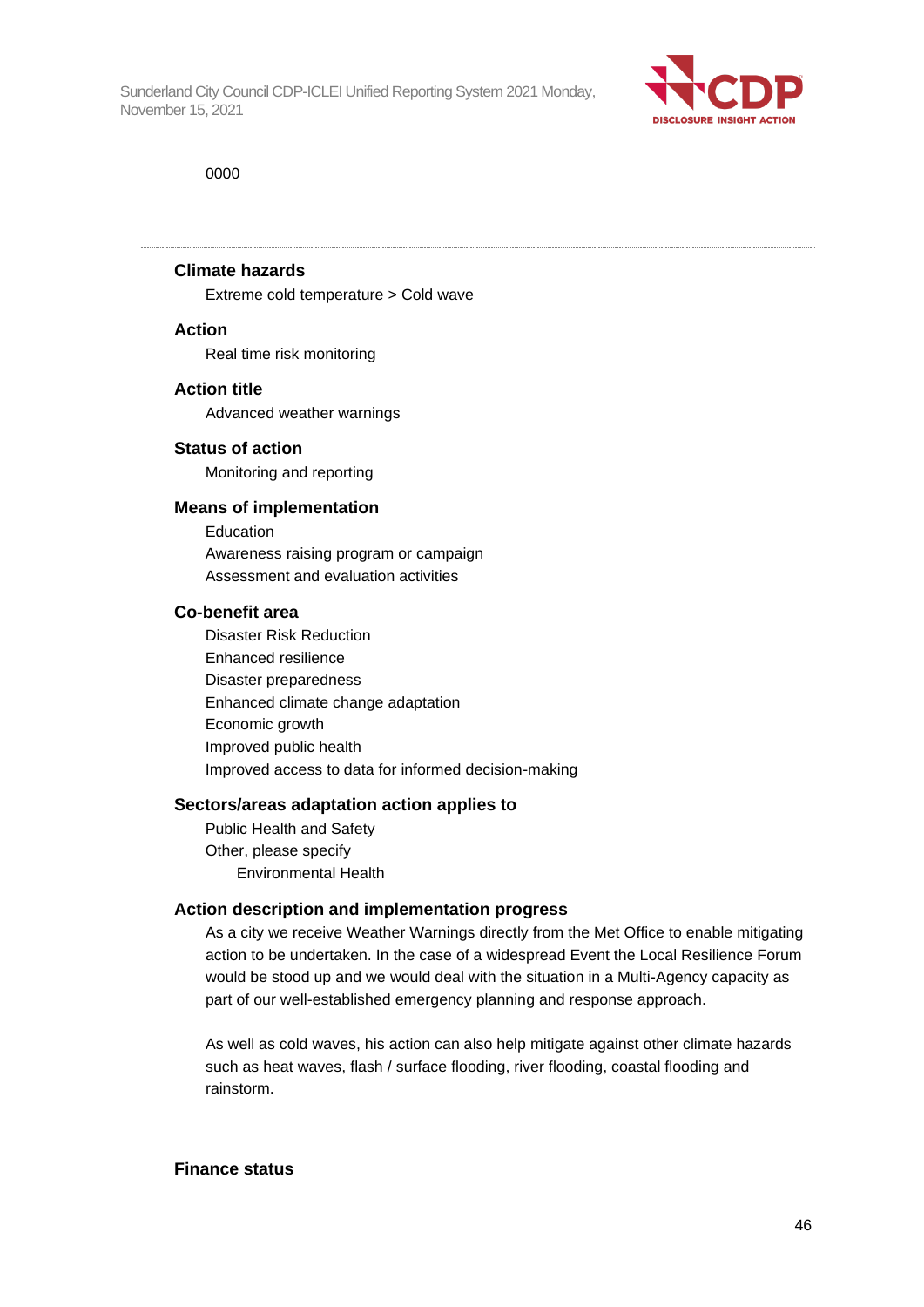

#### Finance secured

## **Majority funding source**

Local

## **Total cost of the project (currency)**

0

**Total cost provided by the local government (currency)**

 $\Omega$ 

**Total cost provided by the majority funding source (currency)**

 $\Omega$ 

## **Web link**

https://www.metoffice.gov.uk/weather/forecast/gcz02e3x23kg?WT.mc\_id=Twitter\_Weat herdesk\_Enquiries#?date=2021-06-03

## **Climate hazards**

Extreme cold temperature > Cold wave

#### **Action**

Crisis management including warning and evacuation systems

#### **Action title**

Northumbria LRF Community Risk Register and UK-wide Cold Weather and Heatwave Plans

## **Status of action**

Monitoring and reporting

#### **Means of implementation**

Education

Awareness raising program or campaign Assessment and evaluation activities Monitor activities

## **Co-benefit area**

Disaster Risk Reduction Enhanced resilience Disaster preparedness Enhanced climate change adaptation Economic growth Improved public health Improved access to data for informed decision-making

## **Sectors/areas adaptation action applies to**

Transport (Mobility)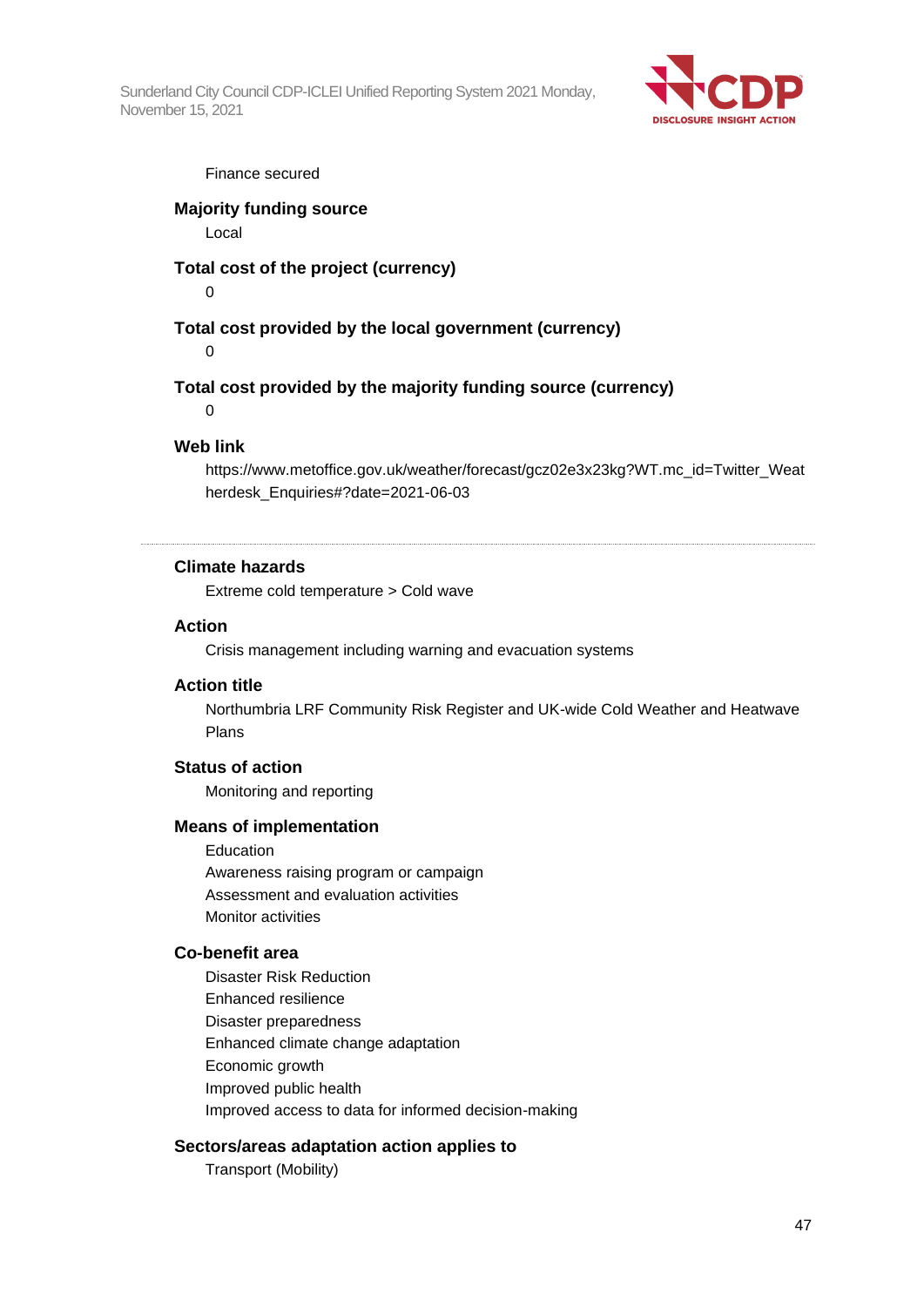

Building and Infrastructure Public Health and Safety Other, please specify Environmental Health

## **Action description and implementation progress**

The Northumbria Local Resilience Forum (LRF) Community Risk Register lists Adverse Weather and Failure of Essential Services as a top risk in the North East and gives advice to the community as to how to mitigate.

Sunderland City Council is also following the recommended guidance from both the UK Heatwave and UK Cold Weather Plans, which further guide public agencies to reduce the risks to health from these respective climate hazards.

## **Finance status**

Finance secured

## **Majority funding source**

Local

**Total cost of the project (currency)**

 $\Omega$ 

**Total cost provided by the local government (currency)**

 $\Omega$ 

## **Total cost provided by the majority funding source (currency)**  $\Omega$

## **Web link**

https://www.gov.uk/government/publications/heatwave-plan-for-england https://www.gov.uk/government/publications/cold-weather-plan-cwp-for-england https://www.northumberland.gov.uk/NorthumberlandCountyCouncil/media/Local-Resilience-Forum/Northumbria-Community-Risk-Register-version-7.pdf

## **Adaptation Planning**

# **GCoM Common Reporting Framework Reporting Requirements for European Cities**

**(3.2) Does your city council, or similar authority, have a published plan that addresses climate change adaptation and/or resilience?**

Yes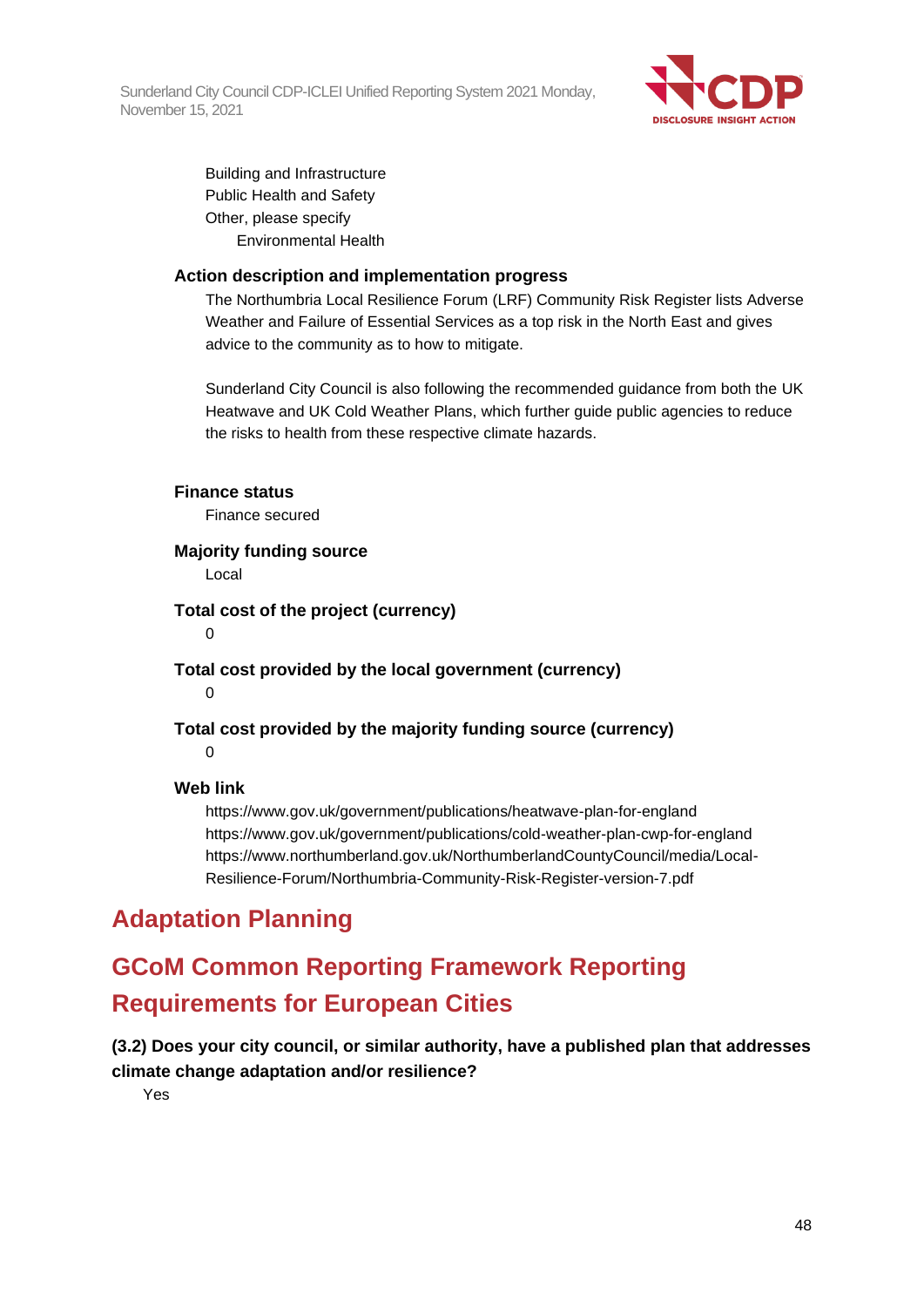

# **GCoM Additional Information**

**(3.2a) Please provide more information on your plan that addresses climate change adaptation and/or resilience and attach the document. Please provide details on the boundary of your plan, and where this differs from your city's boundary, please provide an explanation.**

| <b>Publication title and attach the document</b><br>Sunderland Local Flood Risk Management Strategy<br>U Sunderland_LFRMS_-_Final_Version_-_Complete.pdf                                                                                                                                                                                          |
|---------------------------------------------------------------------------------------------------------------------------------------------------------------------------------------------------------------------------------------------------------------------------------------------------------------------------------------------------|
|                                                                                                                                                                                                                                                                                                                                                   |
| <b>Web link</b><br>https://www.sunderland.gov.uk/media/23162/Local-flood-risk-management-<br>strategy/pdf/Sunderland_LFRMS_-_Final_Version_-<br>Complete.pdf?m=637502096317830000                                                                                                                                                                 |
| Sectors/areas covered by plan that addresses climate change adaptation<br>Building and Infrastructure<br>Industry<br>Spatial Planning<br>Water<br><b>Public Health and Safety</b>                                                                                                                                                                 |
| Climate hazards factored into plan that addresses climate change adaptation<br>Extreme Precipitation > Rain storm<br>Extreme Precipitation > Heavy snow<br>Flood and sea level rise > Flash / surface flood<br>Flood and sea level rise > River flood<br>Flood and sea level rise > Coastal flood<br>Flood and sea level rise > Groundwater flood |
| Year of adoption of adaptation plan by local government<br>2016                                                                                                                                                                                                                                                                                   |
| Boundary of plan relative to city boundary (reported in 0.1)<br>Same - covers entire city and nothing else                                                                                                                                                                                                                                        |
| If the city boundary is different from the plan boundary, please explain why                                                                                                                                                                                                                                                                      |
| <b>Stage of implementation</b><br>Plan in implementation                                                                                                                                                                                                                                                                                          |
| Type of plan<br>Integrated mitigation / adaptation                                                                                                                                                                                                                                                                                                |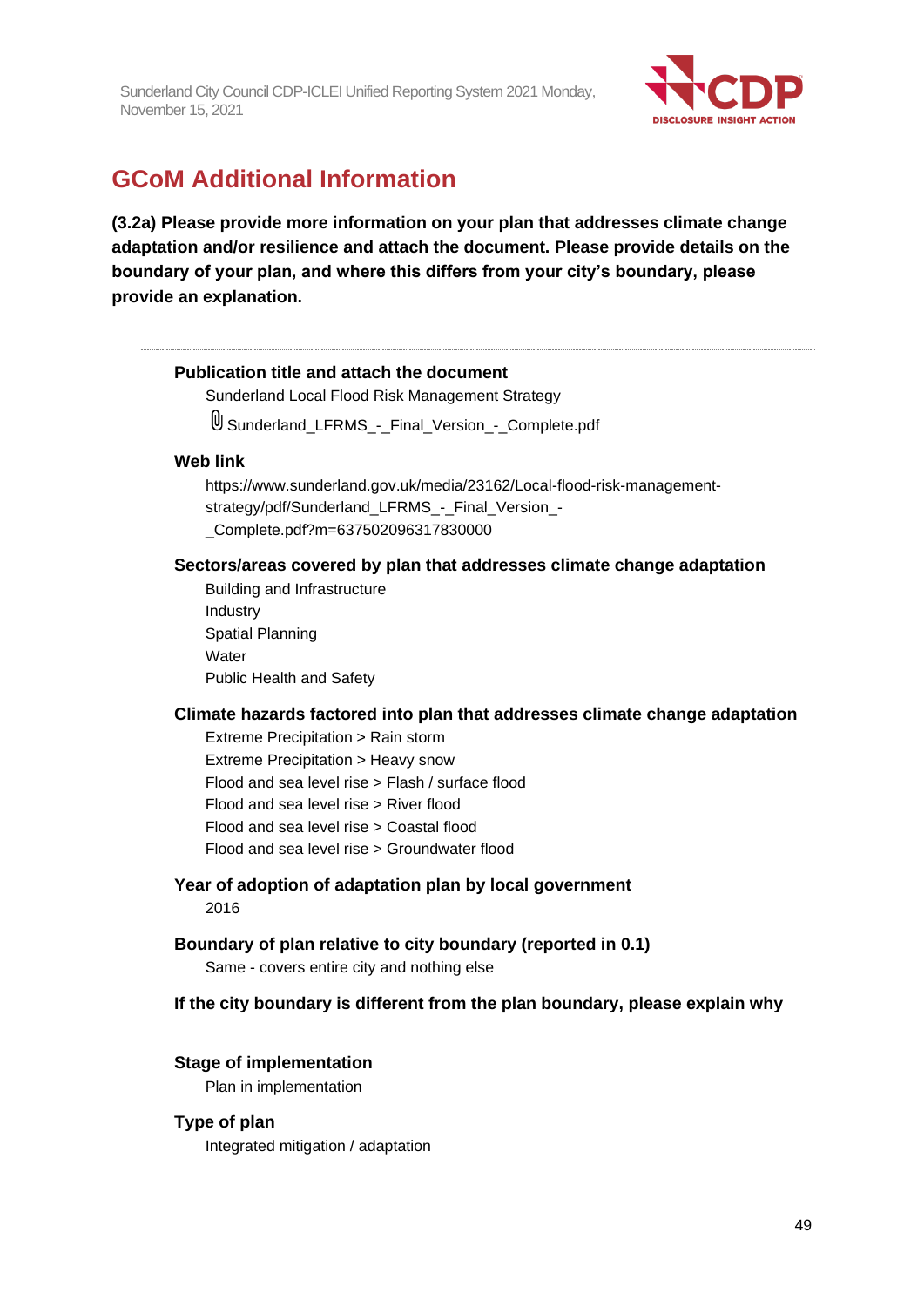

**Has your local government assessed the synergies, trade-offs, and cobenefits, if any, of the main mitigation and adaptation actions you identified?** Don't know

**Describe the synergies, trade-offs, and co-benefits of this interaction**

## **Primary author of plan**

## **Description of the stakeholder engagement processes**

Stakeholders are engaged through:

• Regular external meetings so stakeholders can be made aware of actions relevant to them.

• Strong working partnership with all relevant stakeholders, including public consultation, to ensure that the most cost-effective measures are implemented in local flood risk management.

• Working in collaboration with the Environment Agency, Northumbrian Water and other stakeholders to deliver schemes with multiple partners and funding.

• Local workshops with stakeholders who have on the ground knowledge of flood risk at a local level.

• Regular review of the key issues relating to the Local Flood Risk Management Strategy.

## **Publication title and attach the document**

Heatwave Plan for England

UHeatwave plan for England 2020.pdf

#### **Web link**

https://assets.publishing.service.gov.uk/government/uploads/system/uploads/attachmen t\_data/file/888668/Heatwave\_plan\_for\_England\_2020.pdf

## **Sectors/areas covered by plan that addresses climate change adaptation**

Energy Transport (Mobility) Building and Infrastructure **Water** Public Health and Safety Business and Financial Service Social Services

## **Climate hazards factored into plan that addresses climate change adaptation**

Extreme hot temperature > Heat wave Extreme hot temperature > Extreme hot days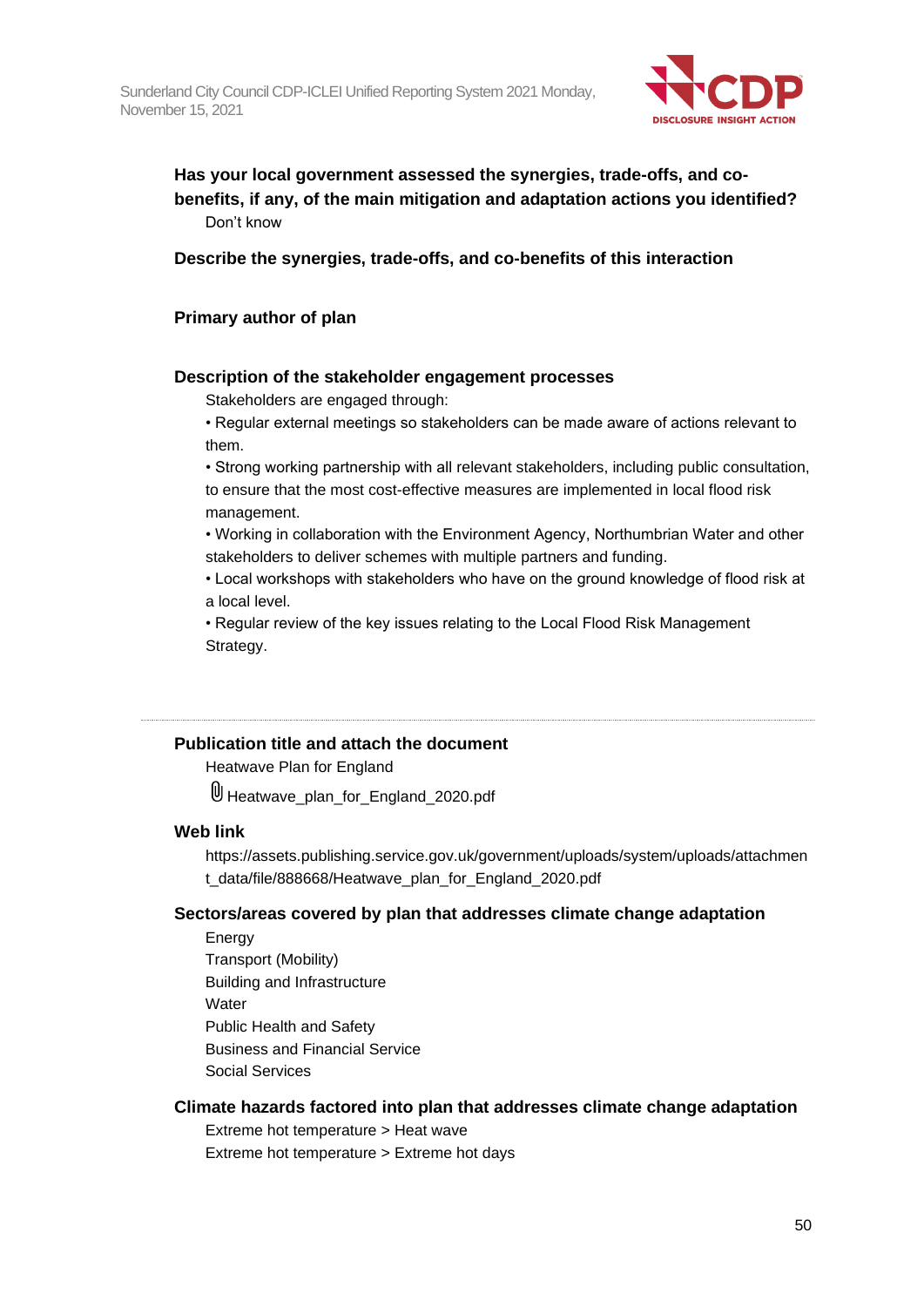

## **Year of adoption of adaptation plan by local government** 2018

### **Boundary of plan relative to city boundary (reported in 0.1)**

Larger – covers the whole city and adjoining areas

## **If the city boundary is different from the plan boundary, please explain why**

This plan covers the whole of England and Sunderland follows national adaptation plans in this area.

## **Stage of implementation**

Plan in implementation

## **Type of plan**

Integrated mitigation / adaptation

## **Has your local government assessed the synergies, trade-offs, and cobenefits, if any, of the main mitigation and adaptation actions you identified?** Not intending to undertake

**Describe the synergies, trade-offs, and co-benefits of this interaction** Not assessed.

## **Primary author of plan**

National / central government

#### **Description of the stakeholder engagement processes**

N/A

## **Publication title and attach the document**

Cold Weather Plan for England

the\_cold\_weather\_plan\_for\_england\_2018.pdf

## **Web link**

https://assets.publishing.service.gov.uk/government/uploads/system/uploads/attachmen t\_data/file/748492/the\_cold\_weather\_plan\_for\_england\_2018.pdf

## **Sectors/areas covered by plan that addresses climate change adaptation**

Energy Transport (Mobility) Building and Infrastructure Public Health and Safety Business and Financial Service Social Services

## **Climate hazards factored into plan that addresses climate change adaptation**

Extreme Precipitation > Heavy snow Extreme cold temperature > Cold wave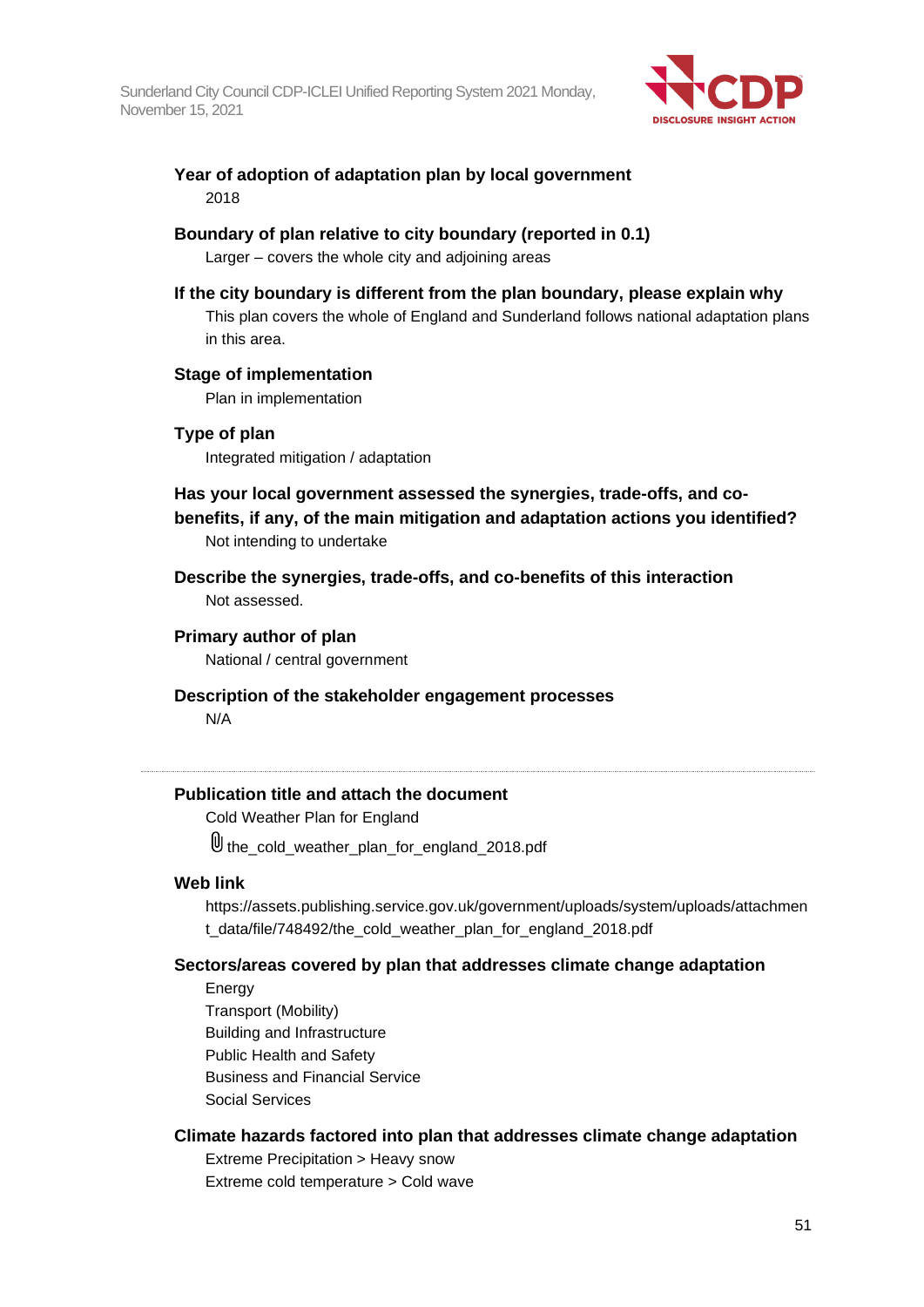

Extreme cold temperature > Extreme cold days

- **Year of adoption of adaptation plan by local government** 2018
- **Boundary of plan relative to city boundary (reported in 0.1)** Larger – covers the whole city and adjoining areas

**If the city boundary is different from the plan boundary, please explain why** This plan covers the whole of England and Sunderland follows national adaptation plans in this area.

#### **Stage of implementation**

Plan in implementation

**Type of plan**

**Standalone** 

- **Has your local government assessed the synergies, trade-offs, and cobenefits, if any, of the main mitigation and adaptation actions you identified?** Don't know
- **Describe the synergies, trade-offs, and co-benefits of this interaction** Not assessed.
- **Primary author of plan** National / central government
- **Description of the stakeholder engagement processes** N/A

## **Adaptation Goals**

**(3.3) Please describe the main goals of your city's adaptation efforts and the metrics / KPIs for each goal.**

#### **Adaptation goal**

Reduce citywide flood risk

## **Climate hazards that adaptation goal addresses**

Extreme Precipitation > Rain storm Storm and wind > Storm surge Flood and sea level rise > Flash / surface flood Flood and sea level rise > River flood Flood and sea level rise > Coastal flood Flood and sea level rise > Groundwater flood

#### **Target year of goal**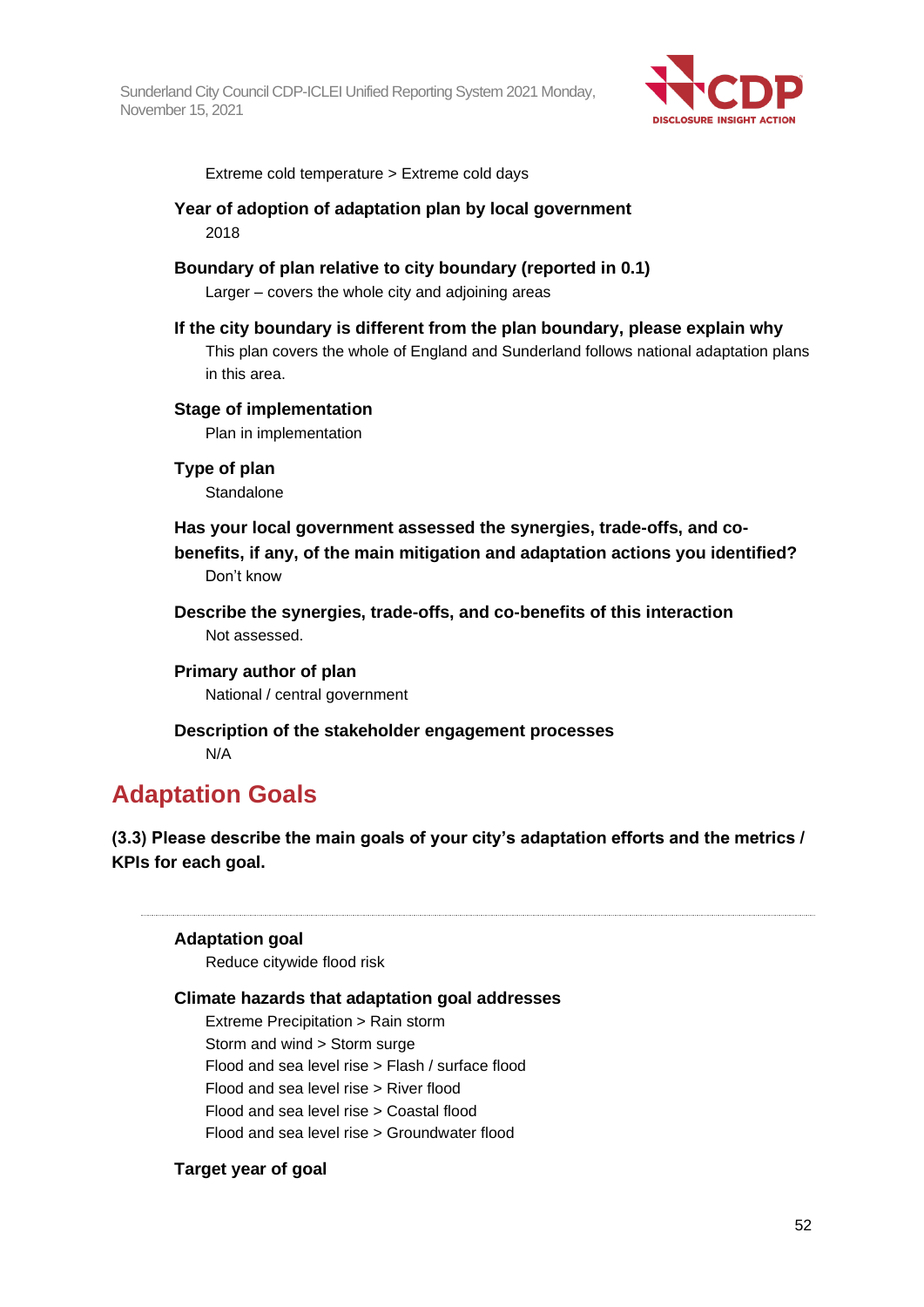

## **Description of metric / indicator used to track goal**

Citywide flood risk.

**Does this goal align with a requirement from a higher level of government?** Yes

## **Select the initiatives related to this adaptation goal that your city has committed to**

Global Covenant of Mayors for Climate & Energy Individual City Commitment

## **Comment**

Sunderland City Council aims to reduce citywide flood risk annually. The magnitude of each annual goal is typically set in relation to the possible scheme funding available and the magnitude of flood risk reduction achievable.

## **Adaptation goal**

Reduce vulnerability to air pollution

### **Climate hazards that adaptation goal addresses**

Chemical change > Atmospheric CO2 concentrations

## **Target year of goal**

#### **Description of metric / indicator used to track goal**

Mortality attributable to air pollution.

## **Does this goal align with a requirement from a higher level of government?** Yes

## **Select the initiatives related to this adaptation goal that your city has committed to**

Global Covenant of Mayors for Climate & Energy Individual City Commitment

#### **Comment**

Sunderland City Council aims to reduce mortality due to air pollution each year. This is a common national goal through Public Health England. More information can be found at https://fingertips.phe.org.uk/profile/health-

protection/data#page/0/gid/1000002/pat/6/ati/102/are/E08000024/iid/93463/age/288/sex /4/cid/4/tbm/1.

**Adaptation goal**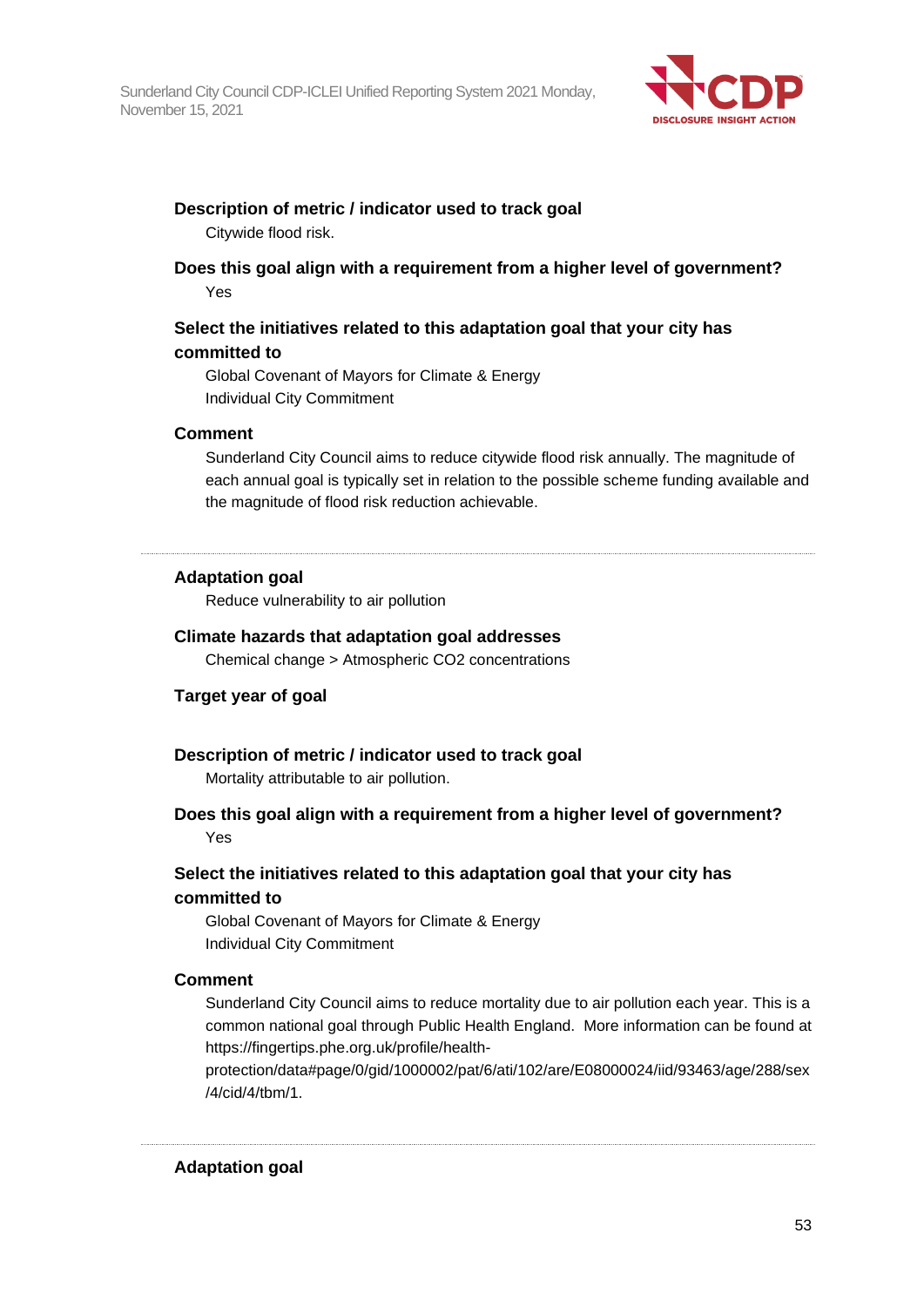

Reduce fuel poverty due to climate change

#### **Climate hazards that adaptation goal addresses**

Extreme Precipitation > Heavy snow Extreme cold temperature > Cold wave Extreme cold temperature > Extreme cold days

- **Target year of goal**
- **Description of metric / indicator used to track goal**

Number of residents who are fuel poor.

**Does this goal align with a requirement from a higher level of government?** Yes

## **Select the initiatives related to this adaptation goal that your city has committed to**

Global Covenant of Mayors for Climate & Energy Individual City Commitment

#### **Comment**

Sunderland City Council aims to reduce the number of residents within the city who are fuel poor. This is a common national goal through Public Health England. More information can be found at https://fingertips.phe.org.uk/profile/widerdeterminants/data#page/0/gid/1938133043/pat/6/ati/102/are/E08.

# **4. City-wide Emissions**

## **City-wide GHG Emissions Data**

#### **(4.0) Does your city have a city-wide emissions inventory to report?**

Yes

**(4.1) Please state the dates of the accounting year or 12-month period for which you are reporting your latest city-wide GHG emissions inventory.**

|                       | From            |                   |
|-----------------------|-----------------|-------------------|
| Accounting year dates | January 1, 2018 | December 31, 2018 |

**(4.2) Please indicate the category that best describes the boundary of your city-wide GHG emissions inventory.**

| <b>Boundary of inventory</b> | Excluded  | <b>Explanation of boundary choice where the</b> |
|------------------------------|-----------|-------------------------------------------------|
| relative to city             | sources / | inventory boundary differs from the city        |
| boundary (reported in        | areas     | boundary (include inventory boundary, GDP       |
| 0.1)                         |           | and population)                                 |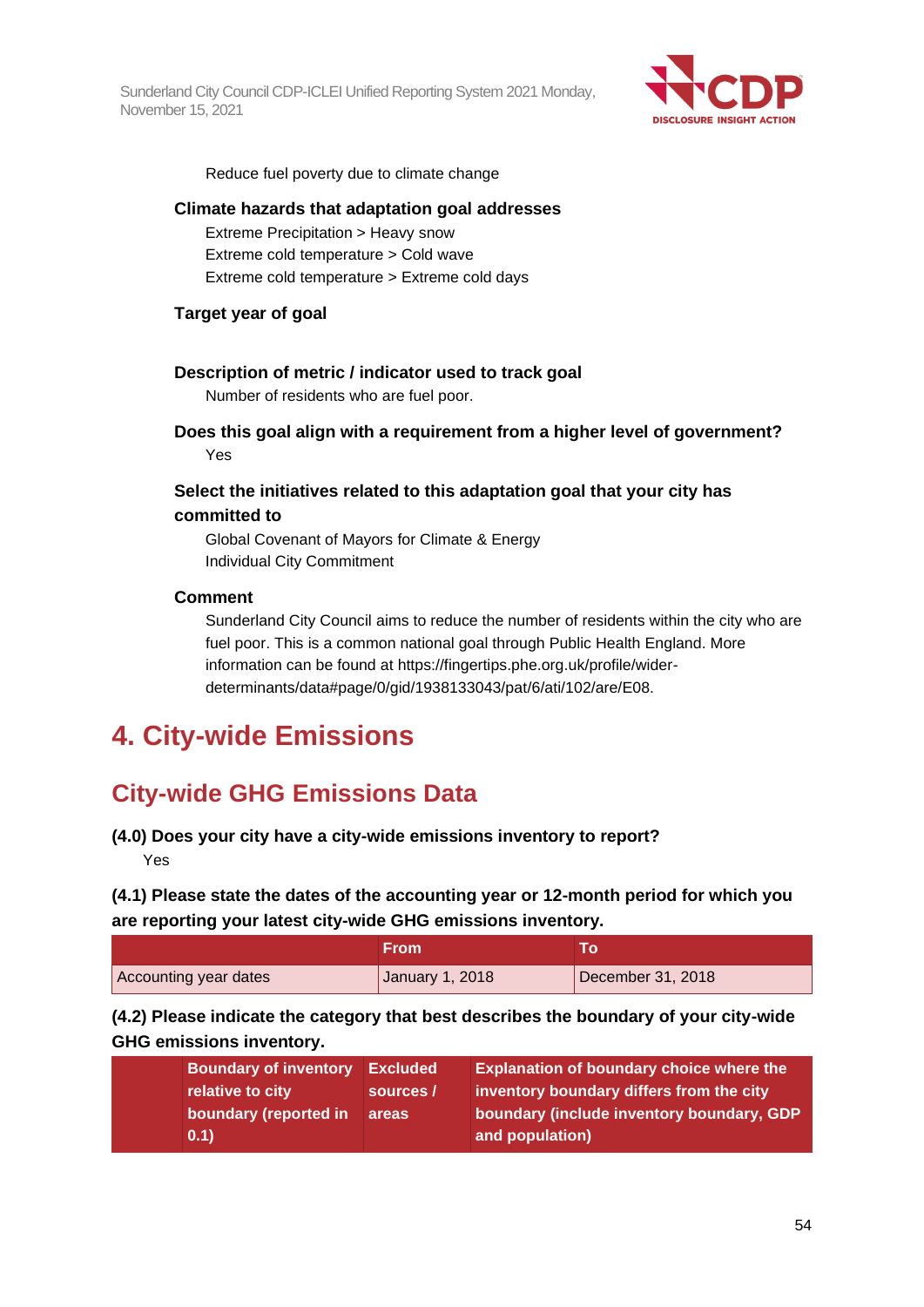

| l Please | Same – covers entire          | N/A | N/A |
|----------|-------------------------------|-----|-----|
| explain  | $\vert$ city and nothing else |     |     |

## **(4.3) Please give the name of the primary protocol, standard, or methodology you have used to calculate your city's city-wide GHG emissions.**

|                                 | <b>Primary protocol</b>                                                                                | <b>Comment</b>                                                                                                                                                                                                                                                                                                                                                                                                                                                                                                                                                                                                                                                                                                                                                                                                                                      |
|---------------------------------|--------------------------------------------------------------------------------------------------------|-----------------------------------------------------------------------------------------------------------------------------------------------------------------------------------------------------------------------------------------------------------------------------------------------------------------------------------------------------------------------------------------------------------------------------------------------------------------------------------------------------------------------------------------------------------------------------------------------------------------------------------------------------------------------------------------------------------------------------------------------------------------------------------------------------------------------------------------------------|
| <b>Emissions</b><br>methodology | <b>Global Protocol for</b><br><b>Community Greenhouse</b><br><b>Gas Emissions Inventories</b><br>(GPC) | The GPC provides a robust framework for accounting<br>and reporting city-wide greenhouse gas emissions. It<br>seeks to:<br>- Help cities develop a comprehensive and robust<br>greenhouse gas inventory in order to support climate<br>action planning.<br>- Help cities establish a base year emissions inventory,<br>set reduction targets and track their performance.<br>- Ensure consistent and transparent measurement and<br>reporting of greenhouse gas emissions between cities,<br>following internationally recognized greenhouse gas<br>accounting and reporting principles.<br>- Enable city inventories to be aggregated at<br>subnational and national levels.<br>- Demonstrate the important role that cities play in<br>tackling climate change and facilitate insight through<br>benchmarking and aggregation of comparable data. |

**(4.4) Which gases are included in your city-wide emissions inventory?**

CO2 CH4

N20

# **GCoM Additional Information**

**(4.5) Please attach your city-wide inventory in Excel or other spreadsheet format and provide additional details on the inventory calculation methods in the table below.**

## **Document title and attachment**

Sunderland Scatter Inventory 2018

SunderlandScatterInventory2018.xlsx

## **Emissions inventory format**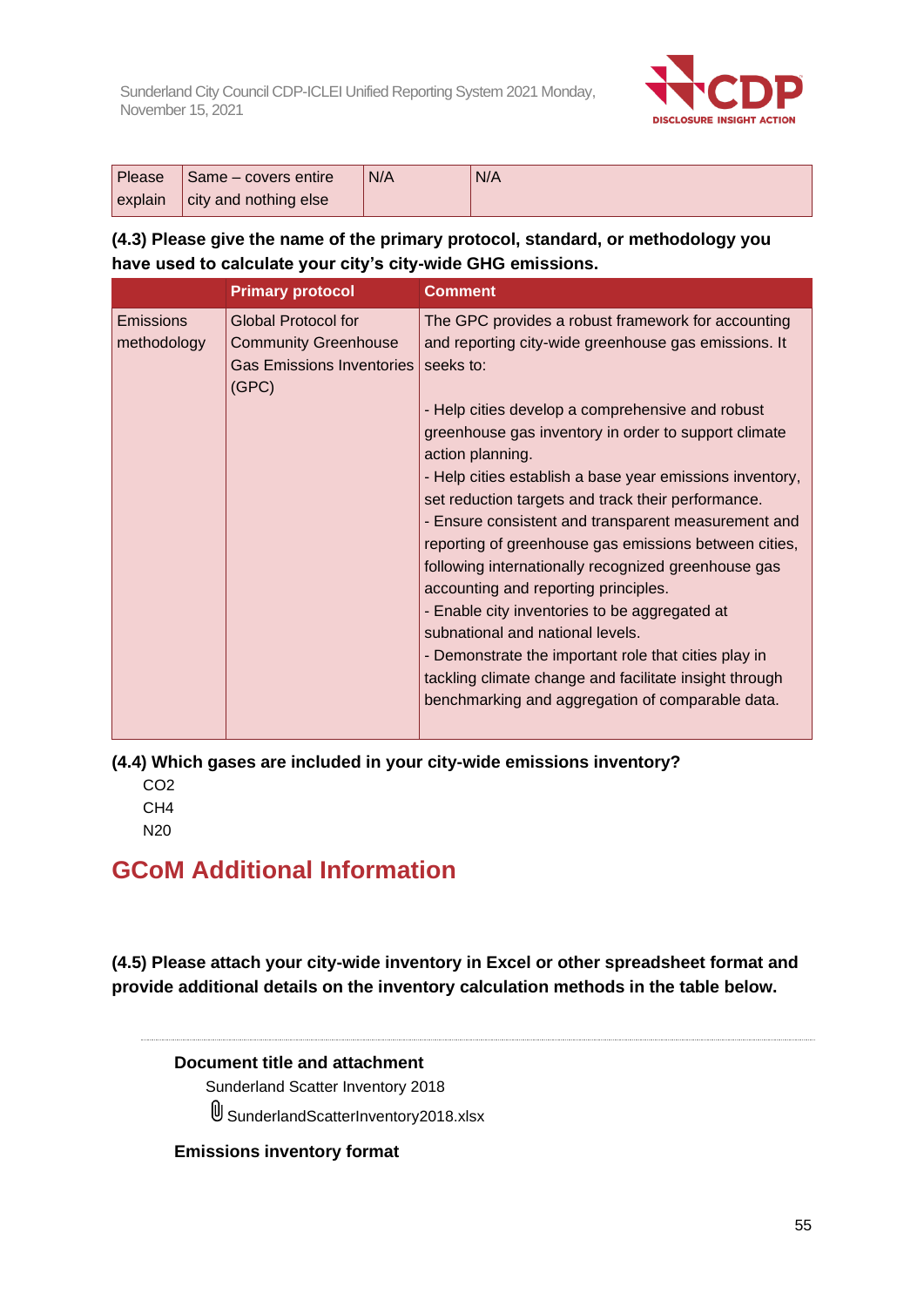

I have attached my inventory in the SCATTER output format and will report my emissions in the CRF format (4.6a)

## **Web link**

https://scattercities.com/

**Emissions factors used** IPCC

## **Global Warming Potential (select relevant IPCC Assessment Report)**

IPCC 4th AR (2007)

## **Please select which additional sectors are included in the inventory**

Industrial process and/or product use Agriculture, forestry or other land use sectors

## **Population in inventory year**

277,500

## **Overall level of confidence**

Medium

## **Comment on level of confidence**

SCATTER is based on the Accounting and Reporting Standard developed by the Greenhouse Gas Protocol for Community-Scale Greenhouse Gas Emissions Inventories.

Some parts of our inventory are not estimated by SCATTER. SCATTER is continually working to improve the accuracy and functionality of the tool.

SCATTER data is verified by SCATTER only, we will consider having our city data externally verified in the future, to increase our confidence in the data.

# **GCoM Common Reporting Framework Reporting Requirements for European Cities**

**(4.6a) The Global Covenant of Mayors requires committed cities to report their inventories in the format of the new Common Reporting Framework, to encourage standard reporting of emissions data. Please provide a breakdown of your city-wide emissions by sector and sub-sector in the table below. Where emissions data is not available, please use the relevant notation keys to explain the reason why.**

| <b>Direct</b>      | If you  | Indirect If you  |      | <b>Emission If you</b>                 |                    | <b>Please</b> |
|--------------------|---------|------------------|------|----------------------------------------|--------------------|---------------|
| <b>emissions</b>   | have no | emission have no |      | <b>S</b> 5                             | have no            | explain       |
| (metric            | direct  | s from           |      | indirect occurring emission any        |                    |               |
| tonnes             |         |                  |      | emission the use of emission outside s |                    | excluded      |
| CO <sub>2</sub> e) | s to    | arid-            | s to | the city                               | occurring sources, |               |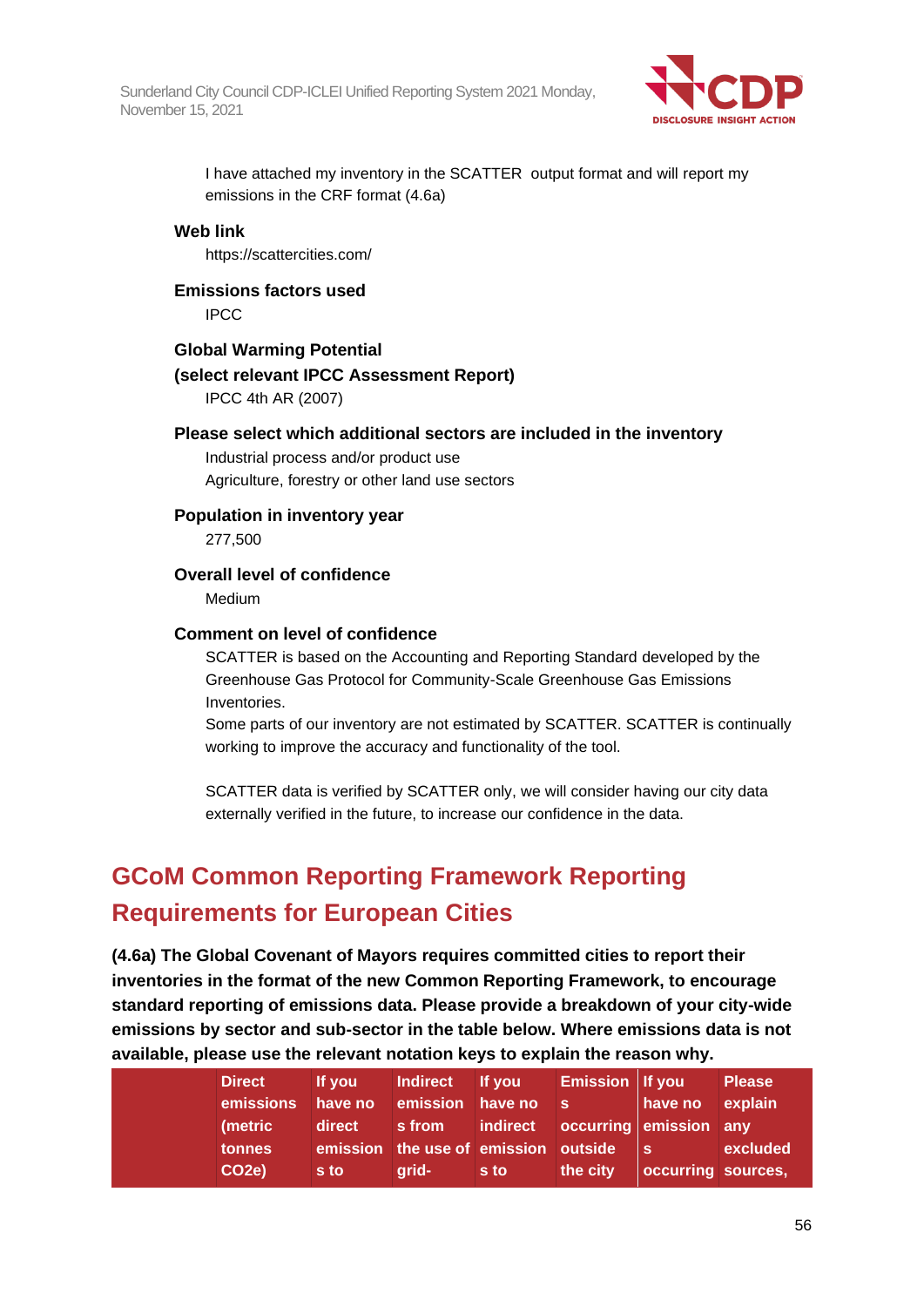

|                                                                      |            | report,<br>please<br>select a<br>notation<br>key to<br>explain<br>why | supplied<br>electricity<br>, heat,<br>steam<br>and/or<br>cooling<br>(metric<br>tonnes<br>CO <sub>2</sub> e) | report,<br>please<br>select a<br>notation<br>key to<br>explain<br>why | boundary<br>as a<br>result of<br>in-city<br><b>activities</b><br>(metric<br>tonnes<br>CO <sub>2</sub> e) | outside<br>the city<br>boundary<br>to report<br>as a<br>result of<br>in-city<br>activities,<br>please<br>select a<br>notation<br>key to<br>explain<br>why | identify<br>any<br>emissions<br>covered<br>under an<br><b>ETS and</b><br>provide<br>any other<br><b>comments</b> |
|----------------------------------------------------------------------|------------|-----------------------------------------------------------------------|-------------------------------------------------------------------------------------------------------------|-----------------------------------------------------------------------|----------------------------------------------------------------------------------------------------------|-----------------------------------------------------------------------------------------------------------------------------------------------------------|------------------------------------------------------------------------------------------------------------------|
| Stationary<br>energy ><br><b>Residential</b><br>buildings            | 307,505.19 |                                                                       | 106,959.7<br>5                                                                                              |                                                                       | 60,838.72                                                                                                |                                                                                                                                                           |                                                                                                                  |
| Stationary<br>energy<br>Commercial<br>buildings &<br>facilities      | 42,047.11  |                                                                       | 98,214.59                                                                                                   |                                                                       | 21,679.17                                                                                                |                                                                                                                                                           |                                                                                                                  |
| Stationary<br>energy ><br>Institutional<br>buildings &<br>facilities | 34,444.14  |                                                                       | 21,325.01                                                                                                   |                                                                       | 8,219.9                                                                                                  |                                                                                                                                                           |                                                                                                                  |
| Stationary<br>energy ><br>Industrial<br>buildings &<br>facilities    | 118,055.05 |                                                                       | 119,887.9<br>9                                                                                              |                                                                       | 40,902.19                                                                                                |                                                                                                                                                           |                                                                                                                  |
| Stationary<br>energy<br>Agriculture                                  | 899.44     |                                                                       | 0.23                                                                                                        |                                                                       | 212.24                                                                                                   |                                                                                                                                                           |                                                                                                                  |
| Stationary<br>energy<br>Fugitive<br>emissions                        | 78,406.7   |                                                                       | $\mathbf 0$                                                                                                 | <b>NO</b>                                                             | $\mathsf 0$                                                                                              | NE                                                                                                                                                        | All<br>estimated<br>fugitive<br>emissions<br>are direct.<br>Scope 3<br>fugitive<br>emissions                     |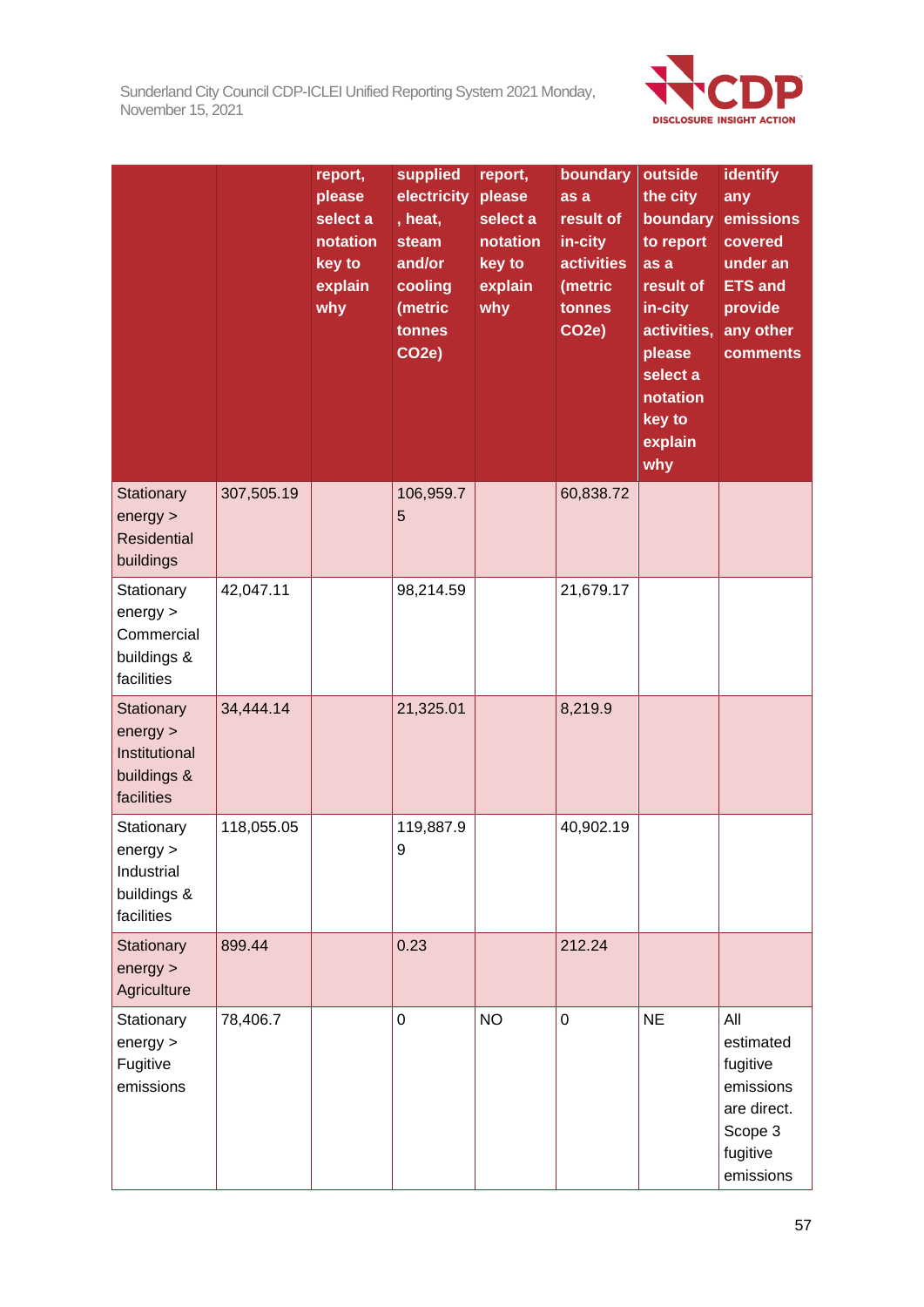

|                                                  |             |           |                  |    |                              |    | are beyond<br>the scope<br>of the<br>current<br>analysis.                                                               |
|--------------------------------------------------|-------------|-----------|------------------|----|------------------------------|----|-------------------------------------------------------------------------------------------------------------------------|
| <b>Total</b><br>Stationary<br>Energy             | 581,357.64  |           | 346,387.5<br>6   |    | 131,852.2<br>$\overline{2}$  |    |                                                                                                                         |
| Transportatio<br>$n >$ On-road                   | 367,667.5   |           | $\mathbf 0$      | IE | 10,084.25                    |    | Electricity<br>consumptio<br>n from on-<br>road<br>transport<br>included in<br>Stationary<br>Energy<br>figures          |
| Transportatio<br>$n >$ Rail                      | 589.83      |           | $\overline{0}$   | IE | 138.91                       |    | Electricity<br>consumptio<br>n from rail<br>transport<br>included in<br>Stationary<br>Energy<br>figures                 |
| Transportatio<br>n ><br>Waterborne<br>navigation | 4,692.18    |           | $\boldsymbol{0}$ | IE | $\mathbf 0$                  | IE | All UK<br>waterborne<br>transport<br>assumed to<br>be diesel.                                                           |
| Transportatio<br>$n >$ Aviation                  | $\mathbf 0$ | <b>NO</b> | $\overline{0}$   | IE | 285,781.7<br>$6\phantom{1}6$ |    | Electricity<br>consumptio<br>n from<br>aviation not<br>possible to<br>separate<br>from<br>stationary<br>energy<br>data. |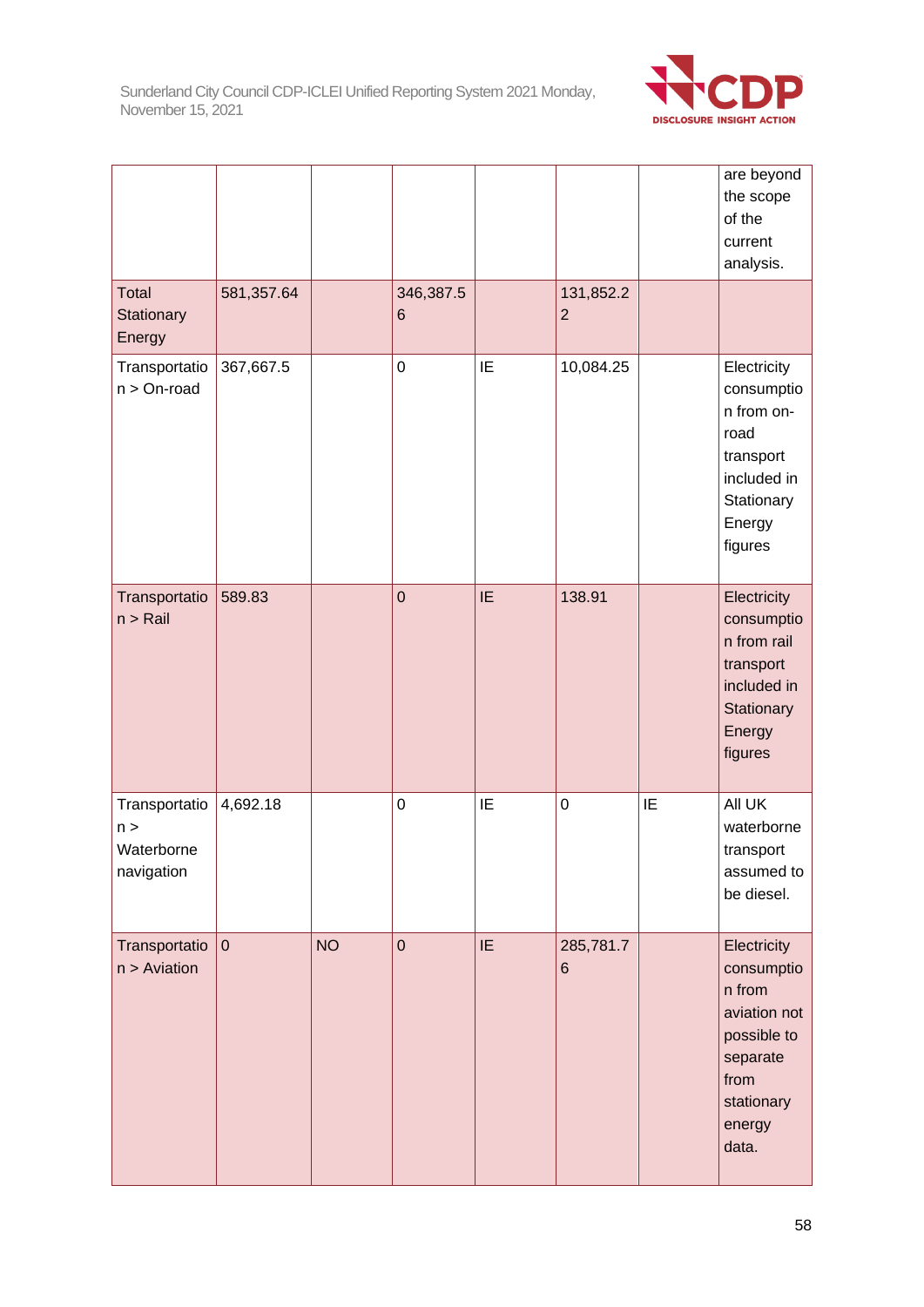

| Transportatio<br>$n >$ Off-road              | 3,676.68    |           | $\mathbf 0$    | IE        | $\pmb{0}$                   | <b>NE</b> | Electricity<br>consumptio<br>n from off-<br>road<br>transport<br>included in<br>Stationary<br>Energy<br>figures |
|----------------------------------------------|-------------|-----------|----------------|-----------|-----------------------------|-----------|-----------------------------------------------------------------------------------------------------------------|
| Total<br>Transport                           | 376,626.19  |           | $\mathbf 0$    | IE        | 296,004.9<br>$\overline{2}$ |           |                                                                                                                 |
| Waste<br>Solid waste<br>disposal             | 4,607.64    |           | $\mathbf 0$    | <b>NE</b> | $\mathbf 0$                 | IE        |                                                                                                                 |
| Waste ><br>Biological<br>treatment           | $\mathbf 0$ | <b>NO</b> | $\overline{0}$ | <b>NE</b> | $\mathbf 0$                 | IE        |                                                                                                                 |
| Waste<br>Incineration<br>and open<br>burning | $\mathbf 0$ | <b>NO</b> | $\overline{0}$ | <b>NE</b> | $\mathbf 0$                 | IE        |                                                                                                                 |
| Waste ><br>Wastewater                        | 32,660.53   |           | $\mathbf 0$    | <b>NE</b> | $\overline{0}$              | <b>NO</b> |                                                                                                                 |
| <b>Total Waste</b>                           | 37,268.17   |           | $\mathsf 0$    | <b>NE</b> | $\mathbf 0$                 | IE        |                                                                                                                 |
| IPPU ><br>Industrial<br>process              | 102,923.44  |           | $\overline{0}$ | <b>NE</b> | $\mathbf 0$                 | <b>NE</b> | Beyond the<br>scope of<br>the current<br>analysis;<br>we plan to<br>include in<br>future.                       |
| IPPU ><br>Product use                        | $\mathbf 0$ | <b>NE</b> | $\pmb{0}$      | <b>NE</b> | $\mathbf 0$                 | <b>NE</b> | Beyond the<br>scope of<br>the current<br>analysis;<br>we plan to<br>include in<br>future.                       |
| <b>Total IPPU</b>                            | 102,923.44  |           | $\overline{0}$ | <b>NE</b> | $\mathbf 0$                 | <b>NE</b> | Beyond the<br>scope of<br>the current<br>analysis;                                                              |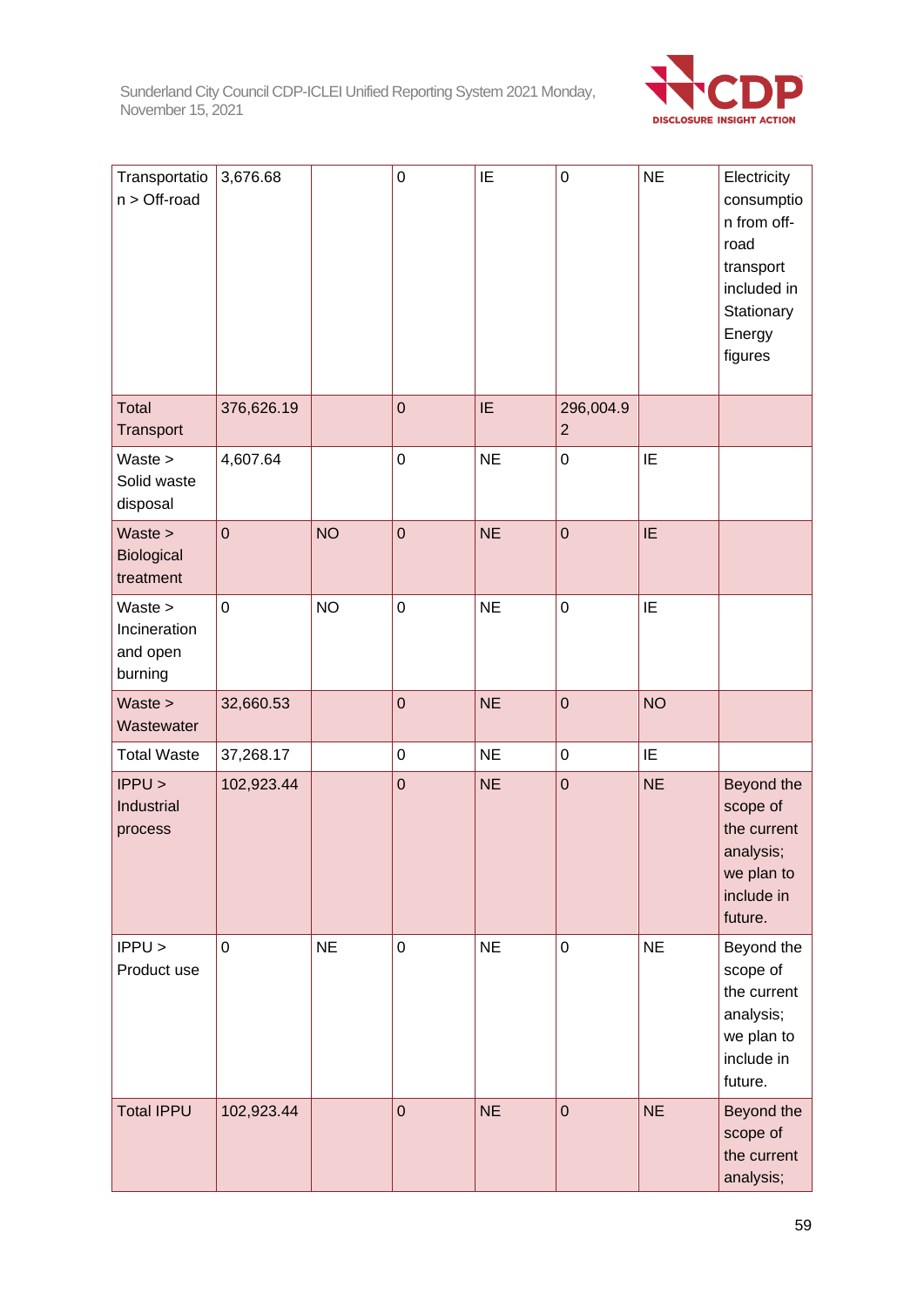

|                                                                                        |             |           |                |           |             |           | we plan to<br>include in<br>future.                                                       |
|----------------------------------------------------------------------------------------|-------------|-----------|----------------|-----------|-------------|-----------|-------------------------------------------------------------------------------------------|
| AFOLU ><br>Livestock                                                                   | 1,101.78    |           | $\mathsf 0$    | <b>NE</b> | $\mathbf 0$ | <b>NE</b> | Beyond the<br>scope of<br>the current<br>analysis;<br>we plan to<br>include in<br>future. |
| AFOLU ><br>Land use                                                                    | $-7,794.65$ |           | $\overline{0}$ | <b>NE</b> | $\mathbf 0$ | <b>NE</b> | Beyond the<br>scope of<br>the current<br>analysis;<br>we plan to<br>include in<br>future. |
| AFOLU ><br>Other AFOLU                                                                 | $\mathbf 0$ | <b>NE</b> | $\mathbf 0$    | <b>NE</b> | $\mathbf 0$ | <b>NE</b> | Beyond the<br>scope of<br>the current<br>analysis;<br>we plan to<br>include in<br>future. |
| <b>Total AFOLU</b>                                                                     | $-6,692.87$ |           | $\mathbf 0$    | <b>NE</b> | $\mathbf 0$ | <b>NE</b> | Beyond the<br>scope of<br>the current<br>analysis;<br>we plan to<br>include in<br>future. |
| Generation of $ 0 $<br>grid-supplied<br>energy ><br>Electricity-<br>only<br>generation |             | <b>NO</b> | $\mathbf 0$    | <b>NE</b> | $\mathbf 0$ | <b>NO</b> |                                                                                           |
| Generation of $ 0 $<br>grid-supplied<br>energy<br><b>CHP</b><br>generation             |             | <b>NO</b> | $\mathbf 0$    | <b>NE</b> | $\mathbf 0$ | <b>NO</b> |                                                                                           |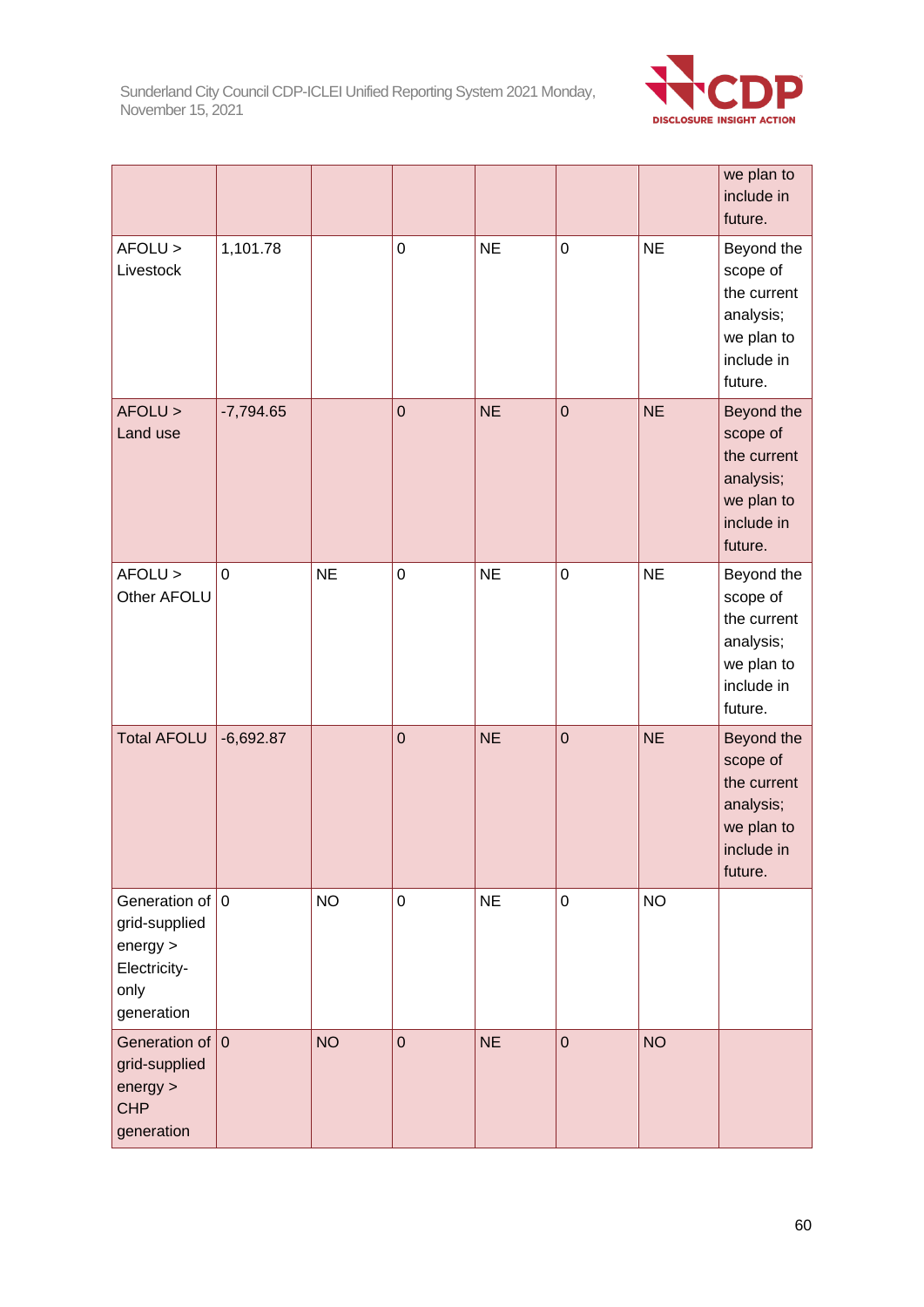

| Generation of $ 0 $<br>grid-supplied<br>energy<br>Heat/cold<br>generation         |                               | <b>NO</b> | $\mathbf 0$                  | <b>NE</b> | $\mathbf 0$                          | <b>NO</b> |                                                                                                                                                                                     |
|-----------------------------------------------------------------------------------|-------------------------------|-----------|------------------------------|-----------|--------------------------------------|-----------|-------------------------------------------------------------------------------------------------------------------------------------------------------------------------------------|
| Generation of 2.82<br>grid-supplied<br>energy<br>Local<br>renewable<br>generation |                               |           | $\overline{0}$               | <b>NO</b> | $\overline{0}$                       | <b>NO</b> | We have<br>not<br>extracted<br>electricity-<br>specific<br>emissions<br>from factors<br>used for<br>renewable<br>electricity.<br>All<br>emissions<br>are<br>included in<br>Scope 1. |
| Total<br>Generation of<br>grid-supplied<br>energy                                 | 2.82                          |           | $\overline{0}$               | <b>NE</b> | $\overline{0}$                       | <b>NE</b> |                                                                                                                                                                                     |
| Total<br>Emissions<br>(excluding<br>generation of<br>grid-supplied<br>energy)     | 1,091,482.5<br>$\overline{7}$ |           | 346,387.5<br>$6\phantom{1}6$ |           | 427,857.1<br>$\overline{\mathbf{4}}$ |           |                                                                                                                                                                                     |

## **(4.8) Please indicate if your city-wide emissions have increased, decreased, or stayed the same since your last emissions inventory, and describe why.**

|                   | <b>Change in</b><br>emissions               | <b>Primary reason for change</b>                                                                                                                                                                    | <b>Please explain and</b><br>quantify changes in<br>emissions |
|-------------------|---------------------------------------------|-----------------------------------------------------------------------------------------------------------------------------------------------------------------------------------------------------|---------------------------------------------------------------|
| Please<br>explain | This is our first<br>year of<br>calculation | Other, please specify<br>Calculating an emissions inventory was a<br>natural step on a proactive basis, following on<br>from the adoption of the citywide Low Carbon<br>Framework in December 2020. | N/A                                                           |

**(4.9) Does your city have a consumption-based inventory to measure emissions from consumption of goods and services by your residents?**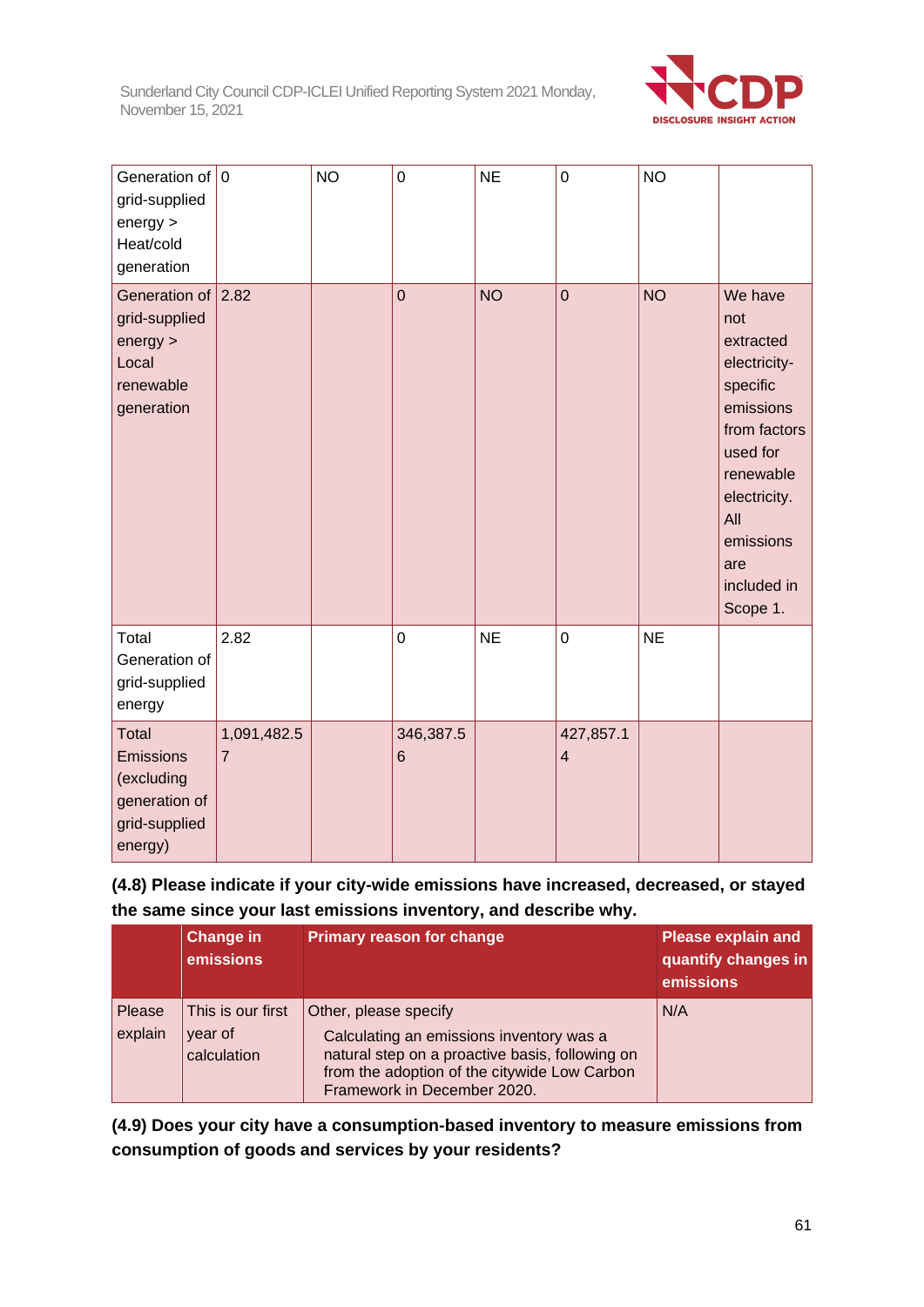

|          |        | Response Provide an overview and attach your consumption-based inventory<br>if relevant |
|----------|--------|-----------------------------------------------------------------------------------------|
| Please   | Do not | We do not have a consumption-based inventory at present, although                       |
| complete | know   | have not ruled this out in the future.                                                  |

## **City-wide external verification**

## **(4.12) Has the city-wide GHG emissions data you are currently reporting been externally verified or audited in part or in whole?**

Intending to undertake in the next 2 years

## **Historical emissions inventories**

**(4.13) Please provide details on any historical, base year or recalculated city-wide emissions inventories your city has, in order to allow assessment of targets in the table below.**

**Inventory date from** January 1, 2015

**Inventory date to** December 31, 2015

## **Scopes / boundary covered** Scope 1 (direct)

Scope 2 (indirect)

**Previous emissions (metric tonnes CO2e)** 1,390,327

## **Is this inventory a base year inventory or a recalculated version of a previously reported inventory?**

Other, please specify No

## **Methodology**

Regional or country specific methodology

## **File name and attach your inventory**

2005-19 UK local and regional CO2 emissions (4)

2005-19\_UK\_local\_and\_regional\_CO2\_emissions (4).xlsx

## **Web link**

https://data.gov.uk/dataset/723c243d-2f1a-4d27-8b61-cdb93e5b10ff/emissions-ofcarbon-dioxide-for-local-authority-areas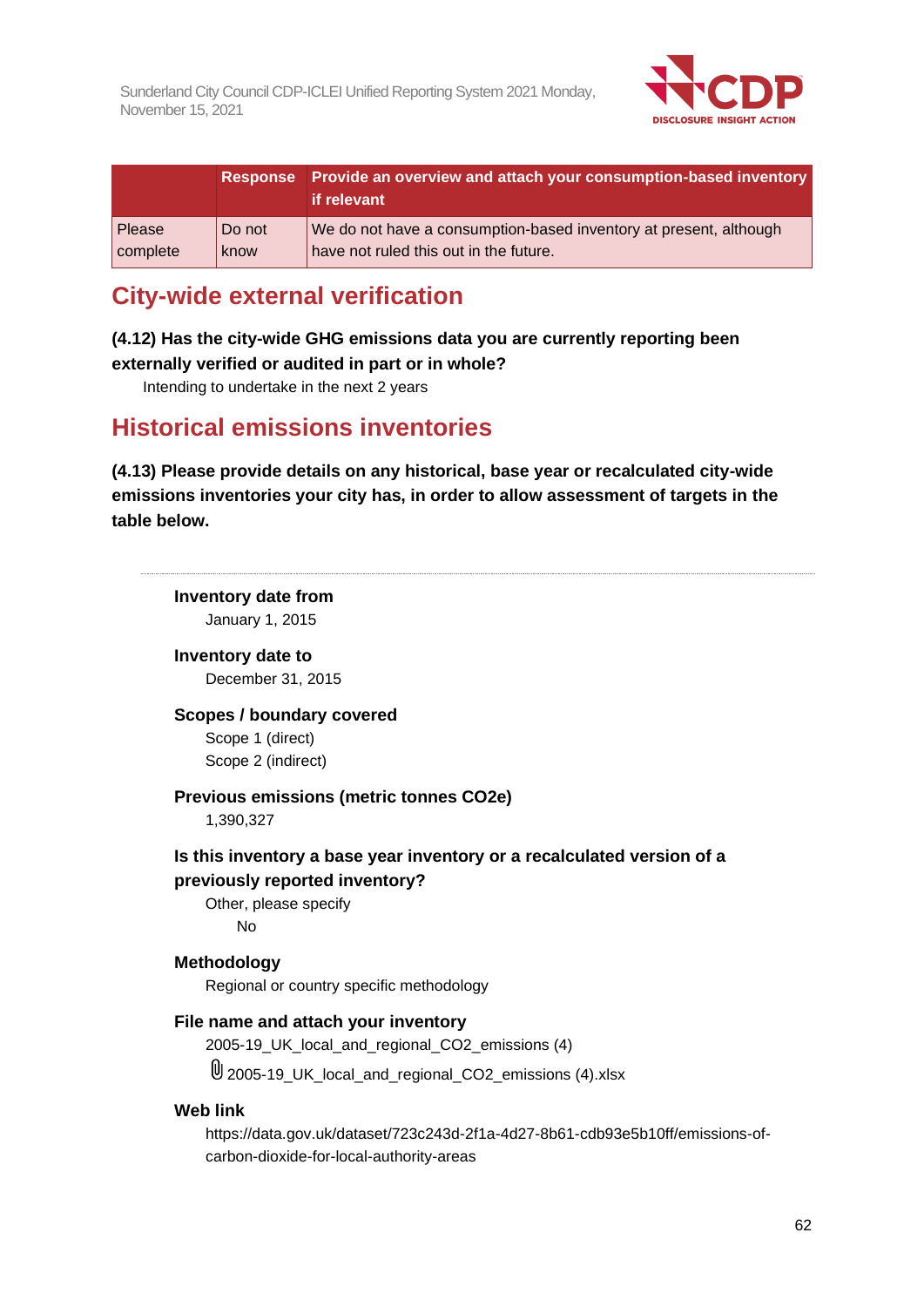

## **Comments**

This publication combines data from the UK's Greenhouse Gas Inventory with data from several other sources, including local energy consumption statistics, to produce a nationally consistent set of carbon dioxide emissions estimates at local authority level from 2005 to 2018. They show "territorial" emissions, meaning emissions that occur within the UK's borders.

The data shows emissions allocated on an "end-user" basis where emissions are distributed according to the point of energy consumption (or point of emission if not energy related). Except for the energy industry, emissions from the production of goods are assigned to where the production takes place. Therefore, emissions from the production of goods which are exported will be included, and emissions from the production of goods which are imported, are excluded.

Carbon dioxide (CO2) is the main greenhouse gas, accounting for about 81 per cent of the UK greenhouse gas emissions in 2018. In recent years, increasing emphasis has been placed on the role of regional bodies and local government in contributing to energy efficiency improvements and hence reductions in carbon dioxide emissions. The statistics are largely consistent with the UK national Greenhouse Gas Inventory and with the Devolved Administration Greenhouse Gas Inventories but there are some minor methodological differences outlined in the methodology report.

#### **Inventory date from**

January 1, 2016

#### **Inventory date to**

December 31, 2016

#### **Scopes / boundary covered**

Scope 1 (direct) Scope 2 (indirect)

## **Previous emissions (metric tonnes CO2e)**

1,315,443

## **Is this inventory a base year inventory or a recalculated version of a previously reported inventory?**

Other, please specify No

#### **Methodology**

Regional or country specific methodology

#### **File name and attach your inventory**

2005-19 UK local and regional CO2 emissions (4)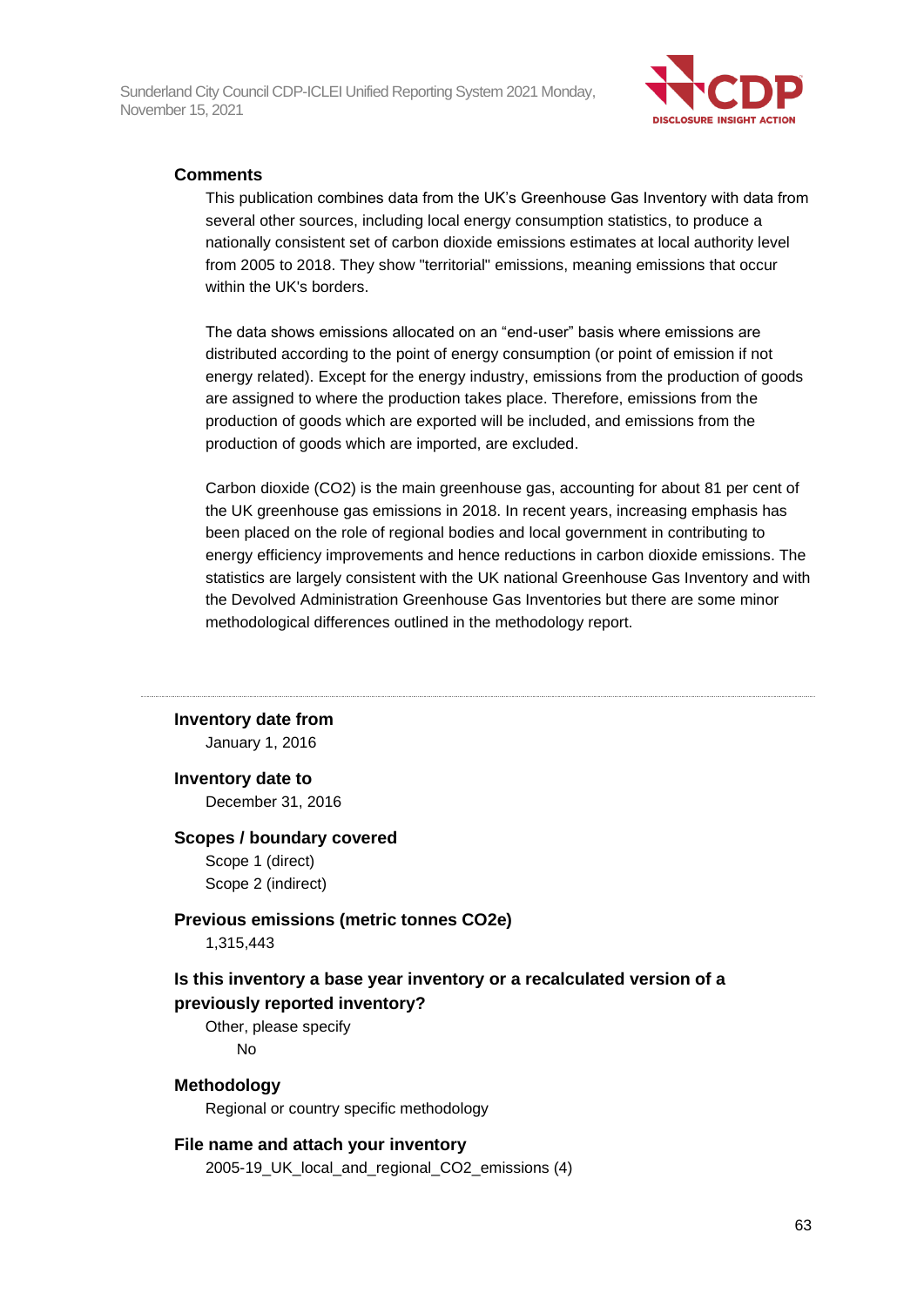

 $\textcircled{\scriptsize{12005-19}}$  UK\_local\_and\_regional\_CO2\_emissions (4).xlsx

## **Web link**

https://data.gov.uk/dataset/723c243d-2f1a-4d27-8b61-cdb93e5b10ff/emissions-ofcarbon-dioxide-for-local-authority-areas

### **Comments**

This publication combines data from the UK's Greenhouse Gas Inventory with data from several other sources, including local energy consumption statistics, to produce a nationally consistent set of carbon dioxide emissions estimates at local authority level from 2005 to 2018. They show "territorial" emissions, meaning emissions that occur within the UK's borders.

The data shows emissions allocated on an "end-user" basis where emissions are distributed according to the point of energy consumption (or point of emission if not energy related). Except for the energy industry, emissions from the production of goods are assigned to where the production takes place. Therefore, emissions from the production of goods which are exported will be included, and emissions from the production of goods which are imported, are excluded.

Carbon dioxide (CO2) is the main greenhouse gas, accounting for about 81 per cent of the UK greenhouse gas emissions in 2018. In recent years, increasing emphasis has been placed on the role of regional bodies and local government in contributing to energy efficiency improvements and hence reductions in carbon dioxide emissions. The statistics are largely consistent with the UK national Greenhouse Gas Inventory and with the Devolved Administration Greenhouse Gas Inventories but there are some minor methodological differences outlined in the methodology report.

**Inventory date from**

January 1, 2017

**Inventory date to** December 31, 2017

#### **Scopes / boundary covered**

Scope 1 (direct) Scope 2 (indirect)

### **Previous emissions (metric tonnes CO2e)**

1,268,571

## **Is this inventory a base year inventory or a recalculated version of a previously reported inventory?**

Other, please specify No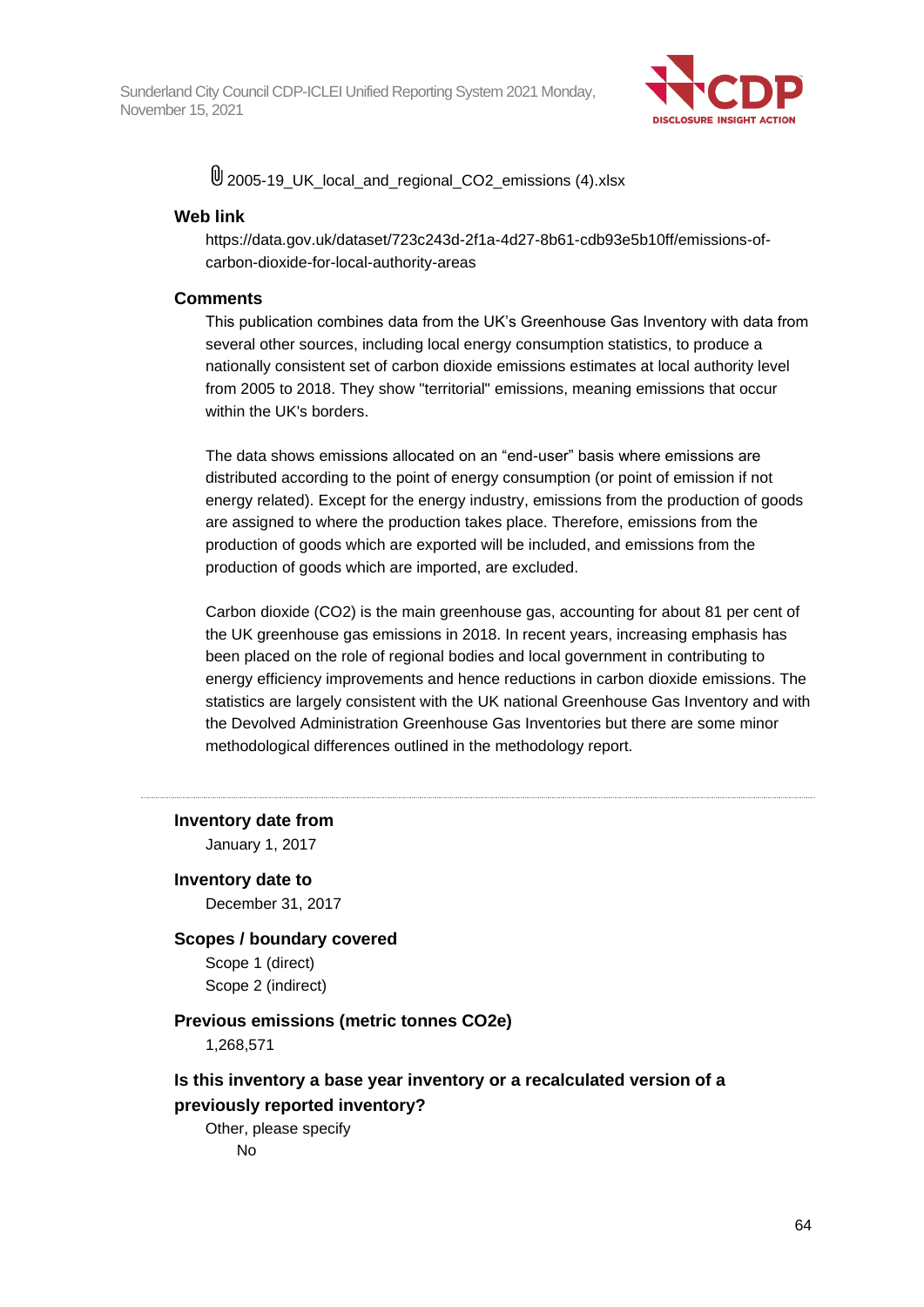

## **Methodology**

Regional or country specific methodology

#### **File name and attach your inventory**

2005-19\_UK\_local\_and\_regional\_CO2\_emissions (4)

 $\mathbb U$  2005-19 UK local and regional\_CO2\_emissions (4).xlsx

#### **Web link**

https://data.gov.uk/dataset/723c243d-2f1a-4d27-8b61-cdb93e5b10ff/emissions-ofcarbon-dioxide-for-local-authority-areas

#### **Comments**

This publication combines data from the UK's Greenhouse Gas Inventory with data from several other sources, including local energy consumption statistics, to produce a nationally consistent set of carbon dioxide emissions estimates at local authority level from 2005 to 2018. They show "territorial" emissions, meaning emissions that occur within the UK's borders.

The data shows emissions allocated on an "end-user" basis where emissions are distributed according to the point of energy consumption (or point of emission if not energy related). Except for the energy industry, emissions from the production of goods are assigned to where the production takes place. Therefore, emissions from the production of goods which are exported will be included, and emissions from the production of goods which are imported, are excluded.

Carbon dioxide (CO2) is the main greenhouse gas, accounting for about 81 per cent of the UK greenhouse gas emissions in 2018. In recent years, increasing emphasis has been placed on the role of regional bodies and local government in contributing to energy efficiency improvements and hence reductions in carbon dioxide emissions. The statistics are largely consistent with the UK national Greenhouse Gas Inventory and with the Devolved Administration Greenhouse Gas Inventories but there are some minor methodological differences outlined in the methodology report.

## **Inventory date from** January 1, 2018

#### **Inventory date to**

December 31, 2018

#### **Scopes / boundary covered**

Scope 1 (direct) Scope 2 (indirect)

**Previous emissions (metric tonnes CO2e)** 1,251,585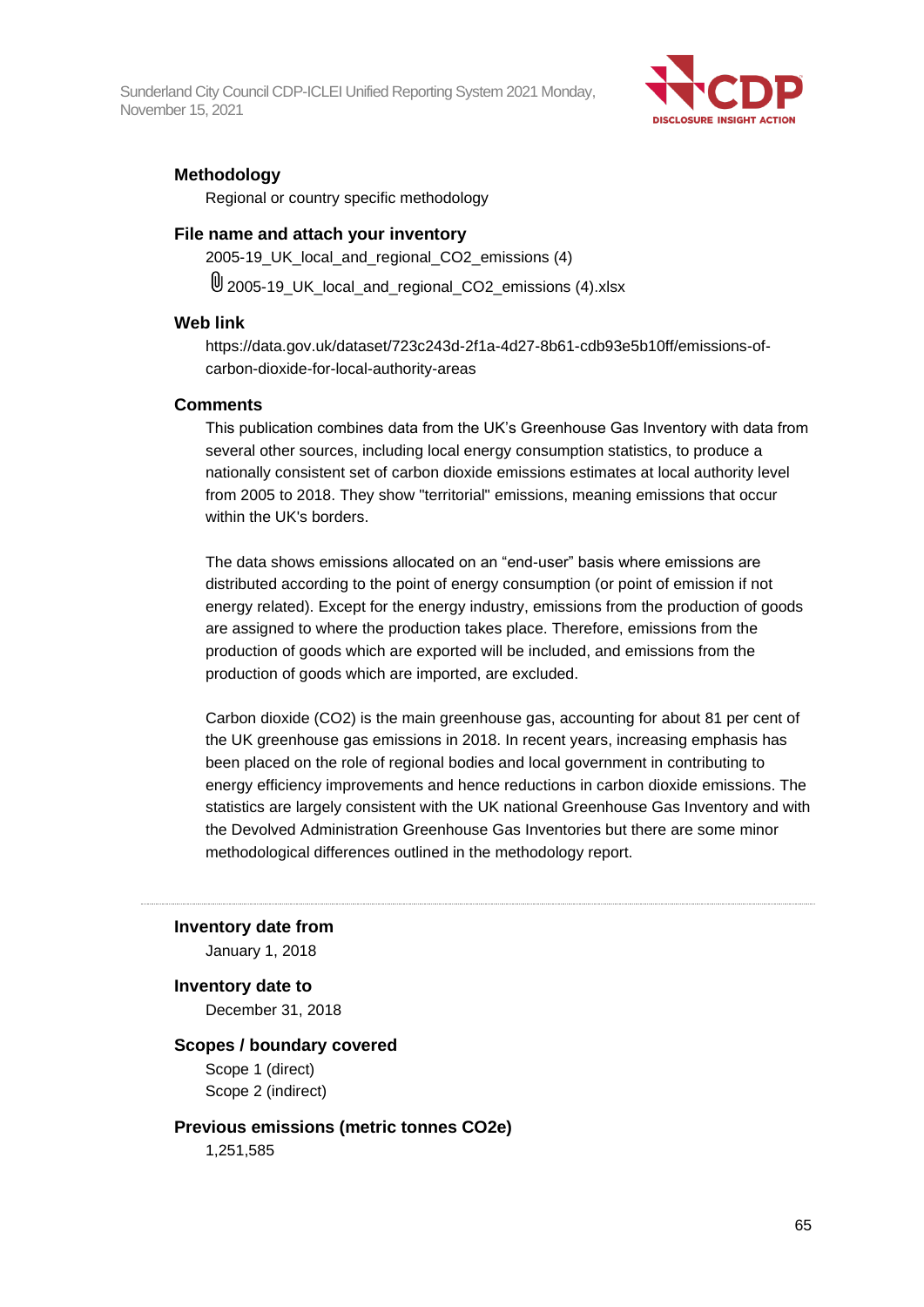

## **Is this inventory a base year inventory or a recalculated version of a previously reported inventory?**

Base year inventory

## **Methodology**

Regional or country specific methodology

## **File name and attach your inventory**

2005-19\_UK\_local\_and\_regional\_CO2\_emissions (4)

 $\overline{y}$  2005-19 UK local and regional CO2 emissions (4).xlsx

## **Web link**

https://data.gov.uk/dataset/723c243d-2f1a-4d27-8b61-cdb93e5b10ff/emissions-ofcarbon-dioxide-for-local-authority-areas

## **Comments**

This publication combines data from the UK's Greenhouse Gas Inventory with data from several other sources, including local energy consumption statistics, to produce a nationally consistent set of carbon dioxide emissions estimates at local authority level from 2005 to 2018. They show "territorial" emissions, meaning emissions that occur within the UK's borders.

The data shows emissions allocated on an "end-user" basis where emissions are distributed according to the point of energy consumption (or point of emission if not energy related). Except for the energy industry, emissions from the production of goods are assigned to where the production takes place. Therefore, emissions from the production of goods which are exported will be included, and emissions from the production of goods which are imported, are excluded.

Carbon dioxide (CO2) is the main greenhouse gas, accounting for about 81 per cent of the UK greenhouse gas emissions in 2018. In recent years, increasing emphasis has been placed on the role of regional bodies and local government in contributing to energy efficiency improvements and hence reductions in carbon dioxide emissions. The statistics are largely consistent with the UK national Greenhouse Gas Inventory and with the Devolved Administration Greenhouse Gas Inventories but there are some minor methodological differences outlined in the methodology report.

#### **Inventory date from**

January 1, 2019

## **Inventory date to** December 31, 2019

#### **Scopes / boundary covered**

Scope 1 (direct) Scope 2 (indirect)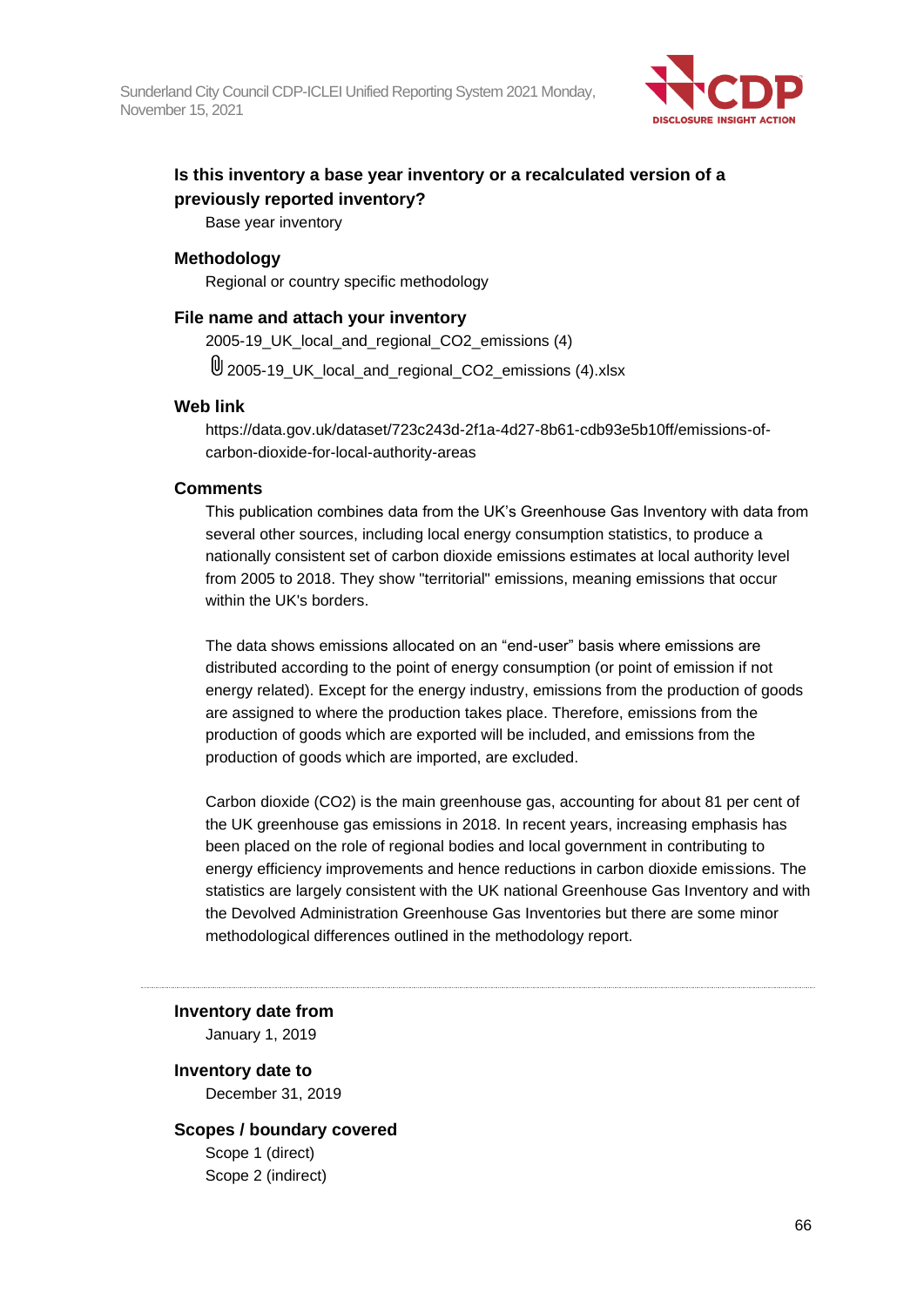

## **Previous emissions (metric tonnes CO2e)** 1,177,920

## **Is this inventory a base year inventory or a recalculated version of a previously reported inventory?**

Other, please specify No

## **Methodology**

Regional or country specific methodology

## **File name and attach your inventory**

2005-19\_UK\_local\_and\_regional\_CO2\_emissions (4)

2005-19\_UK\_local\_and\_regional\_CO2\_emissions (4).xlsx

## **Web link**

https://data.gov.uk/dataset/723c243d-2f1a-4d27-8b61-cdb93e5b10ff/emissions-ofcarbon-dioxide-for-local-authority-areas

## **Comments**

This publication combines data from the UK's Greenhouse Gas Inventory with data from several other sources, including local energy consumption statistics, to produce a nationally consistent set of carbon dioxide emissions estimates at local authority level from 2005 to 2018. They show "territorial" emissions, meaning emissions that occur within the UK's borders.

The data shows emissions allocated on an "end-user" basis where emissions are distributed according to the point of energy consumption (or point of emission if not energy related). Except for the energy industry, emissions from the production of goods are assigned to where the production takes place. Therefore, emissions from the production of goods which are exported will be included, and emissions from the production of goods which are imported, are excluded.

Carbon dioxide (CO2) is the main greenhouse gas, accounting for about 81 per cent of the UK greenhouse gas emissions in 2018. In recent years, increasing emphasis has been placed on the role of regional bodies and local government in contributing to energy efficiency improvements and hence reductions in carbon dioxide emissions. The statistics are largely consistent with the UK national Greenhouse Gas Inventory and with the Devolved Administration Greenhouse Gas Inventories but there are some minor methodological differences outlined in the methodology report.

## **GCoM Emission Factor and Activity Data**

**(4.14) State if the emissions factors and activity data used to calculate your cities emissions are accessible within the attached emissions inventory in question 4.5. If so, please describe where these are located within the attached inventory.**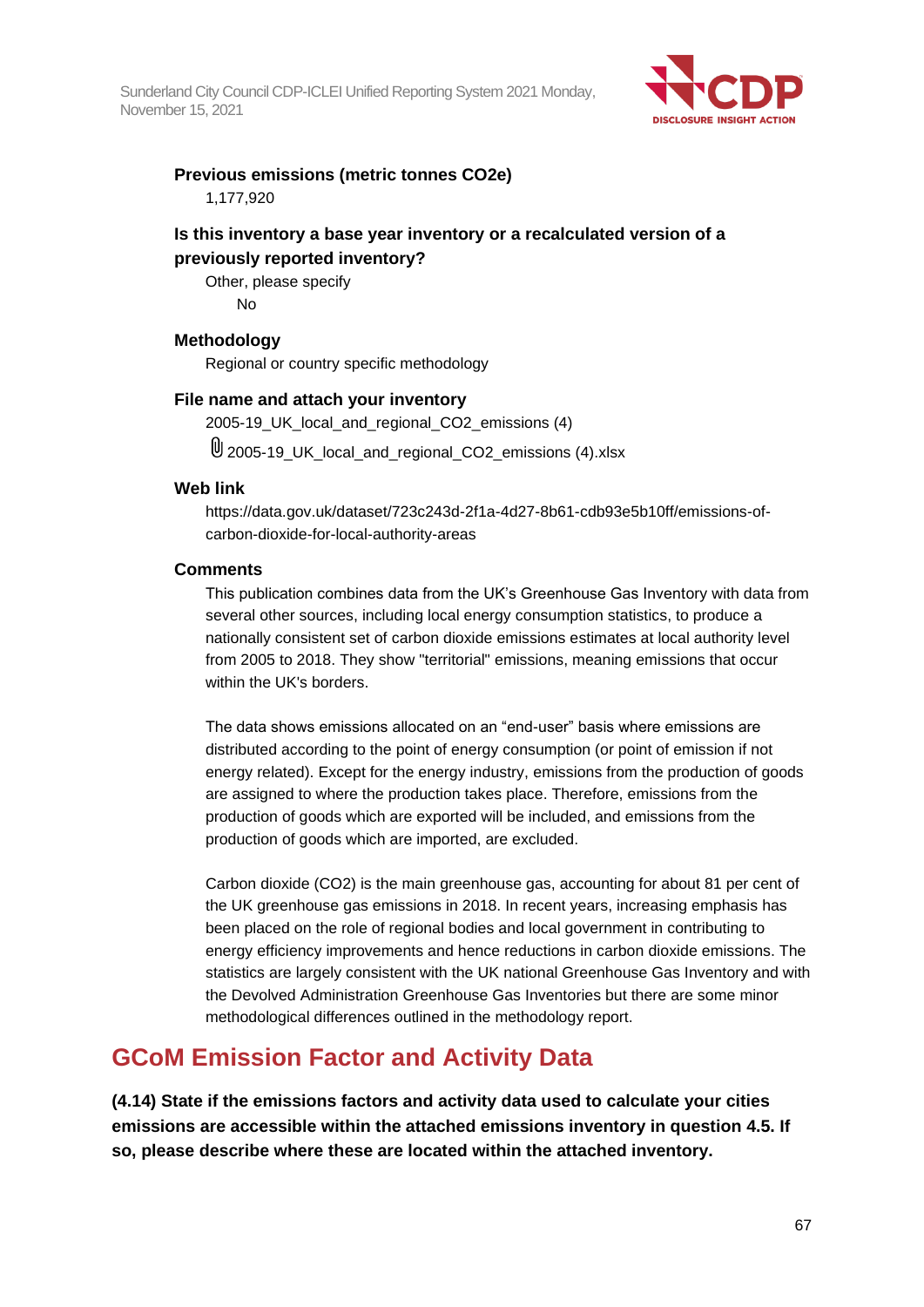

## **Emissions factors and Activity Data Reported**

#### **Emissions factors and activity data accessibility**

Emissions factors and activity data are accessible within the attached inventory in question 4.5

## **State the location of emissions factors and activity data within the attached inventory in question 4.5**

Breakdown of emissions factors is provided within the 'Full Table' tab.

# **5. Emissions Reduction**

## **Mitigation Target setting**

# **GCoM Common Reporting Framework Reporting Requirements for European Cities**

**(5.0) Do you have a GHG emissions reduction target(s) in place at the city-wide level?** Base year emissions (absolute) target Fixed level target

**(5.0a) Please provide details of your total city-wide base year emissions reduction (absolute) target(s). In addition, you may add rows to provide details of your sectorspecific targets, by providing the base year emissions specific to that target.**

**Sector**

All emissions sources included in city inventory

**Where sources differ from the inventory, identify and explain these additions / exclusions**

**Boundary of target relative to city boundary (reported in 0.1)**

Same (city-wide) – covers entire city and nothing else

**Explanation of boundary choice where the inventory boundary differs from the city boundary (include inventory boundary, GDP and population)**

**Base year** 2015

**Year target was set** 2019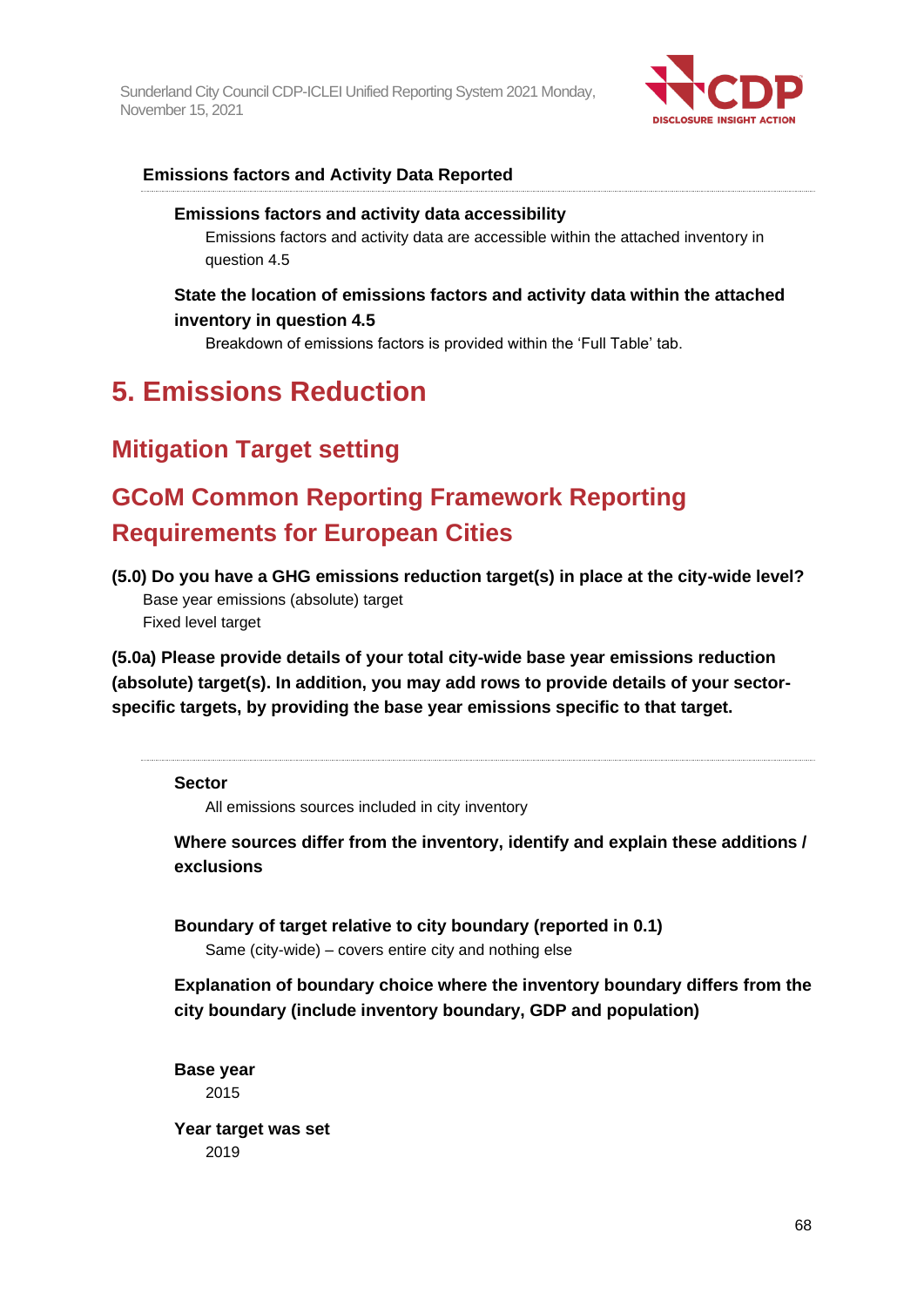

## **Base year emissions (metric tonnes CO2e)** 1,398,700

#### **Percentage reduction target**

16.1

## **Target year**

2020

**Target year absolute emissions (metric tonnes CO2e) [Auto-calculated]** 1,173,509.3

#### **Percentage of target achieved so far**

94.2

## **Is this target considered to be your cities most ambitious target?**

Other, please specify Interim target contributing to our longer-term target for carbon neutrality by 2040.

## **Does this target align with the global 1.5 - 2 °C pathway set out in the Paris Agreement?**

Yes - 1.5 °C

## **Select the initiatives that this target contributes towards**

Global Covenant of Mayors for Climate & Energy One Planet City Challenge Individual City Commitment Science-Based Targets for Cities

**Does this target align to a requirement from a higher level of government?**

Yes, but it exceeds its scale or requirement

## **Please describe your target. If your country has an NDC and your city's target is less ambitious than the NDC, please explain why.**

This is an interim base-year target suggested by the Tyndall Centre, which will keep us in-line to achieve our long-term goal of carbon neutral city status by 2040, and stay within a carbon budget of 8.2 million tonnes for the period 2020-2100. The 'percentage of target achieved so far' refers to our progress as of the year 2019.

#### **Sector**

All emissions sources included in city inventory

**Where sources differ from the inventory, identify and explain these additions / exclusions**

## **Boundary of target relative to city boundary (reported in 0.1)**

Same (city-wide) – covers entire city and nothing else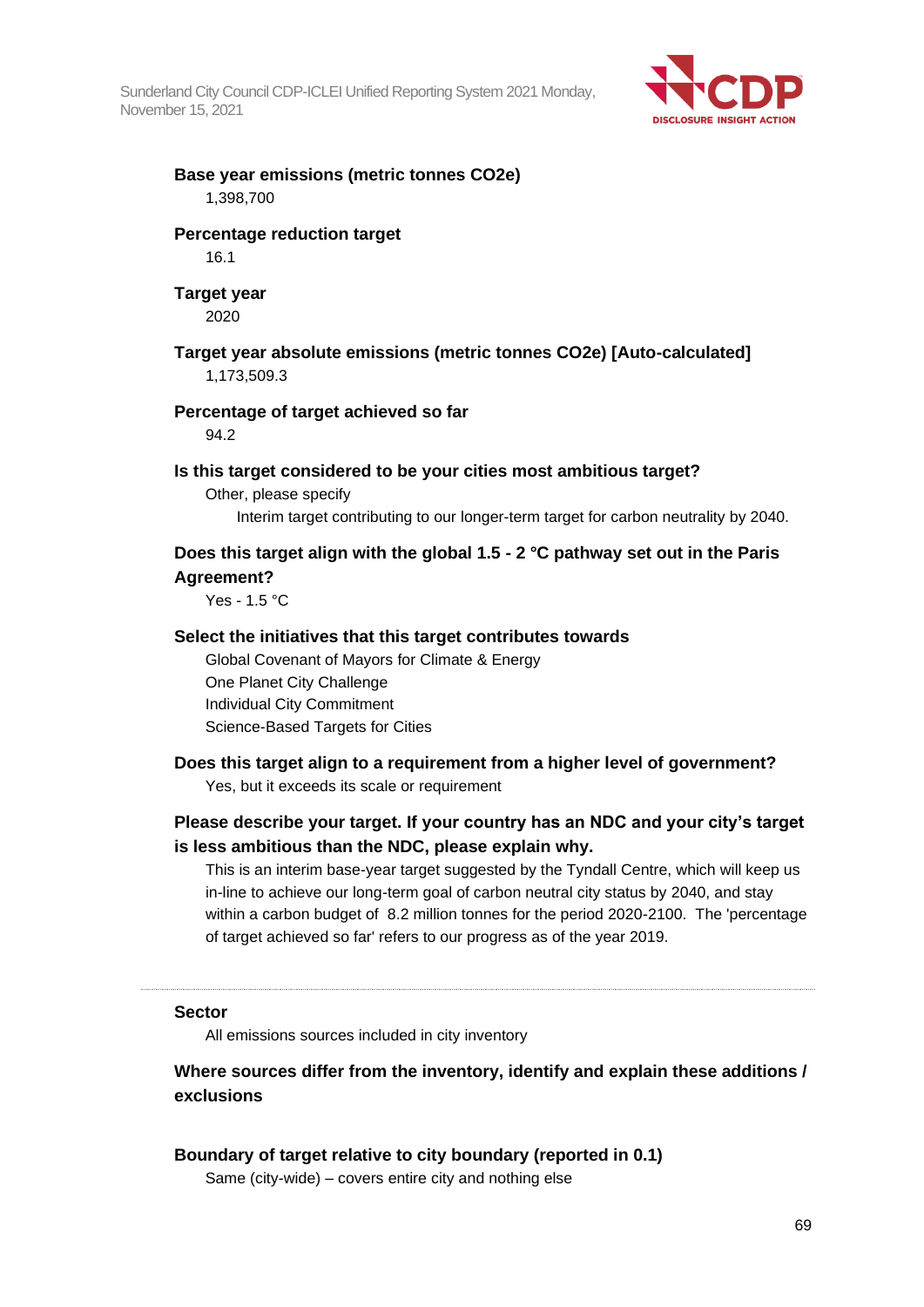

## **Explanation of boundary choice where the inventory boundary differs from the city boundary (include inventory boundary, GDP and population)**

## **Base year**

2015

# **Year target was set**

2019

## **Base year emissions (metric tonnes CO2e)**

1,398,700

## **Percentage reduction target**

61.5

**Target year**

2025

## **Target year absolute emissions (metric tonnes CO2e) [Auto-calculated]** 538,499.5

## **Percentage of target achieved so far**

20.9

## **Is this target considered to be your cities most ambitious target?**

Other, please specify

Interim target contributing to our longer-term target for carbon neutrality by 2040.

## **Does this target align with the global 1.5 - 2 °C pathway set out in the Paris Agreement?**

Yes - 1.5 °C

## **Select the initiatives that this target contributes towards**

Global Covenant of Mayors for Climate & Energy One Planet City Challenge Individual City Commitment Science-Based Targets for Cities

## **Does this target align to a requirement from a higher level of government?** Yes, but it exceeds its scale or requirement

## **Please describe your target. If your country has an NDC and your city's target is less ambitious than the NDC, please explain why.**

This is an interim base-year target suggested by the Tyndall Centre, which will keep us in-line to achieve our long-term goal of carbon neutral city status by 2040, and stay within a carbon budget of 8.2 million tonnes for the period 2020-2100. The 'percentage of target achieved so far' refers to our progress as of the year 2019.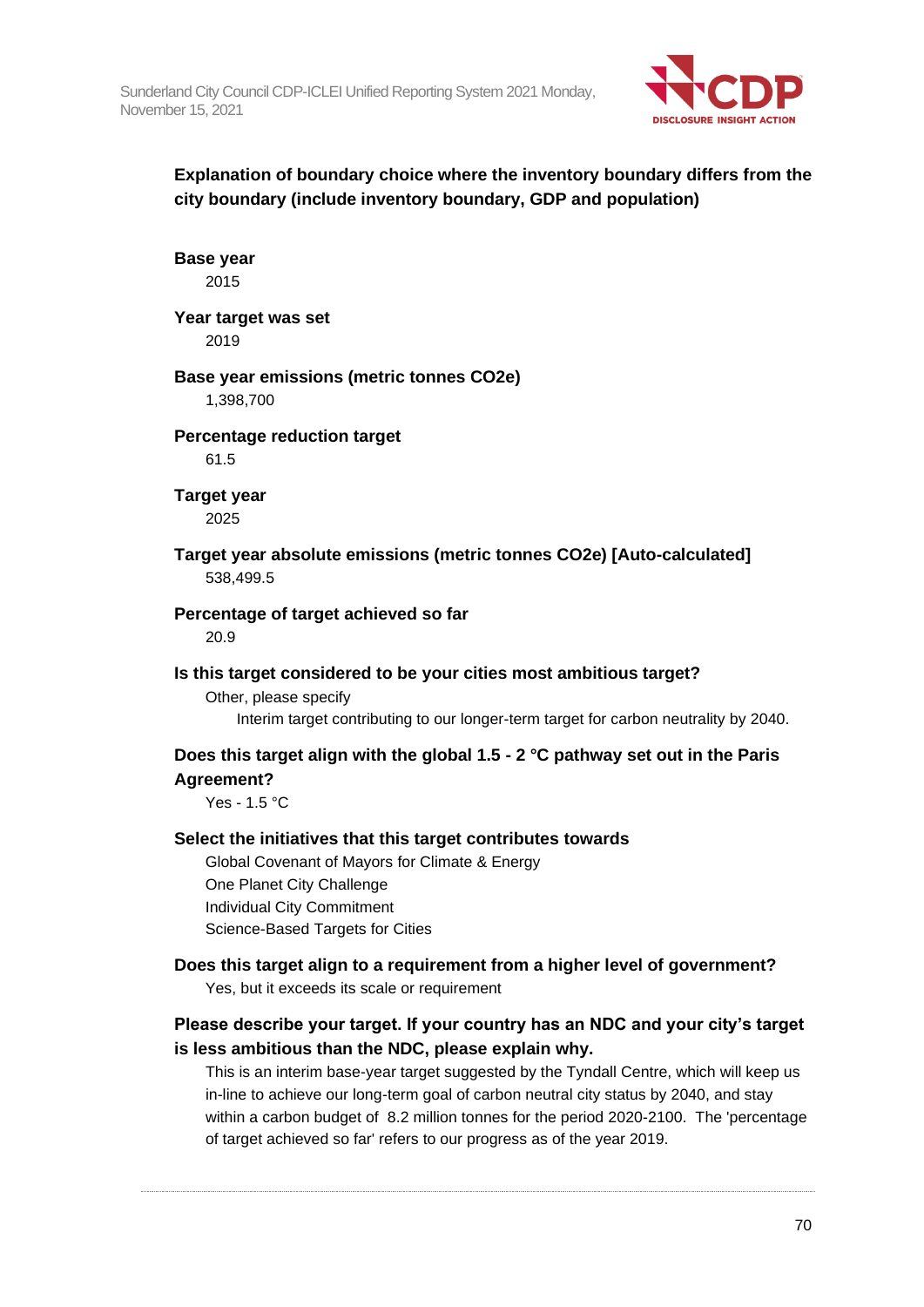

### **Sector**

All emissions sources included in city inventory

## **Where sources differ from the inventory, identify and explain these additions / exclusions**

**Boundary of target relative to city boundary (reported in 0.1)** Same (city-wide) – covers entire city and nothing else **Explanation of boundary choice where the inventory boundary differs from the city boundary (include inventory boundary, GDP and population) Base year** 2015 **Year target was set** 2019 **Base year emissions (metric tonnes CO2e)** 1,398,700 **Percentage reduction target** 82.4 **Target year** 2030 **Target year absolute emissions (metric tonnes CO2e) [Auto-calculated]** 246,171.2 **Percentage of target achieved so far** 18.4 **Is this target considered to be your cities most ambitious target?** Other, please specify Interim target contributing to our longer-term target for carbon neutrality by 2040. **Does this target align with the global 1.5 - 2 °C pathway set out in the Paris Agreement?** Yes - 1.5 °C **Select the initiatives that this target contributes towards**

Global Covenant of Mayors for Climate & Energy One Planet City Challenge Individual City Commitment Science-Based Targets for Cities

**Does this target align to a requirement from a higher level of government?**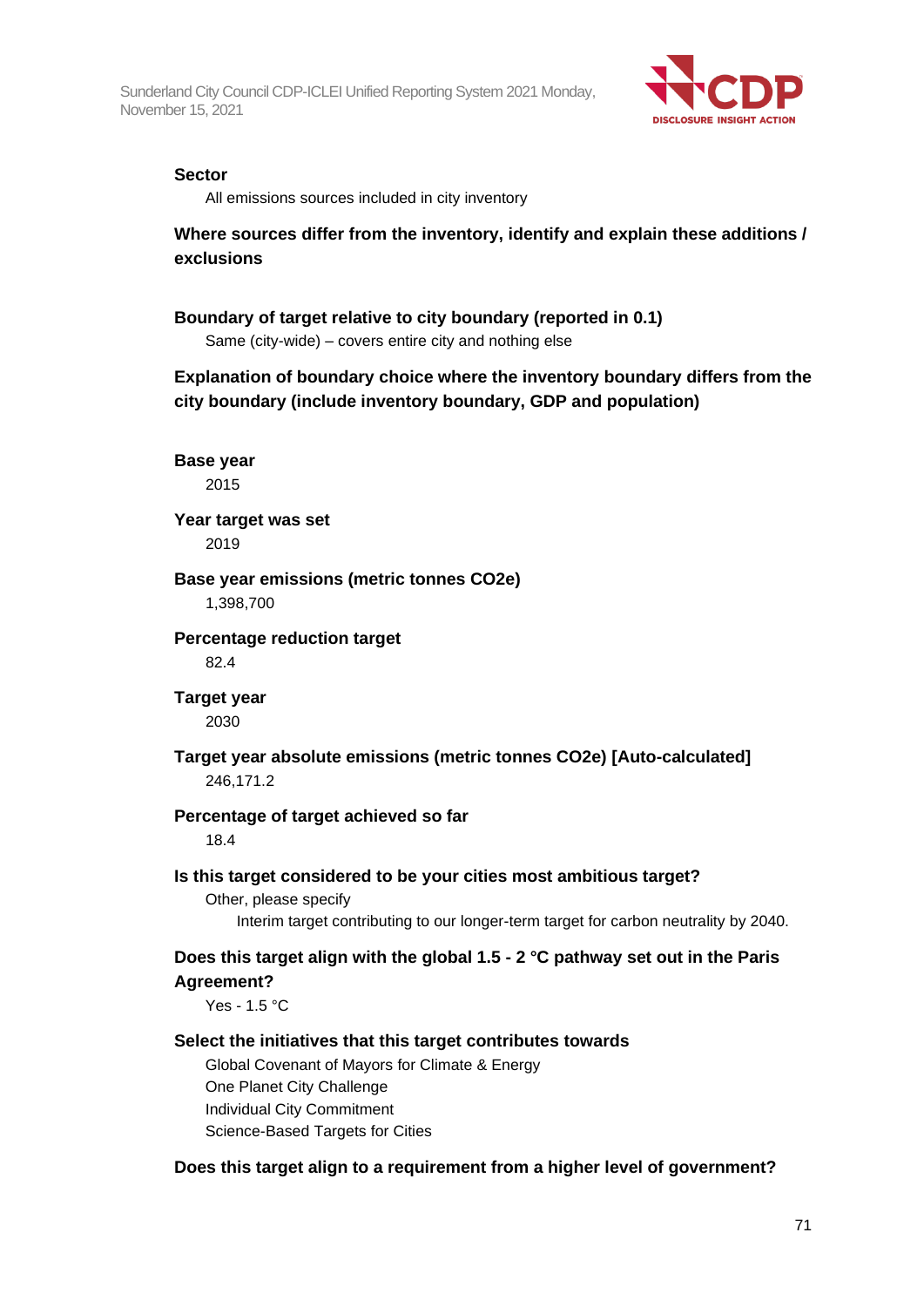

Yes, but it exceeds its scale or requirement

## **Please describe your target. If your country has an NDC and your city's target is less ambitious than the NDC, please explain why.**

This is an interim base-year target suggested by the Tyndall Centre, which will keep us in-line to achieve our long-term goal of carbon neutral city status by 2040, and stay within a carbon budget of 8.2 million tonnes for the period 2020-2100. The 'percentage of target achieved so far' refers to our progress as of the year 2019.

## **Sector**

All emissions sources included in city inventory

**Where sources differ from the inventory, identify and explain these additions / exclusions**

**Boundary of target relative to city boundary (reported in 0.1)** Same (city-wide) – covers entire city and nothing else

**Explanation of boundary choice where the inventory boundary differs from the city boundary (include inventory boundary, GDP and population)**

## **Base year**

2015

**Year target was set**

2019

## **Base year emissions (metric tonnes CO2e)**

1,398,700

## **Percentage reduction target**

91.9

#### **Target year** 2035

**Target year absolute emissions (metric tonnes CO2e) [Auto-calculated]** 113,294.7

#### **Percentage of target achieved so far**

16.5

#### **Is this target considered to be your cities most ambitious target?**

Other, please specify

Interim target contributing to our longer-term target for carbon neutrality by 2040.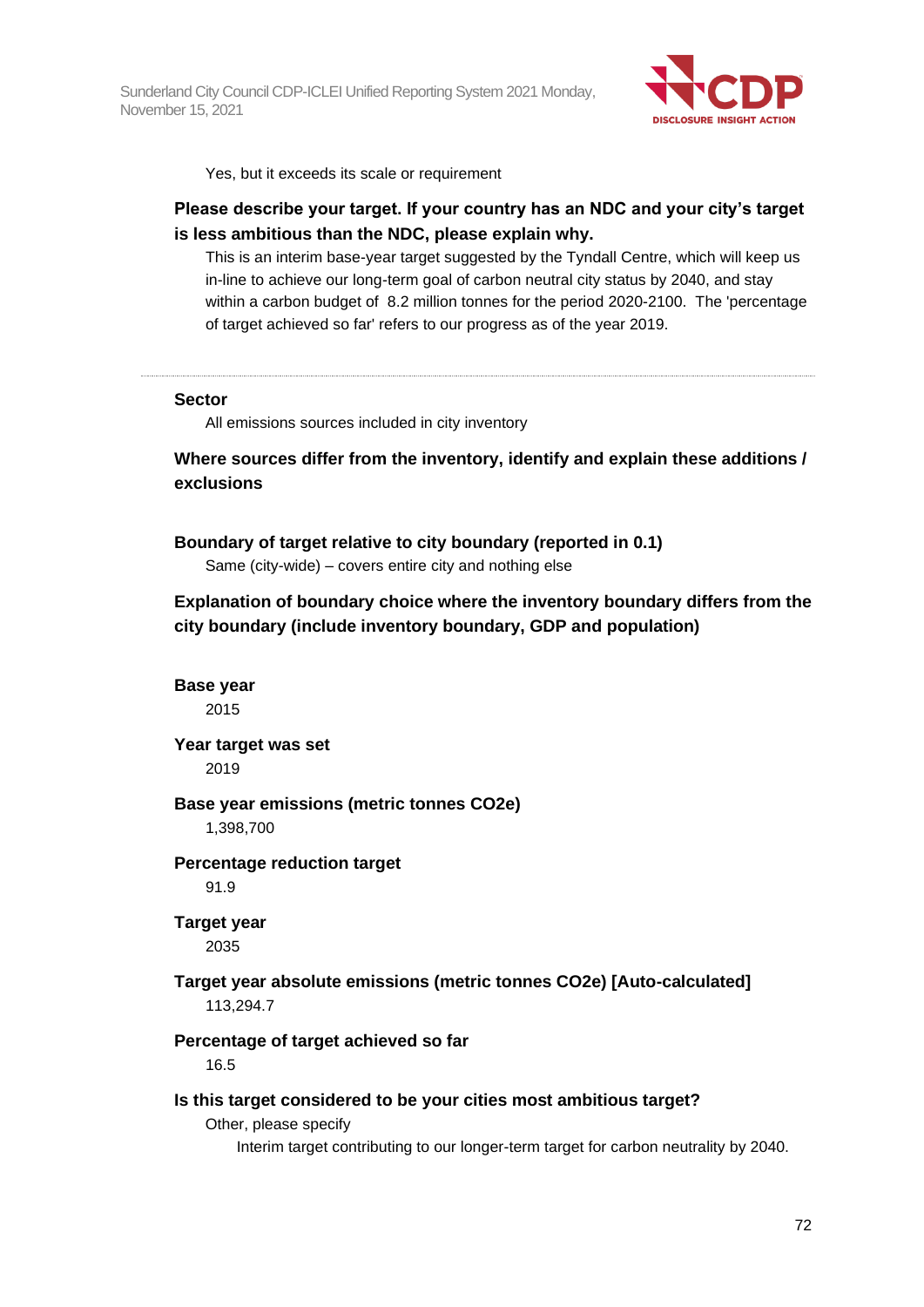

# **Does this target align with the global 1.5 - 2 °C pathway set out in the Paris Agreement?**

Yes - 1.5 °C

#### **Select the initiatives that this target contributes towards**

Global Covenant of Mayors for Climate & Energy One Planet City Challenge Individual City Commitment Science-Based Targets for Cities

# **Does this target align to a requirement from a higher level of government?**

Yes, but it exceeds its scale or requirement

# **Please describe your target. If your country has an NDC and your city's target is less ambitious than the NDC, please explain why.**

This is an interim base-year target suggested by the Tyndall Centre, which will keep us in-line to achieve our long-term goal of carbon neutral city status by 2040, and stay within a carbon budget of 8.2 million tonnes for the period 2020-2100. The 'percentage of target achieved so far' refers to our progress as of the year 2019.

#### **Sector**

All emissions sources included in city inventory

**Where sources differ from the inventory, identify and explain these additions / exclusions**

**Boundary of target relative to city boundary (reported in 0.1)**

Same (city-wide) – covers entire city and nothing else

**Explanation of boundary choice where the inventory boundary differs from the city boundary (include inventory boundary, GDP and population)**

**Base year** 2015

**Year target was set** 2019

**Base year emissions (metric tonnes CO2e)** 1,398,700

**Percentage reduction target** 96.3

**Target year** 2040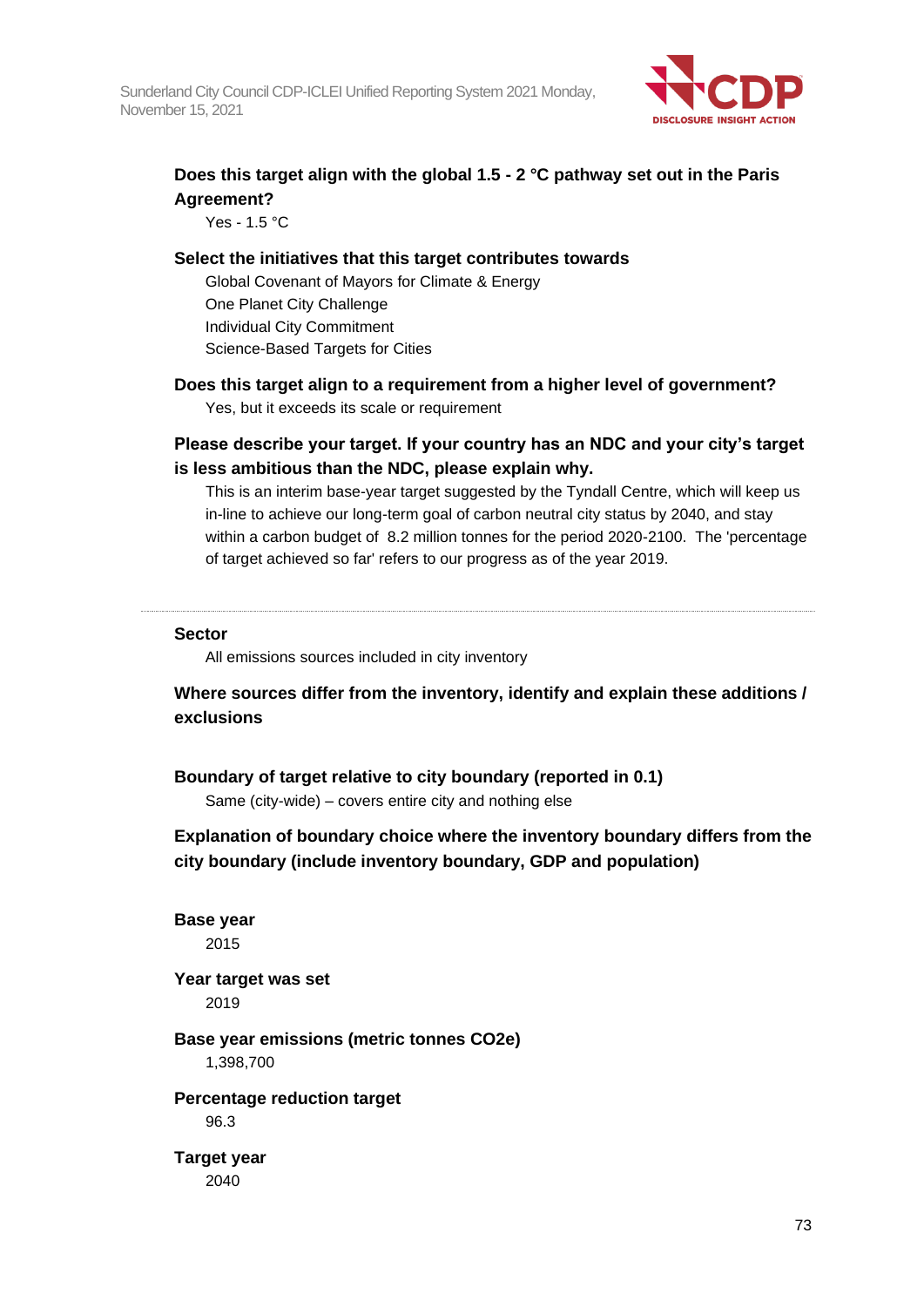

**Target year absolute emissions (metric tonnes CO2e) [Auto-calculated]** 51,751.9

# **Percentage of target achieved so far**

15.7

**Is this target considered to be your cities most ambitious target?** Yes

# **Does this target align with the global 1.5 - 2 °C pathway set out in the Paris Agreement?**

Yes - 1.5 °C

#### **Select the initiatives that this target contributes towards**

Global Covenant of Mayors for Climate & Energy One Planet City Challenge Individual City Commitment Science-Based Targets for Cities

# **Does this target align to a requirement from a higher level of government?**

Yes, but it exceeds its scale or requirement

# **Please describe your target. If your country has an NDC and your city's target is less ambitious than the NDC, please explain why.**

Our overarching city-wide target suggested by the Tyndall Centre is to achieve carbon neutral status by 2040 and stay within a carbon budget of 8.2 million tonnes for the period 2020-2100 (see response to 5.0b below for further information).

#### **Sector**

All emissions sources included in city inventory

# **Where sources differ from the inventory, identify and explain these additions / exclusions**

**Boundary of target relative to city boundary (reported in 0.1)**

Same (city-wide) – covers entire city and nothing else

# **Explanation of boundary choice where the inventory boundary differs from the city boundary (include inventory boundary, GDP and population)**

**Base year** 2015

**Year target was set** 2019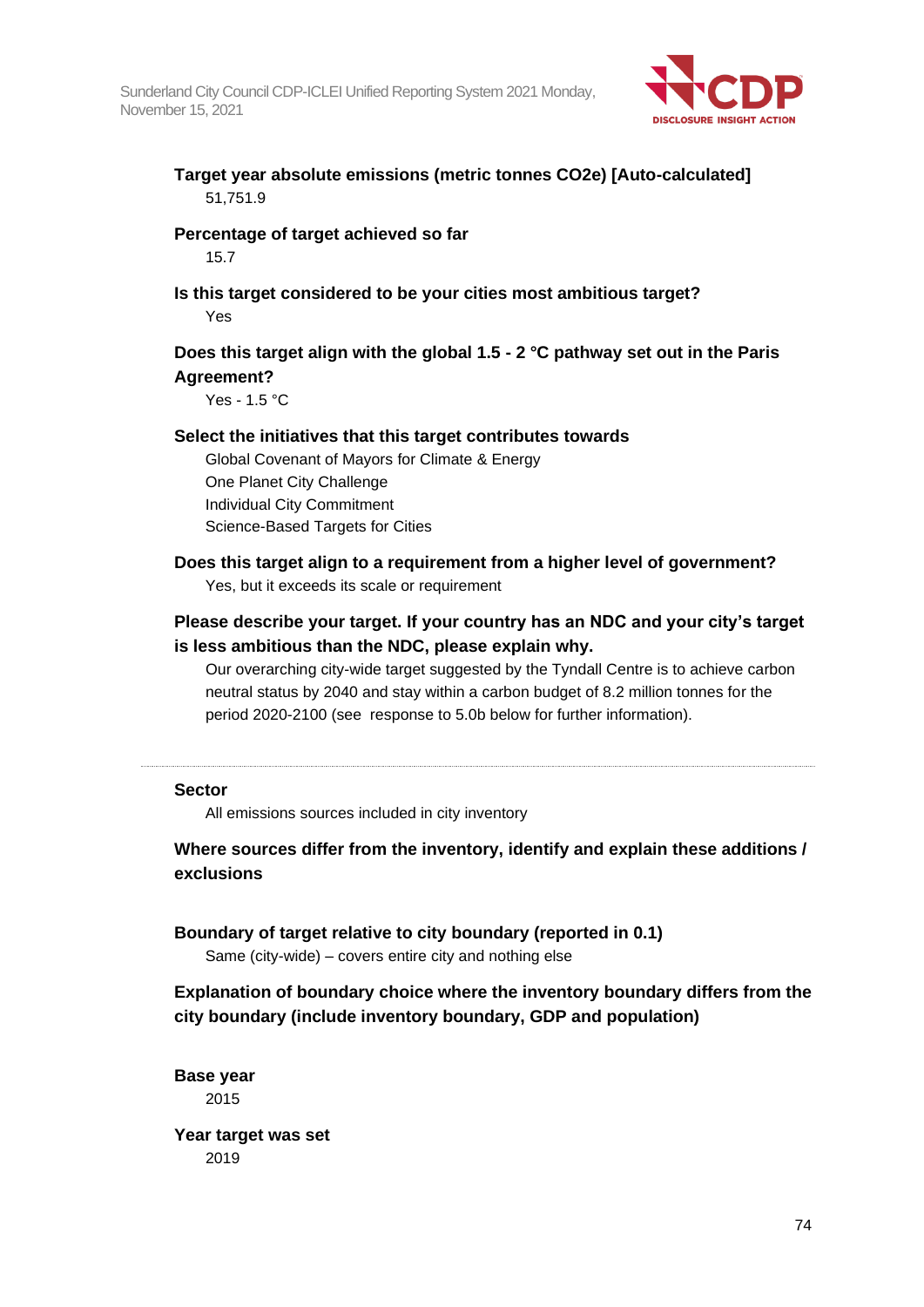

**Base year emissions (metric tonnes CO2e)** 1,398,700

# **Percentage reduction target**

98.3

# **Target year**

2045

**Target year absolute emissions (metric tonnes CO2e) [Auto-calculated]** 23,777.9

# **Percentage of target achieved so far**

15.4

**Is this target considered to be your cities most ambitious target?** Yes

# **Does this target align with the global 1.5 - 2 °C pathway set out in the Paris Agreement?**

Yes - 1.5 °C

# **Select the initiatives that this target contributes towards**

Global Covenant of Mayors for Climate & Energy One Planet City Challenge Individual City Commitment Science-Based Targets for Cities

# **Does this target align to a requirement from a higher level of government?** Yes, but it exceeds its scale or requirement

# **Please describe your target. If your country has an NDC and your city's target is less ambitious than the NDC, please explain why.**

Our overarching city-wide target suggested by the Tyndall Centre is to achieve carbon neutral status by 2040 and stay within a carbon budget of 8.2 million tonnes for the period 2020-2100 (see response to 5.0b below for further information).

# **Sector**

All emissions sources included in city inventory

# **Where sources differ from the inventory, identify and explain these additions / exclusions**

# **Boundary of target relative to city boundary (reported in 0.1)**

Same (city-wide) – covers entire city and nothing else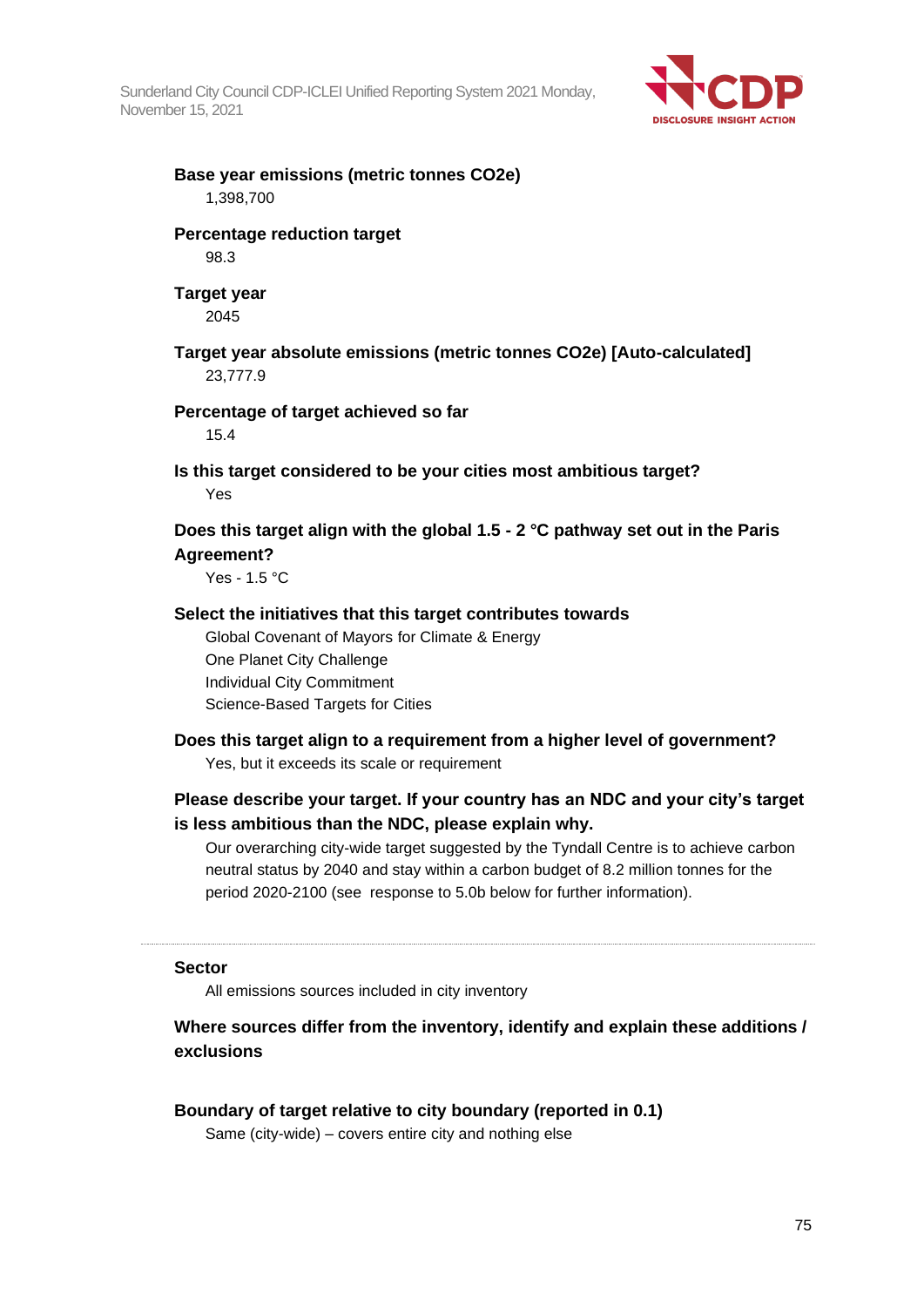

# **Explanation of boundary choice where the inventory boundary differs from the city boundary (include inventory boundary, GDP and population)**

# **Base year**

2015

#### **Year target was set** 2019

**Base year emissions (metric tonnes CO2e)**

1,398,700

# **Percentage reduction target**

99.2

**Target year** 2050

**Target year absolute emissions (metric tonnes CO2e) [Auto-calculated]** 11,189.6

#### **Percentage of target achieved so far** 15.3

**Is this target considered to be your cities most ambitious target?** Yes

**Does this target align with the global 1.5 - 2 °C pathway set out in the Paris Agreement?**

Yes - 1.5 °C

# **Select the initiatives that this target contributes towards**

Global Covenant of Mayors for Climate & Energy One Planet City Challenge Individual City Commitment Science-Based Targets for Cities

# **Does this target align to a requirement from a higher level of government?** Yes, but it exceeds its scale or requirement

# **Please describe your target. If your country has an NDC and your city's target is less ambitious than the NDC, please explain why.**

Our overarching city-wide target suggested by the Tyndall Centre is to achieve carbon neutral status by 2040 and stay within a carbon budget of 8.2 million tonnes for the period 2020-2100 (see response to 5.0b below for further information).

# **(5.0b) Please provide details of your total fixed level target(s).**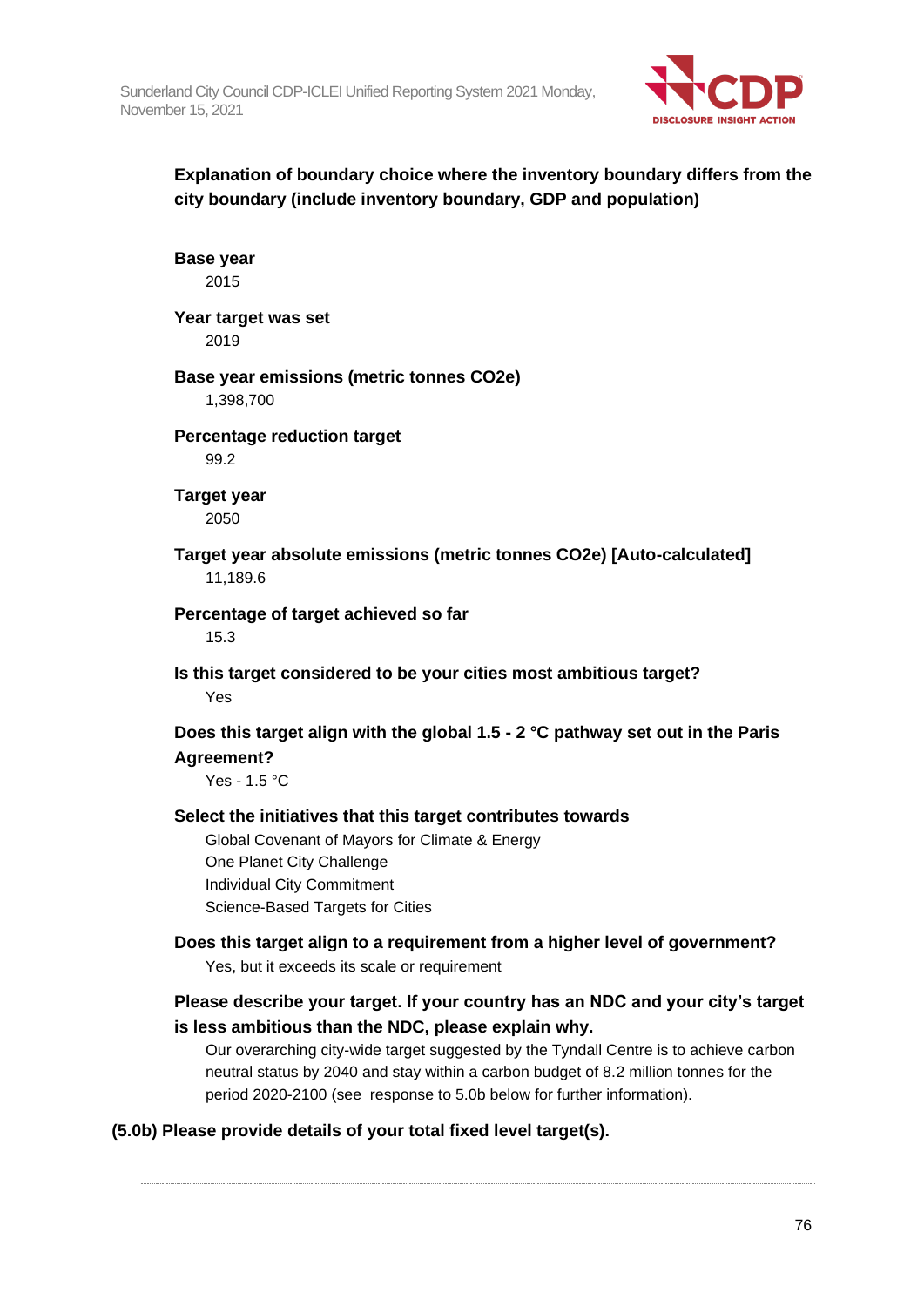

#### **Sector**

All emissions sources included in city inventory

# **Where sources differ from the inventory, identify and explain these additions / exclusions**

NA

# **Boundary of target relative to city boundary (reported in 0.1)**

Same (city-wide) – covers entire city and nothing else

**Explanation of boundary choice where the assessment boundary differs from the city boundary**

NA

**Year target was set**

2019

#### **Absolute emissions in year target was set**

1,186,000

**Target year**

2040

# **Projected population in target year**

275,624

# **Target year absolute emissions (metric tonnes CO2e)**

 $\Omega$ 

# **Percentage of target achieved so far**

#### $\Omega$

**Is this target considered to be your cities most ambitious target?** Yes

# **Does this target align with the global 1.5 -2 °C pathway set out in the Paris agreement?**

Yes - 1.5 °C

# **Select the initiatives that this target contributes towards**

Global Covenant of Mayors for Climate & Energy Declaring Climate Emergency Individual City Commitment

**Does this target align to a requirement from a higher level of government?** Yes, but it exceeds its scale or requirement

**Please describe your target. If your country has an NDC and your city's target is less ambitious than the NDC, please explain why.**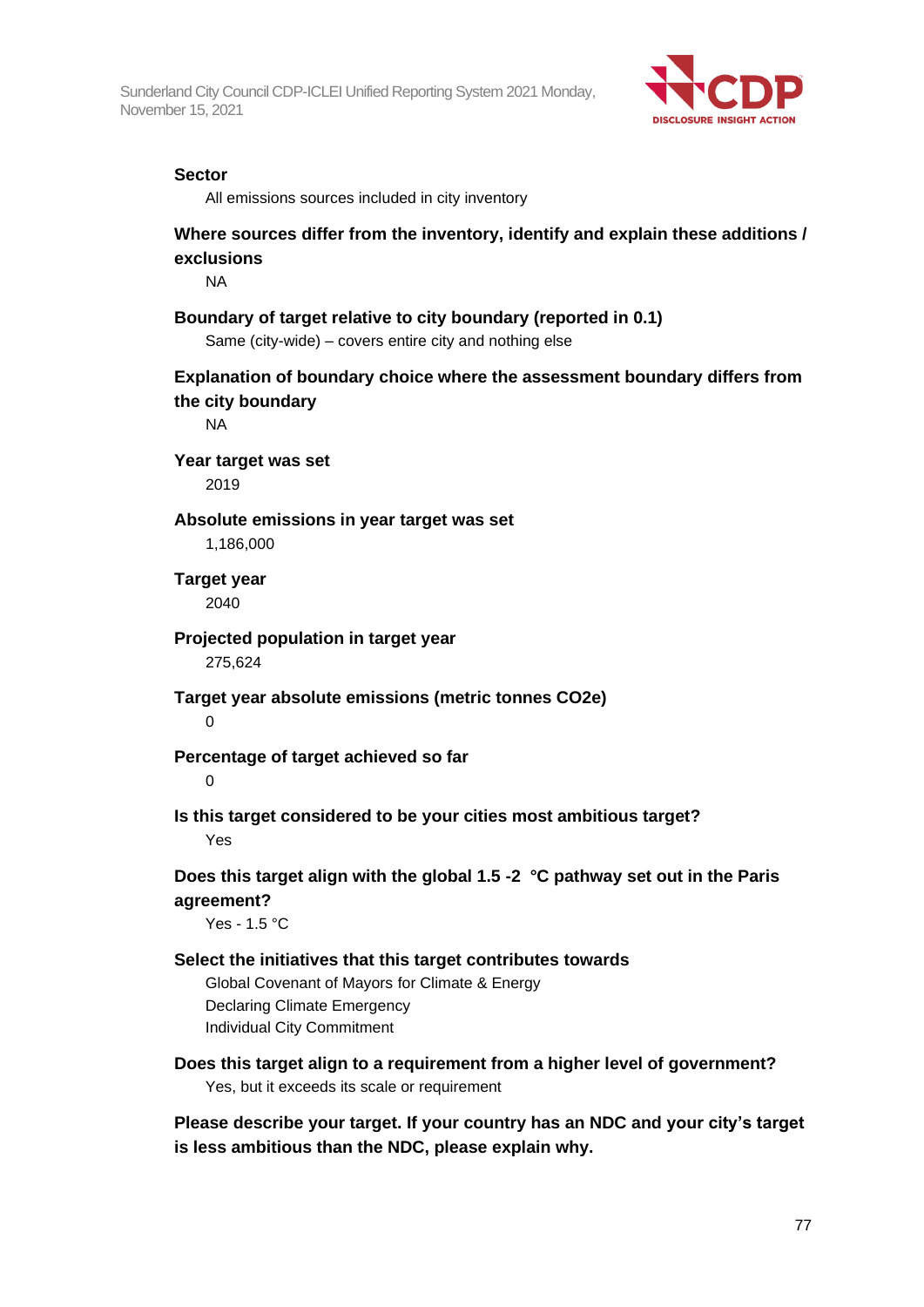

Our City-wide target is to achieve carbon neutral status by 2040 and stay within a carbon budget of 8.2 million tonnes for the period 2020-2100. Following the recommendation from the Tyndall Centre, this excludes emissions from Land Use, Land Use Change and Forestry (LULUCF) and non-CO2 emissions, as it is advised that these sources are considered separately. More information is available at https://carbonbudget.manchester.ac.uk/reports/E08000024/print/ .

#### **Sector**

All emissions sources included in city inventory

**Where sources differ from the inventory, identify and explain these additions / exclusions**

**Boundary of target relative to city boundary (reported in 0.1)**

**Explanation of boundary choice where the assessment boundary differs from the city boundary**

**Year target was set**

**Absolute emissions in year target was set**

**Target year**

**Projected population in target year**

**Target year absolute emissions (metric tonnes CO2e)**

**Percentage of target achieved so far**

**Is this target considered to be your cities most ambitious target?**

**Does this target align with the global 1.5 -2 °C pathway set out in the Paris agreement?**

**Select the initiatives that this target contributes towards**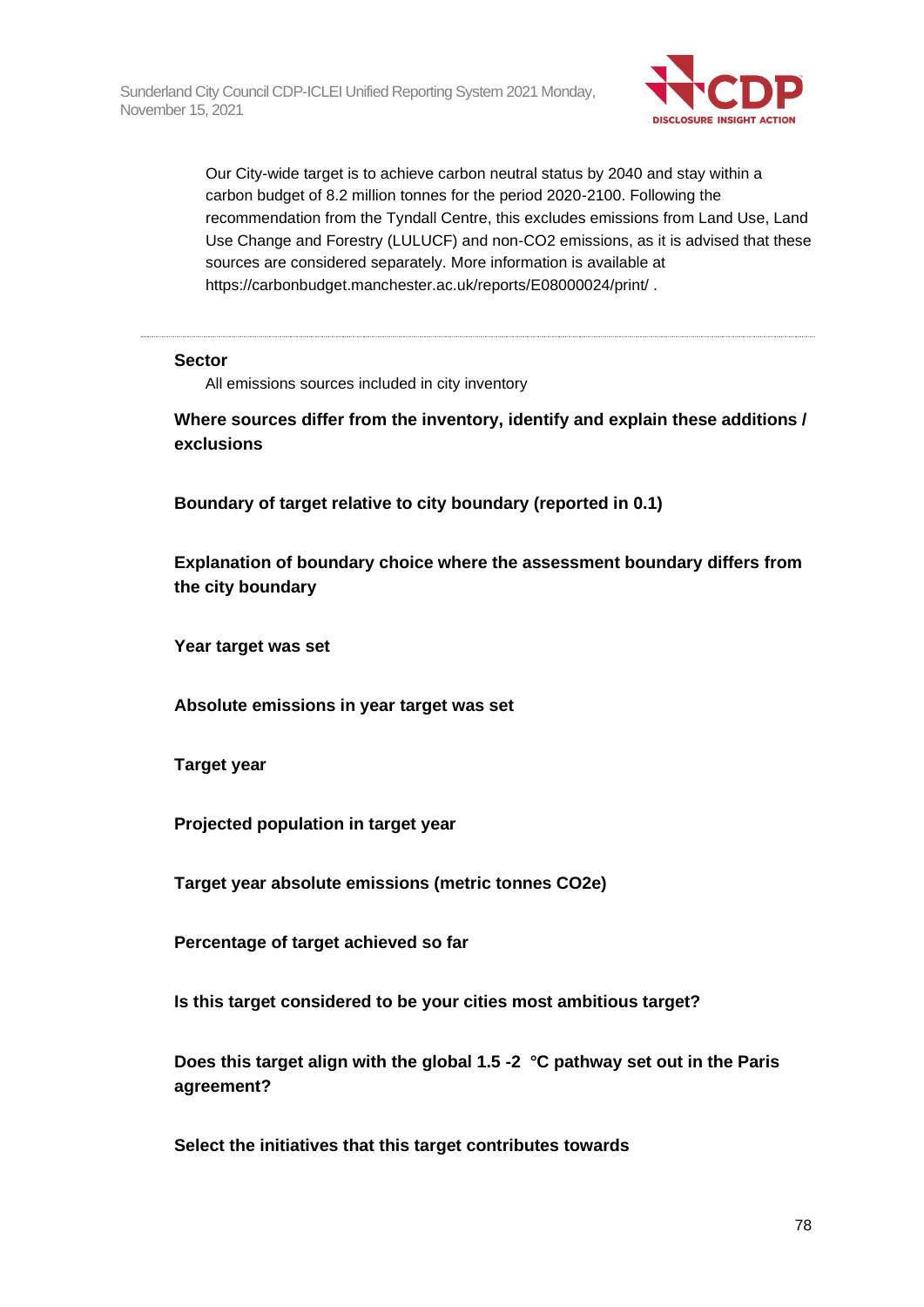

# **Does this target align to a requirement from a higher level of government?**

**Please describe your target. If your country has an NDC and your city's target is less ambitious than the NDC, please explain why.**

# **(5.1) Please describe how the target(s) reported above align with the global 1.5 - 2 °C pathway set out in the Paris agreement.**

 In 2019, the UK Government requested the Committee on Climate Change (CCC) to reassess the UK's long-term emissions targets. The CCC recommended that in order to align with the 1.5-2°C pathway set out in the 2015 Paris Agreement; the UK should aim to have net-zero greenhouse gas emissions by 2050.

Sunderland City Council declared a climate emergency in 2019, as a statement of intent to protect and improve the environment. The commitments outlined in the declaration were subsequently captured in supported Sunderland's intent to become carbon neutral by 2040 and working to achieve its long-term aim of creating a 'greener and cleaner' living environment for all its residents 10 years ahead of the UK National target. The target was established drawing on the recommendations provided by the Tyndall Centre, for the city to stay within a maximum cumulative carbon budget of 8.2 million tonnes for the period 2020-2100 and achieve carbon neutrality no later than 2040.

# **(5.2) Is your city-wide emissions reduction target(s) conditional on the success of an externality or component of policy outside of your control?**

Yes

# **(5.2a) Please identify and describe the conditional components of your city-wide emissions reduction target(s).**

Sunderland City Council and the 2030 Shadow Board can significantly reduce emissions within the city through the successful implementation of the citywide Low Carbon Framework, which sets out the vision, purpose, and direction of actions necessary to drive down citywide emissions. However, some factors are outside of our direct control and conditional on: Government regulation / policy in relation to new commercial or residential building and associated carbon neutral requirements, particularly given viability assessments for new development in markets such as Sunderland; availability of Government funding to incentivise and support large-scale retro-fitting of residential properties beyond current measures such as Eco-flex; Government policy to incentivise investment in renewables and energy efficiency improvements by large companies; continued access to finance to facilitate energy efficiency measures by SMEs; commitment of individual businesses and organisations across the city to reduce their emissions. Many issues are driven nationally, such as targets to phase out production of new diesel and petrol cars (internal combustion engines), increased resource to enable investment in sustainable transport infrastructure, and design standards in homes. In addition, the individual choices of residents living in the city also play a critical part in reducing emissions. Although this is not within our direct control, we can seek to influence individual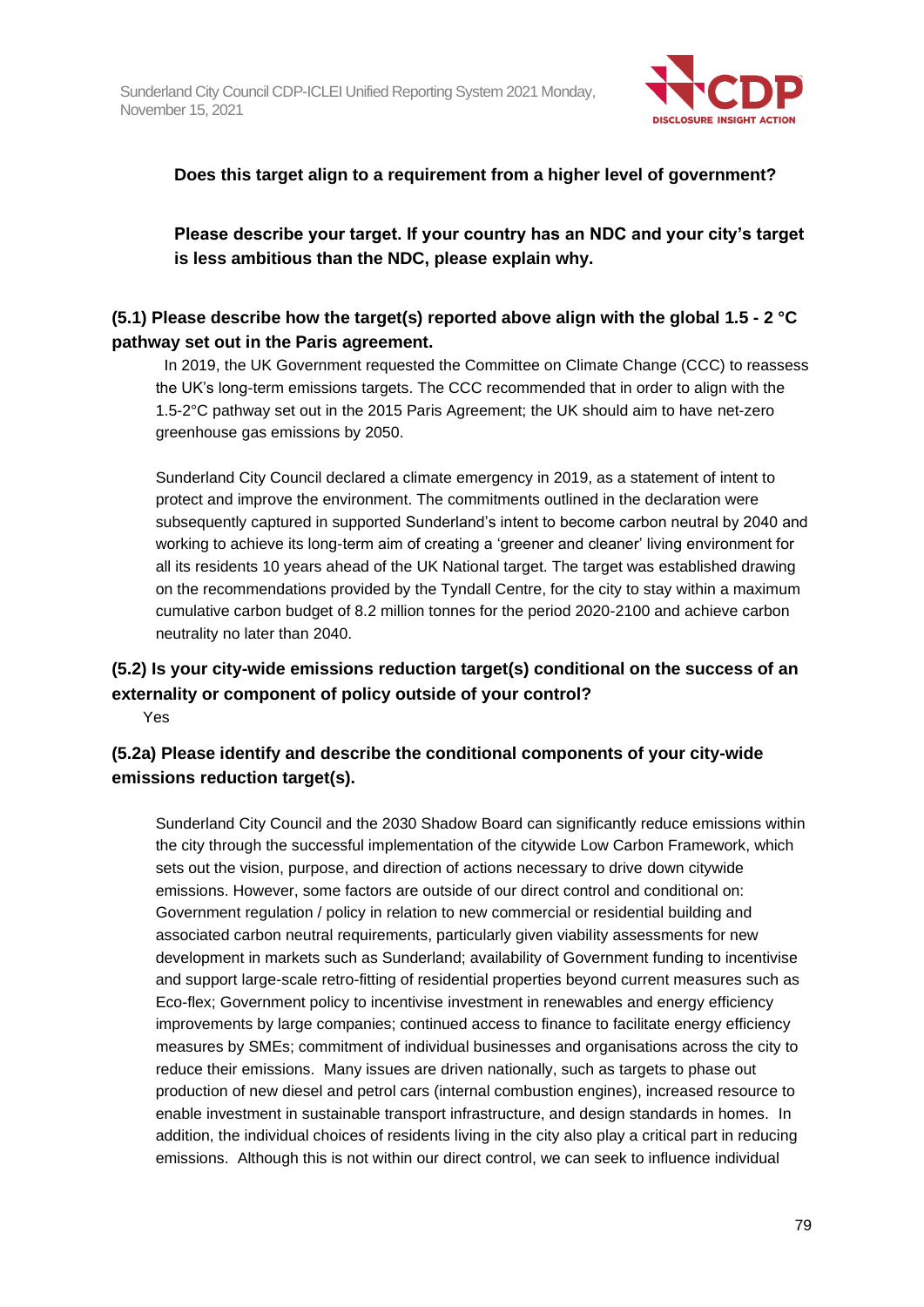

choices on issues such as levels of meat consumption, waste disposal and recycling, take-up of active and sustainable travel options through our communications and engagement strategy.

# **(5.3) Does your city-wide emissions reduction target(s) account for the use of transferable emissions units?**

Do not know

# **Mitigation Actions**

# **GCoM Common Reporting Framework Reporting Requirements for European Cities**

**(5.4) Describe the anticipated outcomes of the most impactful mitigation actions your city is currently undertaking; the total cost of the action and how much is being funded by the local government.**

#### **Mitigation action**

Energy Supply > Smart grid

#### **Action title**

Renewables for Advanced Manufacturing (Micro-grid)

#### **Means of implementation**

Stakeholder engagement Infrastructure development Development and implementation of action plan

#### **Implementation status**

Pre-implementation

**Start year of action** 2020

**End year of action**

2025

**Estimated emissions reduction (metric tonnes CO2e)** 55,000

#### **Energy savings (MWh)**

# **Renewable energy production (MWh)**

76,000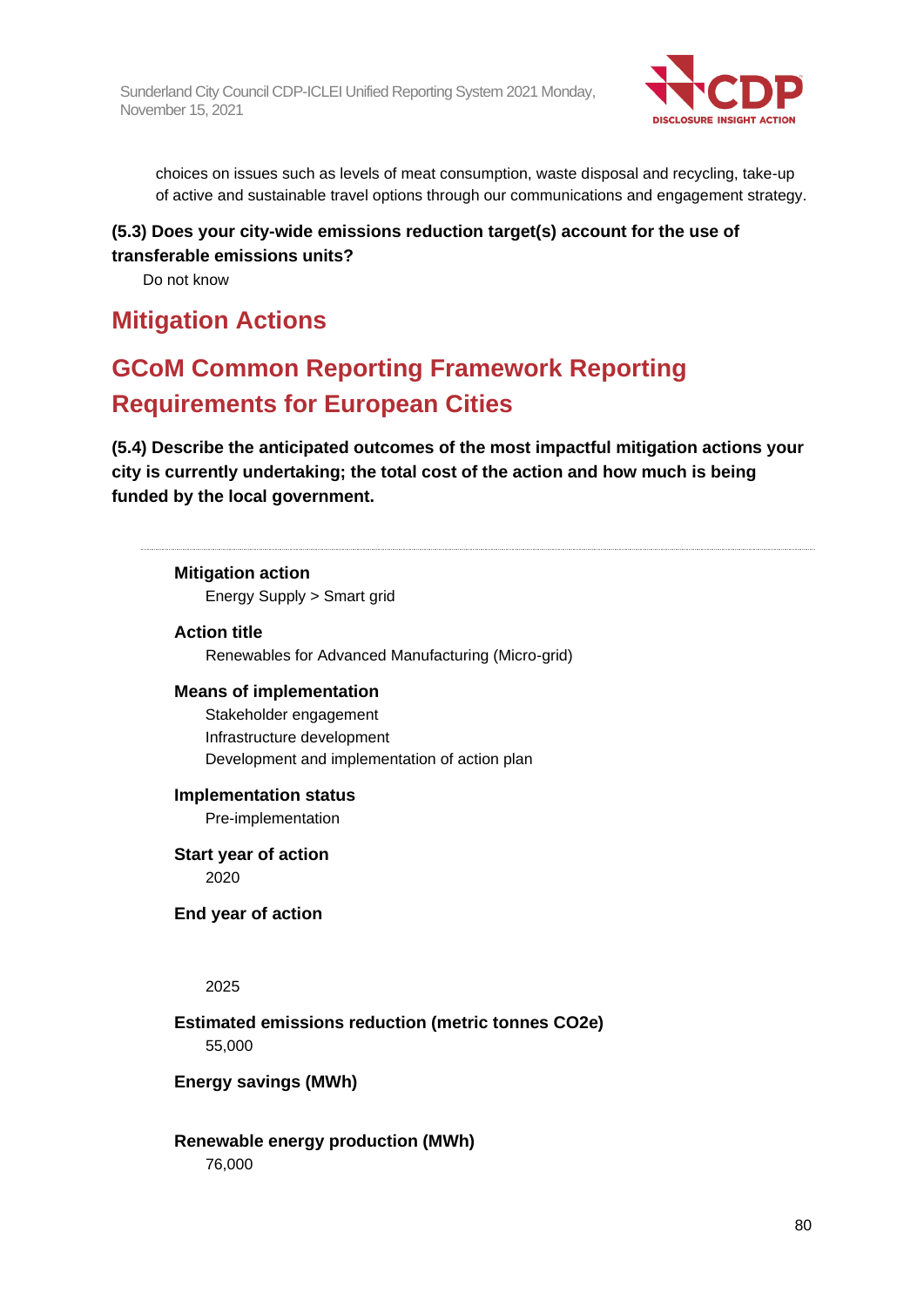

# **Timescale of reduction / savings / energy production** Per year

#### **Co-benefit area**

Enhanced climate change adaptation Reduced GHG emissions Improved resource efficiency (e.g. food, water, energy) Greening the economy Economic growth Job creation Shift to more sustainable behaviours Improved access to data for informed decision-making

#### **Action description and implementation progress**

The proposed Microgrid at the International Advanced Manufacturing Park will bring together energy generation, consumption and storage to secure both cost reduction and decarbonisation benefits. Sunderland City Council is leading the project that aims to deliver this 100% renewable electricity 'Microgrid' that will save 55,000 tonnes of carbon annually, working closely with industry partners.

The Microgrid requires several key elements: a Direct Connection through National Grid, through a Bilateral Connection Agreement, to enable a move to Transmission rather than Distribution charges; co-creation of the financial / operational model to include a clear return on investment following the initial capital investment; risk mitigation in relation to resilience and tariff stability; clear policy direction in relation to renewables and decarbonization. The Direct Connection from National Grid effectively bypasses the local distribution supplier as it provides cheaper wholesale electricity which is then fed forward through a private network. This feed through to the multiple customers with directly managed demand within the microgrid network through renewable and battery storage.

Significant development work has been undertaken with National Grid already to establish a programme and contract to deliver a Direct Connection to IAMP to support this project. This direct connection will provide the backbone for a microgrid which will deliver an increase in supply and enable more cost competitive energy delivery, coupled with renewable energy to be generated on a phased basis and fed into the microgrid to meet the energy demand of companies at IAMP

The microgrid development represents a significant opportunity for private sector investment including in renewable energy to create an environment whereby electric vehicles are being manufactured at scale from green energy.

#### **Finance status**

Feasibility finalized, and finance partially secured

#### **Total cost of the project**

80,000,000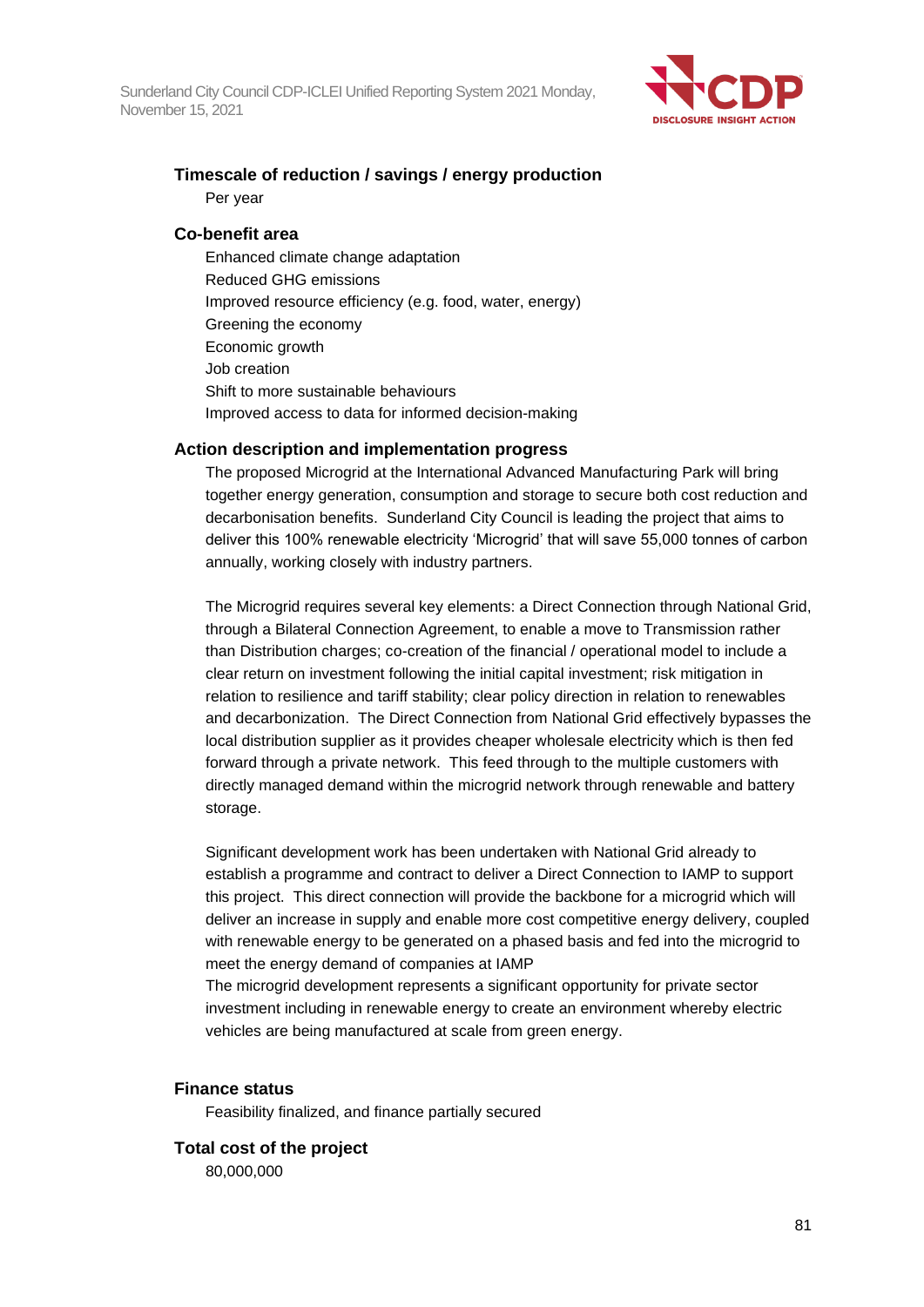

#### **Total cost provided by the local government**

### **Majority funding source**

#### **Total cost provided by the majority funding source (currency)**

77,000,000

#### **Web link to action website**

https://www.sunderland.gov.uk/article/19177/Nissan-unveils-EV36Zero-a-1bn-Electric-Vehicle-EV-Hub-to-accelerate-the-journey-to-carbon-neutrality

#### **Mitigation action**

Buildings > On-site renewable energy generation

#### **Action title**

Riverside Sunderland Phase 1

#### **Means of implementation**

Education Capacity building and training activities Awareness raising program or campaign Stakeholder engagement Infrastructure development Assessment and evaluation activities Monitor activities Verification activities Development and implementation of action plan Policy and regulation

#### **Implementation status**

Implementation

**Start year of action** 2020

#### **End year of action**

2025

#### **Estimated emissions reduction (metric tonnes CO2e)** 227

**Energy savings (MWh)** 437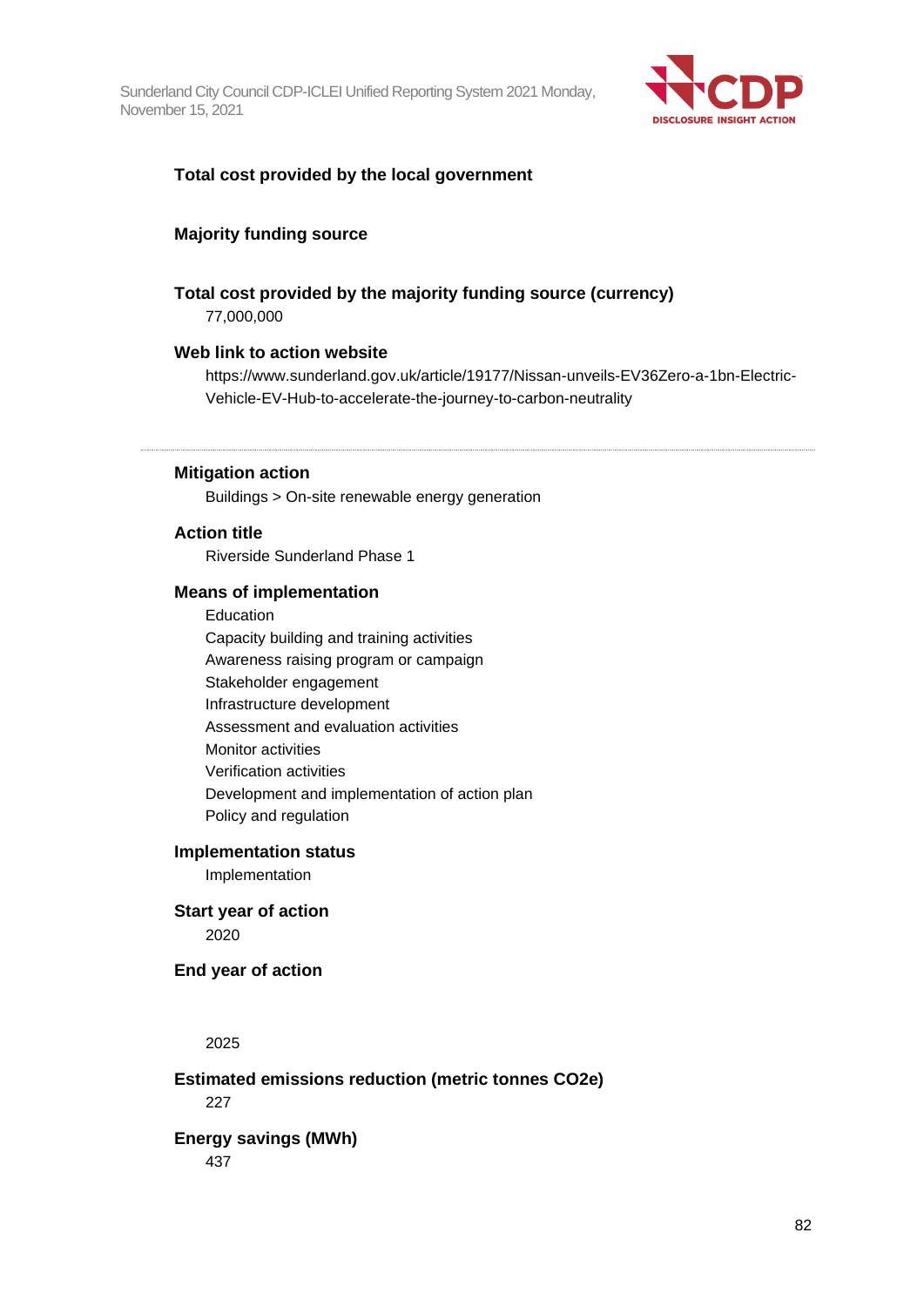

#### **Renewable energy production (MWh)**

110

#### **Timescale of reduction / savings / energy production**

Per year

### **Co-benefit area**

Enhanced climate change adaptation Reduced GHG emissions Improved resource efficiency (e.g. food, water, energy) Social community and labour improvements Greening the economy Economic growth

#### **Action description and implementation progress**

Phase 1 of the Riverside Sunderland project follows the development of the Beam and City Hall and includes Vaux housing, a new multi-storey carpark, two additional commercial buildings and the new Eye Infirmary as well as HICSA.

Planning approval has been granted for all of these projects. Planning will be brought forward for HICSA during this year. Delivery plans are in place for approved schemes.

The carbon savings, energy savings, and renewable energy generation figures refer specifically to Vaux housing. Further detailed figures will be developed for the remaining aspects of phase 1 at the appropriate time

# **Finance status**

Feasibility finalized, and finance partially secured

#### **Total cost of the project**

41,436,325

# **Total cost provided by the local government**

33,240,595

# **Majority funding source**

Local

# **Total cost provided by the majority funding source (currency)** 33,240,595

#### **Web link to action website**

https://sunderlandexpo.com/

#### **Mitigation action**

Buildings > On-site renewable energy generation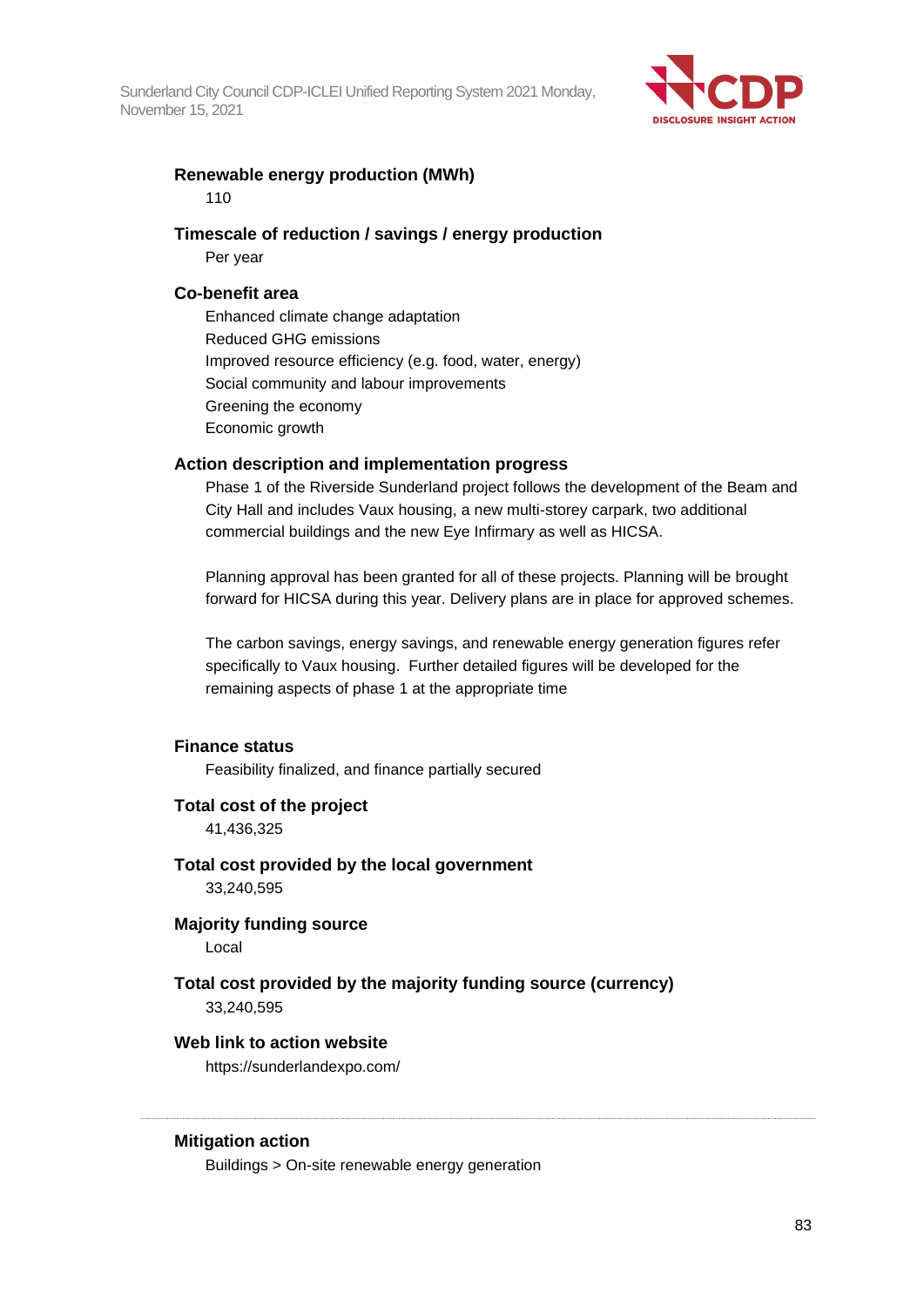

#### **Action title**

City Hall Air Source Heat Pumps

#### **Means of implementation**

Infrastructure development

#### **Implementation status**

Implementation

#### **Start year of action**

2021

#### **End year of action**

2022

**Estimated emissions reduction (metric tonnes CO2e)** 98.57

**Energy savings (MWh)**

461.21

# **Renewable energy production (MWh)**

160.05

### **Timescale of reduction / savings / energy production** Per year

#### **Co-benefit area**

Enhanced climate change adaptation Reduced GHG emissions Improved resource efficiency (e.g. food, water, energy) Social community and labour improvements Greening the economy Economic growth Promote circular economy Job creation Improved resource quality (e.g. air, water) Improved public health Ecosystem preservation and biodiversity improvement Improved access to data for informed decision-making

### **Action description and implementation progress**

City Hall is the new location for the local authority, replacing the current Civic Centre building. It is an early stage of Riverside Sunderland Phase 1. City Hall will be home to a range of public sector partners and private tenants in addition to the local authority.

Salix funding has been secured for the installation of air source heat pumps to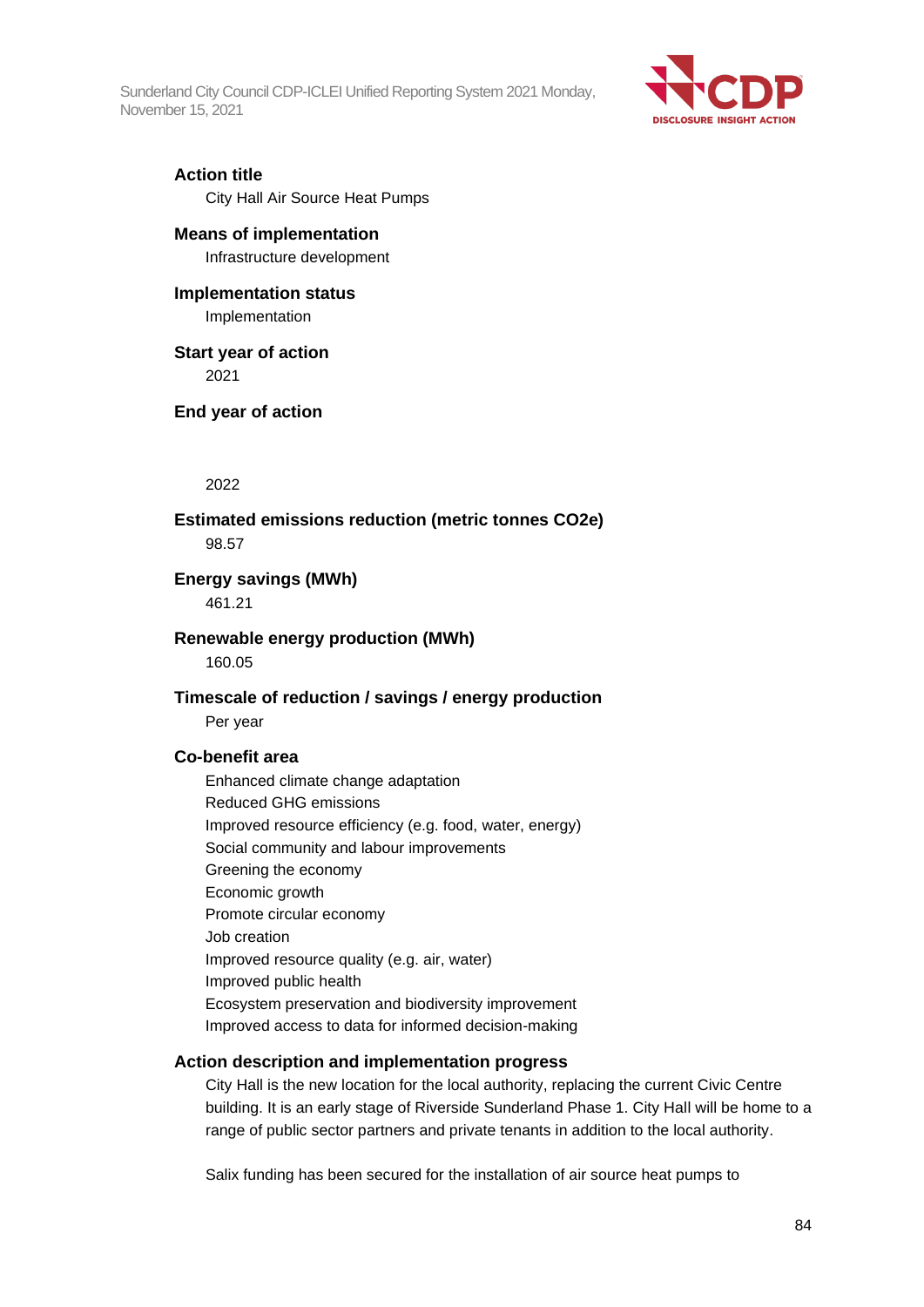

supplement the original building specification, with procurement activity to commence shortly.

**Finance status** Finance secured

**Total cost of the project** 698,000

**Total cost provided by the local government** 0

**Majority funding source**

(Sub)national

**Total cost provided by the majority funding source (currency)** 698,000

# **Web link to action website**

https://sunderlandexpo.com/

### **Mitigation action**

Community-Scale Development > Green space and/ or biodiversity preservation and expansion

#### **Action title**

North East Community Forest

#### **Means of implementation**

Stakeholder engagement Infrastructure development Development and implementation of action plan Policy and regulation

#### **Implementation status**

Pre-implementation

**Start year of action** 2021

**End year of action**

#### 2025

# **Estimated emissions reduction (metric tonnes CO2e)**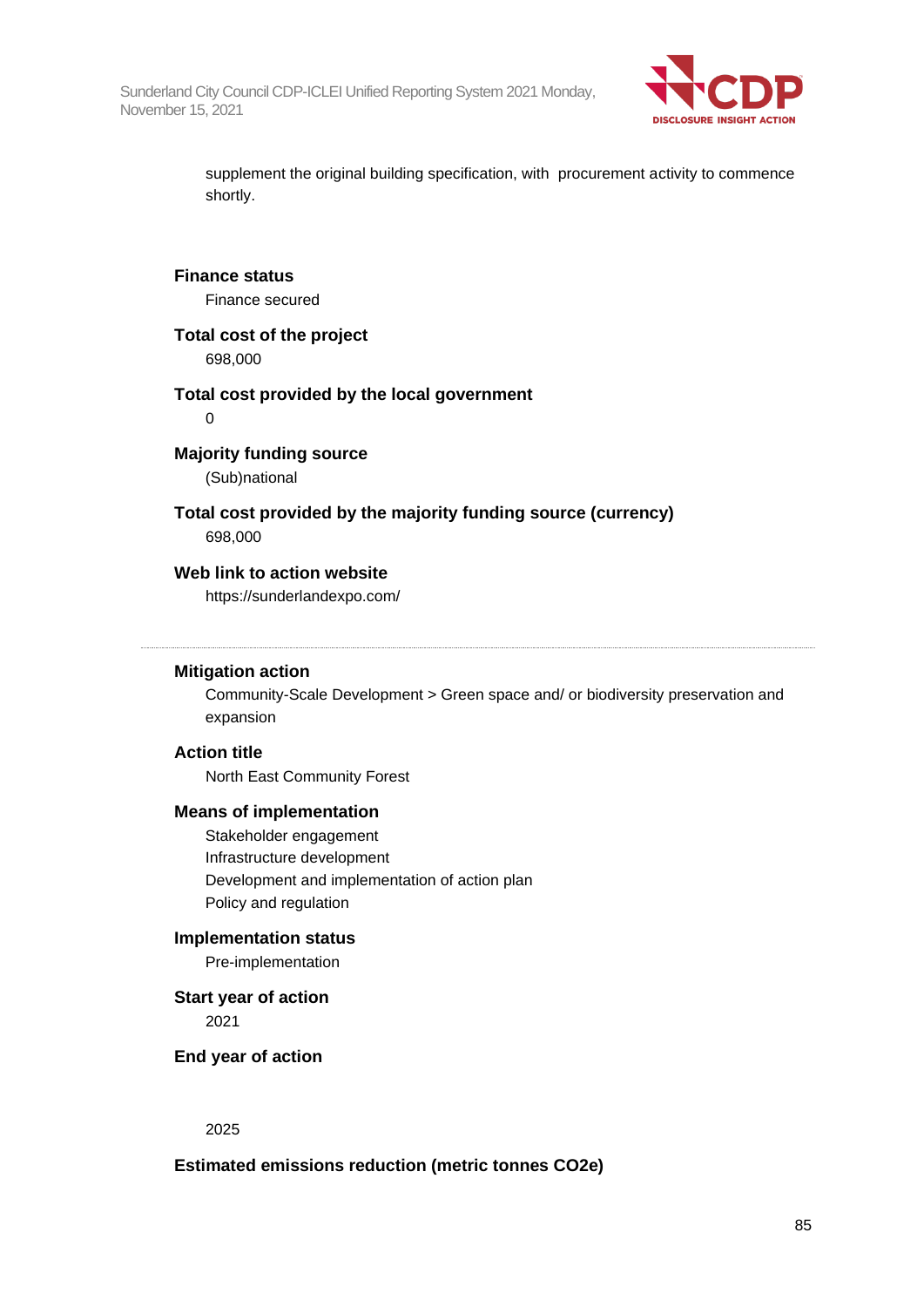

#### 471

#### **Energy savings (MWh)**

#### **Renewable energy production (MWh)**

#### **Timescale of reduction / savings / energy production**

Per year

#### **Co-benefit area**

Enhanced resilience Enhanced climate change adaptation Reduced GHG emissions Greening the economy Job creation Improved public health Resource conservation (e.g. soil, water) Ecosystem preservation and biodiversity improvement

#### **Action description and implementation progress**

Sunderland City Council and partners (the Woodland Trust, the Forestry Commission as well as the other 6 North Eastern Local Authorities), recently submitted a successful bid to England Community Forests and DEFRA to become a prospective community forest. The North East Community Forest partnership will plant 500 hectares deliverable by 2025.

The main funding source between 2021-25 is expected to be Trees for Climate DEFRA funding. If Sunderland delivers 45 hectares of woodland in this timeframe, then it is estimated that £765,000 funding will be unlocked. Further funding sources are expected to be unlocked and this is expected to become a multi-million-pound project over its lifetime. The £12,750 figure in the 'total cost provided by local government' box relates to Sunderland City Council's annual contribution for the first year and is subject to change annually.

#### **Finance status**

Feasibility finalized, and finance partially secured

#### **Total cost of the project**

765,000

#### **Total cost provided by the local government** 12,570

#### **Majority funding source**

(Sub)national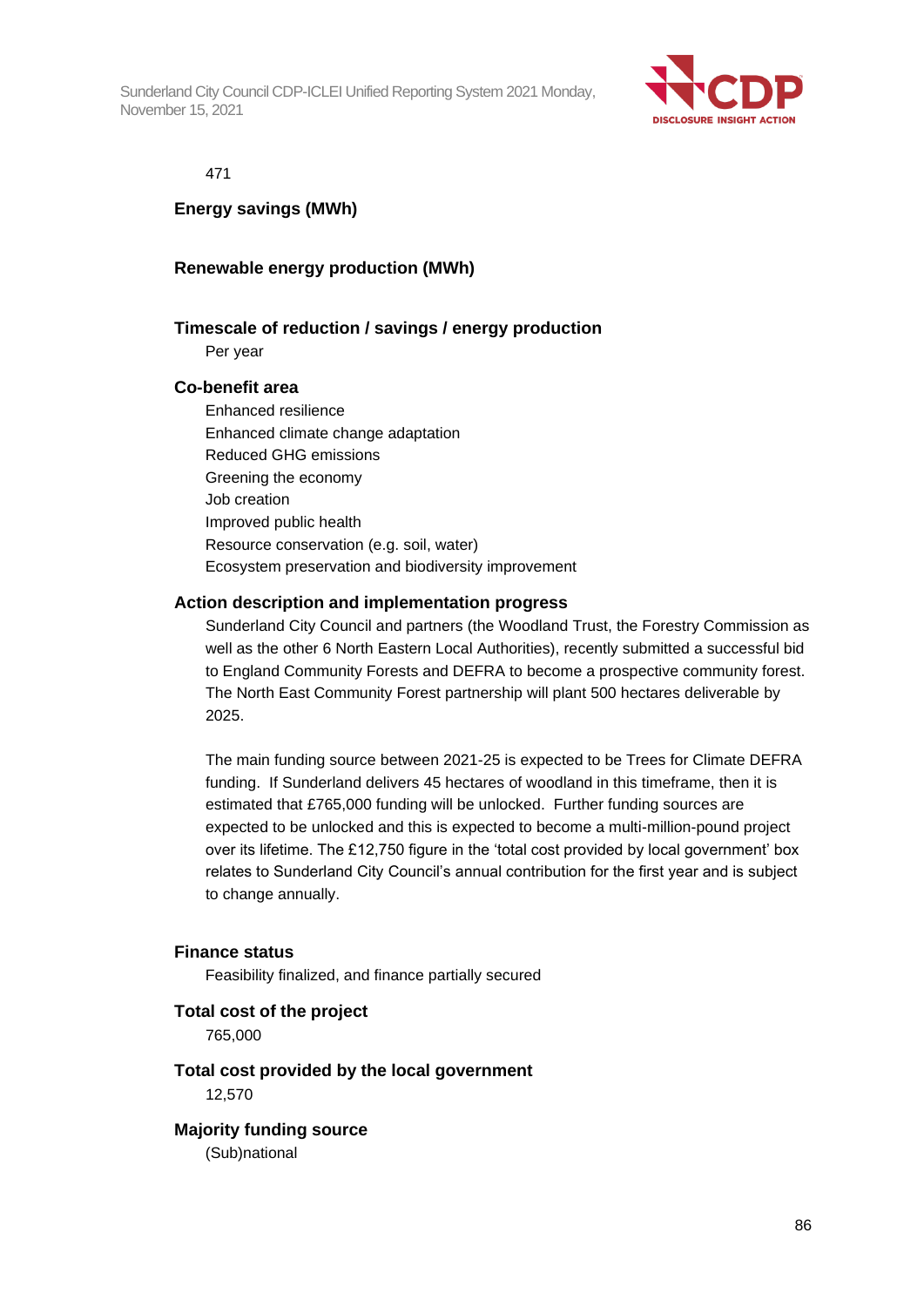

# **Total cost provided by the majority funding source (currency)**

#### **Web link to action website**

https://www.newcastle.gov.uk/northeastcommunityforest

#### **Mitigation action**

Buildings > On-site renewable energy generation

#### **Action title**

Riverside Sunderland City Centre Mine Water Heating Network

#### **Means of implementation**

Stakeholder engagement Infrastructure development Assessment and evaluation activities Development and implementation of action plan

#### **Implementation status**

**Start year of action** 2021

**End year of action**

#### 2024

**Estimated emissions reduction (metric tonnes CO2e)** 4,100

#### **Energy savings (MWh)**

#### **Renewable energy production (MWh)**

33,000

# **Timescale of reduction / savings / energy production**

Per year

#### **Co-benefit area**

Reduced GHG emissions Improved resource efficiency (e.g. food, water, energy) Poverty reduction / eradication Promote circular economy Job creation Improved public health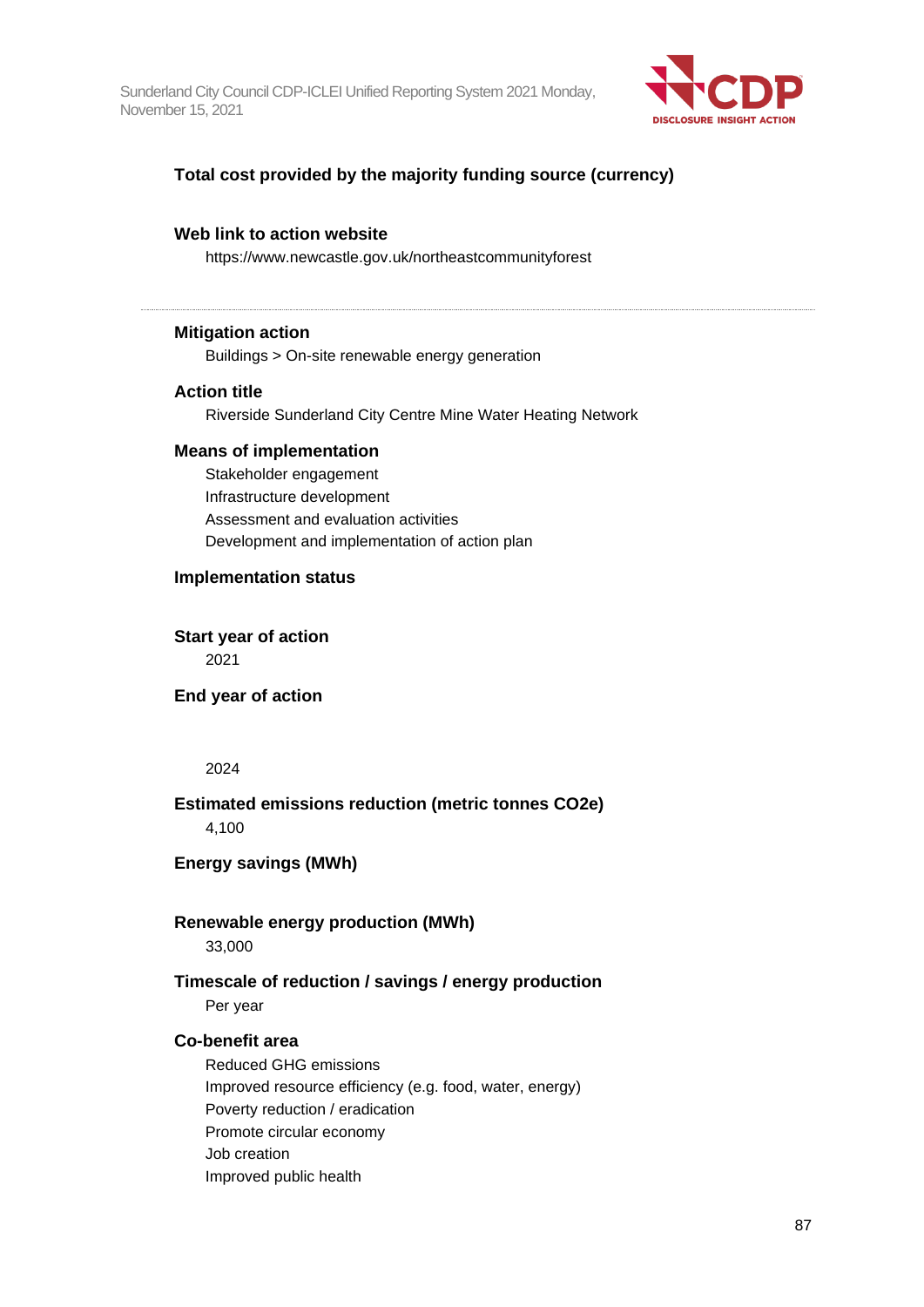

#### **Action description and implementation progress**

The Council is hoping to utilise renewable energy in the form of mine water in the city centre and potentially also citywide.

A high-level feasibility review of mine workings beneath the city centre, identifying the overlay of heat demand, potential abstraction points and envisaged temperatures has been completed. We have also outlined a business case for this project and stakeholder engagement is ongoing.

We are also looking to have a city-wide feasibility study completed by the end of 2021.

The figures for CO2 savings and renewable energy production are for the initial scheme, and there is capacity and scope for expansion beyond this.

#### **Finance status**

Feasibility undertaken

#### **Total cost of the project**

43,000,000

#### **Total cost provided by the local government** 20,000,000

#### **Majority funding source**

Local

#### **Total cost provided by the majority funding source (currency)** 20,000,000

#### **Web link to action website**

Not yet available.

#### **Mitigation action**

Buildings > Energy efficiency/ retrofit measures

#### **Action title**

Public Sector Decarbonisation Scheme

#### **Means of implementation**

Stakeholder engagement Infrastructure development Development and implementation of action plan Policy and regulation Financial mechanism

#### **Implementation status**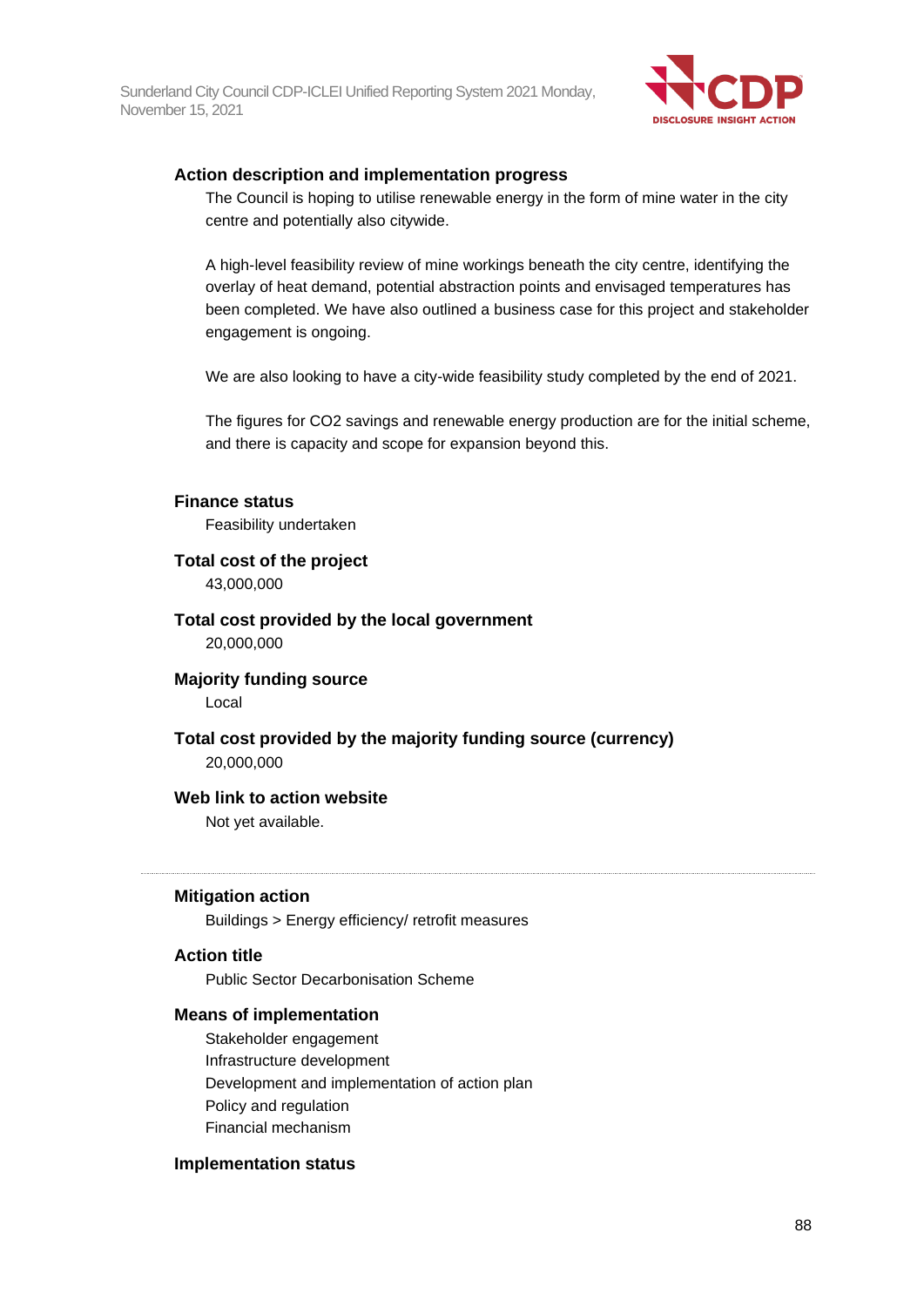

#### Implementation

**Start year of action** 2021

**End year of action**

2021

#### **Estimated emissions reduction (metric tonnes CO2e)**

375

**Energy savings (MWh)**

1,574

#### **Renewable energy production (MWh)**

**Timescale of reduction / savings / energy production**

Per year

#### **Co-benefit area**

Reduced GHG emissions Improved resource efficiency (e.g. food, water, energy) Poverty reduction / eradication Job creation Improved public health Improved resource security (e.g. food, water, energy)

#### **Action description and implementation progress**

Sunderland Council were recently approved funding through the Public Sector Decarbonisation Scheme (PSDS) for heat decarbonisation and energy efficiency measures to 8 Council operational buildings, to be completed by September 2021.

#### **Finance status**

Finance secured

**Total cost of the project**

2,219,000

# **Total cost provided by the local government**

2,219,000

# **Majority funding source**

(Sub)national

# **Total cost provided by the majority funding source (currency)** 2,219,000

**Web link to action website**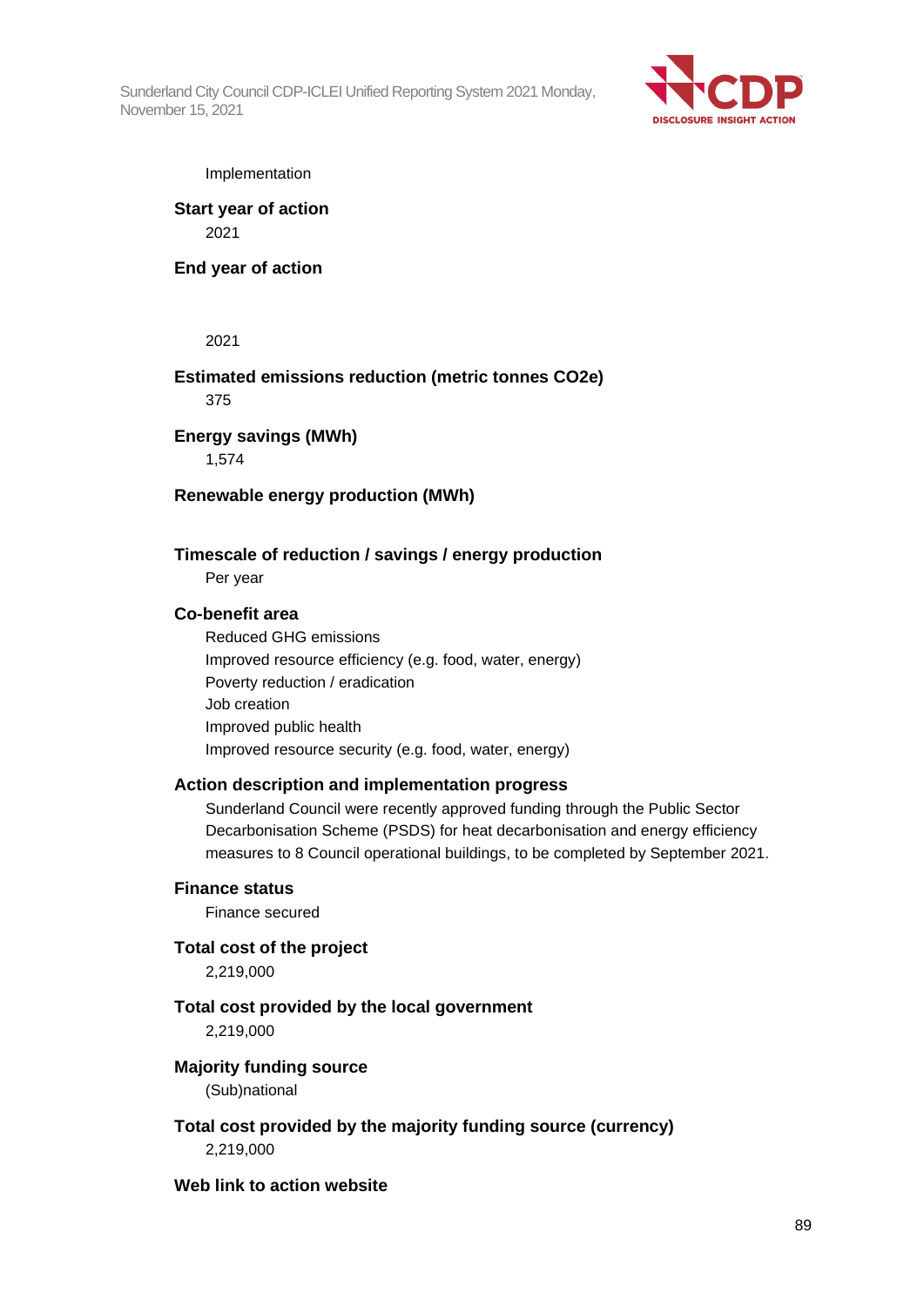

https://www.gov.uk/government/publications/public-sector-decarbonisation-schemepsds

#### **Mitigation action**

Waste > Recycling or composting collections and/or facilities

#### **Action title**

Pallion Household Waste Recycling Centre

#### **Means of implementation**

Stakeholder engagement Infrastructure development Development and implementation of action plan Sustainable public procurement

# **Implementation status**

Implementation

# **Start year of action**

2021

**End year of action**

#### 2021

#### **Estimated emissions reduction (metric tonnes CO2e)**

#### **Energy savings (MWh)**

#### **Renewable energy production (MWh)**

### **Timescale of reduction / savings / energy production** Per year

#### **Co-benefit area**

Reduced GHG emissions Improved resource efficiency (e.g. food, water, energy) Social community and labour improvements Greening the economy Promote circular economy Job creation Improved resource security (e.g. food, water, energy) Resource conservation (e.g. soil, water) Shift to more sustainable behaviours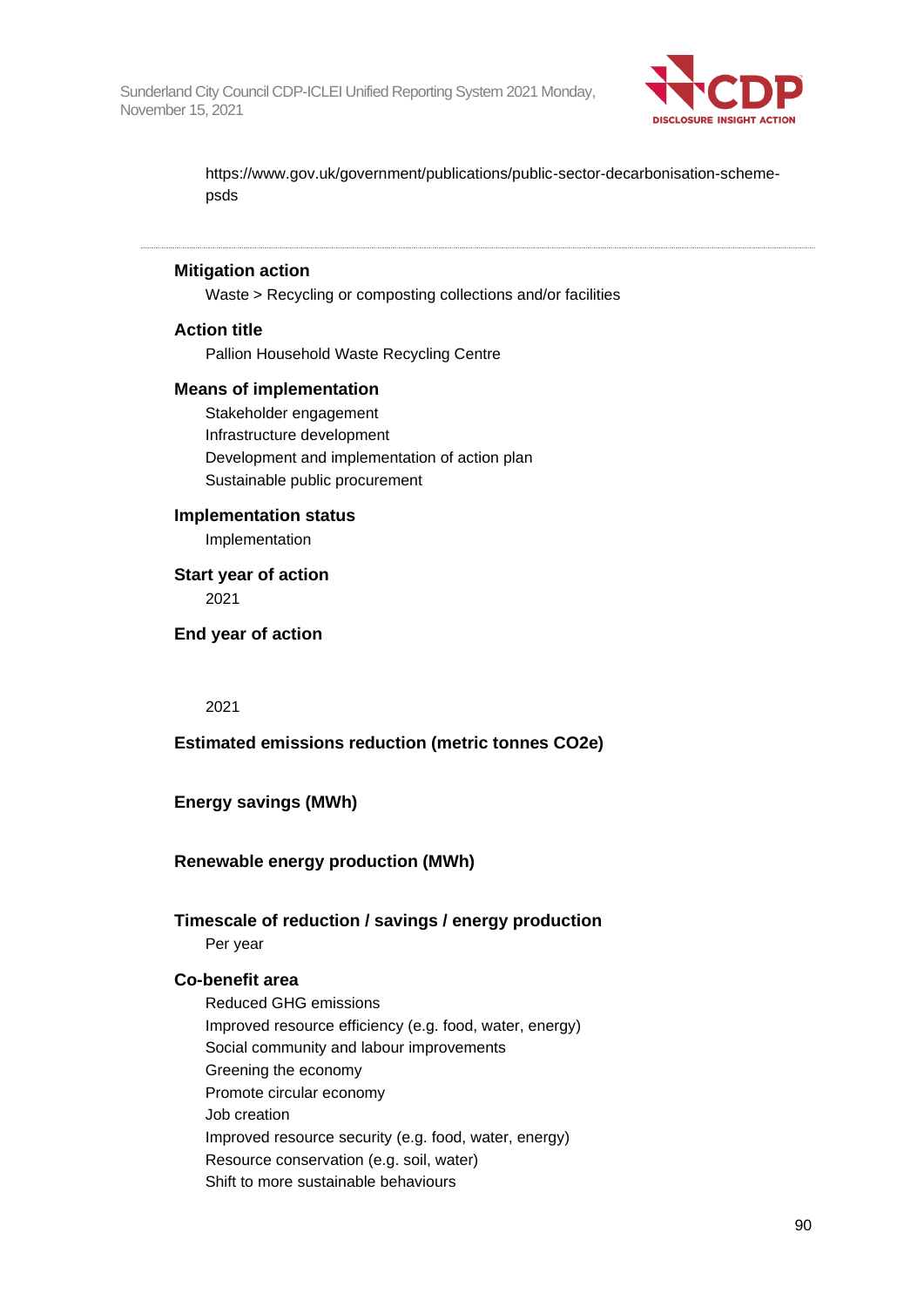

#### **Action description and implementation progress**

The new proposed Household Waste Recycling Centre at Pallion Industrial Estate will be larger than the existing facility at Beach Street. The split-level design will make it easier for householders to use the waste containers, with no steps to climb, and operationally it will be possible to change over the waste containers without having to temporarily close the site.

The new facility will be more efficient, with better facilities and opportunities to recycle and re-use more waste materials. It is anticipated that the new site will help increase the amount of household waste recycled, reduce congestion and be more user friendly for residents.

The site will also include a purpose-built recycling/re-use shop. The shop, which will be situated on site will have its own car park and pedestrian access. Any re-usable items such as furniture, working electrical items, clothing, bikes, toys, books, CDs, bric-a-brac and other household items can be donated directly to the re-use shop, where donations can be sold at low prices and enjoyed by somebody else.

Analysis of the impact including increasing recycling rates and reduced waste will be established once the centre is operational and routinely monitored.

#### **Finance status**

Finance secured

#### **Total cost of the project**

5,000,000

#### **Total cost provided by the local government**

5,000,000

#### **Majority funding source**

Local

# **Total cost provided by the majority funding source (currency)**

5,000,000

#### **Web link to action website**

https://www.sunderland.gov.uk/article/17179/New-Household-Waste-Recycling-Centre

#### **Mitigation action**

Buildings > Energy efficiency/ retrofit measures

#### **Action title**

Green Homes Grant Local Authority Delivery 2 (LAD2) Scheme

#### **Means of implementation**

Stakeholder engagement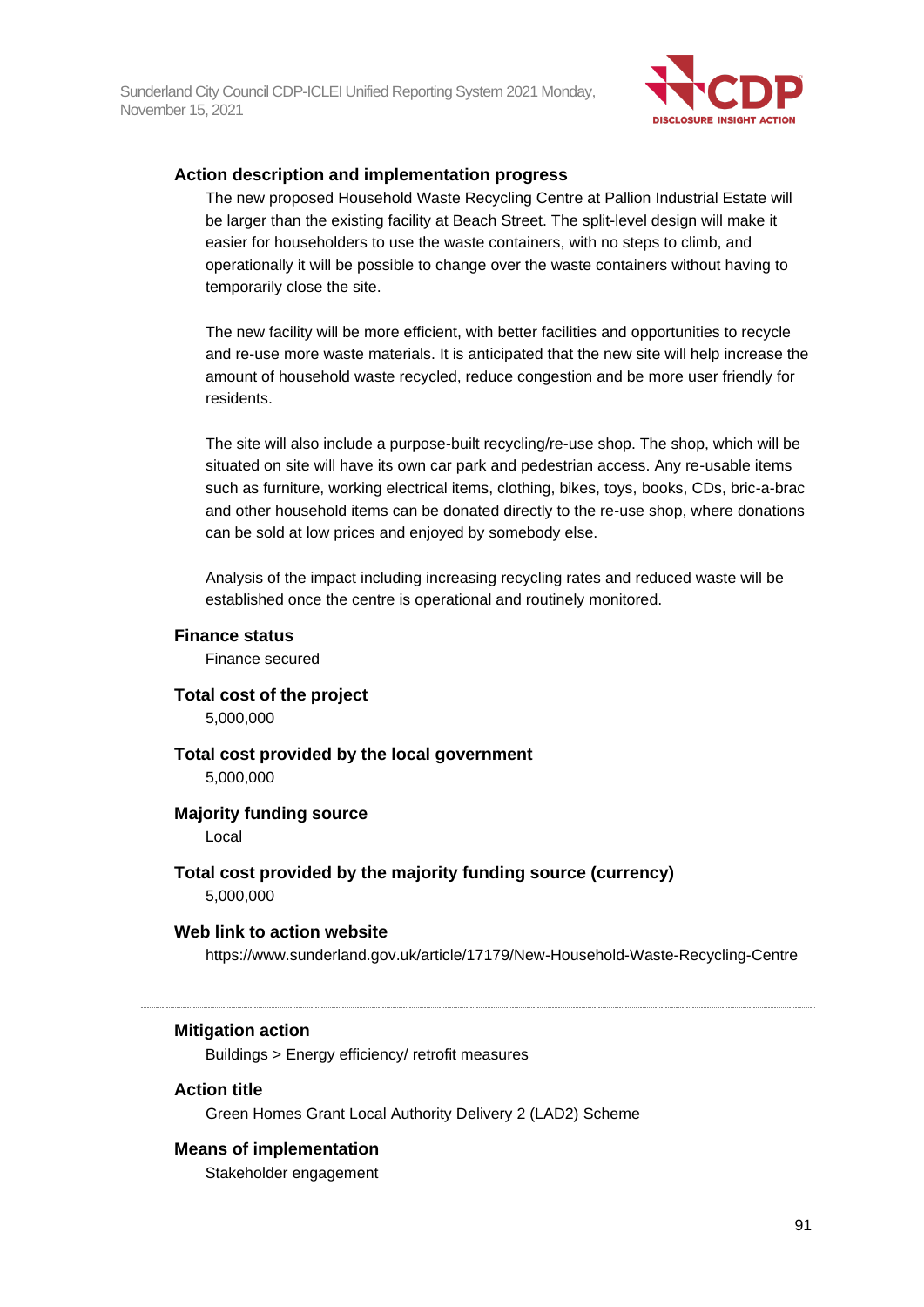

Infrastructure development Development and implementation of action plan Policy and regulation Financial mechanism

#### **Implementation status**

Implementation

**Start year of action** 2021

**End year of action**

2021

#### **Estimated emissions reduction (metric tonnes CO2e)**

#### **Energy savings (MWh)**

#### **Renewable energy production (MWh)**

# **Timescale of reduction / savings / energy production**

Per year

#### **Co-benefit area**

Reduced GHG emissions Improved resource efficiency (e.g. food, water, energy) Poverty reduction / eradication Job creation Improved public health Improved resource security (e.g. food, water, energy)

#### **Action description and implementation progress**

Sunderland's allocation for the Green Homes Grant LAD Delivery Phase 2 is £1.7 million, with c. £1.6 million allocated for capital works. It is expected that 270 properties will be retrofitted with 495 total measures to improve energy efficiency and reduce carbon emissions.

The eligible interventions are external walls, double glazing, heat pumps, cavity walls, room in roof, loft insulation, solar and other.

The LAD scheme aims to raise the energy efficiency of low-income and low EPC rated homes including those living in the worst quality off-grid gas homes, delivering progress towards reducing fuel poverty, phasing out the installation of high carbon fossil fuel heating and the UK's commitment to net zero by 2050.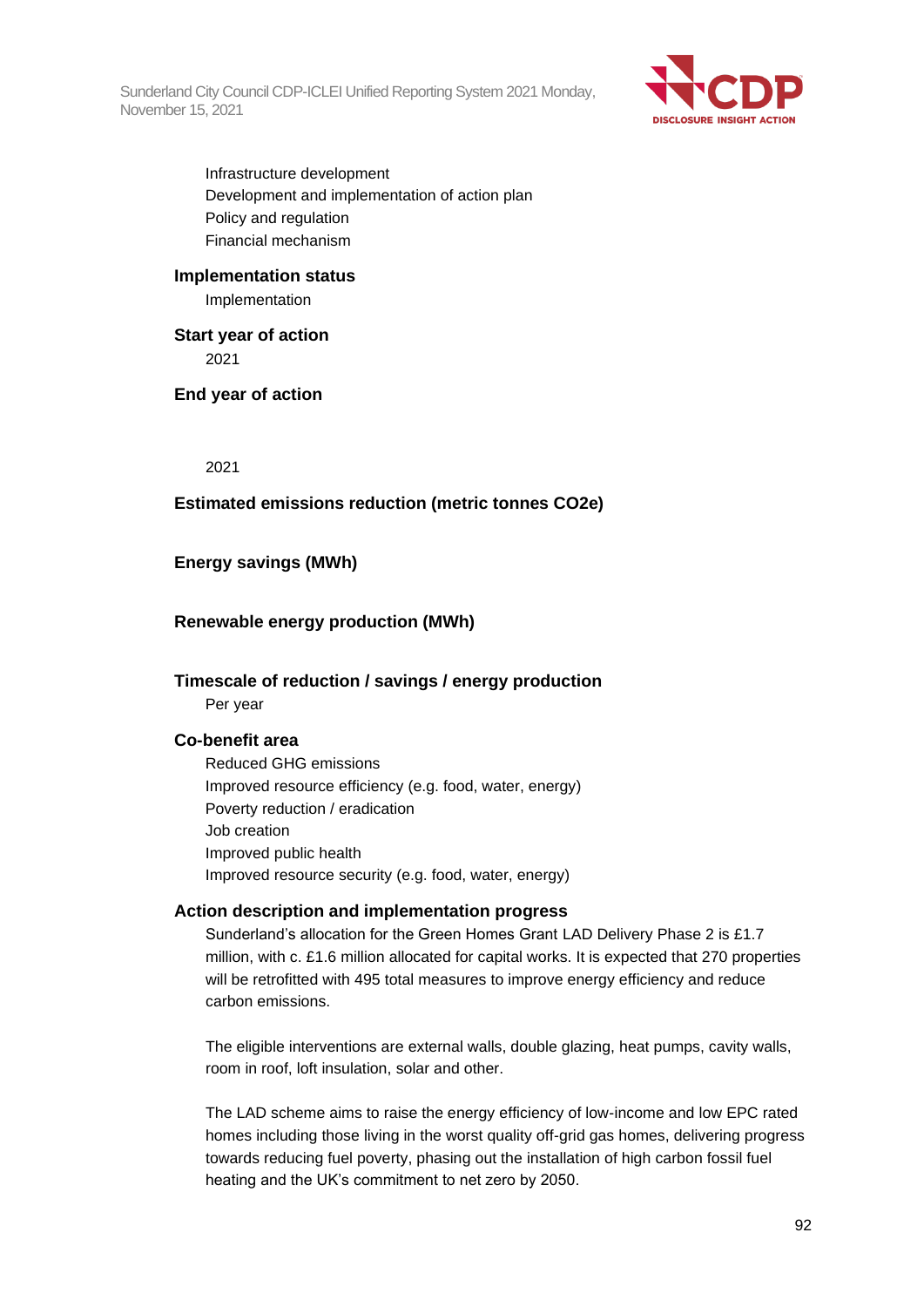

Estimated figures for carbon and energy savings are not yet available.

# **Finance status**

Finance secured

# **Total cost of the project**

1,750,000

#### **Total cost provided by the local government**

1,750,000

# **Majority funding source**

(Sub)national

#### **Total cost provided by the majority funding source (currency)**

1,750,000

#### **Web link to action website**

https://www.gov.uk/guidance/apply-for-the-green-homes-grant-scheme

#### **Mitigation action**

Outdoor Lighting > LED / CFL / other luminaire technologies

#### **Action title**

Citywide rollout of LED streetlights

#### **Means of implementation**

Stakeholder engagement Infrastructure development Development and implementation of action plan

#### **Implementation status**

Implementation

# **Start year of action**

2016

#### **End year of action**

2022

#### **Estimated emissions reduction (metric tonnes CO2e)**

557

# **Energy savings (MWh)**

2,200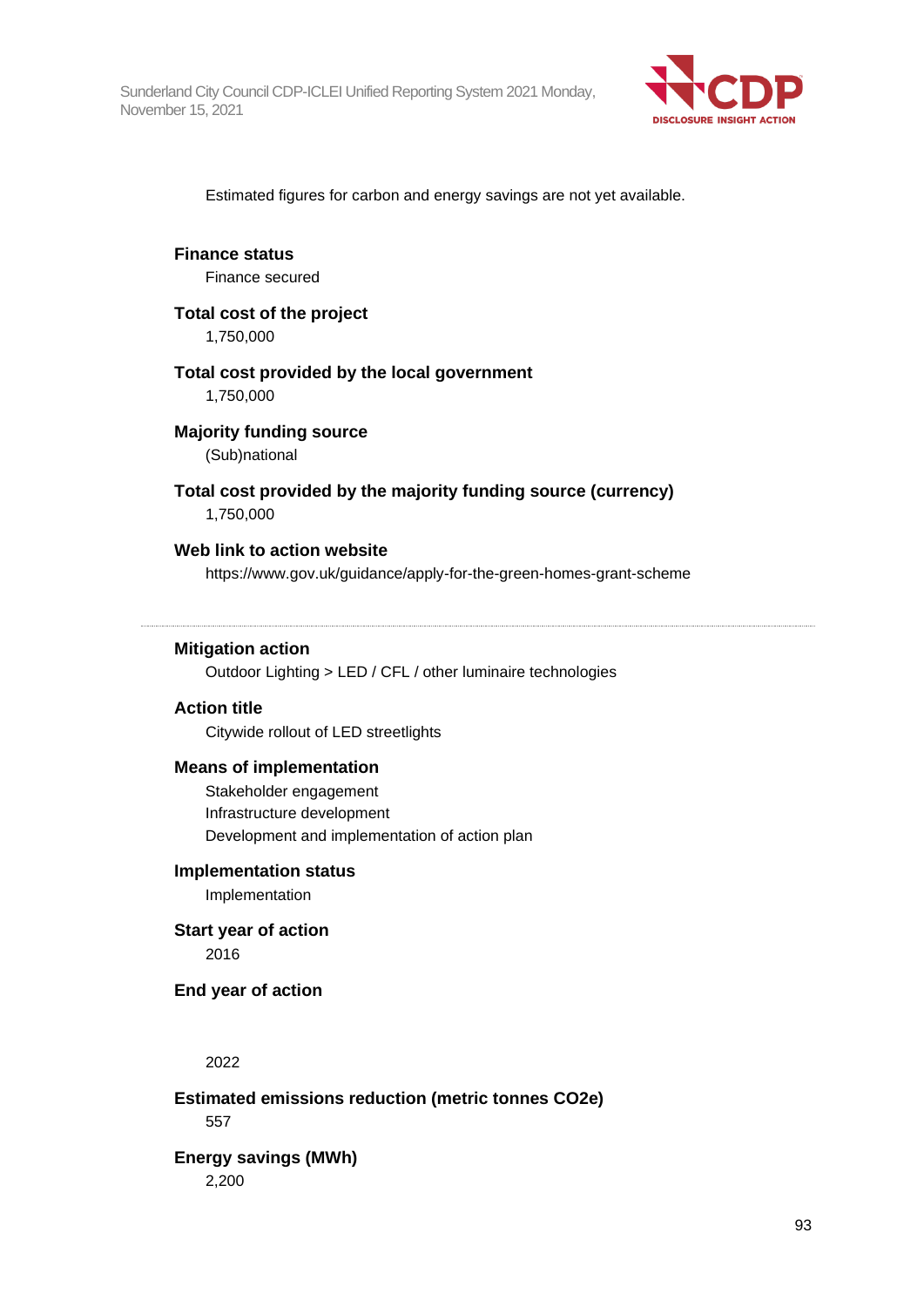

#### **Renewable energy production (MWh)**

#### 0

#### **Timescale of reduction / savings / energy production**

Other, please specify

Streetlighting improvements are funded through Salix loans, and the specified figures for energy and CO2 savings are the expected figures for this year. See 'Action description and implementation progress' for more detail.

#### **Co-benefit area**

Reduced GHG emissions Improved resource efficiency (e.g. food, water, energy)

#### **Action description and implementation progress**

Over the last 4 years, the Council has replaced over 48,000 streetlights across the city with LED lighting. From the start of the project until now, this has reduced annual energy consumption from streetlighting by over 20,000MWh, and annual carbon savings of 5,370 tonnes.

In addition to the street lighting replacement scheme, the Council is now delivering LED lighting to parks and associated buildings, Traffic Signals and Lit Signs, which will deliver additional carbon and energy savings.

# **Finance status**

Finance secured

**Total cost of the project**

1,850,000

# **Total cost provided by the local government**

1,850,000

# **Majority funding source**

Local

#### **Total cost provided by the majority funding source (currency)** 1,850,000

#### **Web link to action website**

https://www.salixfinance.co.uk/news/press-release-sunderland-city-council-begin-phasetwo-their-%C2%A314m-street-lighting-programme

**Mitigation action**

Buildings > Energy efficiency/ retrofit measures

#### **Action title**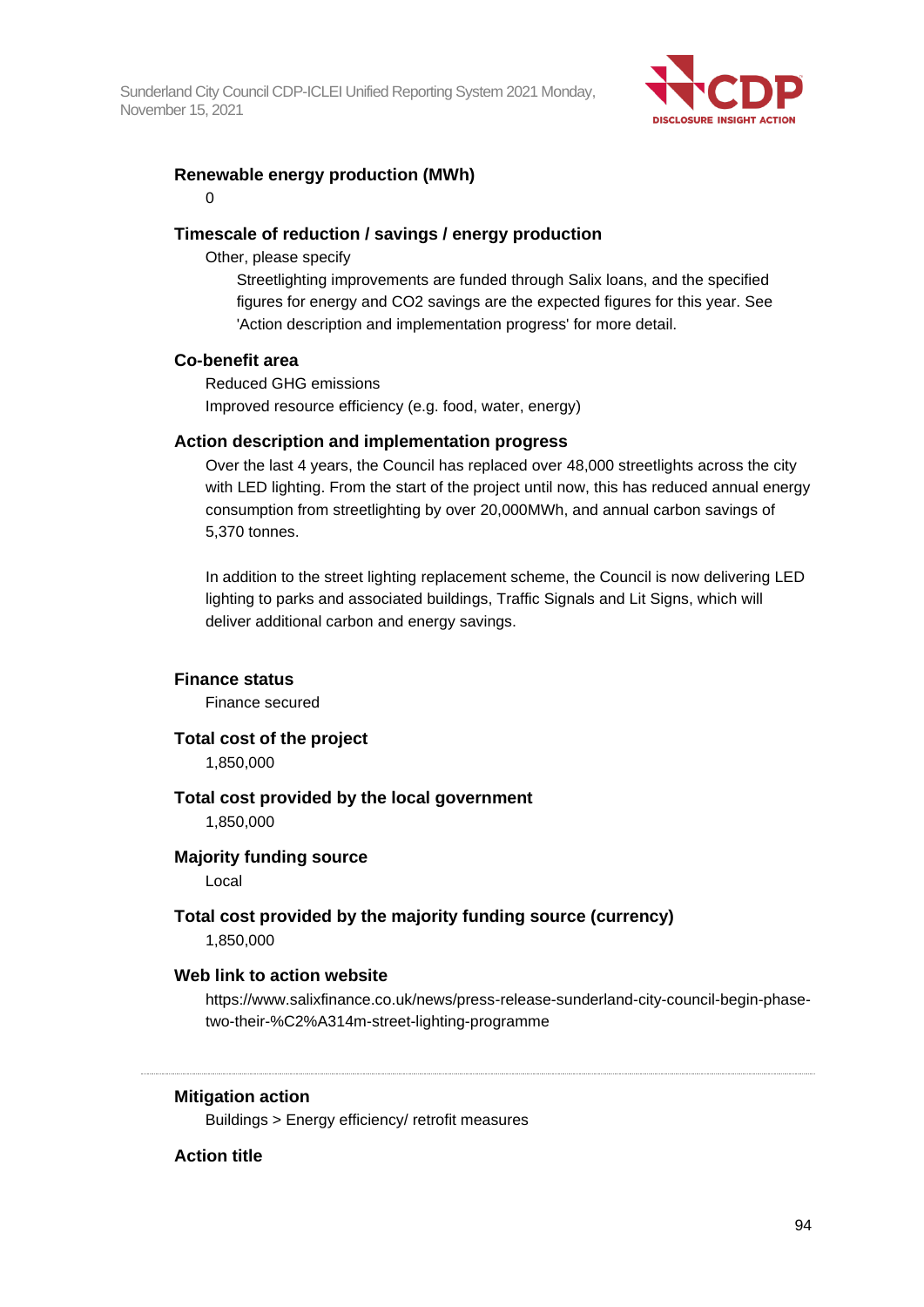

Business Energy Saving Team (BEST) and Business Renewables Energy Efficiency Sunderland (BREEZ) schemes

#### **Means of implementation**

Infrastructure development Assessment and evaluation activities Development and implementation of action plan Financial mechanism

#### **Implementation status**

Operation

**Start year of action** 2021

**End year of action**

**Estimated emissions reduction (metric tonnes CO2e)** 84

**Energy savings (MWh)**

#### **Renewable energy production (MWh)**

#### **Timescale of reduction / savings / energy production**

Other, please specify

#### **Co-benefit area**

Enhanced climate change adaptation Reduced GHG emissions Improved resource efficiency (e.g. food, water, energy) Greening the economy Economic growth Improved resource security (e.g. food, water, energy) Shift to more sustainable behaviours Improved access to data for informed decision-making

#### **Action description and implementation progress**

Sunderland City Council delivers the Business Renewables Energy Efficiency Sunderland (BREEZ) project for Small and Medium-Sized Enterprises (SMEs). This involves installing cost-effective energy-efficiency improvements into business premises, with the main objective of enabling significant reductions in carbon emissions and energy consumption. This is done firstly by completing an initial BREEZ energy audit. This is then followed by upgrading old, inefficient systems with new, energy-efficiency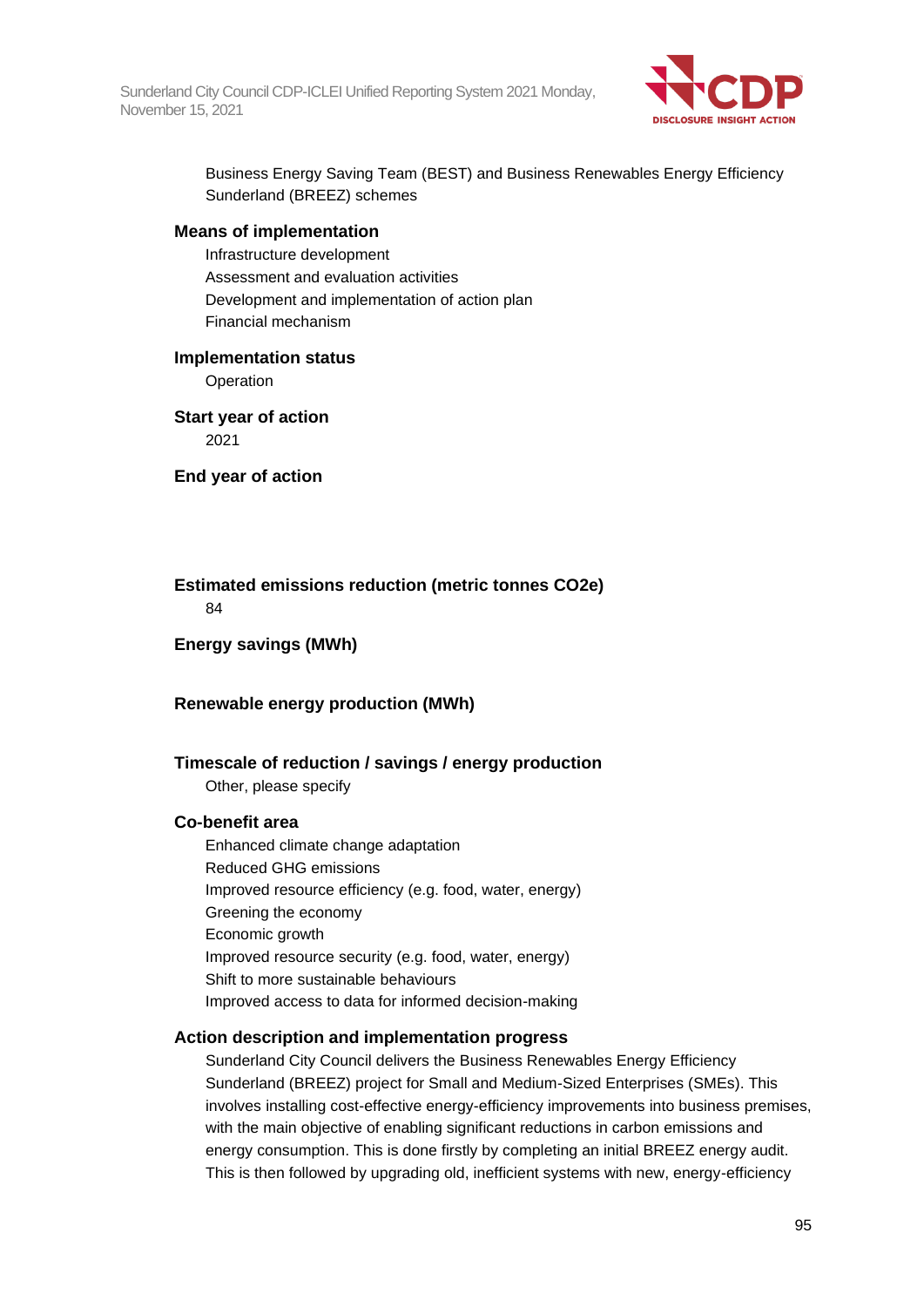

measures that have been recommended in the audit. This includes micro-generation including, for example, solar photovoltaics. As a result of the BREEZ energy audit, SMEs may also qualify for 50% grant funding towards the cost of installing energyefficiency upgrades. The average grant is usually between £2000-£8000, although the maximum grant is £25,000 for projects that meet significant, pre-agreed carbon reduction requirements. As of July 2021, 67 SMEs were actively engaged with BREEZ.

In addition to the BREEZ project, Sunderland is also part of the Business Energy Saving Team (BEST). BEST is a project funded by the European Regional Development Fund (ERDF) and delivered by local authorities in North East England. The BEST team provide businesses with a full energy audit, designed to help identify ways to save energy, money, and carbon emissions. If businesses meet certain criteria the BEST team can also provide a grant to help cover costs. As of July 2021, 36 SMEs were actively engaged with BEST.

The carbon tonnes saved figure relates to estimates at the end of March 2021, although this figure has since risen. The figure for total cost of the project reflects the estimated sum of grants required as of July 2021. This £328,500 is broken down into £149,500 from BEST and £179,000 from BREEZ.

#### **Finance status**

Finance secured

**Total cost of the project** 328,500

# **Total cost provided by the local government**

#### **Majority funding source**

Other, please specify European Union European Regional Development Fund

# **Total cost provided by the majority funding source (currency)**

#### **Web link to action website**

https://www.sunderland.gov.uk/article/16604/BREEZ-Business-Renewables-Energy-Efficiency-Sunderland ; https://www.best-ne.co.uk/how-best-works/

#### **Mitigation action**

Buildings > On-site renewable energy generation

#### **Action title**

Renewables in Commercial Property Portfolio (Hillthorn)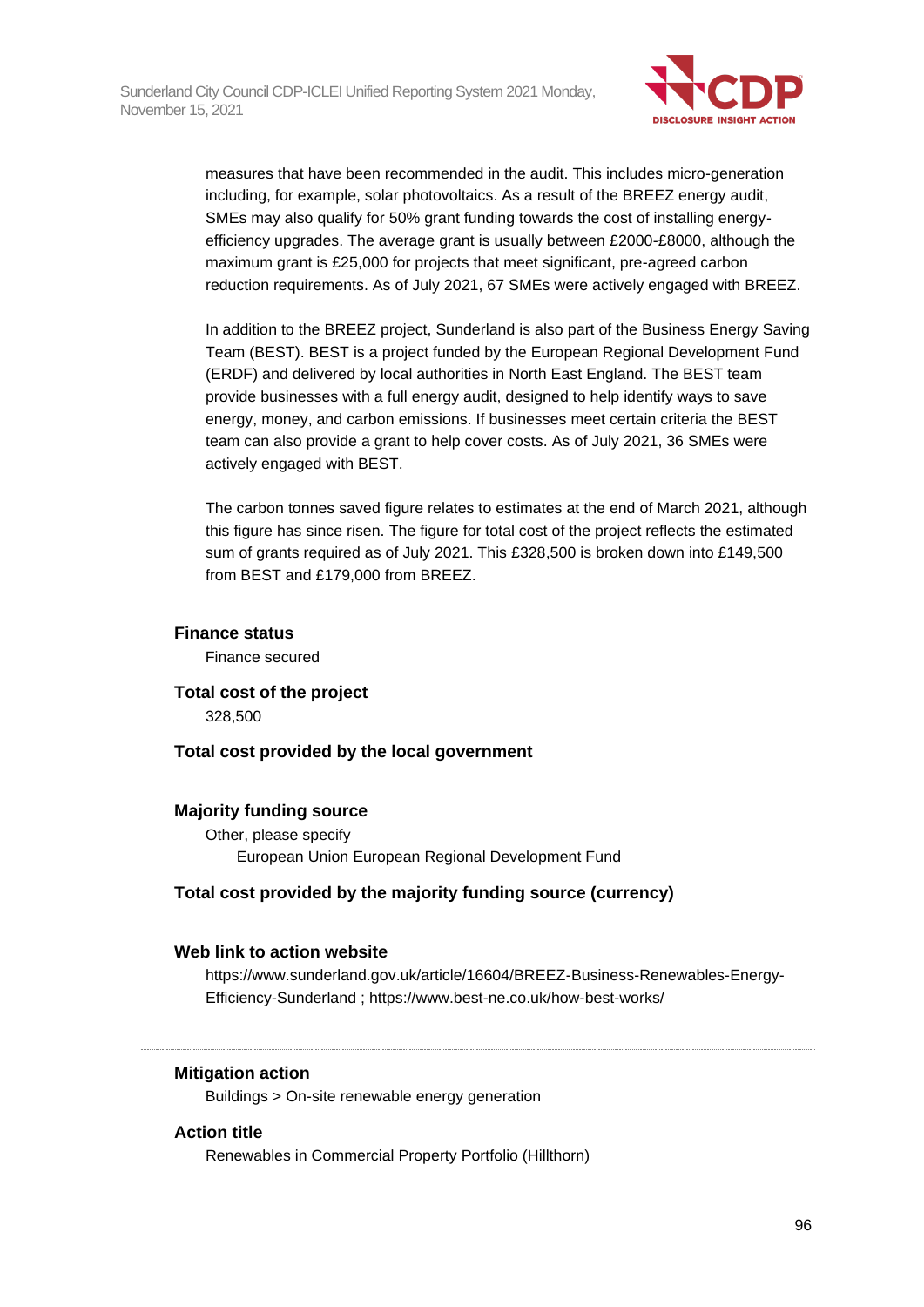

# **Means of implementation** Infrastructure development

# **Implementation status** Pre-implementation

# **Start year of action** 2022

#### **End year of action**

#### 2025

# **Estimated emissions reduction (metric tonnes CO2e)** 154.49

# **Energy savings (MWh)**

# **Renewable energy production (MWh)**

# **Timescale of reduction / savings / energy production**

Per year

# **Co-benefit area**

Enhanced climate change adaptation Reduced GHG emissions Improved resource efficiency (e.g. food, water, energy) Social community and labour improvements Greening the economy Economic growth Promote circular economy Job creation Improved resource quality (e.g. air, water) Improved public health Ecosystem preservation and biodiversity improvement Improved access to and quality of mobility services and infrastructure Shift to more sustainable behaviours Improved access to data for informed decision-making

# **Action description and implementation progress**

Feasibility work is currently underway to determine ability to achieve a system which is net zero carbon in operation system, on new speculative commercial property at Hillthorn.

# **Finance status**

Pre-feasibility study status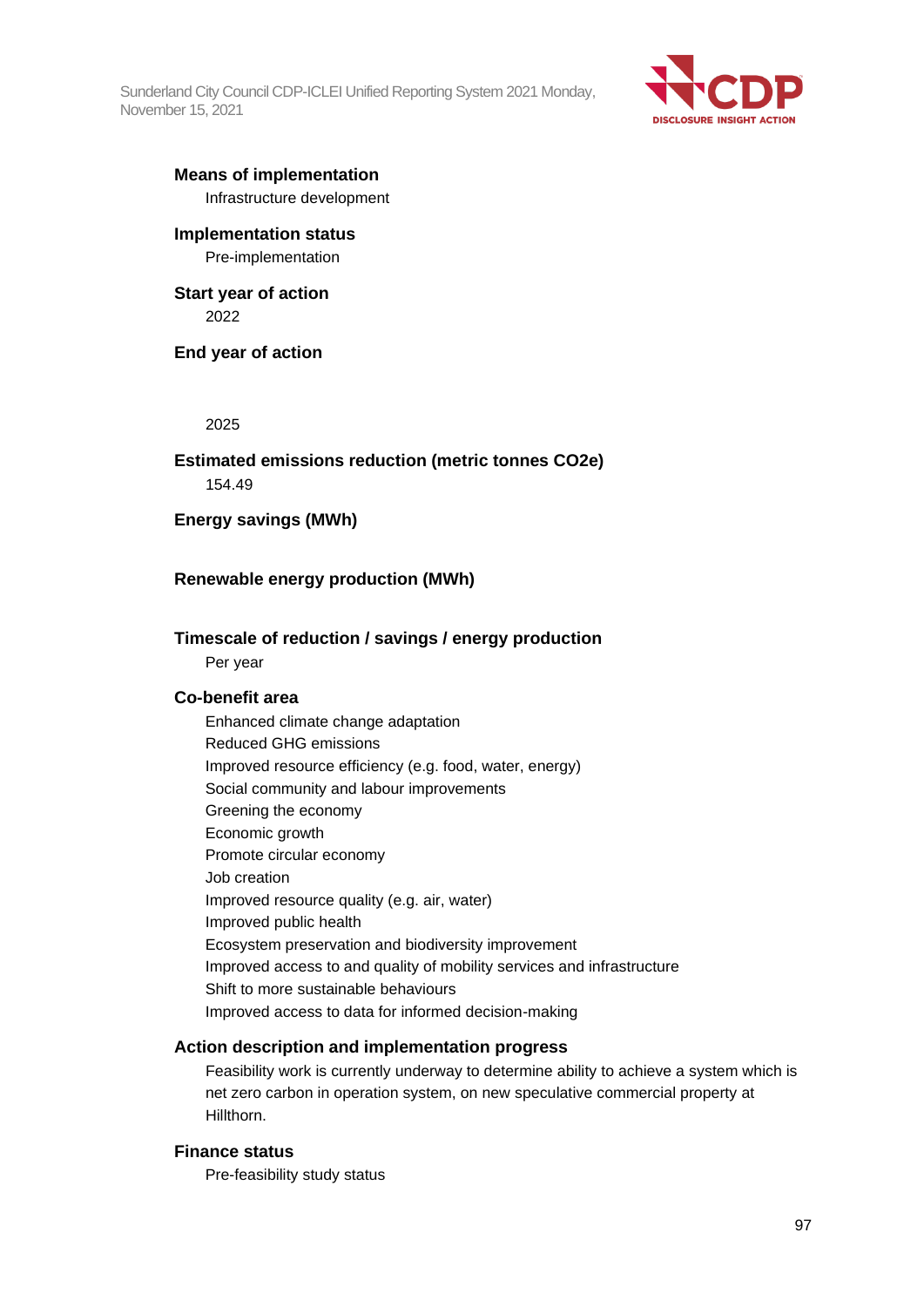

**Total cost of the project** 2,000,000

# **Total cost provided by the local government** 2,000,000

# **Majority funding source** Local

**Total cost provided by the majority funding source (currency)**  $\Omega$ 

**Web link to action website**

# **Mitigation Planning**

# **GCoM Common Reporting Framework Reporting Requirements for European Cities**

**(5.5) Does your city have a climate change mitigation or energy access plan for reducing city-wide GHG emissions?**

Yes

# **GCoM Additional Information**

**(5.5a) Please attach your city's climate change mitigation plan below. If your city has both mitigation and energy access plans, please make sure to attach all relevant documents below.**

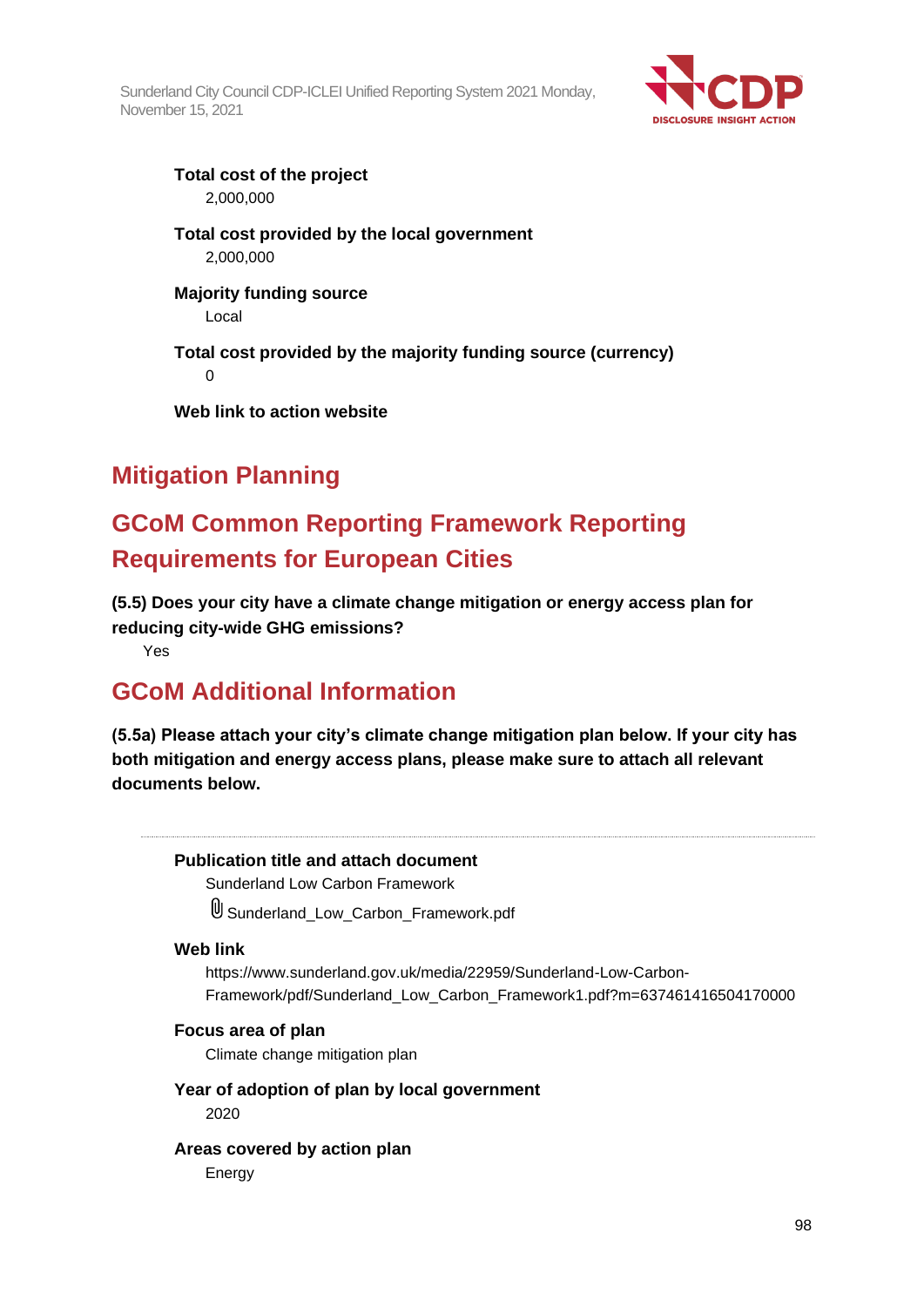

Transport (Mobility) Building and Infrastructure Industry Waste Business and Financial Service

#### **Boundary of plan relative to city boundary (reported in 0.1)**

Same – covers entire city and nothing else

**If the city boundary is different from the plan boundary, please explain why and any areas/other cities excluded or included**

#### **Stage of implementation**

Plan in implementation

# **Has your local government assessed the synergies, trade-offs, and cobenefits, if any, of the main mitigation and adaptation actions you identified?** Yes

# **Describe the synergies, trade-offs, and co-benefits of this interaction**

Co-benefits / synergies:

• Reducing fuel poverty by supporting residents to improve the energy performance of their homes and to reduce heating costs;

• Providing cleaner air by supporting a shift to more sustainable transport modes in the city;

• Creating safer streets by providing improved walking and cycling conditions and reducing the use of motor vehicles;

• Developing a green and successful economy - by supporting the city's green economy to grow, all businesses to become more sustainable, as well as adding to the city's inward investment offer through the city's special landscape mixture of seaside, river estuary, industrial heritage, wildlife and geology;

• Encouraging active travel and sustainable behaviour will benefit physical and mental health, which in turn will reduce the impact on healthcare services;

• Helping to eliminate food poverty by expanding local food networks and increasing the availability of fresh and seasonal food;

• Reducing social isolation by enabling residents to have increased opportunities to be involved in community projects, which can raise civic pride, increase community wealthbuilding and encourage active and healthier lifestyles;

• Reducing waste benefitting the environment and saving money for residents by reducing the volume of food thrown away. Using our waste in smarter ways could also support the growth of green business;

• Developing green infrastructure helping to reduce the potential for flash flooding, help to cool our city in the summer, support wildlife diversity, tourism and provide quality greenspaces for local people to enjoy;

• Developing varied local sources of energy which will help to ensure that the city has energy security.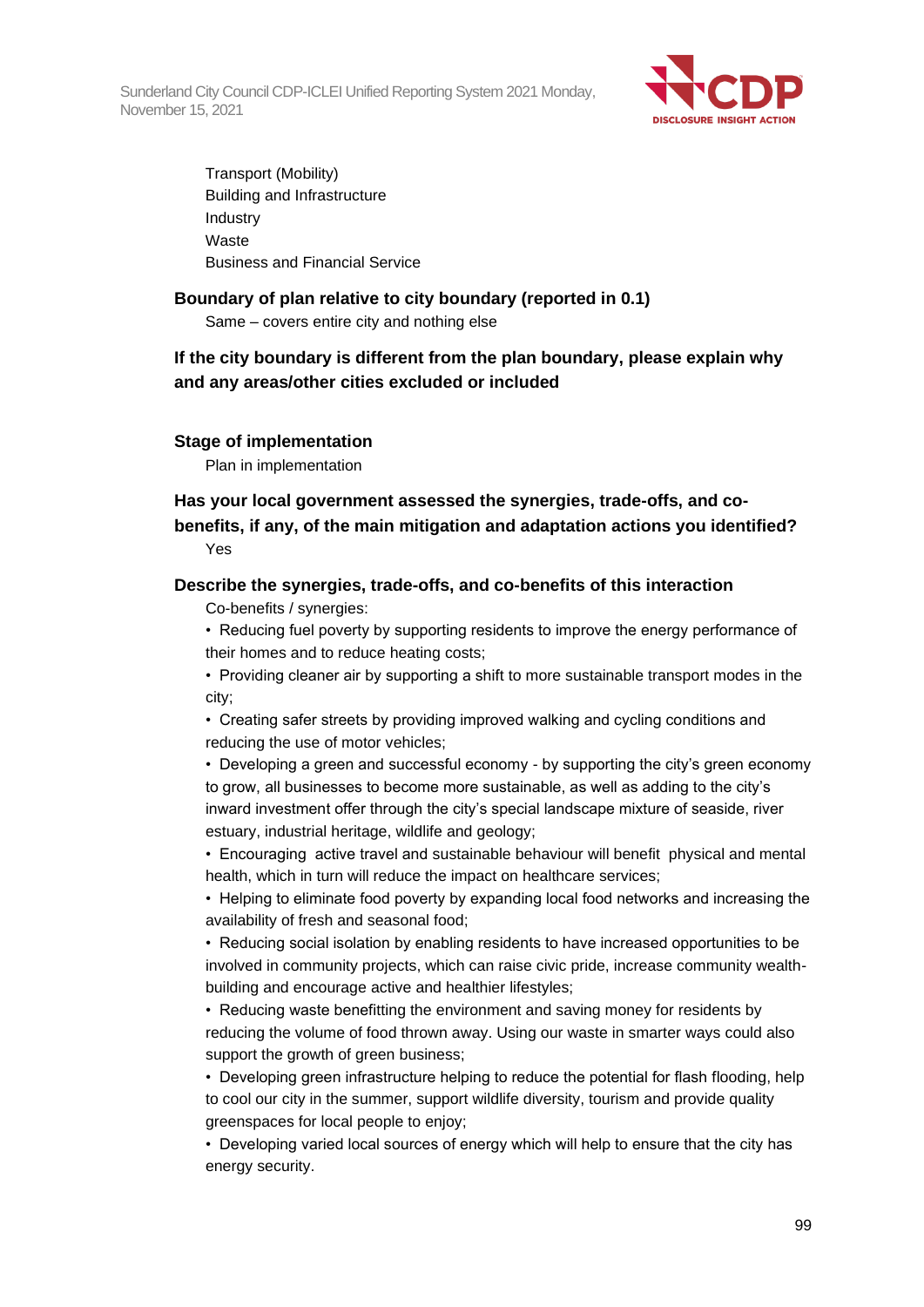

#### Trade-offs:

• There is a demand for road transport to be upgraded, to accommodate population growth, and the current increase in the popularity of the private car linked partly to the impact of COVID-19.

• There is a need for economic growth in Sunderland, to improve the quality of life for our residents, including attracting more businesses and creating more jobs. For the city to achieve carbon neutrality, all new and existing businesses need to support this ambition and be able to make their contribution. Some businesses may have conflicting priorities, particularly during post-COVID economic recovery which may delay environmental sustainability.

# **Description of stakeholder engagement process**

Tackling Climate Change is too great a task for any one body/organisation. Partners need to come together to address the challenges in Sunderland. On this basis, a partnership board, known as the 2030 Shadow Board, has been set up which brings together representatives from across the city such as the NHS, University of Sunderland, Sunderland College, NE Chamber of Commerce as well with Elected Member representation from each Group on the Council. The Shadow Board is chaired by the Leader of the Council and its purpose is to work collectively to drive forward Sunderland's ambitions and commitment to tackling climate change, and the Shadow Board has shaped the development of the Sunderland Low Carbon Framework. Since the Low Carbon Framework was adopted were approved in December 2020, work has been undertaken to increase stakeholder engagement, and the Shadow Board aim to increase Stakeholder Engagement in the future. The Shadow Board identified three key stakeholders to engage with on low carbon and climate change issues – businesses, residents and young people.

Sunderland City Council, Together for Children, Sunderland College, the University of Sunderland and Sunderland Youth Council are currently in the process of establishing a Young People's Advisory Group for low carbon and climate change. This will help ensure that the city's low carbon ambitions and delivery objectives reflect the vision of young people within the city.

Initial research has recently been undertaken to help us understand the challenges businesses face, and we hope to liaise and support businesses, to help them capitalise on opportunities associated with low carbon.

Initial research has also recently been undertaken for residents in Sunderland to gain insight into their understanding of climate change. We hope to create a sense of ownership and empowerment among our residents, so that they feel a personal responsibility and an integral part of the city's carbon neutrality journey.

# **Primary author of plan**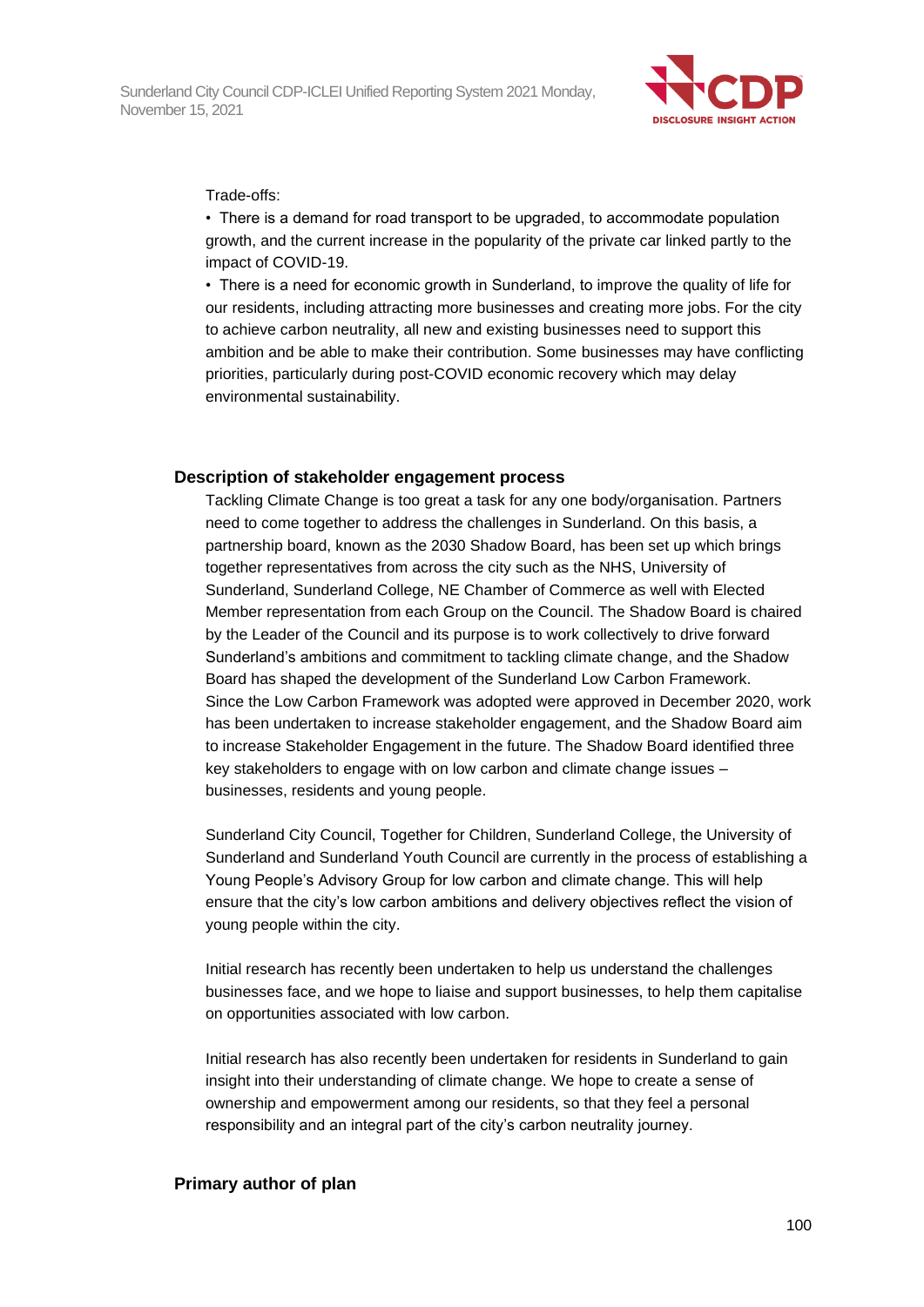

Dedicated city team

### **Comment**

The Low Carbon Framework sets out the vision, purpose and directions of actions necessary to enable the city to deliver on Sunderland's carbon neutrality goals. The Low Carbon Framework was adopted in December 2020 by the City partnership Board, on the recommendation of the 2030 Shadow Board, and subsequently endorsed by Sunderland City Council's Cabinet in 2021.

# **6. Opportunities**

# **Opportunities**

# **(6.0) Please indicate the opportunities your city has identified as a result of addressing climate change and describe how the city is positioning itself to take advantage of these opportunities.**

| <b>Opportunity</b>                                  | Describe how the city is maximizing this opportunity                                                                                                                                                                                                                                                                                                                                                                                                                                                                                                                                                                                                                                                                                                                                                                              |
|-----------------------------------------------------|-----------------------------------------------------------------------------------------------------------------------------------------------------------------------------------------------------------------------------------------------------------------------------------------------------------------------------------------------------------------------------------------------------------------------------------------------------------------------------------------------------------------------------------------------------------------------------------------------------------------------------------------------------------------------------------------------------------------------------------------------------------------------------------------------------------------------------------|
| Development<br>of clean<br>technology<br>businesses | Attracting green economy investment and supporting growth of green economy<br>businesses is key to the city's economic development, and is a significant<br>opportunity with the potential for it to continue to grow and expand. This is included<br>as one of the strategic priorities in the Low Carbon Framework and reflects the City<br>Plan 'More and Better Jobs' goal.                                                                                                                                                                                                                                                                                                                                                                                                                                                   |
|                                                     | Nissan is currently the largest employer in Sunderland, and roughly 200,000 Nissan<br>LEAFs have been produced within the city. To date, Nissan has invested a total of<br>£246 million in EV production and the battery plant has seen a total of £227 million<br>of investment creating vital jobs in the green economy.                                                                                                                                                                                                                                                                                                                                                                                                                                                                                                        |
|                                                     | The City Council has worked closely with Nissan and Envision AESC and central<br>government to secure creation of Nissan 360Zero Electric Vehicle Hub (which was<br>announced on 1 July 2021) and reinforce Sunderland's position as the leading<br>location for the electrification of advanced manufacturing within the UK. The EV<br>Hub will see a new all electric vehicle produced in Sunderland by Nissan and<br>investment by Envision AESC in Sunderland a new gigaplant on the International<br>Advanced Manufacturing Plant. The gigaplant represents initial investment of<br>£450m, will have the capacity to supply 100,000 vehicles with production of up to<br>9GWh, together with creation of 700 jobs and safeguarding of the existing 300 jobs<br>and the potential for further jobs and investment to follow. |
| Development<br>of clean                             | The city's green economy includes businesses such as Hyperdrive Innovation,<br>Advanced Electric Machines, and Curtis Instruments which are all active in                                                                                                                                                                                                                                                                                                                                                                                                                                                                                                                                                                                                                                                                         |
|                                                     | electrification of advanced manufacturing which is key to decarbonisation of                                                                                                                                                                                                                                                                                                                                                                                                                                                                                                                                                                                                                                                                                                                                                      |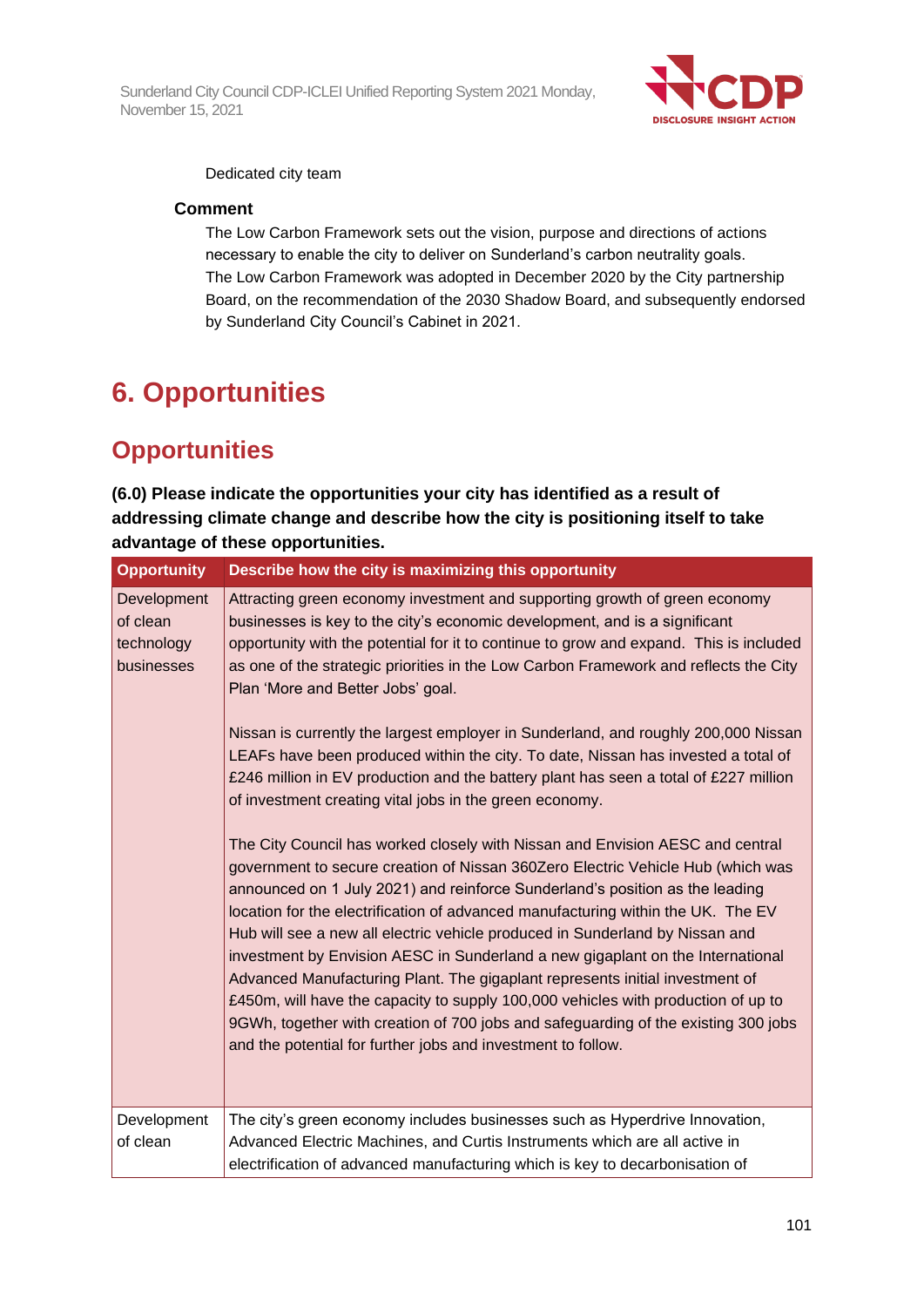

| technology   | transport as well as companies such as Green Marine. Further examples of green                                                                                                                                                                      |
|--------------|-----------------------------------------------------------------------------------------------------------------------------------------------------------------------------------------------------------------------------------------------------|
| businesses   | businesses in Sunderland include Haskel, who manufacture Hydrogen refuelling                                                                                                                                                                        |
|              | systems, significantly contributing to the adoption of a decarbonised future through                                                                                                                                                                |
|              | creating renewable energy sources and reducing CO2 emissions. DLAW are also                                                                                                                                                                         |
|              | based in Sunderland and manufacture industrial stainless-steel Geothermal and                                                                                                                                                                       |
|              | Biomass systems.                                                                                                                                                                                                                                    |
|              | The University of Sunderland's Institute for Automotive and Manufacturing<br>Advanced Practice (AMAP) is leading international research in the sector, and the                                                                                      |
|              | city's Low Carbon Vehicles Enterprise Zone has already attracted £122 million in<br>investment to create new technologies and jobs. Newcastle University leads the<br>UK's Driving the Electric Revolution (DER) programme and the DER Centre NE is |
|              | based in Sunderland adjacent to Nissan and the surrounding advanced                                                                                                                                                                                 |
|              | manufacturing cluster in a building recently acquired by Sunderland City Council for                                                                                                                                                                |
|              | this purpose. Sunderland Council has been an active partner in the development of<br>DER since it was first discussed.                                                                                                                              |
|              | Several 2030 Shadow Board partners across the city are carrying out energy saving<br>measures across their respective estates, including the introduction of LED lighting,                                                                          |
|              | automatic metering, improved insulation and green power use. Sunderland's largest                                                                                                                                                                   |
|              | social housing provider, Gentoo, has installed ground source heat pumps, thermal                                                                                                                                                                    |
|              | batteries, smart controls, and thermostats to 7 high rise blocks of flats, and has also                                                                                                                                                             |
|              | provided solar panels on over 5,500 properties in Sunderland. Finally, the Council                                                                                                                                                                  |
|              | are also encouraging investment in and adoption of clean energy technologies                                                                                                                                                                        |
|              | across all business sectors as part of wider business engagement.                                                                                                                                                                                   |
| Development  | Within Sunderland's Low Carbon Framework and the City Council's Low Carbon                                                                                                                                                                          |
| of energy    | Action Plan, strategic priority 3 is to 'create an energy efficient built environment',                                                                                                                                                             |
| efficiency   | with the main objective of improving energy efficiency of existing homes and                                                                                                                                                                        |
| measures and | buildings and working towards zero carbon for new homes and buildings. Through                                                                                                                                                                      |
| technologies | the Low Carbon Framework, Sunderland have identified several other opportunities                                                                                                                                                                    |
|              | which arise from achieving this strategic priority, in addition to reducing emissions.                                                                                                                                                              |
|              | Improving the energy performance of homes and saving heating costs will help to                                                                                                                                                                     |
|              | eliminate fuel poverty; improving energy efficiency of commercial premises will                                                                                                                                                                     |
|              | reduce running costs for businesses and make commercial buildings easier to                                                                                                                                                                         |
|              | lease; and cleaner and greener energy for housing will improve air quality and                                                                                                                                                                      |
|              | provide purity of supply and cost.                                                                                                                                                                                                                  |
|              | Within Sunderland's Core Strategy and Development Plan, several policies aim to                                                                                                                                                                     |
|              | increase energy efficiency. Policy BH1 requires development to achieve a high-                                                                                                                                                                      |
|              | quality standard of design, maximise the opportunities to create sustainable mixed-                                                                                                                                                                 |
|              | use developments and to maximise the opportunities for buildings and spaces to                                                                                                                                                                      |
|              | gain benefit from sunlight and passive solar energy. Policy BH2 requires the                                                                                                                                                                        |
|              | incorporation of sustainable design and construction methods where possible,                                                                                                                                                                        |
|              | maximising energy efficiency and integrating the use of renewable and low carbon                                                                                                                                                                    |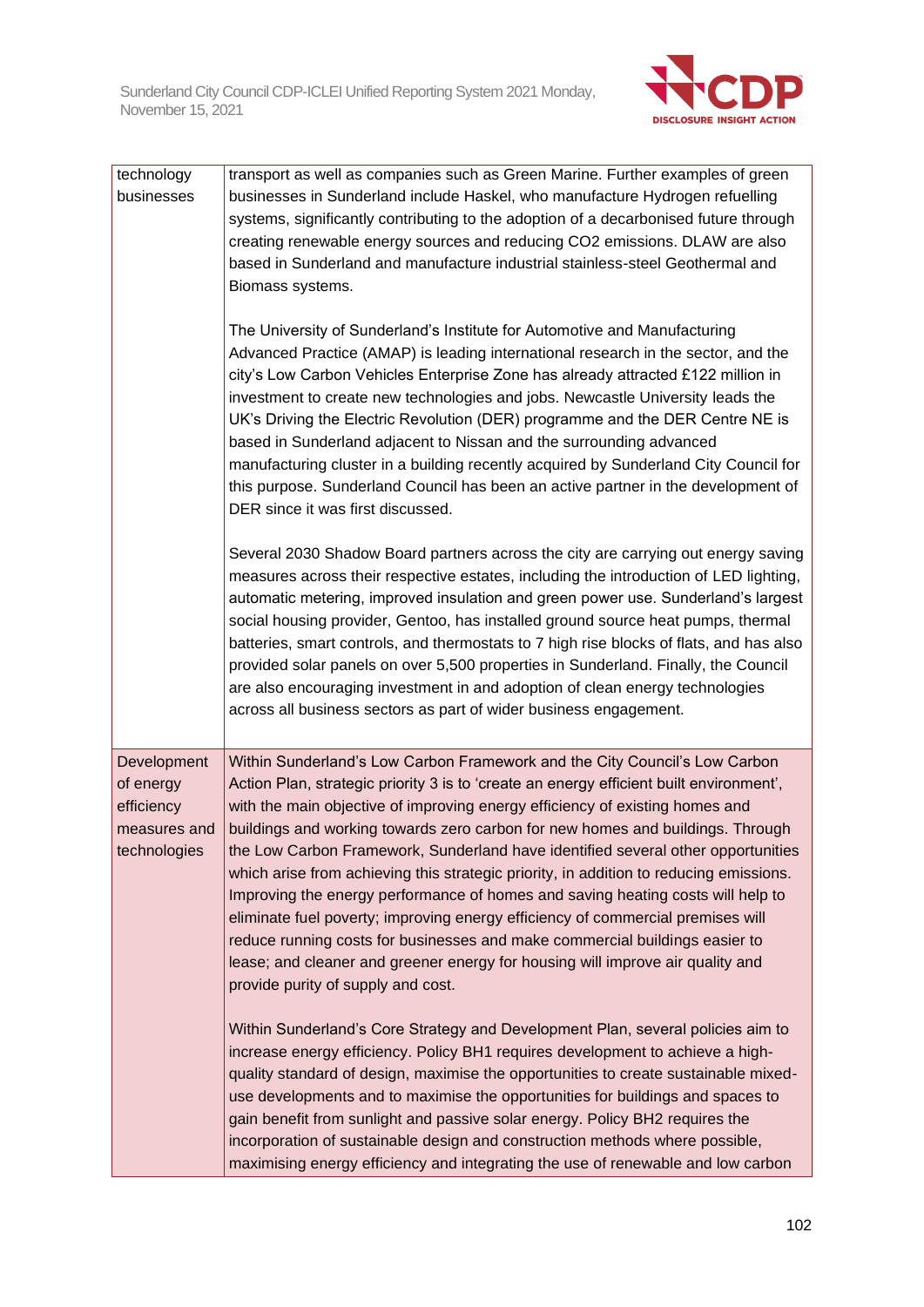

|                                                                        | energy. Policy D1 within the IAMP AAP encourages the use of solar gain on<br>buildings. The Low Carbon Framework and City Council's Low Carbon Action Plan<br>also aim to develop energy efficiency in new build houses, with the ambition to strive<br>towards zero-carbon new homes. Finally, Sunderland City Council have responded<br>to Government consultation on national planning policy to seek to increase low<br>carbon design standards.                                                                                                                                                                                                                                                                                                                                                                                                                                                                                                                                                                                                                                                                                                                                                                                                                                                                                                                                                                                                                                                                                                                                |
|------------------------------------------------------------------------|-------------------------------------------------------------------------------------------------------------------------------------------------------------------------------------------------------------------------------------------------------------------------------------------------------------------------------------------------------------------------------------------------------------------------------------------------------------------------------------------------------------------------------------------------------------------------------------------------------------------------------------------------------------------------------------------------------------------------------------------------------------------------------------------------------------------------------------------------------------------------------------------------------------------------------------------------------------------------------------------------------------------------------------------------------------------------------------------------------------------------------------------------------------------------------------------------------------------------------------------------------------------------------------------------------------------------------------------------------------------------------------------------------------------------------------------------------------------------------------------------------------------------------------------------------------------------------------|
| Development<br>of energy<br>efficiency<br>measures and<br>technologies | Sunderland is working to improve the energy efficiency of existing homes and<br>buildings through retrofitting. Through the BEIS Local Authority Delivery Round 2<br>Fund, Sunderland City Council recently secured £1.6 million to retrofit 200-300<br>existing homes with energy efficiency measures by the end of 2021. Independent of<br>this, Sunderland City Council also received £20,000 to have retrofitting<br>specifications drawn up with BDA, in addition to a further £30,000 for a pilot property<br>energy efficiency retrofit demonstration. The Energy Company Obligation ECO Flex<br>scheme also operates in Sunderland, which is in line with strategic priority 5 (Green<br>Economy) of the city's Low Carbon Framework. This scheme involves the<br>replacement of new boilers and home insulation measures, and is aimed at<br>households living in fuel poverty, on low incomes, and that either face high fuel<br>costs or are vulnerable to the effects of living in a cold home. ECO flex measures<br>include cavity wall, underfloor, party wall and solid wall insulation, as well as central<br>heating or gas boiler replacements and heating upgrades. As of July 2021, the ECO<br>flex scheme has supported 93 properties in the city, achieving total lifetime savings<br>of £500,000. Sunderland City Council also works with local businesses on energy<br>and cost savings initiatives, providing advice, guidance, and support funding through<br>EU funded BREEZ and BEST projects. More information on this is provided in<br>question 6.2. |
| Development<br>of energy<br>efficiency<br>measures and<br>technologies | Sunderland City Council are continuing the rollout of energy efficient LED lighting<br>across the city. Over the last 4 years, the council has replaced over 48,000<br>streetlights across the city with LED lighting. From the start of the project until now,<br>this has reduced annual energy consumption from streetlighting by over<br>20,000MWh, annual carbon savings of 5370 tonnes, and annual energy costs by<br>over £3 million. In addition to the street lighting replacement scheme, the Council is<br>now delivering LED lighting to parks and associated buildings, Traffic Signals and Lit<br>Signs, which will deliver additional energy, carbon and financial savings.                                                                                                                                                                                                                                                                                                                                                                                                                                                                                                                                                                                                                                                                                                                                                                                                                                                                                          |
| Development<br>of energy<br>efficiency<br>measures and<br>technologies | Sunderland Council has recently begun a £10,000 Innovation Challenge with the<br>Digital Catapult to identify an SME to develop and pilot a digital product or service<br>which can improve energy efficiency within Council buildings. The proposal will<br>begin with a test site / sites and the solution is required to be scalable. The<br>challenge launched in summer 2021. This is also discussed in 'Increased<br>opportunities for trade (nationally or internationally)'.                                                                                                                                                                                                                                                                                                                                                                                                                                                                                                                                                                                                                                                                                                                                                                                                                                                                                                                                                                                                                                                                                                |
| Development<br>of waste<br>management-<br>sector                       | Key opportunities which arise from the waste management sector are set out in the<br>Low Carbon Framework and include:<br>1. Developing a green and successful economy through increasing local and low-<br>carbon food production, reducing food waste, and developing smarter ways of                                                                                                                                                                                                                                                                                                                                                                                                                                                                                                                                                                                                                                                                                                                                                                                                                                                                                                                                                                                                                                                                                                                                                                                                                                                                                             |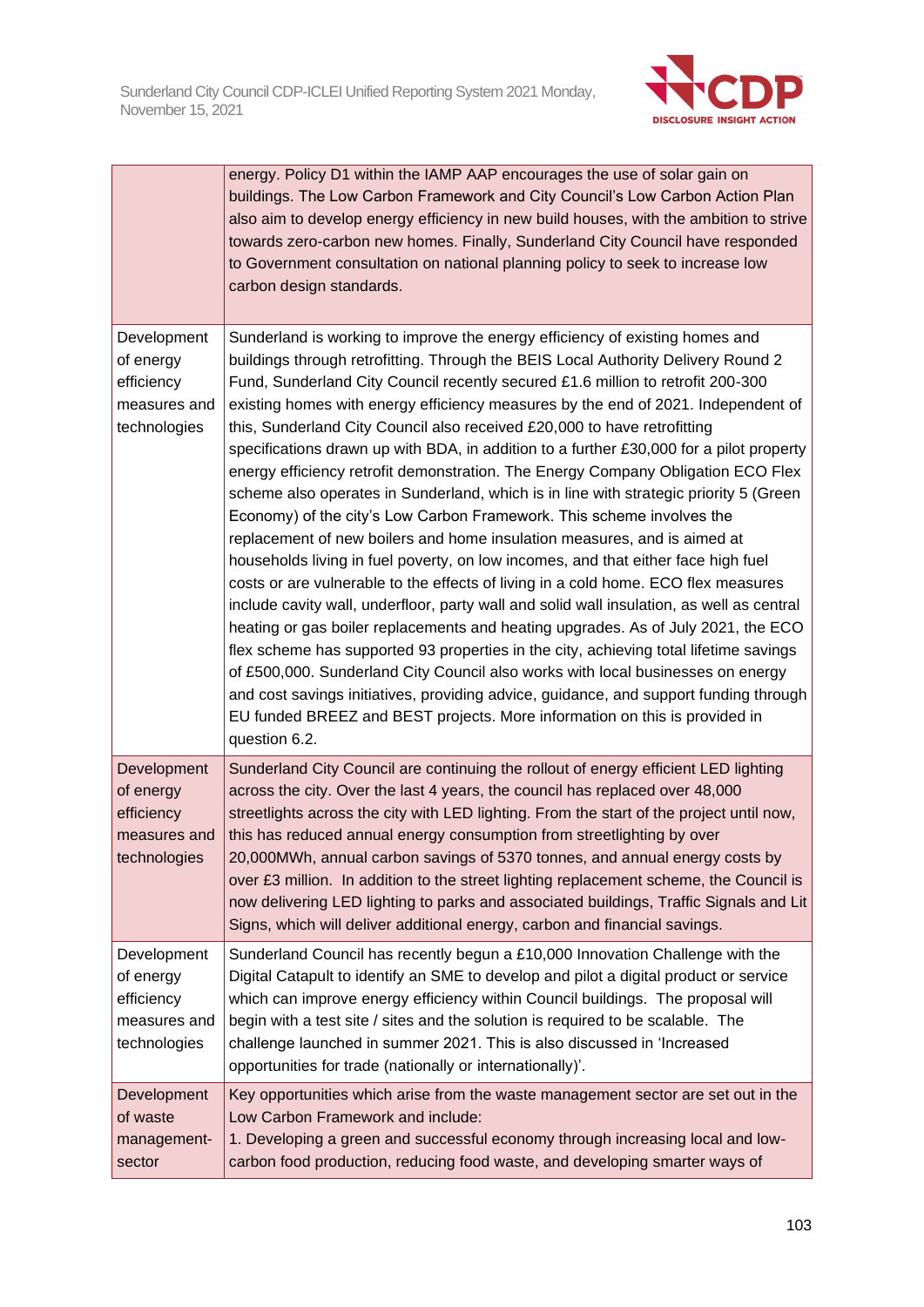

|                                                  | recycling.<br>2. Reducing environmental impact.<br>3. Saving residents money by reducing the volume of food thrown away.<br>4. Eliminating food poverty by growing food locally and communally and increasing<br>the availability of fresh and seasonal food, encouraging more low carbon cooking<br>and meals.<br>5. Encouraging healthier eating and active lifestyles, which will help people in<br>Sunderland gain better physical and mental health, which in turn will save money on<br>healthcare services.<br>6. Reducing social isolation by encouraging active lifestyles and increasing the<br>number of community projects.<br>7. Reducing carbon emissions of city events.                                                                                                                                                                                                                                                                                                                                                                                                                                                                                                                                                                                                                                                                                                                                                                                                                                                                                           |
|--------------------------------------------------|-----------------------------------------------------------------------------------------------------------------------------------------------------------------------------------------------------------------------------------------------------------------------------------------------------------------------------------------------------------------------------------------------------------------------------------------------------------------------------------------------------------------------------------------------------------------------------------------------------------------------------------------------------------------------------------------------------------------------------------------------------------------------------------------------------------------------------------------------------------------------------------------------------------------------------------------------------------------------------------------------------------------------------------------------------------------------------------------------------------------------------------------------------------------------------------------------------------------------------------------------------------------------------------------------------------------------------------------------------------------------------------------------------------------------------------------------------------------------------------------------------------------------------------------------------------------------------------|
| Development<br>of waste<br>management-<br>sector | Sunderland, along with the neighbouring authorities of South Tyneside and<br>Gateshead, form the South Tyne and Wear Waste Management Partnership<br>(STWWMP). The main aims of STWWMP are to manage waste more sustainably<br>and reduce the amount of waste sent to landfill in the region. This is ensured<br>through reducing the amount of waste generated, reusing waste, recycling and/or<br>composting waste as far as reasonably practical within economic and environmental<br>constraints, recovering energy from the remaining waste and finally disposing of any<br>residual waste safely. The STWWMP Joint Municipal Waste Strategy 2021-2025<br>has also recently been published to provide a strategic and coordinated approach to<br>achieving these targets and maximise opportunities arising from the waste<br>management sector.                                                                                                                                                                                                                                                                                                                                                                                                                                                                                                                                                                                                                                                                                                                             |
| Development<br>of waste<br>management-<br>sector | Current and recent activities to help develop Sunderland's waste management<br>sector include:<br>• Sunderland City Council continues to extend the range of materials that residents<br>can recycle in the household kerbside service through the introduction of additional<br>materials, such as drinks cartons and plastic pots, tubs & trays. Communal recycling<br>facilities for high-rise flats etc. are now in place that replicate the kerbside recycling<br>service. This means all households across Sunderland can easily recycle the same<br>materials.<br>. No Council contract waste has required disposal by landfill during the period April<br>2015 to June 2021. All household waste that has not been presented at the kerbside<br>for recycling is sent to an energy-from-waste facility, where it is incinerated to power<br>a turbine that generates electricity for the National Grid.<br>• The Sunderland Household Waste Reuse and Recycling Centre (HWRRC)<br>management contract is now incentive based, where the contractor is rewarded for<br>exceeding pre-agreed targets for recycling materials disposed by residents. This<br>has enabled new, recycling outlets to be secured for some traditionally difficult to-<br>recycle materials, such as carpets and mattresses.<br>. Businesses are supporting the introduction and development of community food<br>networks.<br>• Sunderland City Council trialled the city's first Refuse Collection Vehicle (RCV) in<br>June 2021 to help lower CO2 emissions from the transportation of waste. |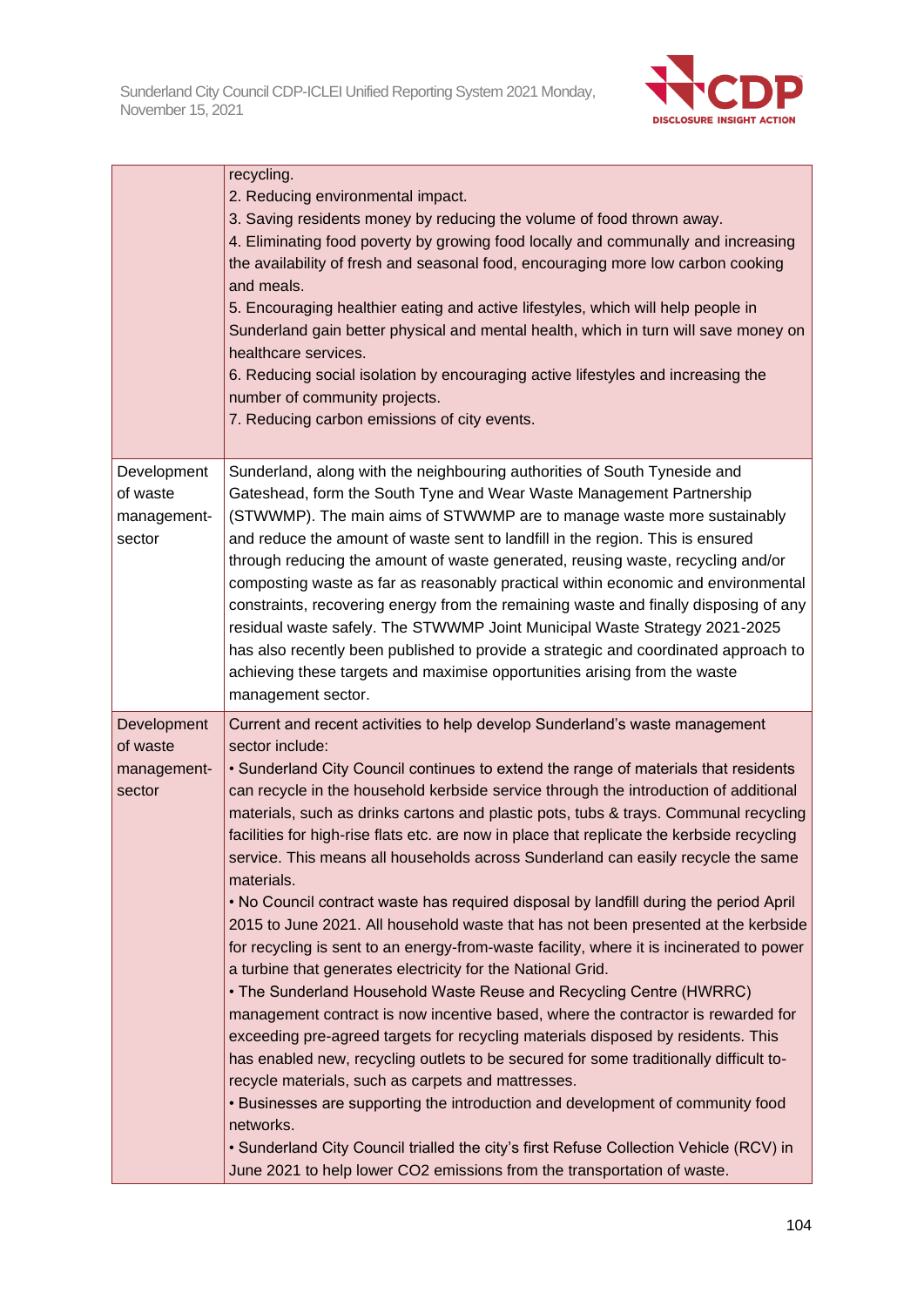

|                                                                   | • A new modernised household waste recycling centre at Pallion will increase<br>recycling rates within the city. The centre will also have a purpose-built<br>recycling/reuse facility, for the donation and reuse of reusable items.                                                                                                                                                                                                                                                                                                                                                                                                                                                                                                                                                                                                                                                                                                                                                                                                                                                                                                                  |
|-------------------------------------------------------------------|--------------------------------------------------------------------------------------------------------------------------------------------------------------------------------------------------------------------------------------------------------------------------------------------------------------------------------------------------------------------------------------------------------------------------------------------------------------------------------------------------------------------------------------------------------------------------------------------------------------------------------------------------------------------------------------------------------------------------------------------------------------------------------------------------------------------------------------------------------------------------------------------------------------------------------------------------------------------------------------------------------------------------------------------------------------------------------------------------------------------------------------------------------|
| Development<br>of circular<br>economy<br>models and<br>businesses | Sunderland has a Community Wealth Building Strategy (which was adopted by the<br>Council's Cabinet in March 2020), recognising the importance of developing assets<br>of all kinds in such a way that the wealth stays local. Within this context Sunderland<br>Council became accredited Real Living Way Employer in August 2020. The<br>Sunderland Partnership Board committed to development of a Community Wealth<br>Building Charter to which anchor organisations in the city will sign up to and work<br>towards. This focuses on five key priorities, with two directly relevant in this context:<br>reduce carbon emissions - commit to becoming a net zero carbon organisation;<br>procurement – committing to using all spend to support a diverse local business<br>base.                                                                                                                                                                                                                                                                                                                                                                  |
|                                                                   | In-line with Strategic Priority 2 of the Low Carbon Framework - 'Adapt Our Policies<br>and Procedures' - and of the City Council's Low Carbon Action Plan, Sunderland<br>Council is currently working to re-evaluate procurement procedures and policy to<br>increase the emphasis on sustainability and low carbon, in line with the<br>development of a circular economy. Sunderland has also monitored the level of<br>spend within the local and regional economy since 2012 to ensure a focus on local<br>expenditure. As at end March 2021, 37% of the Council's third party spend is local,<br>with 65% being regional (including local).                                                                                                                                                                                                                                                                                                                                                                                                                                                                                                       |
| Development<br>of circular<br>economy<br>models and<br>businesses | Sunderland is designated as a Social Enterprise City and the North East Business<br>Innovation Centre (NE BIC), which is based in Sunderland and is itself a social<br>enterprise, has a strong focus on developing and supporting the growth of social<br>enterprises. Sunderland Council is a Co-operative Council and is currently<br>identifying the most appropriate approach to seek to increase the number of<br>cooperative businesses in the city.                                                                                                                                                                                                                                                                                                                                                                                                                                                                                                                                                                                                                                                                                            |
| Development<br>of circular<br>economy<br>models and<br>businesses | Riverside Sunderland has been designed using the principles of a circular and<br>sharing economy to create opportunities for local people and supply chains, using<br>and building on local skills and resources to create an innovative place with low<br>embodied impacts and a culture of re-use and zero waste. The Vaux site, which is<br>part of the Riverside Sunderland project, embraces the circular economy model to<br>retain materials at their highest value and minimise the amount of waste generated.<br>Several circular economy principles will be demonstrated at the Vaux site, including:<br>designing buildings for their whole life cycle so that they are adaptable to residents'<br>changing needs and fit for lifelong occupation; designing for easy replacement of<br>shorter life products using the building in layers approach; designing for future reuse<br>based on the concept of Buildings as Materials Banks (BAMB); recovering materials<br>for reuse or high value recycling in construction; and building a local supply chain for<br>the provision of circular economy technologies, solutions and services. |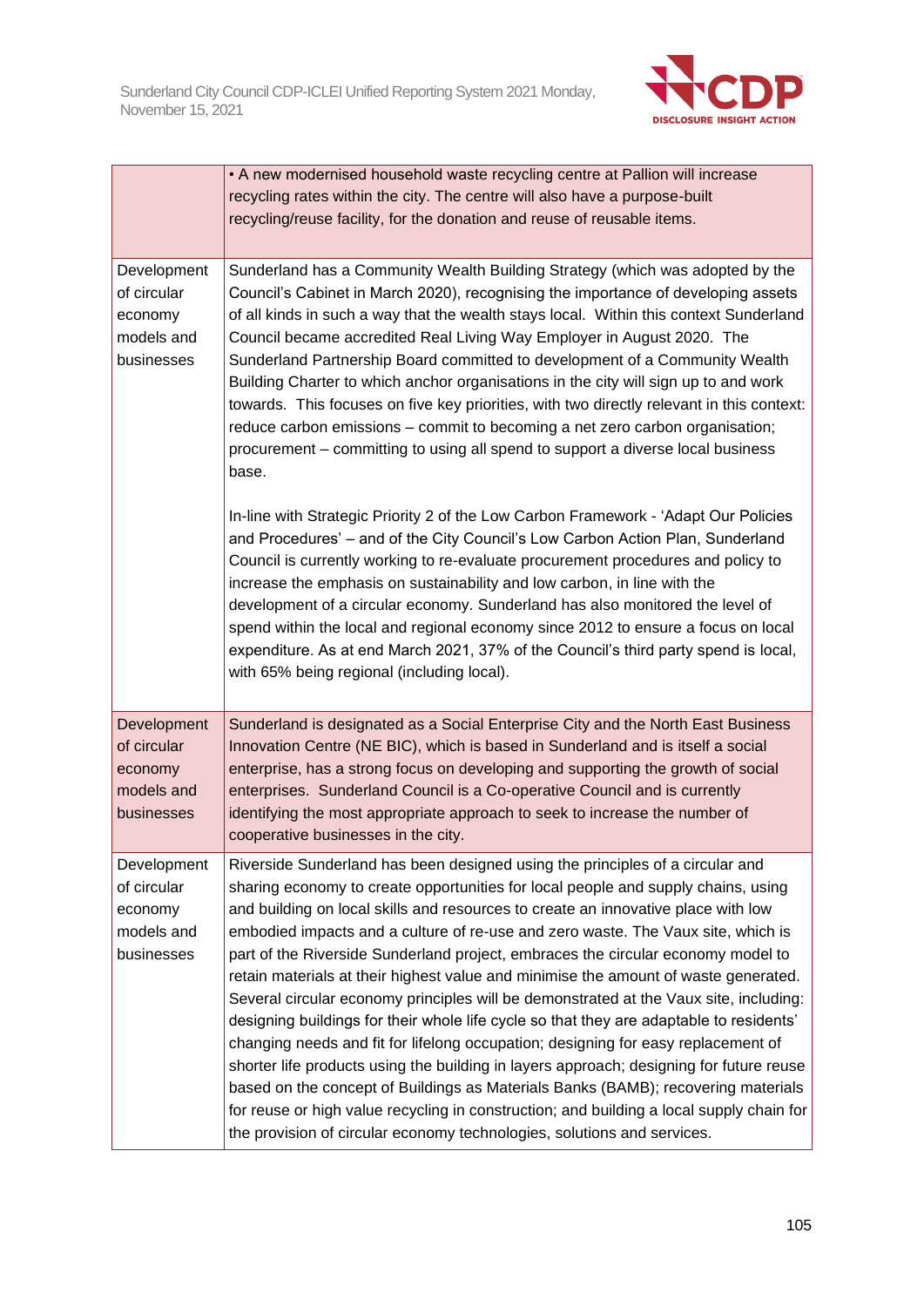

| Development<br>of tourism and<br>eco-tourism<br>sector | As part of the city's Low Carbon Framework and the City Council's Low Carbon<br>Action Plan, Sunderland are aiming to develop sustainable events and tourism in<br>the future through reviewing best practice elsewhere in the UK.<br>In addition to the above, and in response to the negative impact of COVID-19 on<br>tourism in Sunderland, Sunderland's Tourism Recovery Plan 2021-2023 looks at<br>how we can support the tourism sector in the city in the next two years, through a<br>mix of short term campaigns and longer term measures. The recovery plan also<br>recognises the vital role that the Low Carbon Framework has to support its delivery<br>and in turn be supported by its outcomes. Consequently, the Tourism Recovery<br>Plan 2012-2023 aims to increase visitor footfall in a sustainable and carbon<br>conscious manner. An example of a listed action to aid this is to support the Go<br>Smarter Go Active campaign to provide sustainable and active routes into the city<br>recognising the contribution this can make to our carbon reduction goals as well as<br>to addressing health inequalities.                                                                                                                                                                                                                                                                                                                                                                                                                                                                                  |
|--------------------------------------------------------|---------------------------------------------------------------------------------------------------------------------------------------------------------------------------------------------------------------------------------------------------------------------------------------------------------------------------------------------------------------------------------------------------------------------------------------------------------------------------------------------------------------------------------------------------------------------------------------------------------------------------------------------------------------------------------------------------------------------------------------------------------------------------------------------------------------------------------------------------------------------------------------------------------------------------------------------------------------------------------------------------------------------------------------------------------------------------------------------------------------------------------------------------------------------------------------------------------------------------------------------------------------------------------------------------------------------------------------------------------------------------------------------------------------------------------------------------------------------------------------------------------------------------------------------------------------------------------------------------------------------------|
| Development<br>of sustainable<br>transport<br>sector   | Sunderland, along with 6 other local authorities and 2 combined authorities, make<br>up the North East Joint Transport Committee (NEJTC). NEJTC have recently<br>developed the North East Transport Plan 2021-2035, setting out the transport<br>priorities for our region up to 2035. Delivering this plan will support a shift towards<br>sustainability through lowered emissions, better air quality and travel choices. One<br>of the main objectives of the North East Transport Plan is to make transport in the<br>North East carbon-neutral by 2035.                                                                                                                                                                                                                                                                                                                                                                                                                                                                                                                                                                                                                                                                                                                                                                                                                                                                                                                                                                                                                                                             |
| Development<br>of sustainable<br>transport<br>sector   | Sunderland was an early adopter of infrastructure to support use of electric vehicles.<br>As part of the North East Plugged-In Places programme (2010-2012), charging<br>stations were introduced across the city. Further EV infrastructure is being rolled out<br>across Sunderland, including new facilities in town and city centres, at municipal car<br>parks and at key destinations. There are currently approaching 100 charging points,<br>some of which are double bays. In 2019 it was announced that Sunderland had the<br>highest number of EV charging points per vehicle licence holder in the whole of the<br>UK (1 for every 1460 drivers). The city also boasts the country's first rapid charging<br>electric vehicle station which offers four 50 kW fast chargers and two 175kW fast<br>chargers that are enabled for 350 kW charging (the fastest available nationally).<br>Encouraging greater use of low emission vehicles is part of Sunderland's strategy to<br>become the UK's national hub for the low carbon economy. Sunderland-based<br>advanced manufacturing businesses are playing a key role in the decarbonisation of<br>transport (as set out earlier in question 6.0).<br>Sunderland is also currently trialling E-Scooters in the city in collaboration with<br>Neuron. and the Council is also working to introduce a new one-stop 'mobility hub'<br>in the city, encouraging use of sustainable transport.<br>Sunderland have recently been awarded £300,000 revenue grant funding from the<br>UK Government's Capability Fund to promote sustainable transport options through |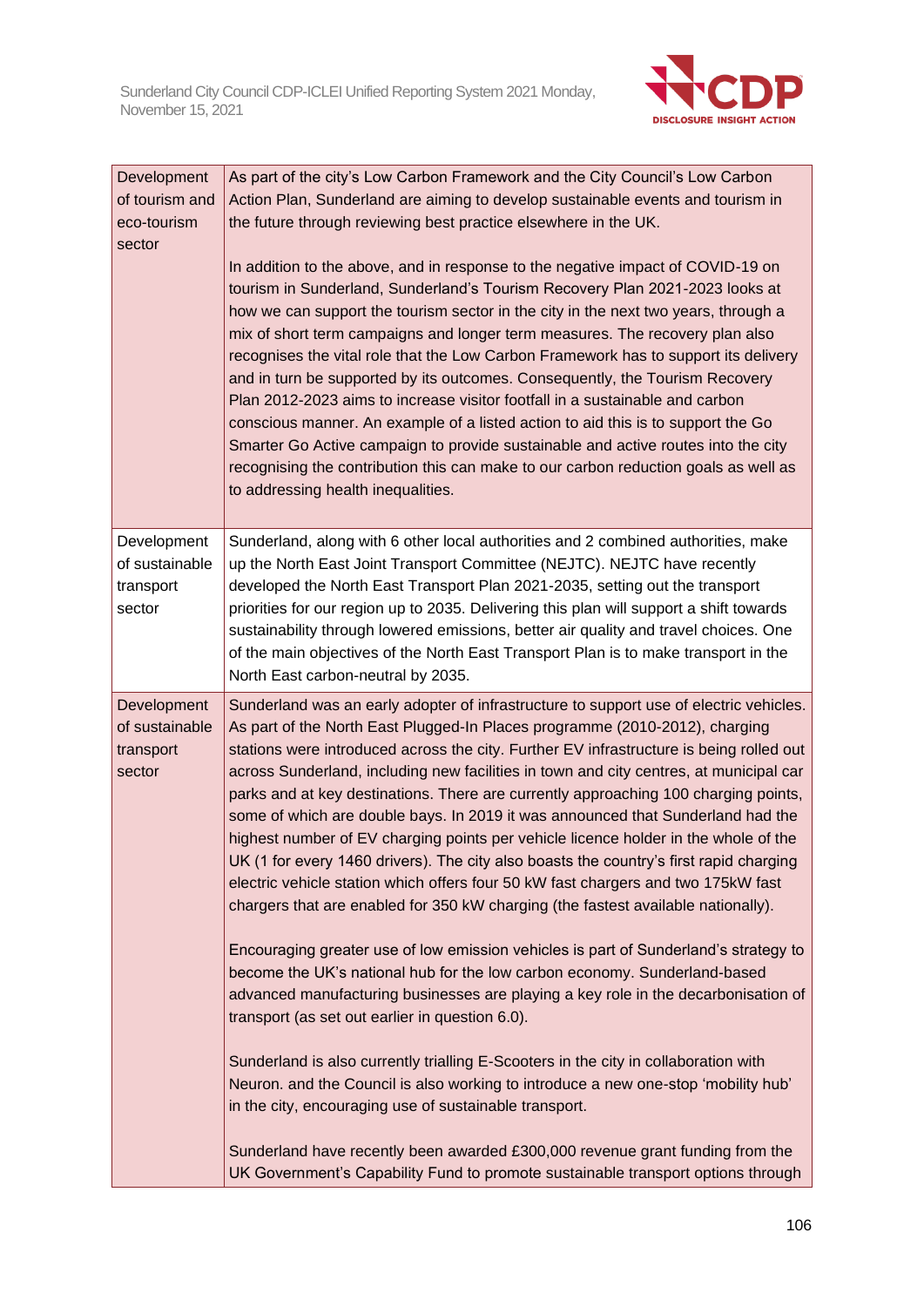

|                                                                         | 2021.                                                                                                                                                                                                                                                                                                                                                                                                                                                                                                                                                                                                                                                                                                                                                                                                                                                                                                                                                                                                                                                                                                                                                                                                                                                                                                              |
|-------------------------------------------------------------------------|--------------------------------------------------------------------------------------------------------------------------------------------------------------------------------------------------------------------------------------------------------------------------------------------------------------------------------------------------------------------------------------------------------------------------------------------------------------------------------------------------------------------------------------------------------------------------------------------------------------------------------------------------------------------------------------------------------------------------------------------------------------------------------------------------------------------------------------------------------------------------------------------------------------------------------------------------------------------------------------------------------------------------------------------------------------------------------------------------------------------------------------------------------------------------------------------------------------------------------------------------------------------------------------------------------------------|
| Development<br>of sustainable<br>transport<br>sector                    | Sunderland have ambitions to increase walking and cycling mode share in the city,<br>and consequently, are currently developing a Local Cycling and Walking<br>Infrastructure Plan (LCWIP) for the city, which will be presented to cabinet shortly<br>for adoption. In addition, through the Department for Transport's Active Travel Fund,<br>Sunderland has been awarded just over £1 million to upgrade the National Cycle<br>Network along the coast of Roker, subject to the outcome of successful<br>consultation. It is hoped this development will later be rolled out further into the city.<br>Furthermore, we are also developing plans for a new pedestrian and cycle bridge at<br>Riverside Sunderland, connecting the city centre to the northern side of the city.<br>This will encourage active transport.                                                                                                                                                                                                                                                                                                                                                                                                                                                                                        |
| Development<br>of sustainable<br>transport<br>sector                    | All businesses and developers in the city are required to have a sustainable travel<br>plan linked to planning applications.                                                                                                                                                                                                                                                                                                                                                                                                                                                                                                                                                                                                                                                                                                                                                                                                                                                                                                                                                                                                                                                                                                                                                                                       |
| Development<br>of sustainable<br>construction/re<br>al estate<br>sector | Sunderland has a Sustainable Design and Construction Policy (BH2) as part of the<br>Core Strategy and Development Plan for the city. This ensures that sustainable<br>construction is integral to development and, where possible, major development<br>should:<br>1. Maximise energy efficiency and integrate the use of renewable and low carbon<br>energy.<br>2. Reduce waste and promote recycling during construction and in operation.<br>3. Conserve water resources and minimise vulnerability to flooding.<br>4. Provide details of the type of materials to be used at the appropriate stage of<br>development.<br>5. Provide flexibility and adaptability, where appropriate, allowing future modification<br>of use or layout, facilitating future refurbishment and retrofitting.<br>6. Include opportunities to incorporate measures which enhance the biodiversity<br>value of development, such as green roofs.<br>7. Include a sustainability statement setting out how the development incorporates<br>sustainable resource management and high environmental standards.<br>8. Maintain an appropriate buffer between sensitive development and existing<br>wastewater treatment works to ensure amenity and operational continuity, in<br>accordance with Government Code of Practice guidance. |
| Development<br>of sustainable<br>construction/re<br>al estate<br>sector | The Riverside Sunderland project aims to regenerate vacant, derelict and under-<br>utilised industrial land to deliver a new residential community, a thriving business<br>district and a focal point for civic, commercial and community life within a highly<br>sustainable location. The Riverside Sunderland SPD was developed by the Council<br>in 2020, linking closely to the City's emerging Low Carbon Framework. The SPD<br>seeks to guide development on Riverside to achieve carbon neutrality and climate<br>change resilience by: creating energy-efficient offices and public buildings;<br>delivering energy-efficient homes built using modern methods of construction;                                                                                                                                                                                                                                                                                                                                                                                                                                                                                                                                                                                                                           |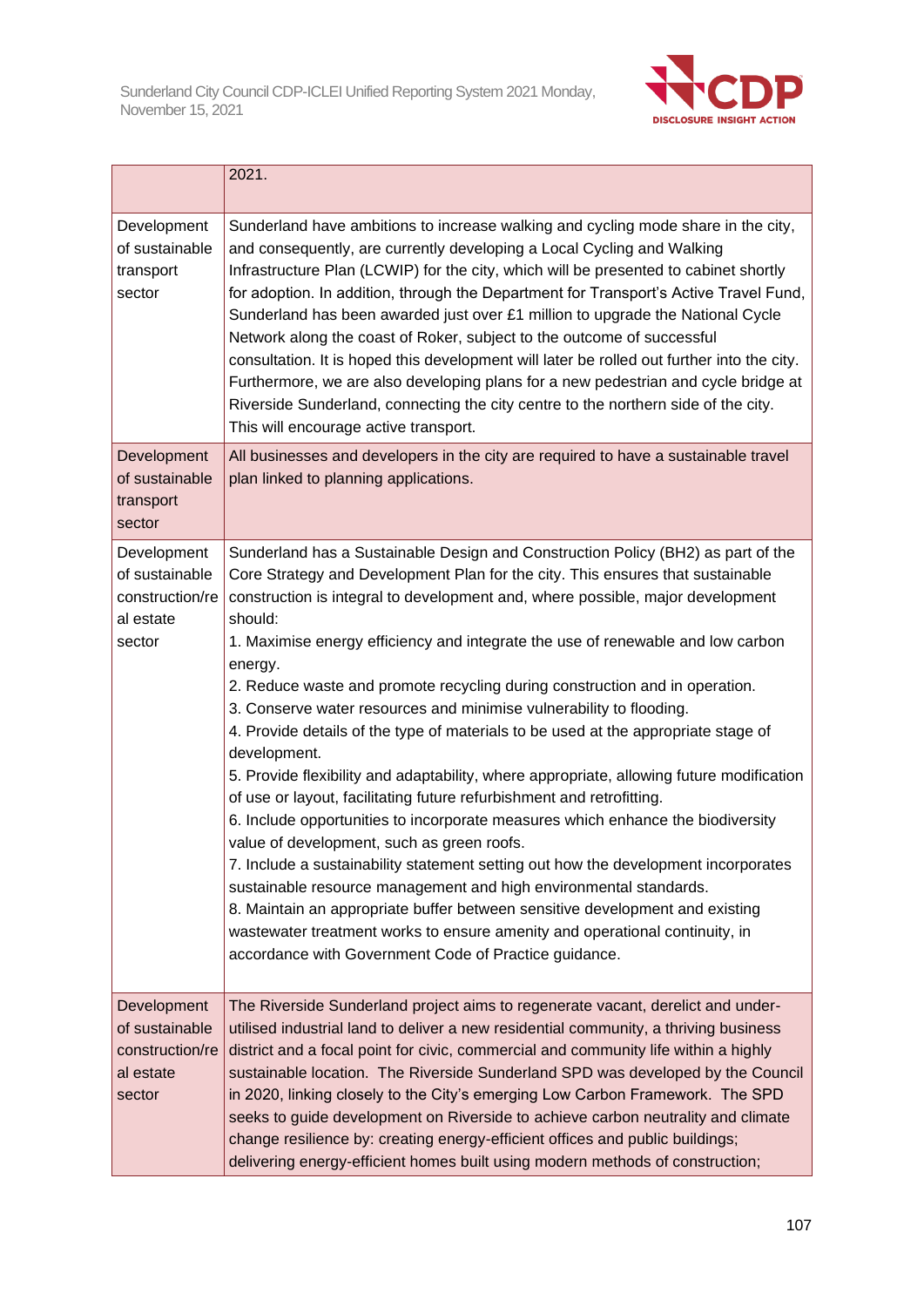

|                                                                           | encouraging active travel and use of public transport; reducing car dependency;<br>providing charging points for electric vehicles; promoting renewable energy and<br>energy storage; introducing green roofs and green walls wherever practicable; and<br>implementing sustainable urban drainage solutions.<br>Planning approvals for developments within Riverside Sunderland have addressed<br>the SPD requirements and incorporated low carbon solutions, for example a multi-<br>storey car park featuring green walls. Planning permission has also been granted<br>for 132 residential units with cafes, retail and a community allotment on the Vaux<br>site and a Future Living Expo will be held in 2023 to showcase the low carbon<br>credentials of the site.                                                                                                                                                                                                                                                                                                                                                                                                                                          |
|---------------------------------------------------------------------------|---------------------------------------------------------------------------------------------------------------------------------------------------------------------------------------------------------------------------------------------------------------------------------------------------------------------------------------------------------------------------------------------------------------------------------------------------------------------------------------------------------------------------------------------------------------------------------------------------------------------------------------------------------------------------------------------------------------------------------------------------------------------------------------------------------------------------------------------------------------------------------------------------------------------------------------------------------------------------------------------------------------------------------------------------------------------------------------------------------------------------------------------------------------------------------------------------------------------|
| Development<br>of sustainable<br>construction/re<br>al estate<br>sector   | Vaux Housing will be a sustainable new residential community delivering exemplar<br>carbon reduction, renewable energy, SUDS and biodiversity standards. A fabric first<br>approach to materials and components will ensure high levels of natural light and<br>ventilation, insulation and airtightness reducing overall energy demand. A smart<br>energy network comprising photovoltaics, air source heat pumps, battery storage<br>will maximise energy from renewable resources and ensure distribution and<br>consumption is carefully coordinated with supply and demand to minimise waste.<br>Materials and components will be locally sourced and will be selected on the basis<br>of their carbon performance in manufacture, construction and operation, and the<br>ability for future recycling and re-use. The development will prioritise sustainable<br>transport solutions to maximise active travel and air quality standards. The<br>development is targeting a number of accreditations including Future Homes<br>Standard 2025, Passivhaus for one of the residential blocks, RIBA 2025 Embodied<br>Carbon target, Home Quality Mark 4 Star rating and Building Nature 'Excellent'<br>standard. |
| Development<br>of sustainable<br>construction/re I<br>al estate<br>sector | Riverside Sunderland will be a demonstrator site for research and innovation work<br>being led by Sunderland College and Northumbria University in the fields of modern<br>methods of construction (MMC) and advanced manufacturing. Whilst there are<br>many pilot projects using MMC across the region and the wider UK, there are limited<br>examples of it being undertaken at scale. Riverside Sunderland provides a unique<br>opportunity to deliver MMC at scale; there are few opportunities to deliver 1,000<br>units, and none known to be within city centre environments. Riverside Sunderland<br>therefore also supports growth of the regional supply chain in the MMC sector. In<br>addition, the scheme will provide education and training opportunities through the<br>proposed Housing Innovation Construction Skills Academy (HICSA), linking to<br>Research & Development and ensuring the skills of the region meet the future<br>needs of industry.                                                                                                                                                                                                                                          |
| Development<br>οf<br>local/sustainab<br>le food<br>businesses             | Sunderland Partnership operate the Connect Communities Project, which supports<br>the cohesion of communities through community engagement and especially looks<br>to support vulnerable people. As part of Connect Communities in Sunderland, the<br>Common Ground Project is also being implemented, which brings together people<br>through gardening and healthy eating. Through Common Ground, the number of                                                                                                                                                                                                                                                                                                                                                                                                                                                                                                                                                                                                                                                                                                                                                                                                   |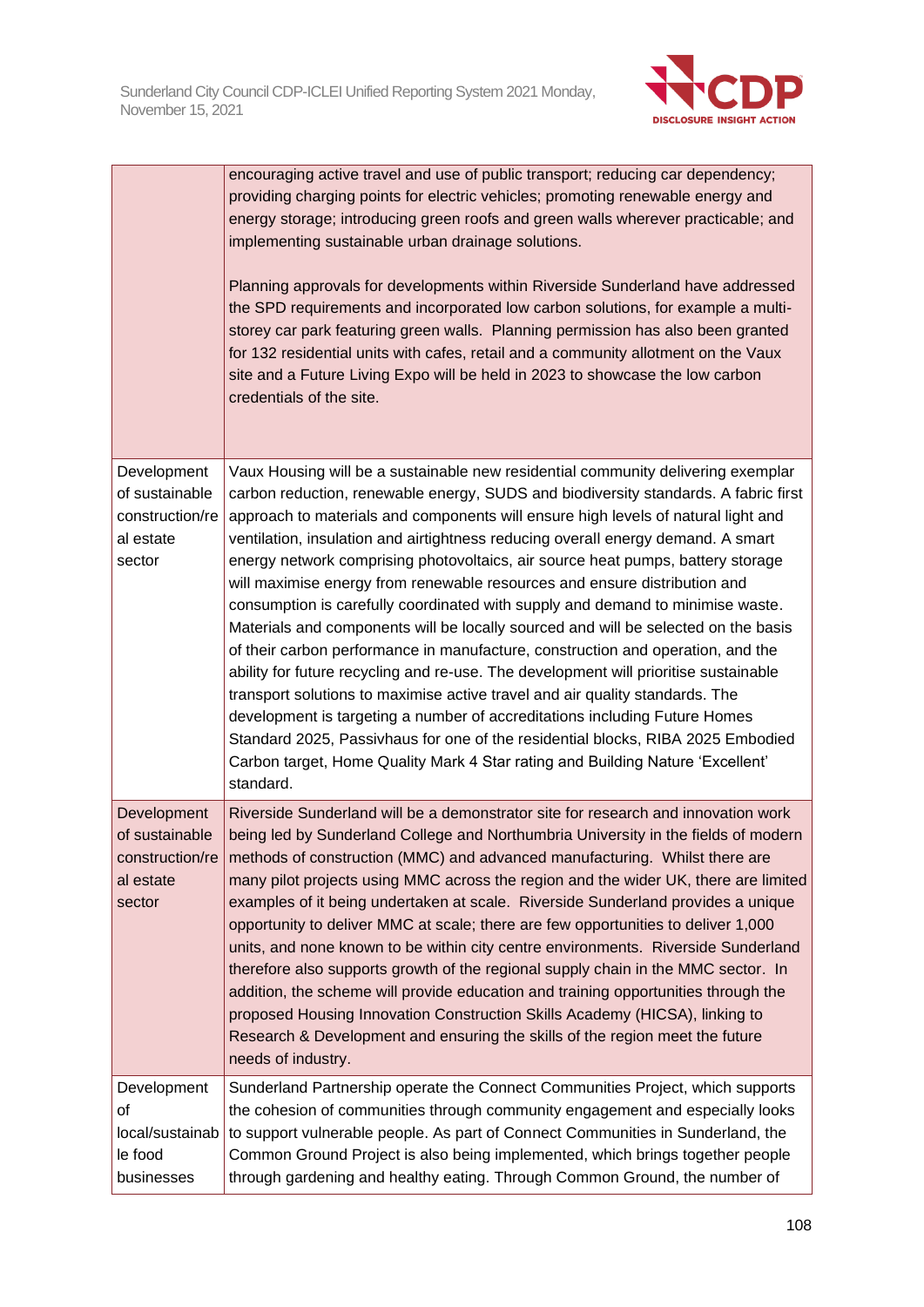

|                                              | allotments in the city will be increased and food miles will be reduced, saving CO2<br>emissions.<br>Several partners are involved in the Common Ground Project, one of which is<br>Forage. This non-profit charity collects surplus food through the Common Ground<br>project from the likes of supermarkets, restaurants and other food businesses and<br>donates this food to vulnerable residents. This saves food waste from going to<br>landfill and increases health and wellbeing.                                                                                                                                                                                                                                                                                                                                                                                                                                                                                |
|----------------------------------------------|---------------------------------------------------------------------------------------------------------------------------------------------------------------------------------------------------------------------------------------------------------------------------------------------------------------------------------------------------------------------------------------------------------------------------------------------------------------------------------------------------------------------------------------------------------------------------------------------------------------------------------------------------------------------------------------------------------------------------------------------------------------------------------------------------------------------------------------------------------------------------------------------------------------------------------------------------------------------------|
|                                              | Finally, Sunderland's five neighbourhood investment plans include the aim to<br>increase healthy, sustainable food consumption.                                                                                                                                                                                                                                                                                                                                                                                                                                                                                                                                                                                                                                                                                                                                                                                                                                           |
| Increased<br>opportunities<br>for investment | Sunderland has an Infrastructure Development Plan (available at<br>https://www.sunderland.gov.uk/media/20388/Publication-Draft-Infrastructure-<br>Delivery-Plan-2017-                                                                                                                                                                                                                                                                                                                                                                                                                                                                                                                                                                                                                                                                                                                                                                                                     |
| in<br>infrastructure<br>projects             | /pdf/66_Publication_Draft_Infrastructure_Delivery_Plan_2018.pdf?m=63664485176<br>5170000) which aims to significantly develop physical, social and environmental<br>infrastructure across the city. The Infrastructure Development Plan is informed by<br>Policy SP1 (Spatial Strategy) within Sunderland's Core Strategy and Development<br>Plan, which aims to support sustainable economic growth, working with<br>communities, partners, and stakeholders to:<br>1. Deliver 13,410 new homes and create sustainable mixed communities supported<br>by adequate infrastructure.<br>2. Create 7,200 new jobs, particularly in key growth sectors                                                                                                                                                                                                                                                                                                                        |
|                                              | 3. Develop 95ha of employment land<br>4. Deliver 45,000m2 new comparison retail development<br>5. Ensure that sufficient physical, social and environmental infrastructure is<br>delivered to meet the needs of the city.                                                                                                                                                                                                                                                                                                                                                                                                                                                                                                                                                                                                                                                                                                                                                 |
|                                              | The Spatial Strategy and Infrastructure Development Plan seeks to deliver this<br>growth and sustainable patterns of development by:<br>1. Supporting the sustainability of existing communities through the growth and<br>regeneration of Sunderland's sub areas.<br>2. Delivering the majority of development in existing urban area.<br>3. Emphasising the need to develop in sustainable locations in close proximity to<br>transport hubs.<br>4. Delivering the right homes in the right locations through the allocation of homes in<br>the Allocations and Designations Plan and amending the Green Belt boundary to<br>allocate Housing Growth Areas.<br>5. Protecting Sunderland's character and environmental assets including settlement<br>breaks, greenspaces, open countryside and Green Belt<br>6. Minimising and mitigating the likely effects of climate change.<br>Sunderland Council is currently taking forward investment in infrastructure projects |
|                                              | linked to active travel including the new pedestrian and cycle bridge planned for                                                                                                                                                                                                                                                                                                                                                                                                                                                                                                                                                                                                                                                                                                                                                                                                                                                                                         |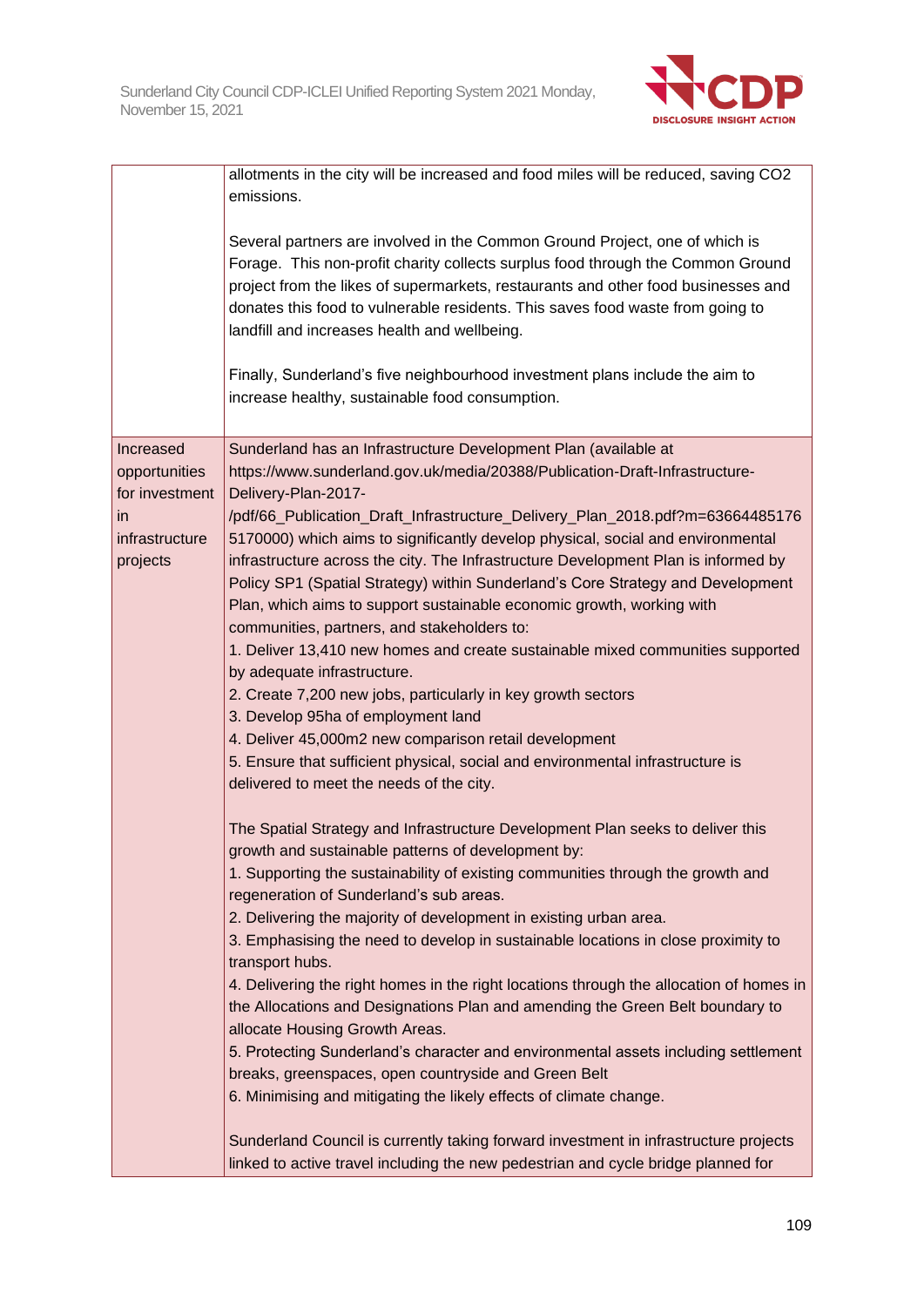

|                                                                              | Riverside Sunderland and enhancements to the National Cycle Network as well as<br>the new Household Waste and Recycling Centre at Pallion all referenced earlier.                                                                                                                                                                                                                                                                                                                                                                                                                                                                                                                                                                       |  |  |  |
|------------------------------------------------------------------------------|-----------------------------------------------------------------------------------------------------------------------------------------------------------------------------------------------------------------------------------------------------------------------------------------------------------------------------------------------------------------------------------------------------------------------------------------------------------------------------------------------------------------------------------------------------------------------------------------------------------------------------------------------------------------------------------------------------------------------------------------|--|--|--|
| Increase<br>opportunities<br>for trade<br>(nationally or<br>internationally) | Workcast is one of three businesses in Sunderland that hold the Queen's Award for<br>Enterprise in Innovation. Workcast provides a software platform enabling clients to<br>host online events. As Covid-19 has accelerated digital adoption within the<br>business community, it is expected that opportunities for the city's digital businesses<br>such as Workcast to trade - and enable businesses in other sectors to trade -<br>nationally and internationally with a reduced requirement to travel will continue to<br>grow. Software and digital is one of the city's three key sectors (alongside<br>automotive & advanced manufacturing, and financial & customer services) so this<br>represents a significant opportunity. |  |  |  |
|                                                                              | 31,200 Nissan all-electric Leaf units were produced at the Sunderland plant for the<br>European market (including UK) in 2020 and it is estimated that approximately 70%<br>of the plant's output of all models from Sunderland go overseas. Decarbonisation of<br>transport is a well-recognised priority nationally and beyond to support carbon<br>reduction, so this is expected to remain an opportunity for the city in terms of trading<br>nationally and internationally. Electrification of advanced manufacturing more<br>broadly will also create opportunities for city businesses such as Hyperdrive<br>Innovation which serves customers elsewhere in the UK and overseas.                                                |  |  |  |
|                                                                              | As mentioned in question 6.0 'Development of energy efficiency measures and<br>technologies', Sunderland City Council is also collaborating with the national Digital<br>Catapult to launch a £10,000 Carbon Neutral Challenge and reduce CO2 emissions<br>across the city. The challenge invites innovative SMEs from across the UK to<br>develop solutions to reduce energy consumption and carbon emissions across the<br>locality through real-time data analysis.                                                                                                                                                                                                                                                                  |  |  |  |
|                                                                              | The Port of Sunderland sees many vessels heading for countries around the North<br>and Baltic seas, and has played a key role in keeping Sunderland internationally<br>connected during the pandemic and sustaining several of the UK's key sectors and<br>supply chains including offshore survey, construction and agriculture.                                                                                                                                                                                                                                                                                                                                                                                                       |  |  |  |
| Additional<br>funding<br>opportunities                                       | Sunderland City Council looks to scan the horizon for future funding opportunities at<br>a local, regional, national, and international level, and has a pipeline priority list for<br>projects. The idea behind this pipeline is that it is clear across the council for each of<br>our emerging priorities, how we can maximise these future funding opportunities.                                                                                                                                                                                                                                                                                                                                                                   |  |  |  |
|                                                                              | Over the last five years, a range of opportunities have become available under the<br>low carbon agenda, particularly within the European Structural Investment Fund<br>Programme (ESIF), which runs between 2014-2023 and has a dedicated low carbon<br>priority. A range of low carbon projects have been successful in securing funding<br>through ESIF, including a sustainable energy storage and efficiency project, a<br>project to build up EV charging infrastructure, and development of a housing smart                                                                                                                                                                                                                      |  |  |  |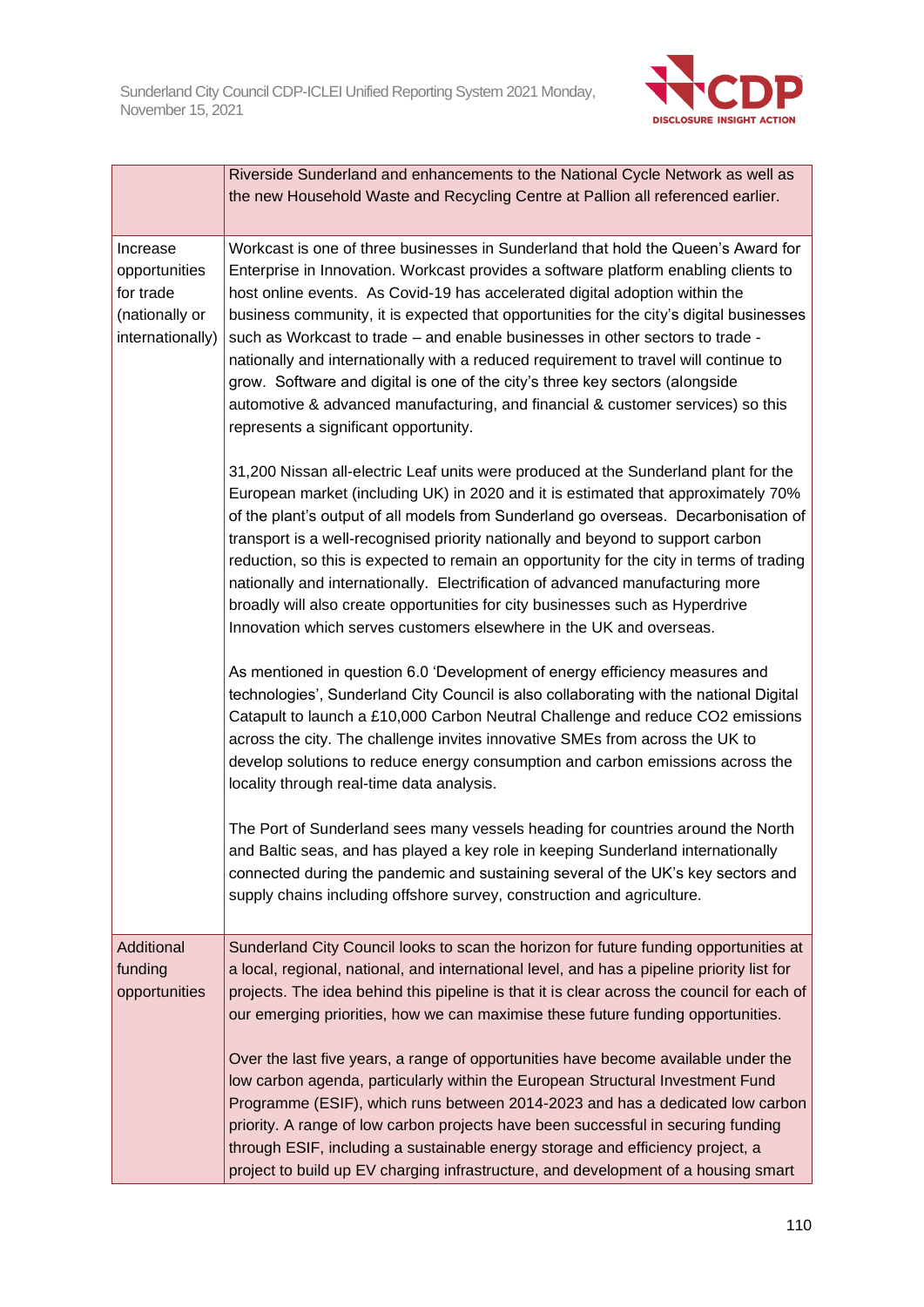

|                                                  | energy grid at the Vaux site in Sunderland. This is in addition to the BREEZ and<br>BEST projects covered elsewhere which are funded through ESIF to support<br>businesses with energy efficiency.<br>The Government is currently developing a replacement for ESIF by 2023, and the<br>UK Shared Prosperity Fund will likely come on stream in April 2022, with the new<br>framework set to be launched later in 2021. It is expected that this funding stream<br>will also have a low carbon priority.<br>In addition to ESIF, Sunderland City Council have also accessed other funding<br>sources with relation to climate change mitigation and adaptation. Most recently this<br>includes announcement of the NE Community Forest which includes Sunderland<br>alongside five other NE local authority area.<br>As part of its horizon scanning Sunderland City Council has identified several<br>funding programmes which it is monitoring closely to enable low carbon projects to<br>be taken forward. These include:<br>• Carbon emissions Reduction / Energy Redress Scheme<br>• Tyne & Wear Queen's Green Canopy Project<br>• Woodland Creation Planning Grants<br>• England Woodland Creation Offer<br>• Woodland Management Grants<br>• Tree Production Innovation Fund<br>· Sustainable Warmth Competition<br>• Social Housing Decarbonisation Fund<br>• Local Authority Delivery Fund 3<br>• Home Upgrade Grant Phase 1 |
|--------------------------------------------------|----------------------------------------------------------------------------------------------------------------------------------------------------------------------------------------------------------------------------------------------------------------------------------------------------------------------------------------------------------------------------------------------------------------------------------------------------------------------------------------------------------------------------------------------------------------------------------------------------------------------------------------------------------------------------------------------------------------------------------------------------------------------------------------------------------------------------------------------------------------------------------------------------------------------------------------------------------------------------------------------------------------------------------------------------------------------------------------------------------------------------------------------------------------------------------------------------------------------------------------------------------------------------------------------------------------------------------------------------------------------------------------------------------------------------------------|
| Increase<br>opportunities<br>tor<br>partnerships | Sunderland has a partnership board known as the '2030 Shadow Board' with<br>representatives from key organisations across the city. It is chaired by the Council's<br>leader and includes the local NHS Foundation Trust, the University of Sunderland,<br>Sunderland College (Education Partnership North East) and the North East England<br>Chambers of Commerce as well as cross-party Elected Member representation from<br>each Group on the City Council. Shadow Board partners work collectively to drive<br>Sunderland's commitment to tackling climate change. Sunderland's Low Carbon<br>Framework is a collective partnership framework prepared by the 2030 Shadow<br>Board, to facilitate effective collaboration to achieve our collective vision and<br>objectives, and demonstrate the city's commitment to reducing its carbon impact.<br>The partnership meets quarterly to ensure that best practice is shared, that<br>duplication is avoided, and that resource efficiency, joint working and impact are<br>maximised.<br>As well as taking collective actions each partner is developing their own Low Carbon                                                                                                                                                                                                                                                                                                   |
|                                                  | action plan and carrying out initiatives to enable the city to reach its low carbon<br>goals. The Low Carbon Framework is underpinned by these individual partner                                                                                                                                                                                                                                                                                                                                                                                                                                                                                                                                                                                                                                                                                                                                                                                                                                                                                                                                                                                                                                                                                                                                                                                                                                                                      |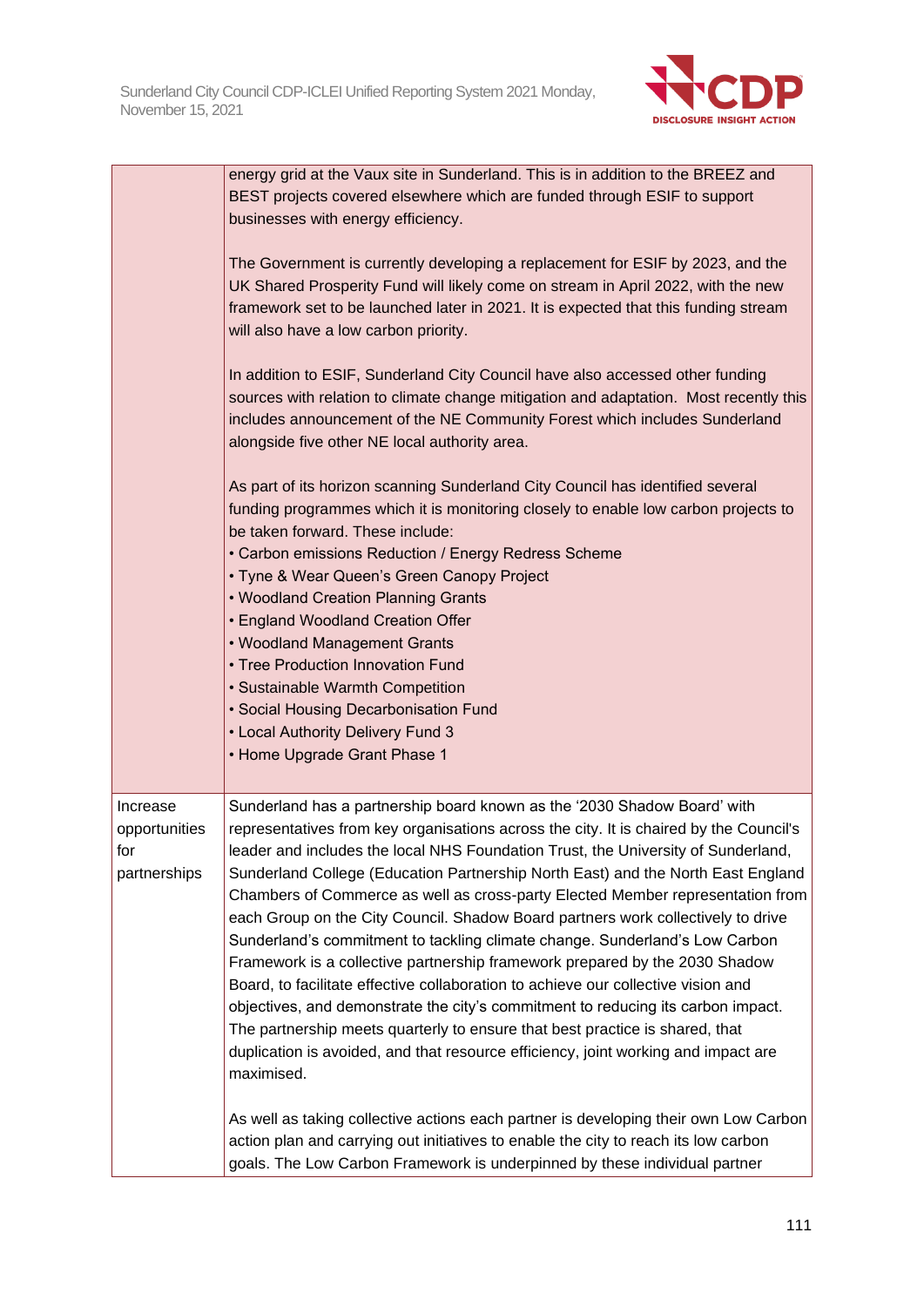

|                                                  | Earlier this year, proposals were approved by partners across the city to set up<br>Sunderland's Young People's Advisory Group (YPAG) which will bring together<br>children and young people from all areas of the city from primary school age up to<br>university postgraduates. Climate Change was voted the most important issue by<br>Sunderland's young people at the Young People's State of the City debate<br>(November 2019 - over 10,000 votes) and it is vital that the youth voice is part of the<br>conversations in planning sustainable futures in the city. The YPAG will bring<br>together young people from primary, special and secondary schools alongside reps<br>from Sunderland Youth Council, young people's minority forums, detached youth<br>work settings, Sunderland College, and the University of Sunderland to provide a<br>forum where young people's opinions on this pressing matter can be heard. The<br>group will be developed by young people and be inclusive and members will be<br>supported to meet and discuss the city's plans and to feed into these. They will feed<br>into the 2030 Shadow Board.                                                                                                                                                                                                                                                                                                                                                                                                                                                                                                                                                                                                                                                                                                                                                                                                                                                                                                                                                                                                                                                           |
|--------------------------------------------------|--------------------------------------------------------------------------------------------------------------------------------------------------------------------------------------------------------------------------------------------------------------------------------------------------------------------------------------------------------------------------------------------------------------------------------------------------------------------------------------------------------------------------------------------------------------------------------------------------------------------------------------------------------------------------------------------------------------------------------------------------------------------------------------------------------------------------------------------------------------------------------------------------------------------------------------------------------------------------------------------------------------------------------------------------------------------------------------------------------------------------------------------------------------------------------------------------------------------------------------------------------------------------------------------------------------------------------------------------------------------------------------------------------------------------------------------------------------------------------------------------------------------------------------------------------------------------------------------------------------------------------------------------------------------------------------------------------------------------------------------------------------------------------------------------------------------------------------------------------------------------------------------------------------------------------------------------------------------------------------------------------------------------------------------------------------------------------------------------------------------------------------------------------------------------------------------------------------|
| Increase<br>opportunities<br>for<br>partnerships | The city has benefitted from engagement in international partnerships for many<br>years. Sunderland has formal partnerships with several other cities internationally<br>and has added strands of activity which focus on climate change mitigation to these<br>relationships. Sunderland's partnership with Essen, for example, has included good<br>practice sharing through visits and virtual communication with their European Green<br>Capital team (they held the title in 2017 and continue to work on this priority) and<br>newly created opportunities to learn from Essen's French twin town (Grenoble) who<br>has been announced as a future EGC recipient. Sunderland also partnered with<br>Essen to successfully seek funding from North Rhine Westphalia to work on the<br>'CLIMATE' (Citizens' Low-carbon Innovations for Mutual Action in Twin-cities)<br>project around tackling climate change with two lines of activity – one for policy<br>makers in the two cities and one for young people from Sunderland College and<br>Sunderland Youth Council to work with German counterparts (the visits this year<br>have been deferred to 2022 due to COVID-19). Sunderland's partnership with Saint-<br>Nazaire in France has enabled conversations between renewable/non-Carbon<br>economic development agencies and energy business clusters and seen groups of<br>young people collaborate on projects on themes including Sustainable Transport<br>and Biodiversity and ecology. We also learnt from our sister city Washington D.C.<br>while drafting our citywide Low Carbon Framework and the City Council's Action<br>Plan, learning from their Sustainability 2.0 strategy.<br>In addition to the above, Sunderland benefits from being a member of the<br>EUROCITIES network and in particular, through participating in its Environment<br>Forum (and Working Groups including on Climate Change and Energy Efficiency;<br>Air Quality; Green Areas and Biodiversity among others). Sunderland has recently<br>been selected to participate in the EU-funded Covenant of Mayors Peer Learning<br>programme and matched as an 'expert' with two other authorities (in Italy and |

Spain) which should involve visits of international cities to Sunderland to share good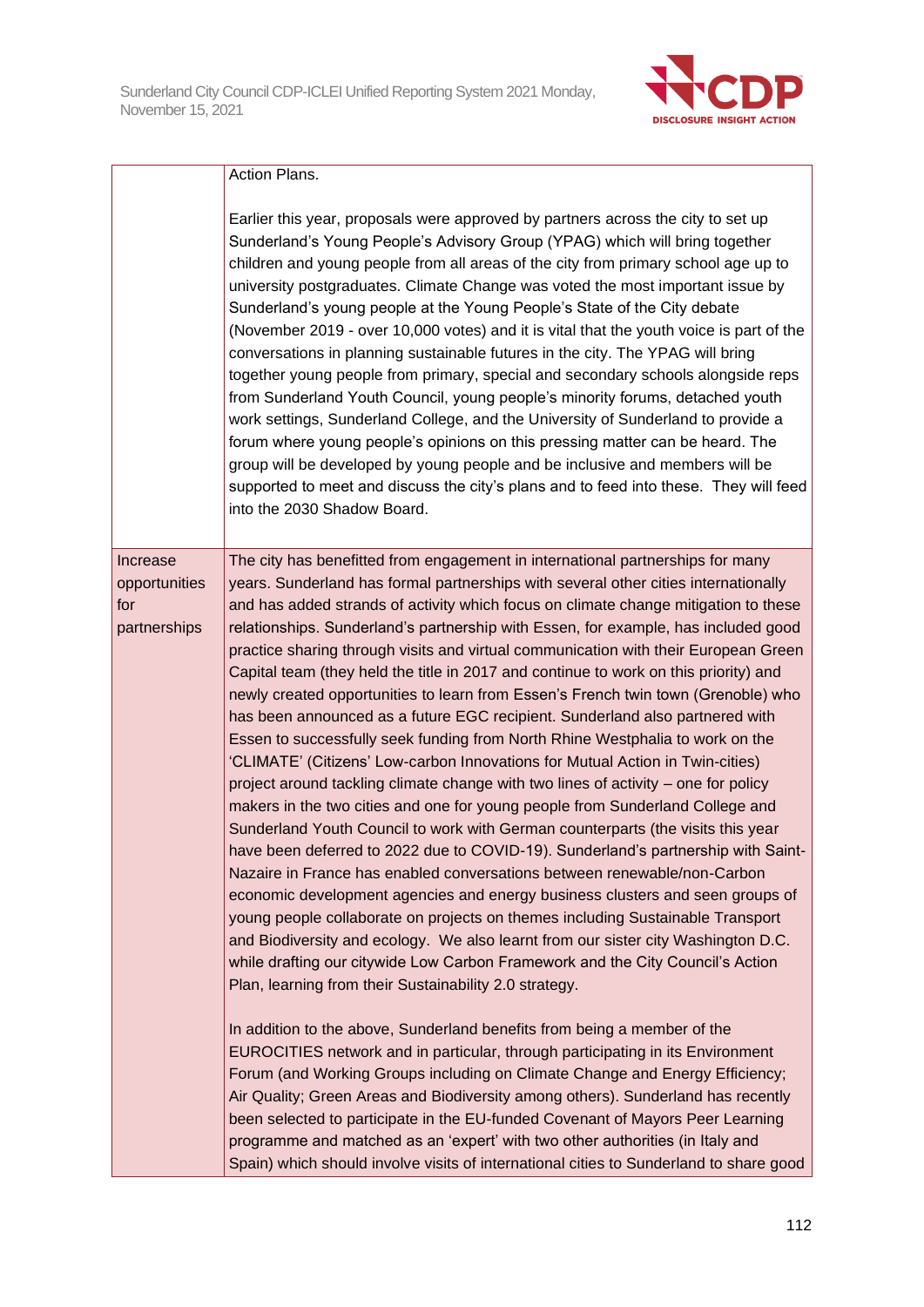

|                             | practice on tackling climate change through partnership approaches.                                                                                                                                                                                                                                                                                                                                                                                                                                                                                                                                                                                                                                                                                                                                                                                                                                                                                                                                                 |  |  |  |  |
|-----------------------------|---------------------------------------------------------------------------------------------------------------------------------------------------------------------------------------------------------------------------------------------------------------------------------------------------------------------------------------------------------------------------------------------------------------------------------------------------------------------------------------------------------------------------------------------------------------------------------------------------------------------------------------------------------------------------------------------------------------------------------------------------------------------------------------------------------------------------------------------------------------------------------------------------------------------------------------------------------------------------------------------------------------------|--|--|--|--|
| Improved flood              | A Strategic Flood Risk Assessment (SFRA) is undertaken regularly for Sunderland,                                                                                                                                                                                                                                                                                                                                                                                                                                                                                                                                                                                                                                                                                                                                                                                                                                                                                                                                    |  |  |  |  |
| risk mitigation             | to identify current and future flood risks in the city. In addition to this, a Local Flood<br>Risk Management Strategy (LFRMS) was first published in 2016 and is updated<br>every 5-6 years.                                                                                                                                                                                                                                                                                                                                                                                                                                                                                                                                                                                                                                                                                                                                                                                                                       |  |  |  |  |
|                             | Strategic Priority 9 of Sunderland's Core Strategy and Development Plan 2015-2033<br>has the goal of adapting to and minimising the impact of climate change by reducing<br>carbon emissions, maximising the use of low carbon energy solutions, and seeking<br>to reduce the risk/impact of flooding. Policies WWE2 (Flood risk and coastal<br>management) and WWE3 (Water management) aim to reduce flood risk and<br>implement sustainable coastal management. As part of adapting to climate change,<br>development is also required to achieve a high quality of design (Policy BH1 -<br>Design Quality); and where possible integrate sustainable design and construction<br>(Policy BH2 - Sustainable Design and Construction). Policy NE1 (Green and Blue<br>Infrastructure) also states development should apply climate change mitigation and<br>adaptation measures, including flood risk and watercourse management.<br>The SFRA, LFRMS, and the policies existing in the Core Strategy and Development |  |  |  |  |
|                             | Plan will help to reduce the vulnerability of people in the city, as well as reduce<br>economic costs.                                                                                                                                                                                                                                                                                                                                                                                                                                                                                                                                                                                                                                                                                                                                                                                                                                                                                                              |  |  |  |  |
| Increased<br>water security | The Northumbrian Water Resources Management Plan 2021-2025 aims to reduce<br>leakage by 15% between 2020 and 2025, and a further 10% over each subsequent<br>5-year periods through to 2045. In addition, the WRMP aims to annually reduce per<br>capita water consumption by 0.12l/head/day (0.33 MI/day) by delivering water<br>efficiency activities. This will not only improve water resource efficiency and security<br>but will also save both the company and residents money.                                                                                                                                                                                                                                                                                                                                                                                                                                                                                                                              |  |  |  |  |
|                             | Northumbrian Water recently received a four-star rating (highest possible) on an<br>Environmental Performance Assessment for 2020 by the Environment Agency.<br>Building on this, Northumbrian Water aim to build on this achievement and have<br>more than £700 million of investment planned in their current Business Plan period<br>2020-2025. Northumbrian Water launched their 'Improving the Water Environment'<br>scheme, where Northumbrian Water will help to deliver improvements to water<br>quality among other areas.                                                                                                                                                                                                                                                                                                                                                                                                                                                                                 |  |  |  |  |
|                             | These targets include but are not specific to Sunderland; they relate to the wider<br>region aligned to the geographic remit of Northumbrian Water.                                                                                                                                                                                                                                                                                                                                                                                                                                                                                                                                                                                                                                                                                                                                                                                                                                                                 |  |  |  |  |
| Increased                   | In-line with Strategic Priority 5 'Renewable Energy Generation and Storage' of                                                                                                                                                                                                                                                                                                                                                                                                                                                                                                                                                                                                                                                                                                                                                                                                                                                                                                                                      |  |  |  |  |
| energy<br>security          | Sunderland's Low Carbon Framework and the City Council's. Low Carbon Action<br>Plan, Sunderland City Council are aiming to develop a strategic heat network within<br>the City Centre. In addition to this, Sunderland City Council are also exploring the                                                                                                                                                                                                                                                                                                                                                                                                                                                                                                                                                                                                                                                                                                                                                          |  |  |  |  |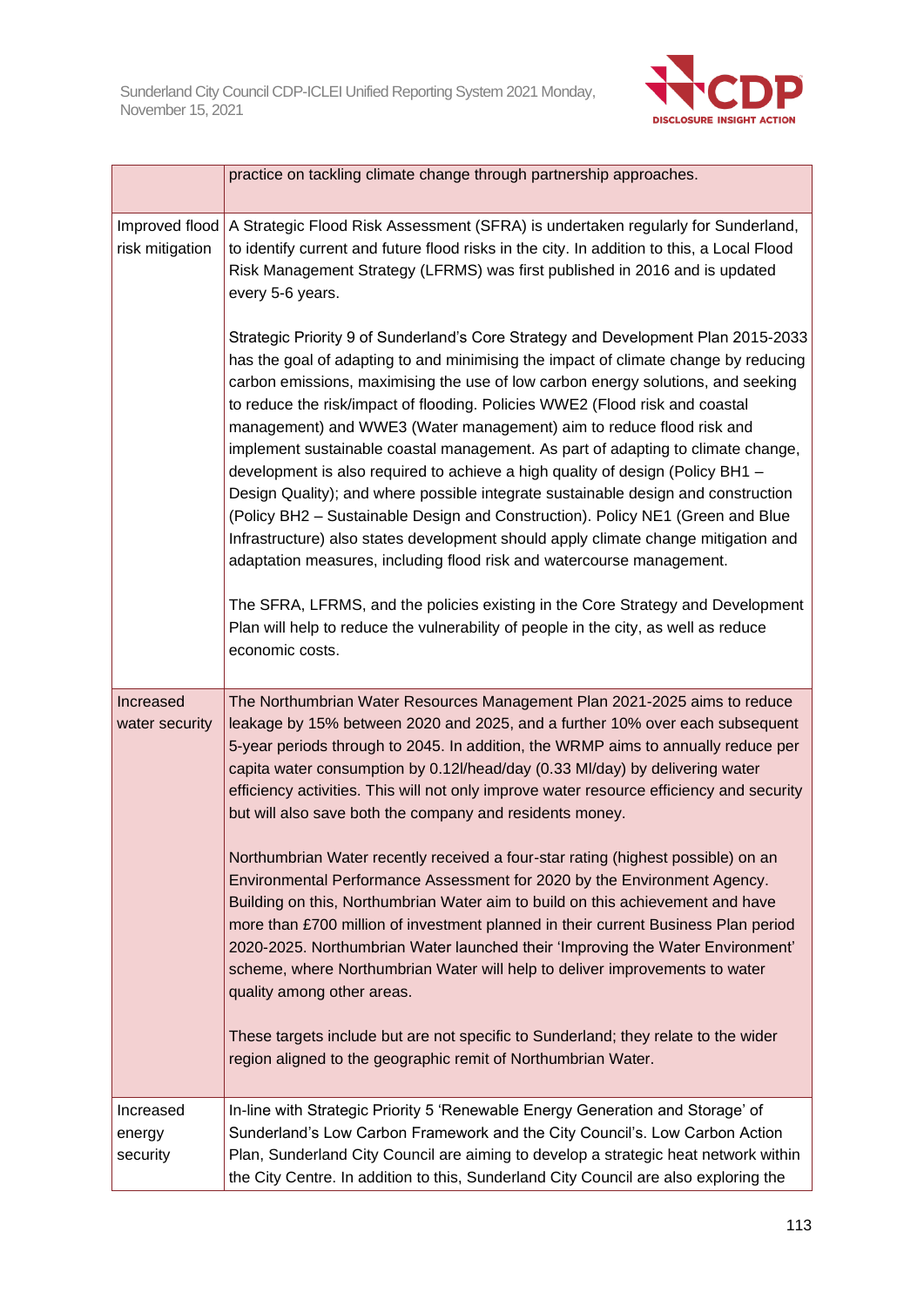

|                | Sunderland and North East Washington. Finally, in-line with Policy SP12<br>(Allocations and Designations Development Strategy) within Sunderland's Allocation                                                                                              |
|----------------|------------------------------------------------------------------------------------------------------------------------------------------------------------------------------------------------------------------------------------------------------------|
|                | and Designations Plan (available at                                                                                                                                                                                                                        |
|                | https://www.sunderland.gov.uk/media/22878/AD-01-Allocations-and-Designations-<br>Plan-                                                                                                                                                                     |
|                | 2020/pdf/AD.01_Allocations_and_Designations_Plan_20201.pdf?m=637435558267                                                                                                                                                                                  |
|                | 800000) Sunderland City Council has identified suitable sites for wind energy<br>development to support a move to a low carbon future. Initial consultation will inform                                                                                    |
|                | a proposal to allocate sites in the next stage of development of the Allocations and<br>Designations Plan. This will reduce reliance on the central grid, improve local<br>energy security, and contribute to the improvement of national energy security. |
| Development    | Climate change is a growing threat to business continuity in Sunderland and across                                                                                                                                                                         |
| of climate     | the globe. The Council must build its resilience to severe weather impacts and                                                                                                                                                                             |
| change         | prepare for climate change in order to minimise disruption or costs associated with                                                                                                                                                                        |
| resiliency     | damage to properties, declining productivity, illness and accidents, changes to<br>prices or availability of raw materials, changes in the availability and cost of                                                                                        |
| projects       | insurance and impact on global supply chains. This commitment is outlined within                                                                                                                                                                           |
|                | the council's Business Continuity and Strategic Framework which is aligned to the                                                                                                                                                                          |
|                | City Plan.                                                                                                                                                                                                                                                 |
|                | The city is in the process of implementing new projects through the Flood and                                                                                                                                                                              |
|                | Coastal Erosion Risk Management funding. Some of these projects are required to                                                                                                                                                                            |
|                | include consideration for climate change. This is improving the resilience of our<br>infrastructure to climate change.                                                                                                                                     |
|                | Strategic priority 2 "Policies and Operational Practices" of Sunderland's Low                                                                                                                                                                              |
|                | Carbon Framework and the City Council's Low Carbon Action Plan aims to adapt<br>the policies and operational practices of the city's organisations to embrace and                                                                                          |
|                | support carbon initiatives, including climate resilience. As mentioned in section 1,                                                                                                                                                                       |
|                | Sunderland's Green Infrastructure Strategy and Green Infrastructure Action Plan                                                                                                                                                                            |
|                | aim to protect a range of district and inter-green Infrastructure Corridors and assets                                                                                                                                                                     |
|                | which provide multiple benefits to people and wildlife throughout the city. Finally,                                                                                                                                                                       |
|                | several policies within Sunderland's Core Strategy and Development Plan 2015-                                                                                                                                                                              |
|                | 2033 aim to protect and enhance ecology.                                                                                                                                                                                                                   |
|                | In collaboration with Durham Wildlife Trust and other neighbouring authorities,                                                                                                                                                                            |
|                | Sunderland are involved in the Durham Healing Nature Project. As part of this                                                                                                                                                                              |
|                | project, ten project sites which are Local Wildlife Sites within the Sunderland area                                                                                                                                                                       |
|                | focus on habitat improvement for wildlife and encouraging connections between<br>people and nature.                                                                                                                                                        |
|                |                                                                                                                                                                                                                                                            |
| Increased food | Sunderland City Council has recently become the first local authority caterer to                                                                                                                                                                           |
| security       | achieve the Soil Association's Green Kitchen Standard. This award recognises the<br>city council's commitment to sustainability and good environmental practice in                                                                                         |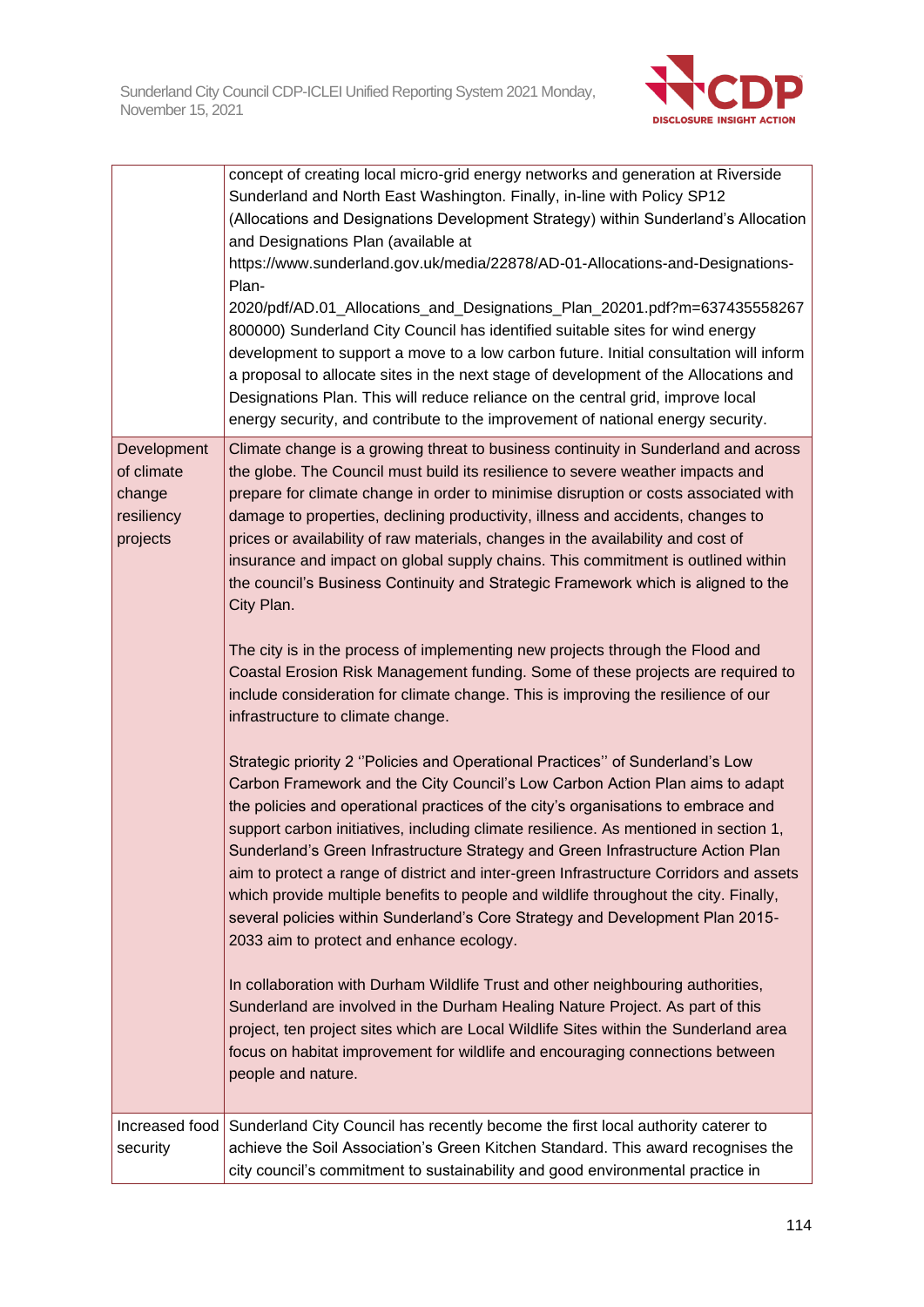

|                                       | schools. This certification also follows a 'Food for Life Served Here' Bronze Award,<br>also awarded by the soil association.                                                                                                                                                                                                                                                                                                                                                                                                                                                                                                                                         |
|---------------------------------------|-----------------------------------------------------------------------------------------------------------------------------------------------------------------------------------------------------------------------------------------------------------------------------------------------------------------------------------------------------------------------------------------------------------------------------------------------------------------------------------------------------------------------------------------------------------------------------------------------------------------------------------------------------------------------|
|                                       | Together for Children, which delivers services for children on behalf of Sunderland<br>City Council and which is one of the partners on the 2030 Shadow Board, has<br>worked through its change council to develop a programme of starter hampers, with<br>a cookbook with simple recipes to support care experienced young people to make<br>healthy and cost-effective meals and live independently.                                                                                                                                                                                                                                                                |
|                                       | Recent developments envisaged through the Riverside Sunderland Masterplan aim<br>to promote a zero waste and sharing economy through growing more food and<br>composting organic food waste on site. These developments will be brought<br>forward as Riverside Sunderland is developed.                                                                                                                                                                                                                                                                                                                                                                              |
|                                       | Since the beginning of the COVID-19 pandemic, food banks across Sunderland<br>have provided an essential service to those most vulnerable. Recently, Sunderland<br>City Council and Sunderland Clinical Commissioning Group have also launched the<br>'Creating Resilience within Sunderland Communities' appeal, which aims to raise a<br>total of £30,000, with half of this total provided through match-funding. This money<br>will not only be used to deliver food and supplies in the short term but will also help<br>to provide wrap around services to bring the most vulnerable residents out of crisis<br>in the longer term.                             |
|                                       | The Council utilised the Covid-19 grant to fund supermarket vouchers for free<br>school meal (FSM) families during the school holiday periods (increasing from £15<br>to £20) up to and including the May 21 half-term holidays.                                                                                                                                                                                                                                                                                                                                                                                                                                      |
|                                       | On an ongoing basis since September 20 the school meals service has provided<br>food parcels for FSM families self-isolating due to Covid-19.                                                                                                                                                                                                                                                                                                                                                                                                                                                                                                                         |
|                                       | As part of the Holiday Activity and Food programme piloted at targeted FSM families<br>over Easter 21, the Council's school meals service packaged non-perishable food<br>parcels. This was supplemented by recipe cards cooking sessions delivered on<br>Freeview and You Tube to build knowledge and skills. By using the voucher scheme<br>to buy fresh goods, the parcels enabled a family of 4 to have 4 meals.                                                                                                                                                                                                                                                  |
| Reduced risk<br>to natural<br>capital | Within Sunderland's Core Strategy and Development Plan 2015-2033, Policy NE4<br>(Greenspace) requires the council to protect, conserve and enhance the quality,<br>community value, function and accessibility of greenspace and wider green<br>infrastructure, especially in areas of deficiency identified in the council's Greenspace<br>Audit and Report by:<br>. Designating greenspaces in the Allocations & Designations Plan.<br>• Requiring development to contribute towards the provision of new and/or<br>enhanced greenspace where there is an evidenced requirement.<br>• Requiring all major residential development to provide a minimum of 0.9ha per |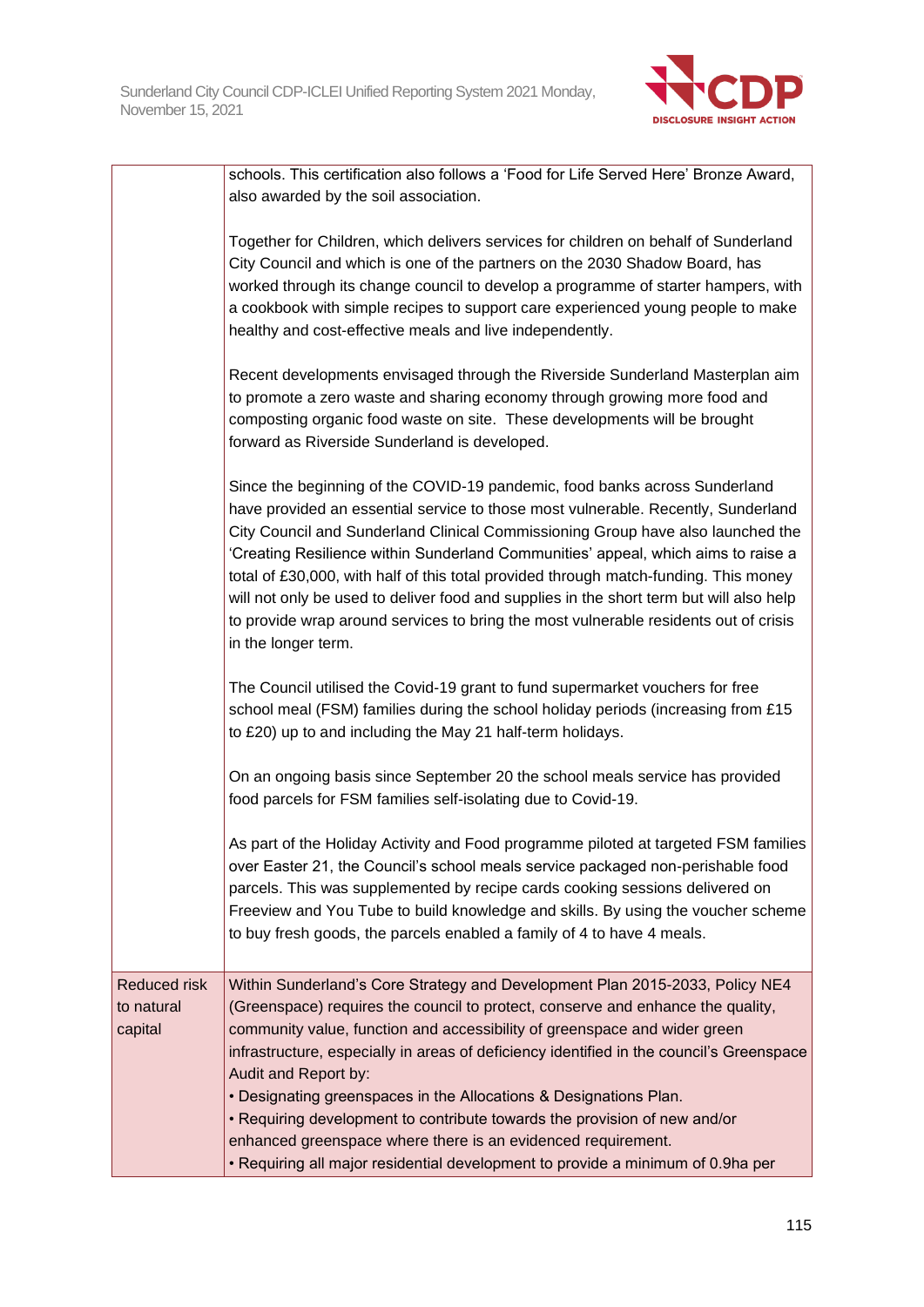

|                                                                 | 1000 bedspaces of useable greenspace on site, unless a financial contribution for<br>the maintenance/upgrading to neighbouring existing greenspace is more<br>appropriate.<br>• Refusing development on greenspaces which would have an adverse effect on its<br>amenity, recreational or nature conservation value.<br>In addition to the above, Sunderland City Council is currently going through a<br>consultation process to increase the number of local wildlife sites within the city,<br>both extending boundaries and increasing the number of new sites.<br>Sunderland has also recently been involved in several bids relating to natural<br>capital. Sunderland submitted a joint bid with 5 other local authorities to DEFRA<br>Nature for Climate Fund - Trees for Climate Programme for the creation of a North<br>East Community Forest (NECF) which was announced as having been successful |  |  |
|-----------------------------------------------------------------|---------------------------------------------------------------------------------------------------------------------------------------------------------------------------------------------------------------------------------------------------------------------------------------------------------------------------------------------------------------------------------------------------------------------------------------------------------------------------------------------------------------------------------------------------------------------------------------------------------------------------------------------------------------------------------------------------------------------------------------------------------------------------------------------------------------------------------------------------------------------------------------------------------------|--|--|
|                                                                 | by the Government on 21 July. In addition, Sunderland submitted another joint bid<br>with NECF partners to the Local Authority Treescapes Fund (LATF) – which is<br>expected to focus on urban hardstanding tree planting.                                                                                                                                                                                                                                                                                                                                                                                                                                                                                                                                                                                                                                                                                    |  |  |
| Reduced risk<br>to human<br>health                              | Sunderland City Council and partners are working towards Sunderland becoming a<br>carbon neutral city by 2040. Reducing our carbon emissions helps mitigate against<br>potentially severe adverse effects of climate change, such as the increasing<br>frequency and intensity of extreme weather events, and increased air pollution.<br>Increasing the energy efficiency of housing across the city is also expected to<br>reduce the cost of heating homes and therefore reduce levels of fuel poverty. This<br>links to the earlier reference to Eco-flex in question $6.0 - 1$ Development of energy<br>efficiency measures and technolgoies'.                                                                                                                                                                                                                                                           |  |  |
|                                                                 | Climate action across Sunderland will also help to improve the physical and mental<br>health of our residents and improve the environment. The implementation of our<br>proposed 'North East Community Forest', as well as increasing other green<br>infrastructure and nature-based solutions will reduce exposure to environmental<br>toxins and improve physical and mental wellbeing, due to increased green space<br>usage. Similarly, improving cycle infrastructure through the preparation of our<br>Walking and Cycling Investment Plan will improve air quality, reducing the risk of<br>diseases associated with air pollution and provide further health co-benefits such as<br>reducing the risks obesity, diabetes, respiratory and cardiovascular disease.                                                                                                                                     |  |  |
| Development<br>of resource<br>conservation<br>and<br>management | Detailed information has been provided in relation to energy, water, and food<br>resource management elsewhere.                                                                                                                                                                                                                                                                                                                                                                                                                                                                                                                                                                                                                                                                                                                                                                                               |  |  |
| Improved<br>efficiency of                                       | Sunderland City Council are working to improve the efficiency of their municipal<br>operations. It is expected that this will reduce carbon emissions, as well as energy<br>consumption and associated costs.                                                                                                                                                                                                                                                                                                                                                                                                                                                                                                                                                                                                                                                                                                 |  |  |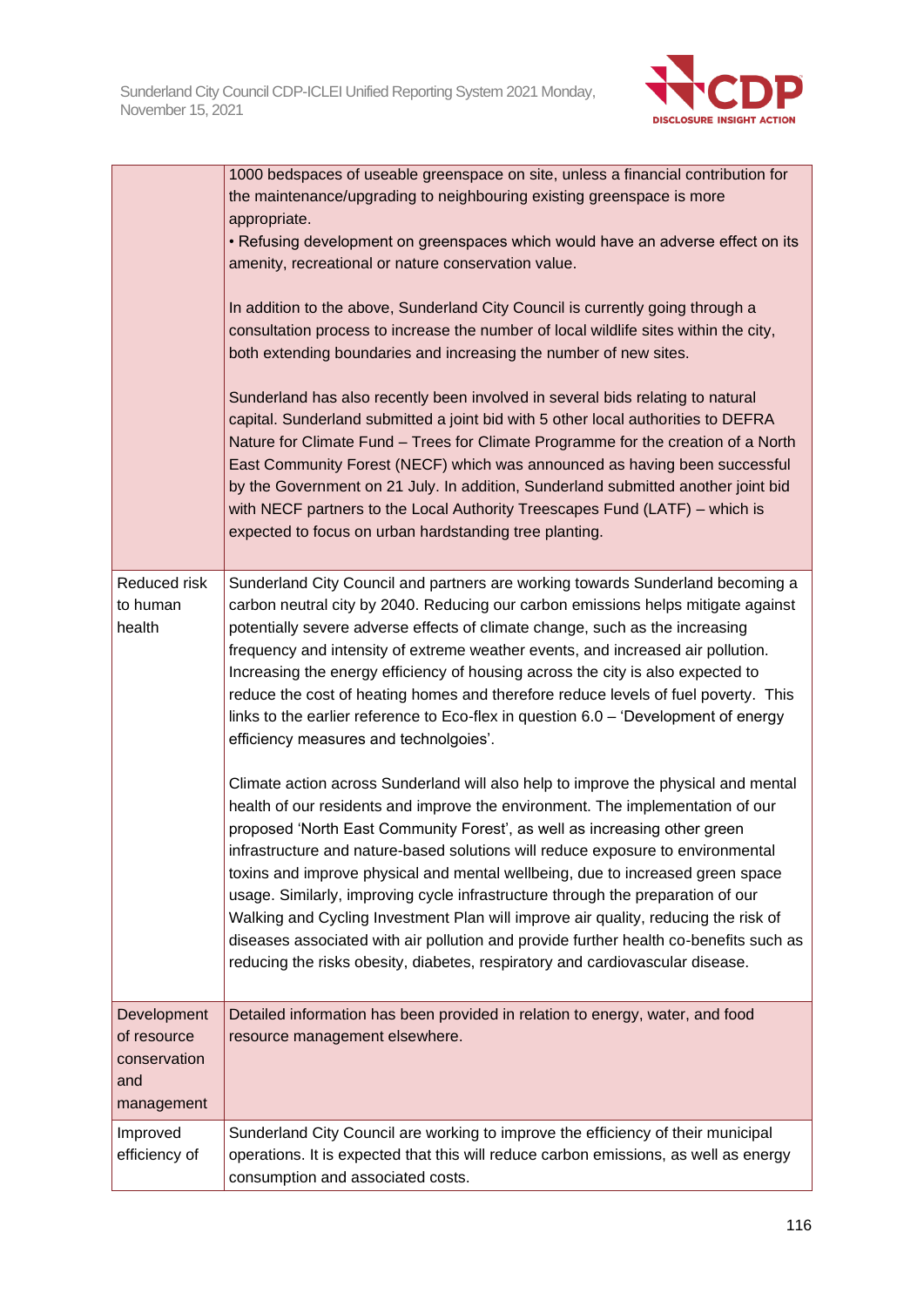

| municipal  |                                                                                            |
|------------|--------------------------------------------------------------------------------------------|
| operations | Sunderland City Council was awarded £2.219 million through the Public Sector               |
|            | Decarbonisation Scheme (PSDS) for heat decarbonisation and energy efficiency               |
|            | measures to 8 Council operational buildings, to be completed by September 2021.            |
|            | This is expected to save 1,754MWh of energy and 375 tonnes of carbon annually.             |
|            | Sunderland City Council will be moving into a more energy efficient City Hall in           |
|            | October 2021. A more energy efficient workspace will deliver carbon, energy, and           |
|            | financial savings. In addition to the City Hall move, the Council is implementing agile    |
|            | working which will require staff to spend less time in the office and continue with        |
|            | increased working from home. This will reduce travel costs as well as greenhouse           |
|            | gas emissions associated with the travel.                                                  |
|            |                                                                                            |
|            | In the last few years, Sunderland City Council has increased the number of vehicles        |
|            | in the fleet which are EVs. In addition, the Council is working to create a new one-       |
|            | stop 'mobility hub', which promotes sustainable travel. This will initially be for council |
|            | staff, although it is hoped this will be rolled out on a larger scale in the future.       |
|            |                                                                                            |

# **Collaboration**

**(6.2) Does your city collaborate in partnership with businesses and/or industries in your city on sustainability projects?**

Yes

# **(6.2a) Please provide some key examples of how your city collaborates with business and/or industries in the table below.**

| <b>Collaborat</b><br>ion area | <b>Type of</b><br>collaborat<br><b>ion</b> | <b>Description of collaboration</b>                                                                                                                                                                                                                                                                                                                                                                                                                                                                                                                                                                                                                                                                                                                                                                                                                                                                                                                                                                                                                                          |
|-------------------------------|--------------------------------------------|------------------------------------------------------------------------------------------------------------------------------------------------------------------------------------------------------------------------------------------------------------------------------------------------------------------------------------------------------------------------------------------------------------------------------------------------------------------------------------------------------------------------------------------------------------------------------------------------------------------------------------------------------------------------------------------------------------------------------------------------------------------------------------------------------------------------------------------------------------------------------------------------------------------------------------------------------------------------------------------------------------------------------------------------------------------------------|
| Energy                        | Funding<br>(grants)                        | Sunderland City Council delivers the Business Renewables Energy<br>Efficiency Sunderland (BREEZ) project for Small and Medium-Sized<br>Enterprises (SMEs). This involves installing cost-effective energy-efficiency<br>improvements into business premises, with the main objective of enabling<br>significant reductions in carbon emissions and energy consumption. This is<br>done firstly by completing an initial BREEZ energy audit. This is then<br>followed by upgrading old, inefficient systems with new, energy-efficiency<br>measures that have been recommended in the audit. This includes micro-<br>generation including, for example, solar photovoltaics. As a result of the<br>BREEZ energy audit, SMEs may also qualify for 50% grant funding<br>towards the cost of installing energy-efficiency upgrades. The average<br>grant is usually between £2000-£8000, although the maximum grant is<br>£25,000 for projects that meet significant, pre-agreed carbon reduction<br>requirements. As of July 2021, 67 SMEs were actively engaged with<br>BREEZ. |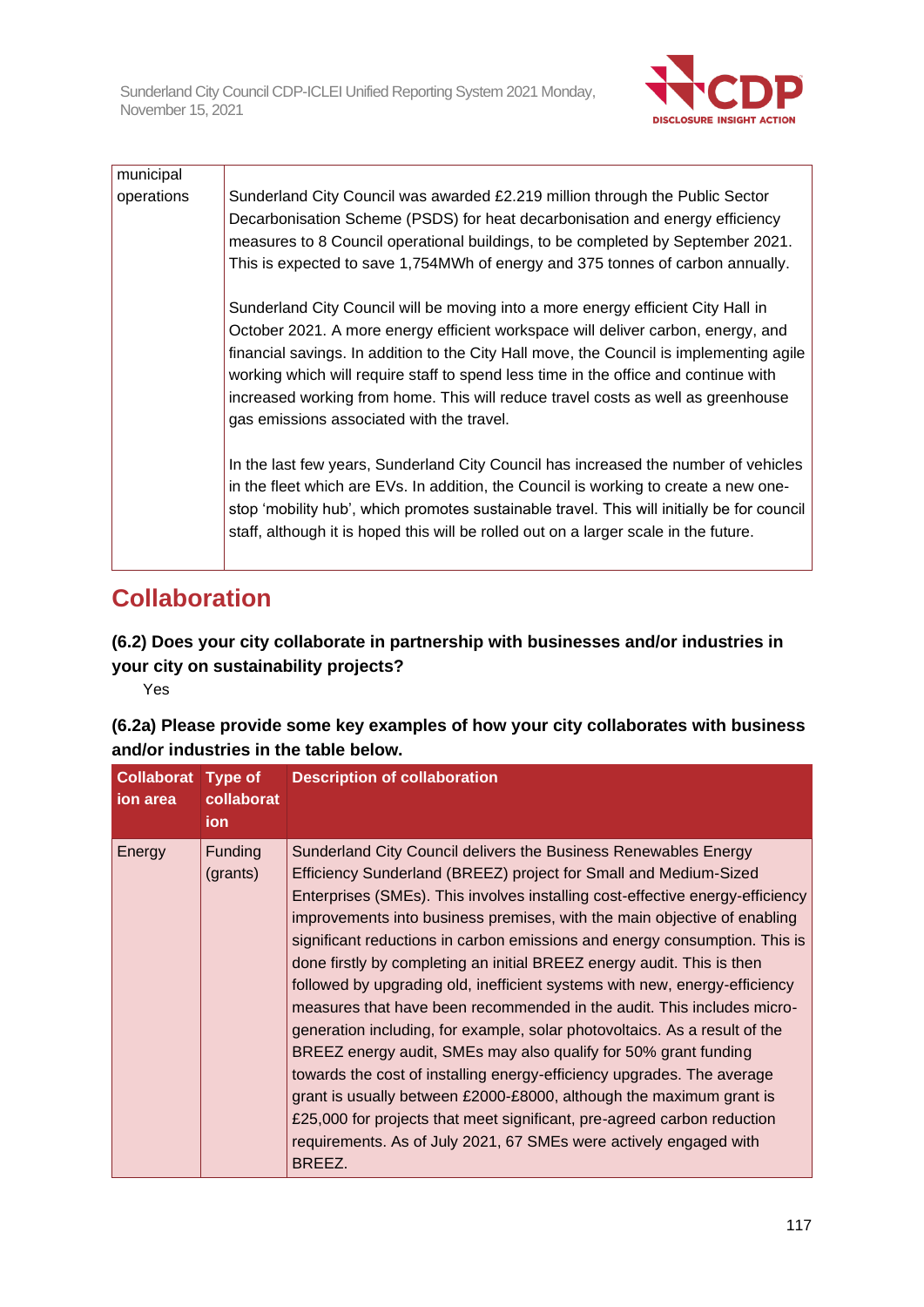

|                         |                              | In addition to the BREEZ project, Sunderland is also part of the Business<br>Energy Saving Team (BEST). BEST is a project funded by the European<br>Regional Development Fund (ERDF) and delivered by local authorities in<br>North East England. The BEST team provide businesses with a full energy<br>audit, designed to help identify ways to save energy, money, and carbon<br>emissions. If businesses meet certain criteria the BEST team can also<br>provide a grant to help cover costs. As of July 2021, 36 SMEs were<br>actively engaged with BEST.                                                                                                                           |
|-------------------------|------------------------------|------------------------------------------------------------------------------------------------------------------------------------------------------------------------------------------------------------------------------------------------------------------------------------------------------------------------------------------------------------------------------------------------------------------------------------------------------------------------------------------------------------------------------------------------------------------------------------------------------------------------------------------------------------------------------------------|
|                         |                              | Both BREEZ and BEST involve close cooperation between project staff<br>from the Council and the wider Business Investment Team and<br>businesses.                                                                                                                                                                                                                                                                                                                                                                                                                                                                                                                                        |
| Transport<br>(Mobility) | Capacity<br>developme<br>nt  | Sunderland City Council is working with Nexus and bus operators to<br>improve bus service infrastructure, and bus services by low/zero carbon<br>bus vehicles, real time information and integrated ticketing. Sunderland<br>City Council is also working with neighbouring local authorities to enable<br>cross boundary ticketing and Wi-Fi improvements, making the bus a more<br>attractive choice.                                                                                                                                                                                                                                                                                  |
|                         |                              | Sunderland City Council is also doing ongoing work in conjunction with<br>North East Freight Network to develop and deliver a comprehensive clean<br>freight strategy for road and rail for Sunderland.                                                                                                                                                                                                                                                                                                                                                                                                                                                                                  |
|                         |                              | Policy ST4 within Sunderland's Draft Allocation and Designations Plan<br>(available at https://www.sunderland.gov.uk/media/22878/AD-01-<br>Allocations-and-Designations-Plan-                                                                                                                                                                                                                                                                                                                                                                                                                                                                                                            |
|                         |                              | 2020/pdf/AD.01_Allocations_and_Designations_Plan_20201.pdf?m=63743<br>5558267800000) safeguards land at Washington North, Washington East,<br>Ryhope and Doxford Park to support the future expansion of the Tyne &<br>Wear Metro and rail network in the city.                                                                                                                                                                                                                                                                                                                                                                                                                          |
| Education               | Collaborati<br>ve initiative | Sunderland City Council has set up the 2030 Shadow Board with<br>representatives from key organisations across the city, including the local<br>NHS Foundation Trust, the University of Sunderland, Sunderland College<br>(Education Partnership NE), North East England Chambers of Commerce<br>(an independent business membership organisation representing over<br>3000 businesses in North East England), Sunderland Youth Council as<br>well as cross-party Elected Member representation from each Group on<br>the City Council. The 2030 Shadow Board's purpose is to work collectively<br>to drive forward Sunderland's ambitions and commitment to tackling<br>climate change. |
|                         |                              | Each partner is now developing its own action plan and is actively carrying                                                                                                                                                                                                                                                                                                                                                                                                                                                                                                                                                                                                              |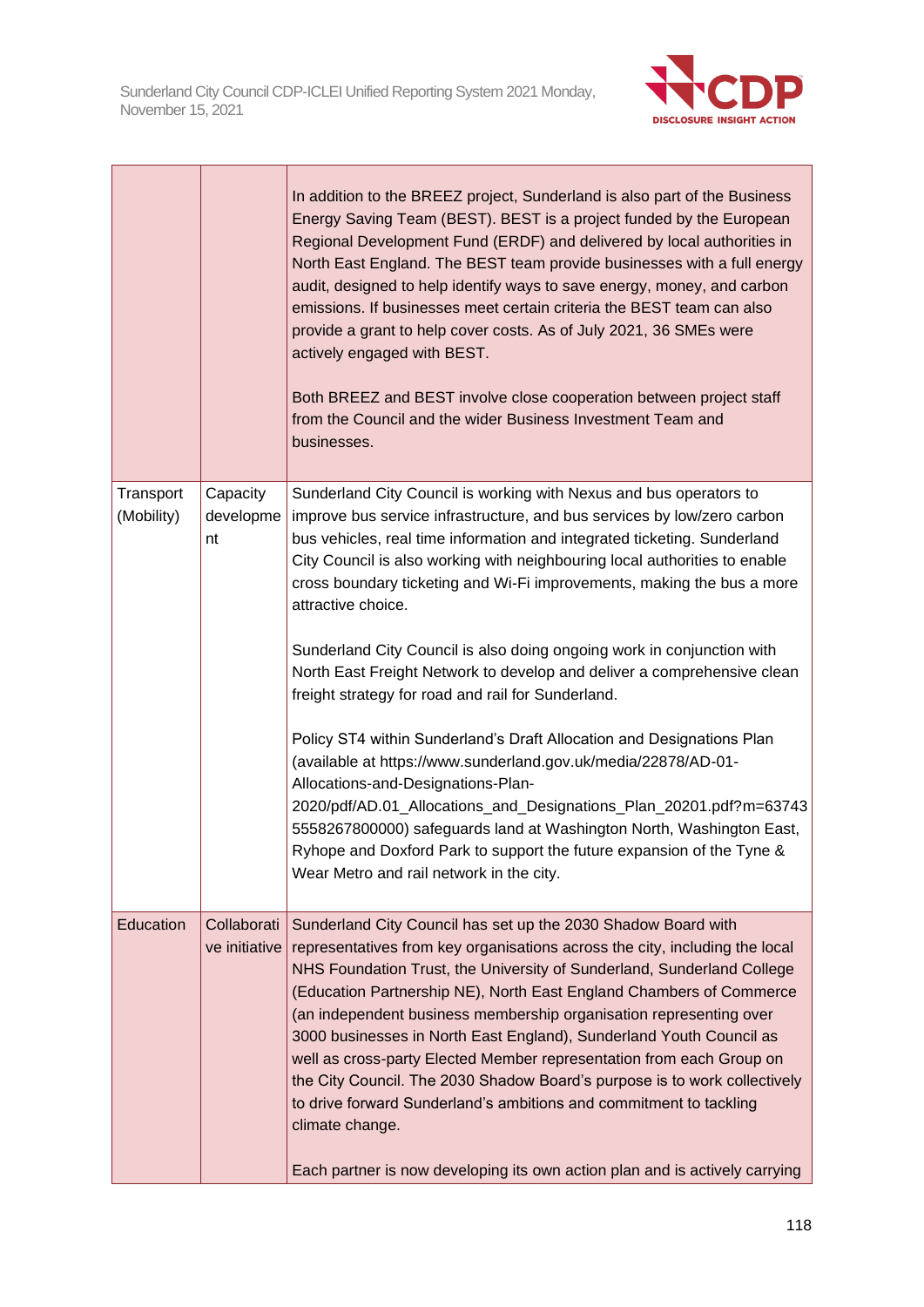

|           |                                 | out low-carbon initiatives to help enable the city to reach its low carbon<br>goals. The partnership meets on a quarterly basis and ensures that best<br>practice is shared, and joint working is maximised.<br>While the Young People's Advisory Group (YPAG) referred to earlier will<br>initially be developed with significant input from Together for Children, the<br>College and University, all partners on the 2030 Shadow Board committed<br>to support its work and identify opportunities to engage young people<br>through their own activity. This includes the NE England Chamber of<br>Commerce. The city's Sunderland Business Partnership has also<br>discussed the Low Carbon Framework and continues to consider on an<br>ongoing basis ways in which it can help achieve the city-wide target of<br>Sunderland being carbon neutral by 2040.                                                                                                                                                                                                                                                                                                                                                                            |
|-----------|---------------------------------|----------------------------------------------------------------------------------------------------------------------------------------------------------------------------------------------------------------------------------------------------------------------------------------------------------------------------------------------------------------------------------------------------------------------------------------------------------------------------------------------------------------------------------------------------------------------------------------------------------------------------------------------------------------------------------------------------------------------------------------------------------------------------------------------------------------------------------------------------------------------------------------------------------------------------------------------------------------------------------------------------------------------------------------------------------------------------------------------------------------------------------------------------------------------------------------------------------------------------------------------|
| Education | Knowledge<br>or data<br>sharing | Within Sunderland's Low Carbon Framework, Strategic Priority 1 (Our<br>Behaviour) seeks to engage with residents and organisations within<br>Sunderland to encourage positive behaviour change and reduce individual<br>carbon footprints. In-line with this, to improve engagement with<br>businesses, Sunderland City Council has drawn up an engagement<br>strategy as a working document to shape this activity and this includes a<br>strand focused on engagement with businesses. This aims to understand<br>awareness of climate change among city businesses, share reliable<br>information and support available, understand barriers, signpost, facilitate<br>connections between groups of businesses and stimulate the growth of a<br>green economy. A wide variety of approaches will be used to achieve<br>these aims with close integration with the day to day work of the Council's<br>Business Investment Team and economic development partners across<br>the city. Initial stages of this have included a business survey which was<br>carried out to build understanding of levels of knowledge and awareness,<br>existing activity, challenges and opportunities as well as to inform future<br>engagement campaigns. |
| Energy    | Economic<br>developme<br>nt     | Sunderland is seeking to facilitate investment in innovation and production<br>linked to electrification of advanced manufacturing, reflecting the city's key<br>role in EV production and battery manufacturing, as well as its role to date<br>working with businesses as well as partners in the region including<br>Newcastle University and the North East Automotive Alliance which has<br>resulted in the Driving the Electric Revolution (DER) NE Centre being<br>located in Sunderland adjacent to Nissan and the International Advanced<br><b>Manufacturing Park.</b><br>The 'Driving the Electric Revolution North East' Centre in Sunderland is<br>one of four across the UK, which are part of a large-scale Government-<br>backed programme run by a consortium led by Newcastle University. It is<br>specifically intended to facilitate projects in the field of Power Electronics,<br>Machines & Drives and enable the UK to capture part of the significant                                                                                                                                                                                                                                                                |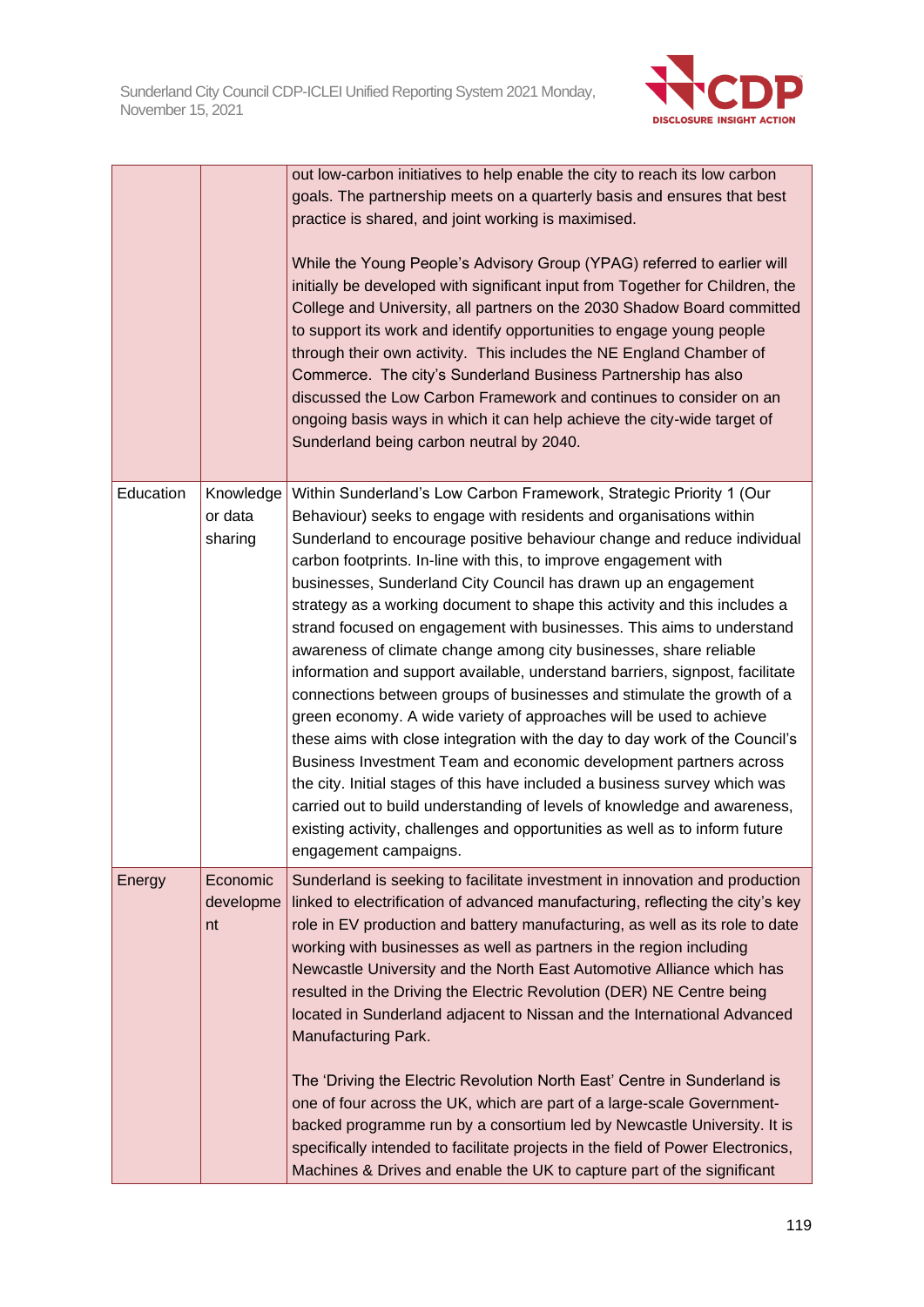

|                                              |                                                               | global market opportunity which electrification represents The DER centre<br>(NE) is intended to provide open access facilities, combining state-of-the-<br>art equipment with expertise in innovation and production, enabling<br>activities such as prototyping and scale-up.<br>The International Advanced Manufacturing Park (IAMP) is designated as a<br>nationally significant infrastructure project which creates significant scope<br>for large-scale production of new environmental technologies that are<br>being developed in the area. IAMP is being brought forward by Sunderland<br>City Council and South Tyneside Council, with developer Henry Boot.<br>On 1 July 2021 Envision AESC announced that they will be building their<br>second gigaplant on IAMP with 9GWh of production capability which will<br>create 700 jobs and safeguard a further 300 jobs. This was part of a wider<br>announcement by Nissan regarding the creation of Nissan 36Zero in<br>Sunderland. This inward investment announcement which will increase<br>the city and region's green economy and support decarbonisation of<br>transport followed significant co-operation between the local authority and<br>both Nissan and Envision AESC as well as central government. |
|----------------------------------------------|---------------------------------------------------------------|-----------------------------------------------------------------------------------------------------------------------------------------------------------------------------------------------------------------------------------------------------------------------------------------------------------------------------------------------------------------------------------------------------------------------------------------------------------------------------------------------------------------------------------------------------------------------------------------------------------------------------------------------------------------------------------------------------------------------------------------------------------------------------------------------------------------------------------------------------------------------------------------------------------------------------------------------------------------------------------------------------------------------------------------------------------------------------------------------------------------------------------------------------------------------------------------------------------------------------------------------------------------------------|
| <b>Building</b><br>and<br>Infrastructu<br>re | Project<br>delivery -<br>Public<br>Private<br>Partnershi<br>p | Sunderland Council and College (Education Partnership North East) are<br>working closely with industry to develop the Housing Innovation<br>Construction Skills Academy (HICSA) at Riverside Sunderland which will<br>provide education and training opportunities, linking to Research &<br>Development to ensure the skills of the region meet the future needs of<br>industry. The partnership includes close cooperation with Sunderland-born<br>architect George Clarke's Ministry of Building Innovation and Education<br>(MOBIE).<br>This will support the goal of Sunderland becoming carbon neutral as a city<br>by 2040, training local people to deliver decarbonisation programmes for<br>the city's existing homes and neighbourhoods that will improve energy<br>efficiency, reduce carbon footprint and keep residents warm in winter<br>months, and lead the way with training in Modern Methods of Construction<br>(MMC).                                                                                                                                                                                                                                                                                                                                  |
| Water                                        | Knowledge<br>or data<br>sharing                               | With relation to water, and in particular flood risk management, Sunderland<br>City Council collaborate on engineering and consulting procurement,<br>project implementation and management, funding (grants), as well as<br>policy and regulation consultation. For example:<br>• Sunderland City Council procure specialist consultants through NEPO<br>and other frameworks.<br>• Sunderland City Council work with Northumbrian Water as part of the<br>Northumbrian Integrated Drainage Partnership (NIDP) to identify key<br>improvements and schemes.                                                                                                                                                                                                                                                                                                                                                                                                                                                                                                                                                                                                                                                                                                                |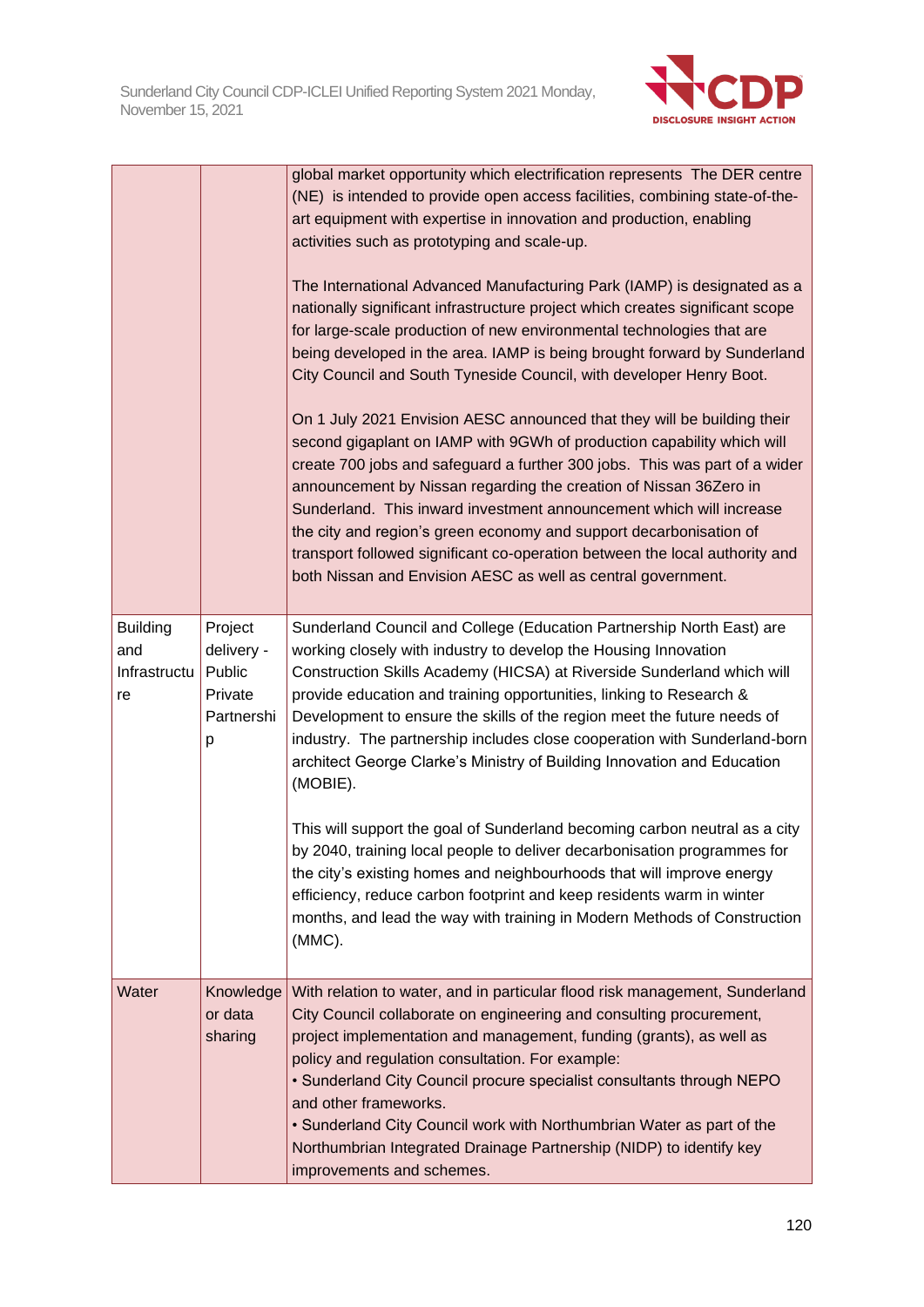

|  | • Northumbrian Regional Flood and Coastal Committee (RFCC) includes    |
|--|------------------------------------------------------------------------|
|  | the Environment Agency and 7 North Eastern Local Authorities.          |
|  | • Sunderland City Council forms part of the Association of Sustainable |
|  | <b>Drainage Authorities</b>                                            |
|  |                                                                        |

# **Finance and Economic Opportunities**

**(6.5) List any mitigation, adaptation, water related or resilience projects you have planned within your city for which you hope to attract financing and provide details on the estimated costs and status of the project. If your city does not have any relevant projects, please select 'No relevant projects' under 'Project Area'.**

**Project area**

Renewable energy

# **Project title**

Mine water Heating Network

## **Stage of project development** Project structuring

**Status of financing** Project partially funded and seeking additional funding

# **Financing model identified**

Yes

# **Identified financing model description**

A pre-application bid has been submitted to the BEIS Heat Network Investment Project (HNIP) – which supports the commercialisation and construction of heat networks.

There is also the potential to bid for the Green Network Fund Transition Scheme which supports the commercialisation of low-carbon heat network projects so that they are construction-ready in time to apply to the GHNF full scheme when it opens for applications in the next financial year (April 2022 – March 2023).

# **Project description and attach project proposal**

Sunderland City Council are looking to utilise mine water Heating opportunities for the city centre.

CabinetReportJul21-SunderlandHeatNetwork.pdf

# **Total cost of project**

43,000,000

# **Total investment cost needed**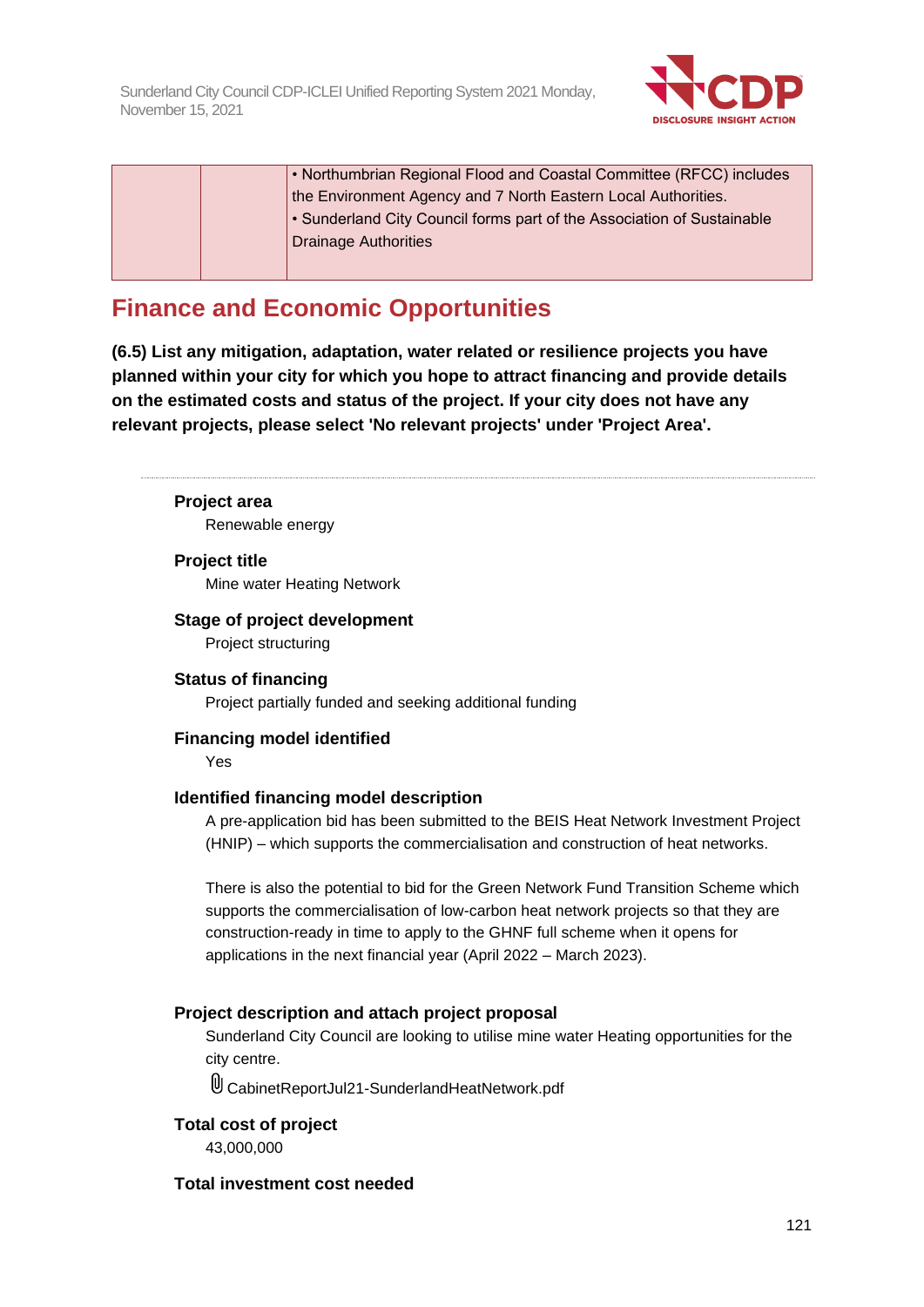

#### 23,000,000

# **Project area**

Water management

#### **Project title**

Flood and Coastal Erosion Risk Management

#### **Stage of project development**

Pre-feasibility/impact assessment

#### **Status of financing**

Project not funded and seeking full funding

#### **Financing model identified**

Yes

#### **Identified financing model description**

Environment Agency Flood and Coastal Erosion Risk Management funding in addition to local level funding.

#### **Project description and attach project proposal**

Sunderland City Council have proposed schemes for flood reduction to be funded by the Regional Medium-Term Plan. It is predicted that £2-3 million will be spent on flood defence schemes from 2021-2022. It is hoped, subject to funding, that schemes will go ahead at Jack Crawford House and Pallion among others. A project proposal is not available, as this project consists of numerous individual projects.

#### **Total cost of project**

2,500,000

#### **Total investment cost needed**

2,500,000

#### **Project area**

Other, please specify Green Infrastructure

#### **Project title**

North East Community Forest

#### **Stage of project development**

Project structuring

#### **Status of financing**

Project partially funded and seeking additional funding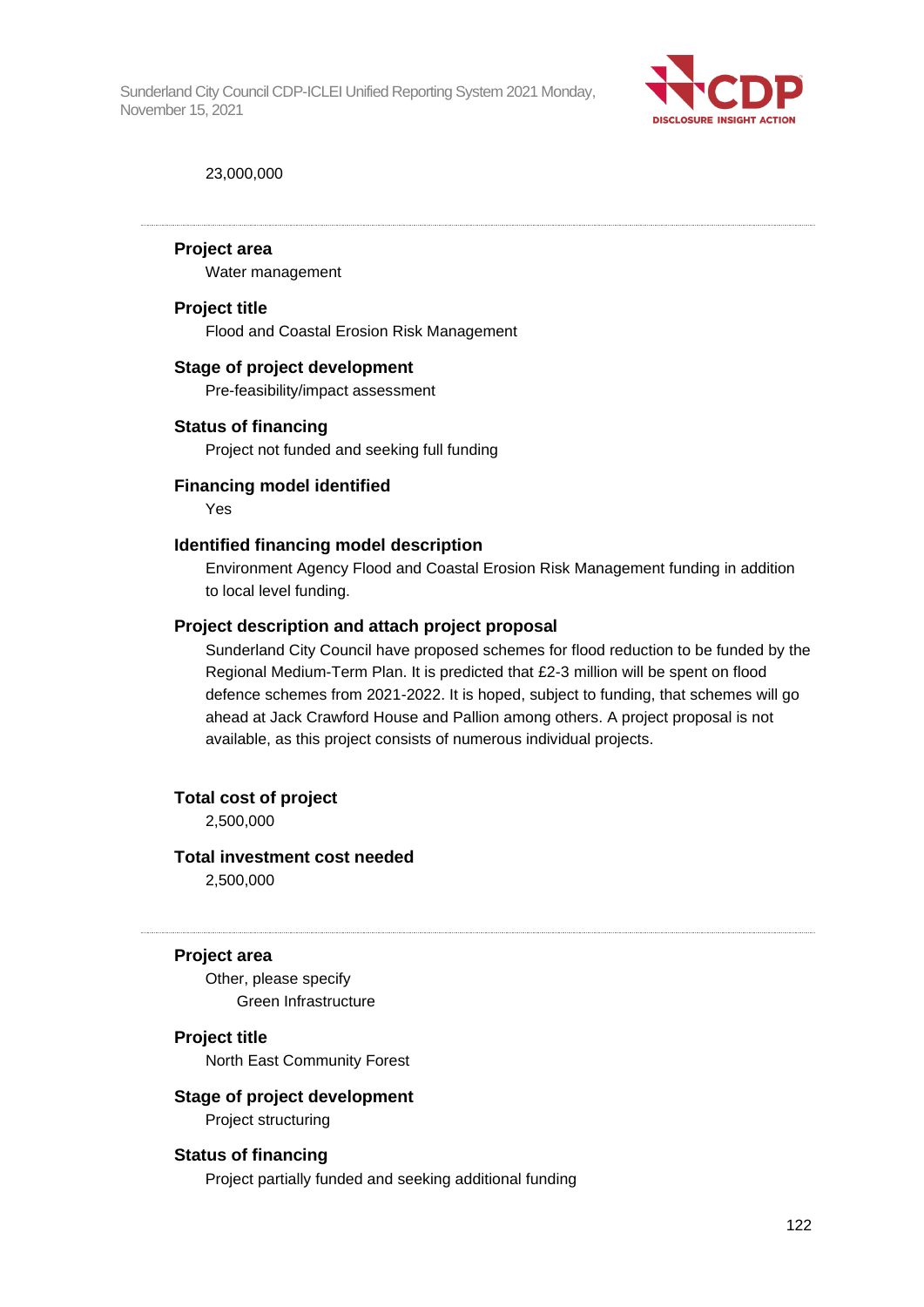

# **Financing model identified**

Yes

## **Identified financing model description**

As referred to in section 5, Sunderland City Council and partners (the Woodland Trust, the Forestry Commission as well as the other 6 North Eastern Local Authorities), recently submitted a successful bid to England Community Forests and DEFRA to become a prospective community forest. The North East Community Forest partnership will plant 500 hectares deliverable by 2025.

The main funding source between 2021-25 is expected to be Trees for Climate DEFRA funding. If Sunderland delivers 45 hectares of woodland in this time frame, then it is estimated that £765,000 funding will be unlocked. Further funding sources are expected to be unlocked and this is expected to become a multi-million-pound project over its lifetime.

Partners are committed to developing a sustainable long-term funding model that can deliver the 30-year NECF vision, including a review of the ongoing commitment to core funding from the six involved local authorities. This should ensure a steady income stream of revenue funding, which will allow the Forest Team to secure funding from a wide range of other sources.

# **Project description and attach project proposal**

Successful joint bid by 6 North-East England Local Authorities for the creation of a North East Community Forest (NECF). Further funding will be required.

North East Community Forest Bid EOI Submission 26.02.pdf

# **Total cost of project** 765,000

**Total investment cost needed**

**Project area**

Other, please specify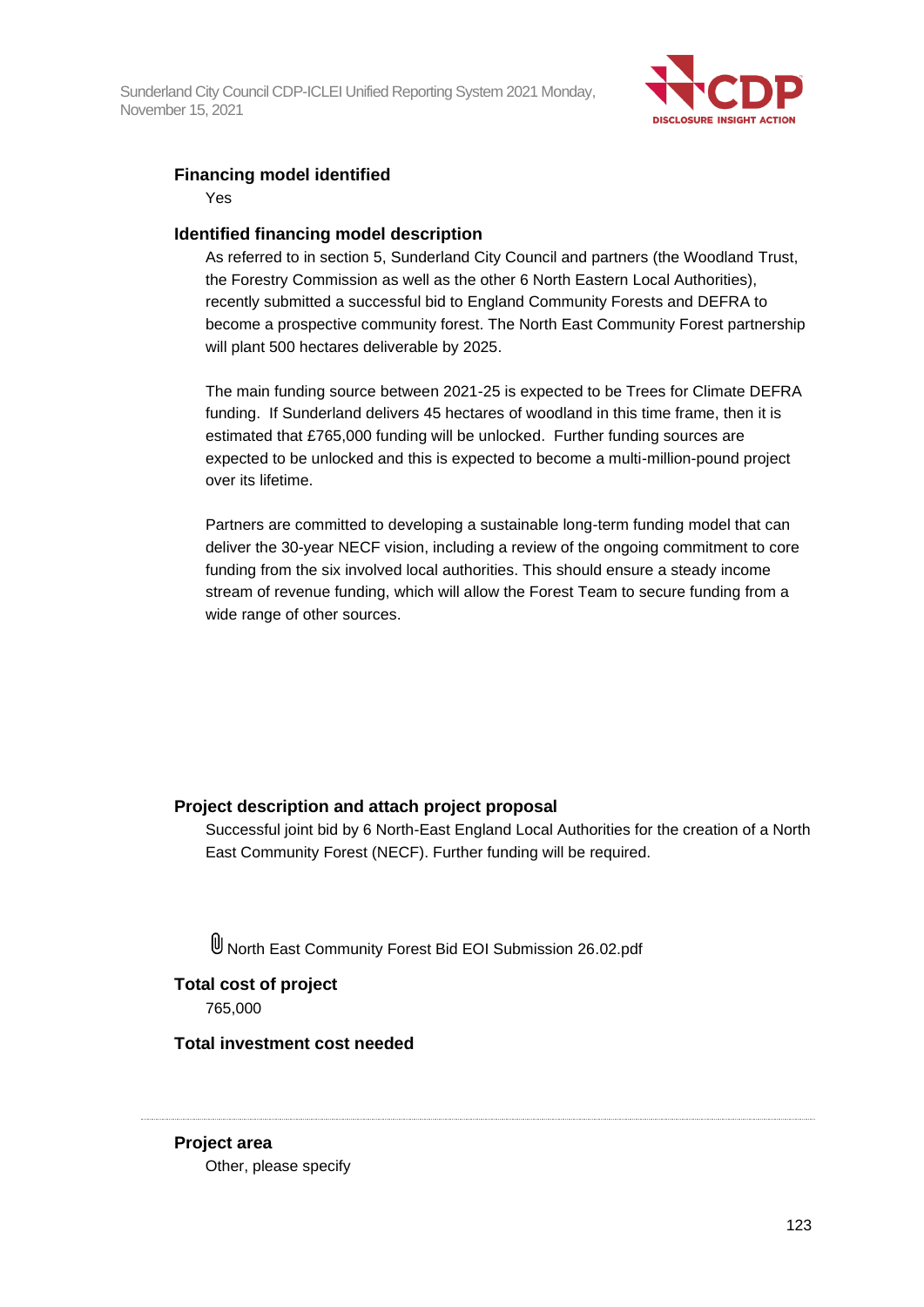

Green Infrastructure

**Project title** Local Authority Treescapes Fund

#### **Stage of project development**

Project structuring

#### **Status of financing**

Project not funded and seeking full funding

#### **Financing model identified**

Yes

#### **Identified financing model description**

Local Authority Treescapes Fund

## **Project description and attach project proposal**

A joint £270,000 bid was submitted by the NECF partners (Sunderland would receive £45,000), focussing on highway tree planting.

LATF\_Application\_form\_2122\_FINAL\_FOR\_PDF.pdf

### **Total cost of project**

270,000

#### **Total investment cost needed**

270,000

**Project area**

Buildings

#### **Project title**

Local Infrastructure Development

### **Stage of project development**

Project structuring

# **Status of financing**

Project partially funded and seeking additional funding

#### **Financing model identified**

Yes

#### **Identified financing model description**

Government Funding: UK Levelling Up Fund Round 1.

#### **Project description and attach project proposal**

Fund will invest in infrastructure to support town centre and high street regeneration, local transport projects and cultural and heritage assets. Sunderland City Council has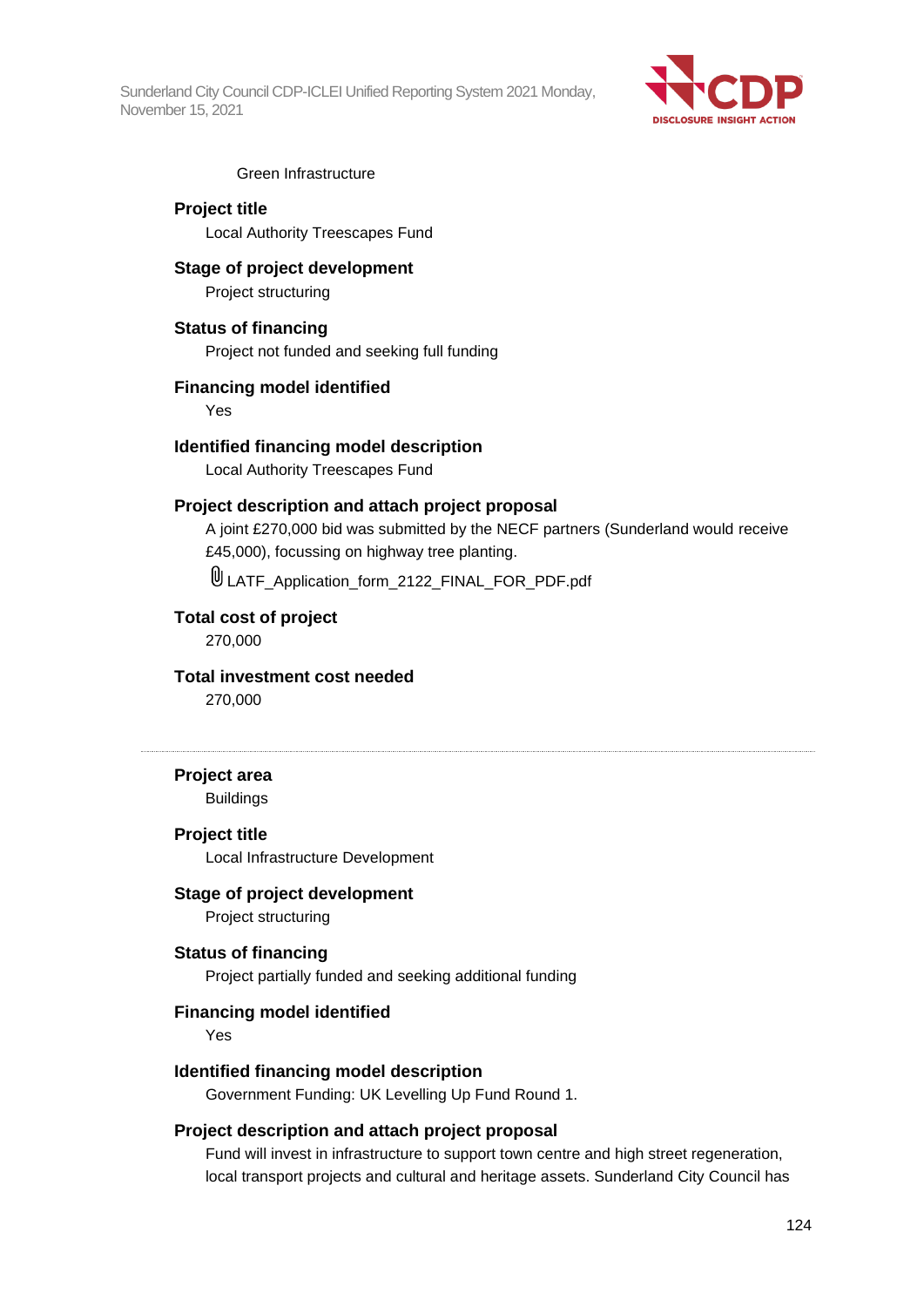

submitted a 'package bid' on the 18th June to develop the city centres housing ecosystem. Three projects form part of the package, as follows:

1. Housing innovation and construction skills academy (Hicsa) – New skills and education facility developed in partnership with Sunderland College and MOBIE with an emphasis on low carbon and modern methods of construction (MMC).

2. Vaux Housing Infrastructure and Site Preparation to support the delivery of the first 132 housing units on the Vaux site. Exemplar housing development.

3. Sunniside Community Led Housing Scheme – seeking support to redevelop the brownfield site into an exemplar community housing scheme with shared gardens, community space and an arts hub.

**ULUF Overview Document.pdf** 

**Total cost of project**

82,000,000

**Total investment cost needed** 20,000,000

# **8. Energy**

**(8.0) Does your city have a renewable energy target?**

Yes

**(8.0a) Please provide details of your renewable energy target(s) and how the city plans to meet those targets.**

# **Scale**

Local government operations

# **Energy sector**

All energy sectors

**Target type** Renewable energy consumed (percentage)

**Base year** 2018

**Total renewable energy covered by target in base year (based on target type specified in column 3)**

**Percentage renewable energy of total energy in base year**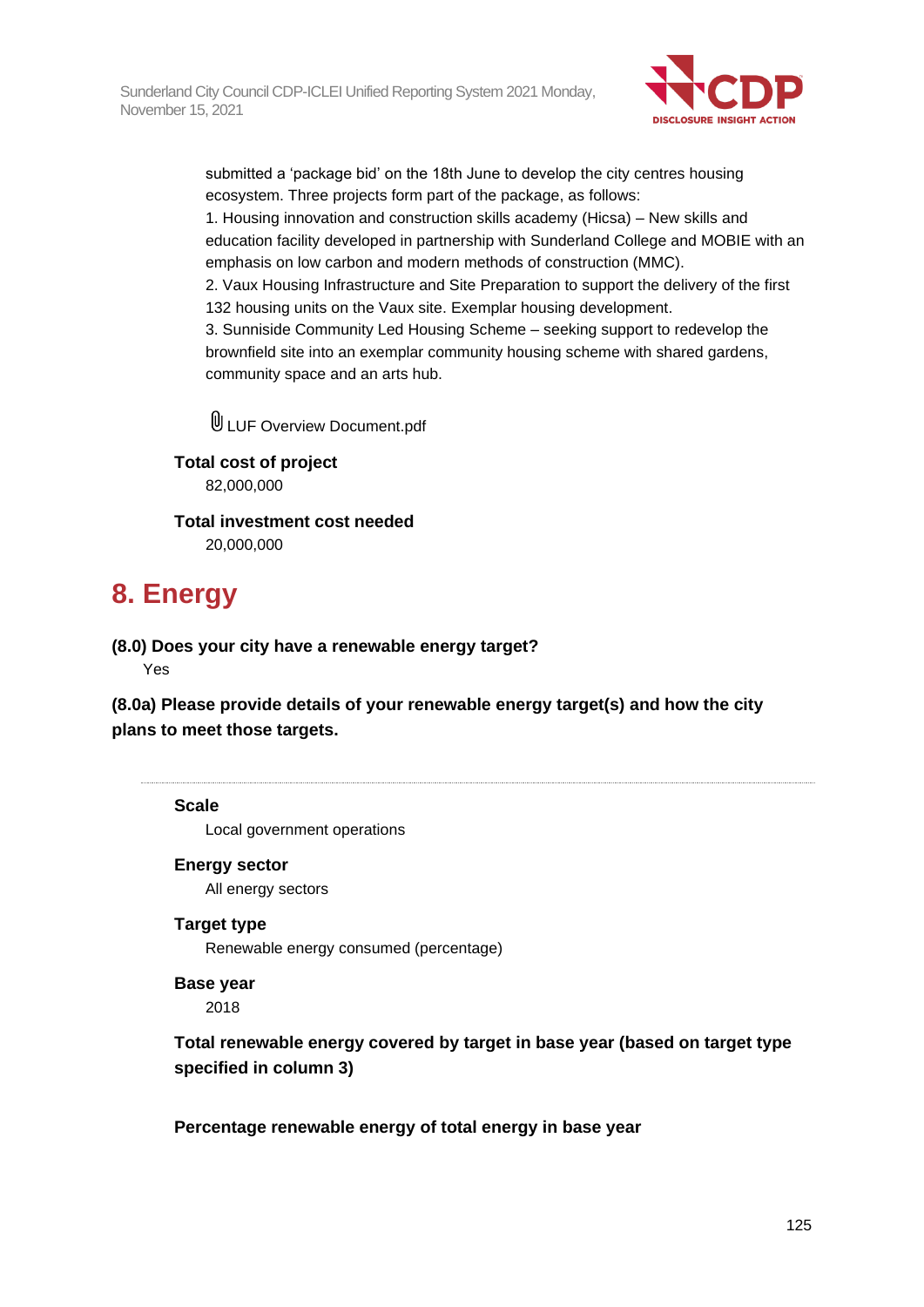

## **Target year** 2050

**Total renewable energy covered by target in target year (based on target type specified in column 3)**

# **Percentage renewable energy of total energy in target year**

100

# **Percentage of target achieved**

100

# **Comment**

Sunderland City Council recognises the importance of renewable energy supply to reducing carbon emissions and the consequent threat of climate change. Due to this, we have signed the UK100 Pledge, committing us to 100% clean energy by 2050. We hope to have an estimate of percentage achieved in the future.

# **(8.1) Please indicate the source mix of electricity consumed in your city.**

### **Electricity source**

| Coal<br>$\overline{2}$                                             |
|--------------------------------------------------------------------|
| Gas<br>41                                                          |
| Oil<br>$\mathbf 0$                                                 |
| <b>Nuclear</b><br>17                                               |
| <b>Hydro</b><br>$\overline{2}$                                     |
| <b>Bioenergy (Biomass and Biofuels)</b><br>10                      |
| Wind<br>20                                                         |
| <b>Geothermal</b><br>$\mathbf 0$                                   |
| <b>Solar (Photovoltaic and Thermal)</b><br>$\overline{\mathbf{4}}$ |
| Waste to energy (excluding biomass component)                      |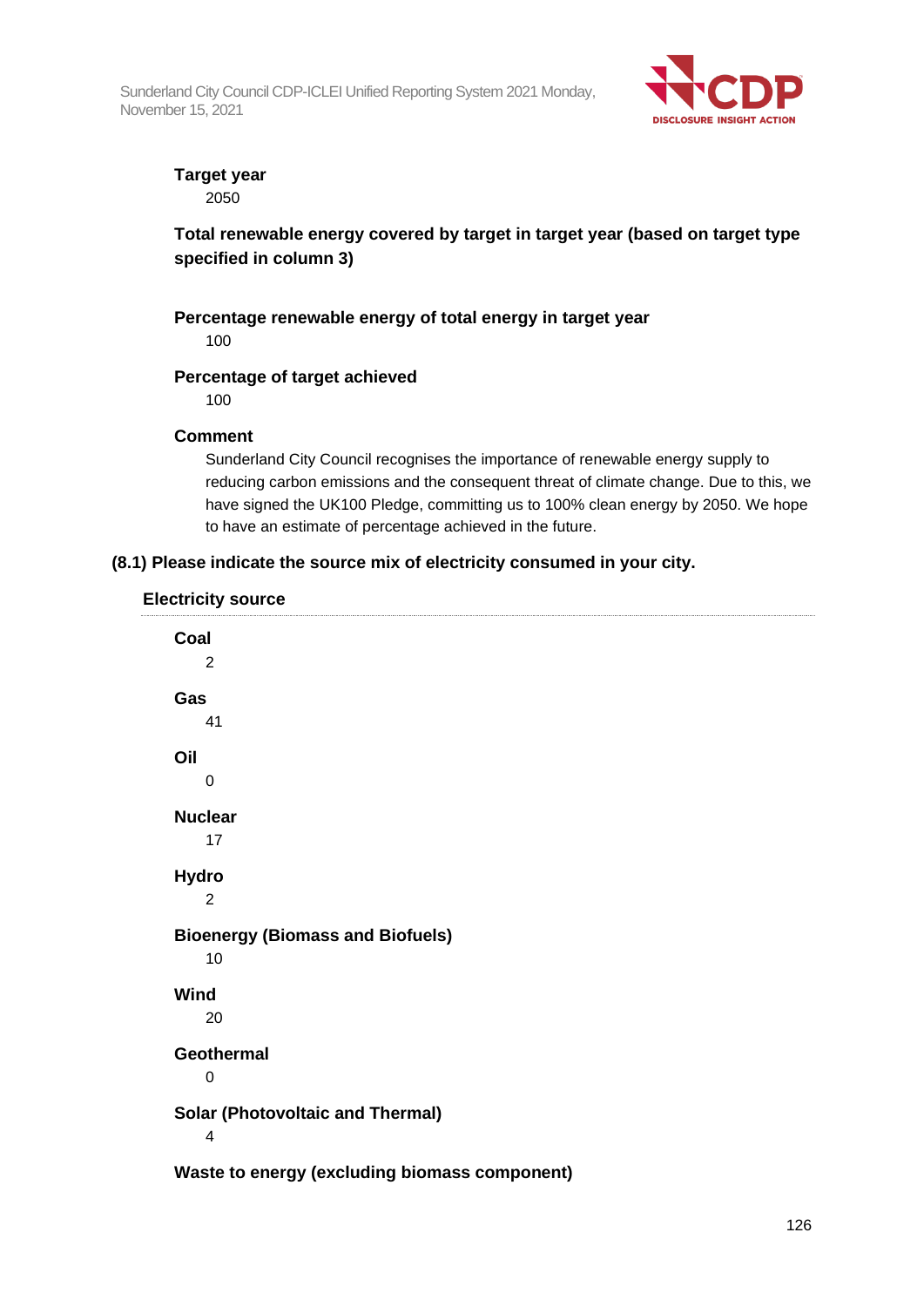

0

**Other sources**

4

**Total - please ensure this equals 100%**

100

# **Total electricity consumption (MWh)**

325,000,000

# **Year data applies to**

2019

# **What scale is the electricity mix data**

National mix reported

# **Comment**

We do not yet have this data available at a local-authority level. National data based on DUKES 2020 report.

DUKES\_2020\_dataset.xls

# **(8.1a) Please indicate the source mix of thermal energy (heating and cooling) consumed in your city.**

# **Thermal energy consumption**

| Coal<br>6                                          |
|----------------------------------------------------|
| Gas<br>75                                          |
| Oil<br>1                                           |
| <b>Bioenergy (Biomass and Biofuel)</b><br>14       |
| <b>Geothermal</b><br>3                             |
| <b>Solar (Thermal)</b><br>0                        |
| Waste to energy (excluding biomass component)<br>1 |
| <b>Other sources</b><br>0                          |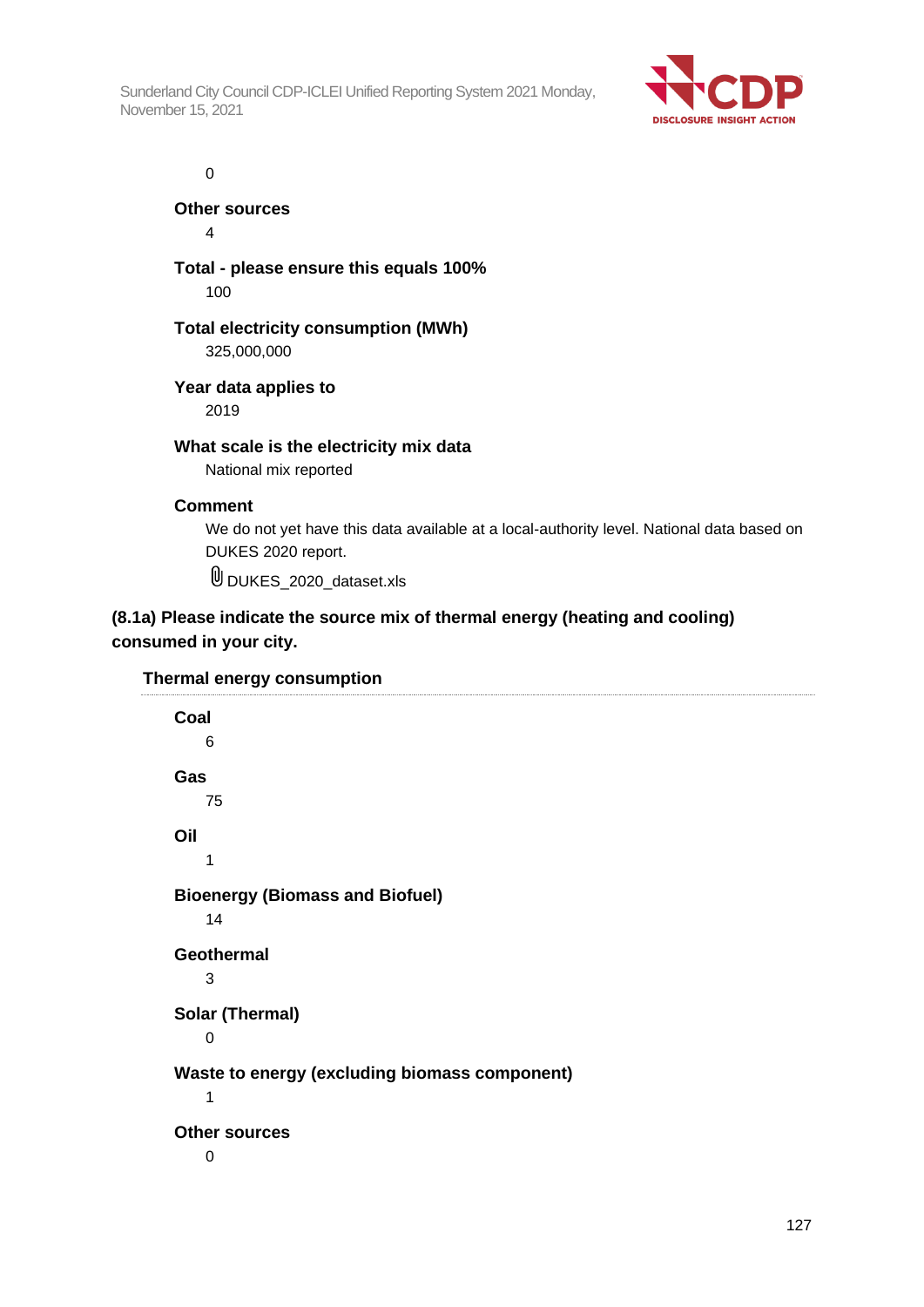

# **Total (auto-calculated)** 100

# **Total consumption (MWh)**

361,161,110

# **Year data applies to**

2019

# **What scale is the thermal energy mix data**

National mix reported

# **Comment**

We do not yet have this data available at a local-authority level. National data based on DUKES 2020 report.

DUKES\_2020\_dataset.xls

# **(8.2) For each type of renewable energy within the city boundary, please report the installed capacity (MW) and annual generation (MWh).**

|                                               | <b>Installed</b><br>capacity<br>(MW) | <b>Annual</b><br>generation<br>(MWh) | Year data<br>applies to | <b>Comment</b>                                                                                                                                                        |
|-----------------------------------------------|--------------------------------------|--------------------------------------|-------------------------|-----------------------------------------------------------------------------------------------------------------------------------------------------------------------|
| Solar PV                                      | 28.8                                 | 28,197                               | 2019                    | Source: Department for<br>Business, Energy, and<br><b>Industrial Strategy</b><br>Dataset: Renewable Electricity<br>by Local Authority 2014 to<br>2019                 |
| Solar thermal                                 |                                      |                                      |                         | We do not have this data at a<br>Local Authority level.                                                                                                               |
| Hydro power                                   |                                      |                                      |                         | We do not have this data at a<br>Local Authority level.                                                                                                               |
| Wind                                          | 14.8                                 | 31,433                               | 2019                    | Onshore only<br>Source: Department for<br>Business, Energy, and<br><b>Industrial Strategy</b><br>Dataset: Renewable Electricity<br>by Local Authority 2014 to<br>2019 |
| <b>Bioenergy</b><br>(Biomass and<br>Biofuels) |                                      |                                      |                         | We do not have this data at a<br>Local Authority level.                                                                                                               |
| Geothermal                                    |                                      |                                      |                         | We do not have this data at a<br>Local Authority level.                                                                                                               |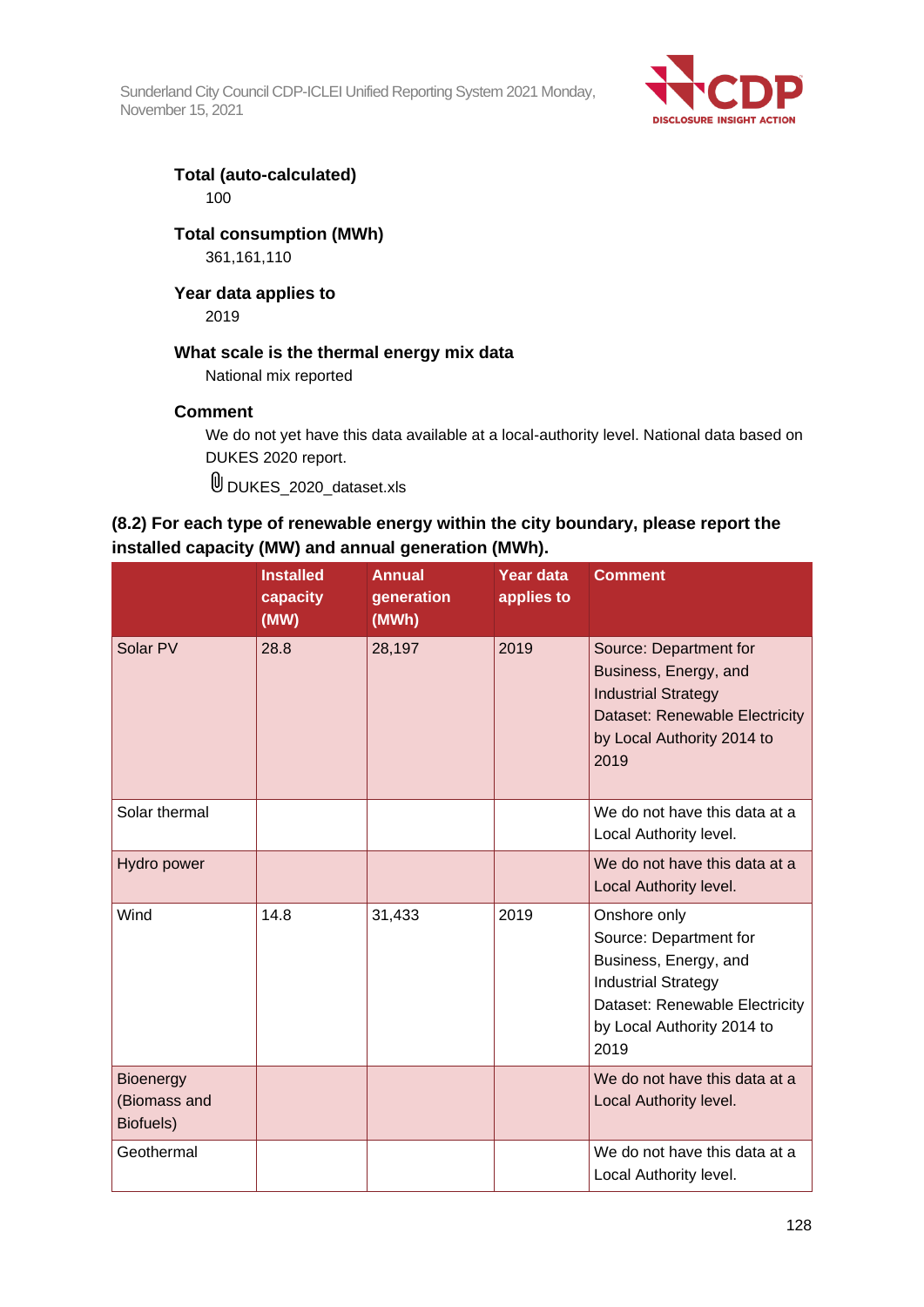

| Other, please | 2 | 7,369 | 2019 | <b>Landfill Gas</b>                   |
|---------------|---|-------|------|---------------------------------------|
| specify       |   |       |      | Source: Department for                |
|               |   |       |      | Business, Energy, and                 |
|               |   |       |      | <b>Industrial Strategy</b>            |
|               |   |       |      | <b>Dataset: Renewable Electricity</b> |
|               |   |       |      | by Local Authority 2014 to            |
|               |   |       |      | 2019                                  |
|               |   |       |      |                                       |

# **(8.3) Does your city have a target to increase energy efficiency?**

Intending to undertake in the next 2 years

# **(8.4) Please report the following energy access related information for your city.**

# **Energy access**

**Electrification ratio of the city**

**Average electricity consumption per commercial establishment (MWh/annum)** 3.089

**Average electricity consumption per residential household (MWh/annum)**

**Average unit price of electricity (Currency unit as specified in 0.4/MWh)** 0.14

**Percentage of electricity distributed, but not billed**

**Percentage of city population with access to clean cooking**

**Comment**

**(8.5) How many households within the municipal boundary face energy poverty? Please select the threshold used for energy poverty in your city.**

# **Energy Poverty**

**Number of households within the city boundary that face energy poverty** 19,290

**Threshold used for energy poverty** Other, please specify

**Comment**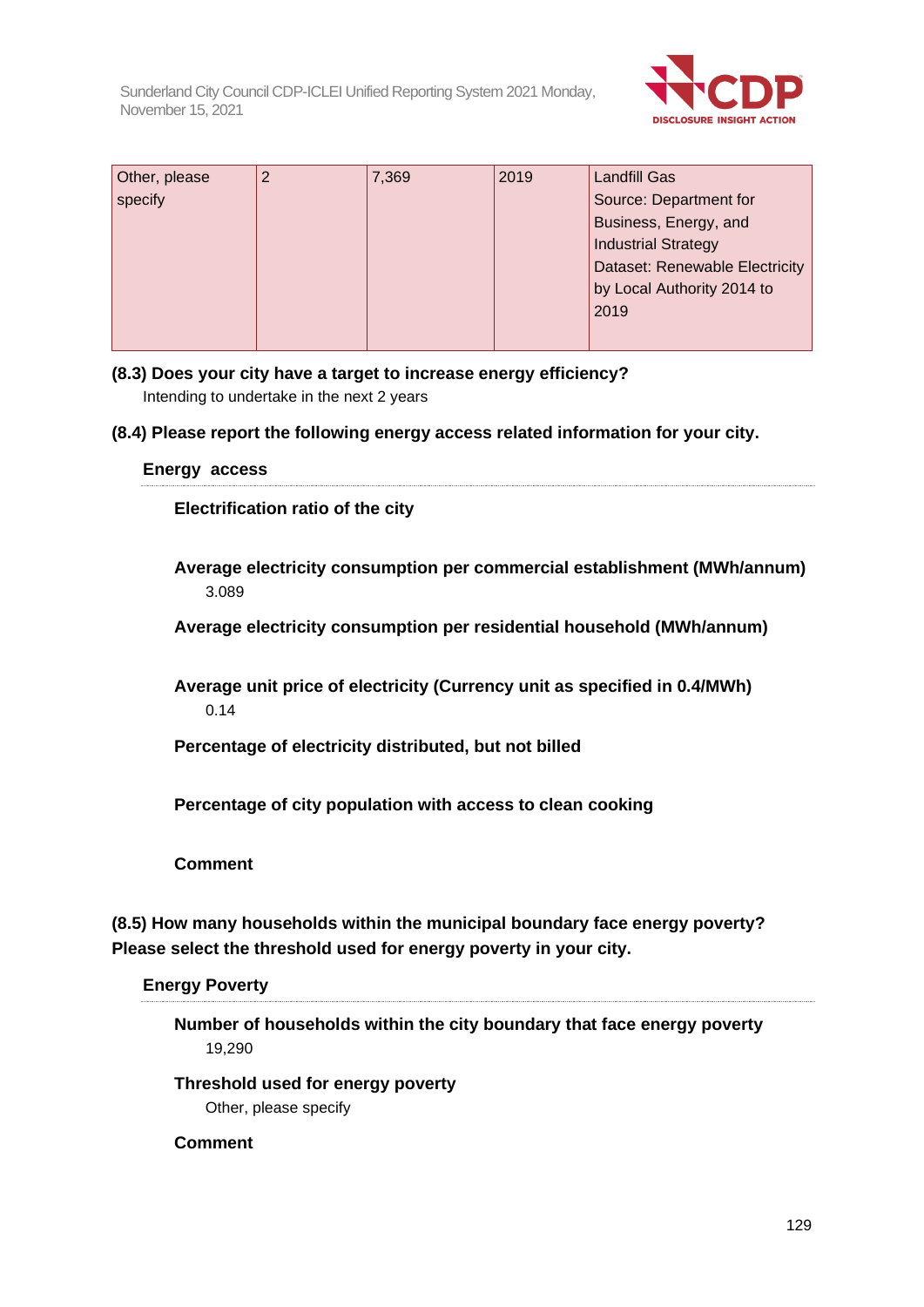

Fuel poverty in England is now measured using the Low Income Low Energy Efficiency (LILEE) indicator rather than the old Low Income High Costs (LIHC) indicator.

Under the LILEE indicator, a household is considered fuel poor if:

- They are living in a property with a fuel poverty energy efficiency rating of band D or below; and

- When they spend the required amount to heat their home, they are left with a residual income below the official poverty line.

# **10. Transport**

# **(10.0) Do you have mode share information available to report for the following**

**transport types?** Freight transport

Passenger transport

# **(10.1) What is the mode share of each transport mode in your city for passenger transport?**

**Please complete Private motorized transport** 68.2 **Rail/Metro/Tram**

2.1 **Buses (including BRT)**

12

**Ferries/ River boats**

**Walking** 8.8

# **Cycling** 1.3

**Taxis or shared vehicles (i.e. for hire vehicles)**

# **Micro-Mobility**

**Other**

6.1

**Comment**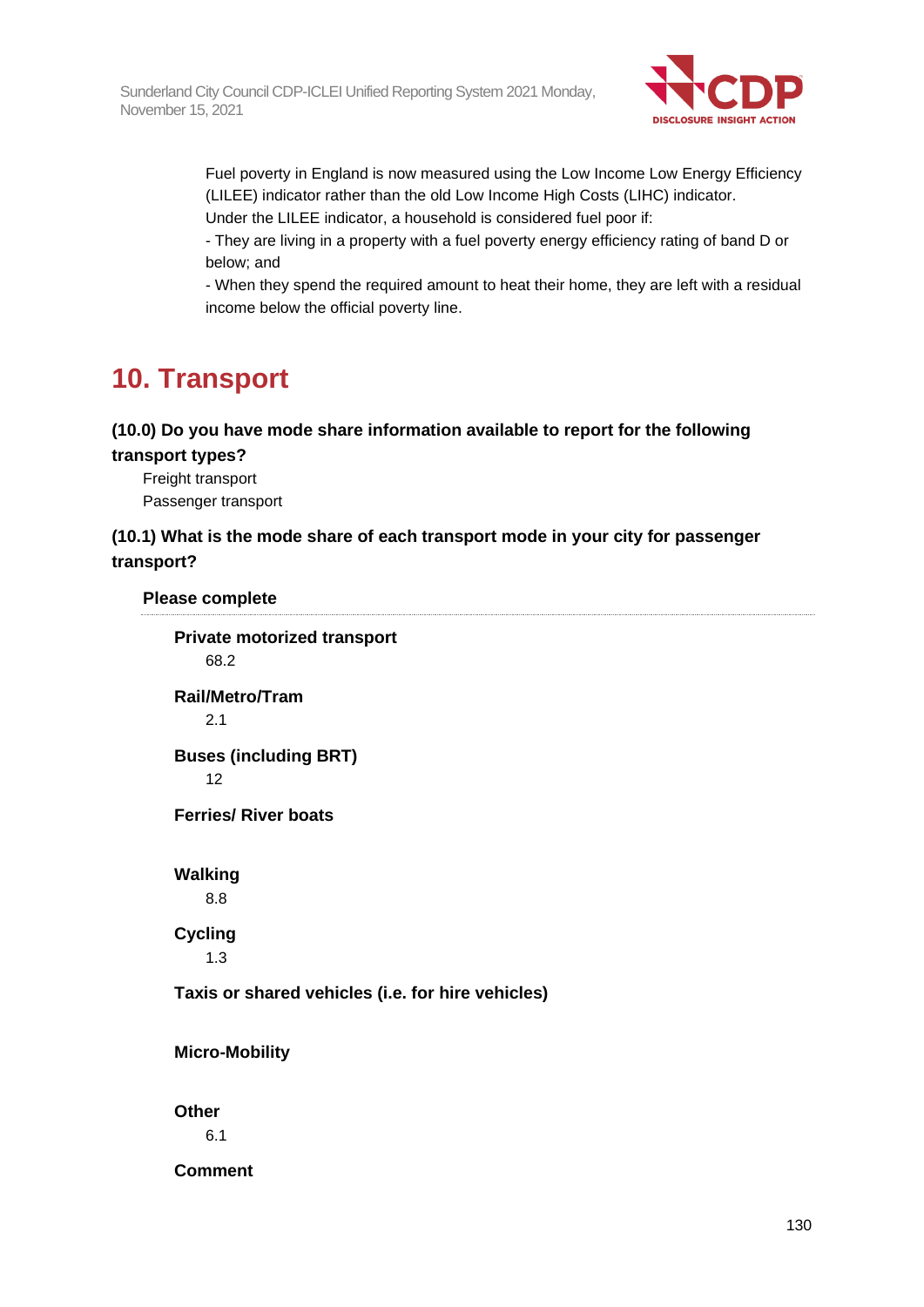

#### Based on 2011 census data.

# **(10.2) What is the mode share of each transport mode in your city for freight transport?**

|                                       | <b>Mode</b><br>share | <b>Comment</b>                                                                |
|---------------------------------------|----------------------|-------------------------------------------------------------------------------|
| Motorcycle/Two-wheeler                |                      | Unknown                                                                       |
| <b>Light Goods vehicles</b><br>(LGV)  | 91.8                 | Based on 10,138 licensed vehicles in Sunderland<br>(Department for Transport) |
| <b>Medium Goods vehicles</b><br>(MGV) |                      | Unknown                                                                       |
| <b>Heavy Goods vehicles</b><br>(HGV)  | 8.2                  | Based on 904 licensed vehicles in Sunderland (Department<br>for Transport)    |
| Rail                                  |                      | <b>Unknown</b>                                                                |
| In-land waterways                     |                      | Unknown                                                                       |

# **(10.3) Please provide the total fleet size and number of vehicle types for the following modes of transport.**

|                            | of<br>private<br>cars | of<br><b>buses</b> | Number Number Number of Number Number Transport<br>municipal of<br>fleet<br>(excluding vehicles<br>buses) | freight | of taxis | <b>Network</b><br><b>Companies carshares</b><br>(e.g. Uber,<br>Lyft) fleet<br>size | <b>Customer- Comment</b><br>drive<br>(e.g.<br>Car2Go,<br>Drivenow)<br>fleet size |                                                                                                                                         |
|----------------------------|-----------------------|--------------------|-----------------------------------------------------------------------------------------------------------|---------|----------|------------------------------------------------------------------------------------|----------------------------------------------------------------------------------|-----------------------------------------------------------------------------------------------------------------------------------------|
| <b>Total</b><br>fleet size | 114,749               | 1,238              | 376                                                                                                       | 11,042  | 659      |                                                                                    |                                                                                  | Source $-$<br>Department<br>for<br>Transport<br>Not all<br>requested<br>data is<br>reported at<br>a Local<br><b>Authority</b><br>level. |
| Electric                   | 309                   |                    | 22                                                                                                        |         |          |                                                                                    |                                                                                  | Source -<br>Department<br>for<br>Transport<br>Not all<br>requested<br>data is                                                           |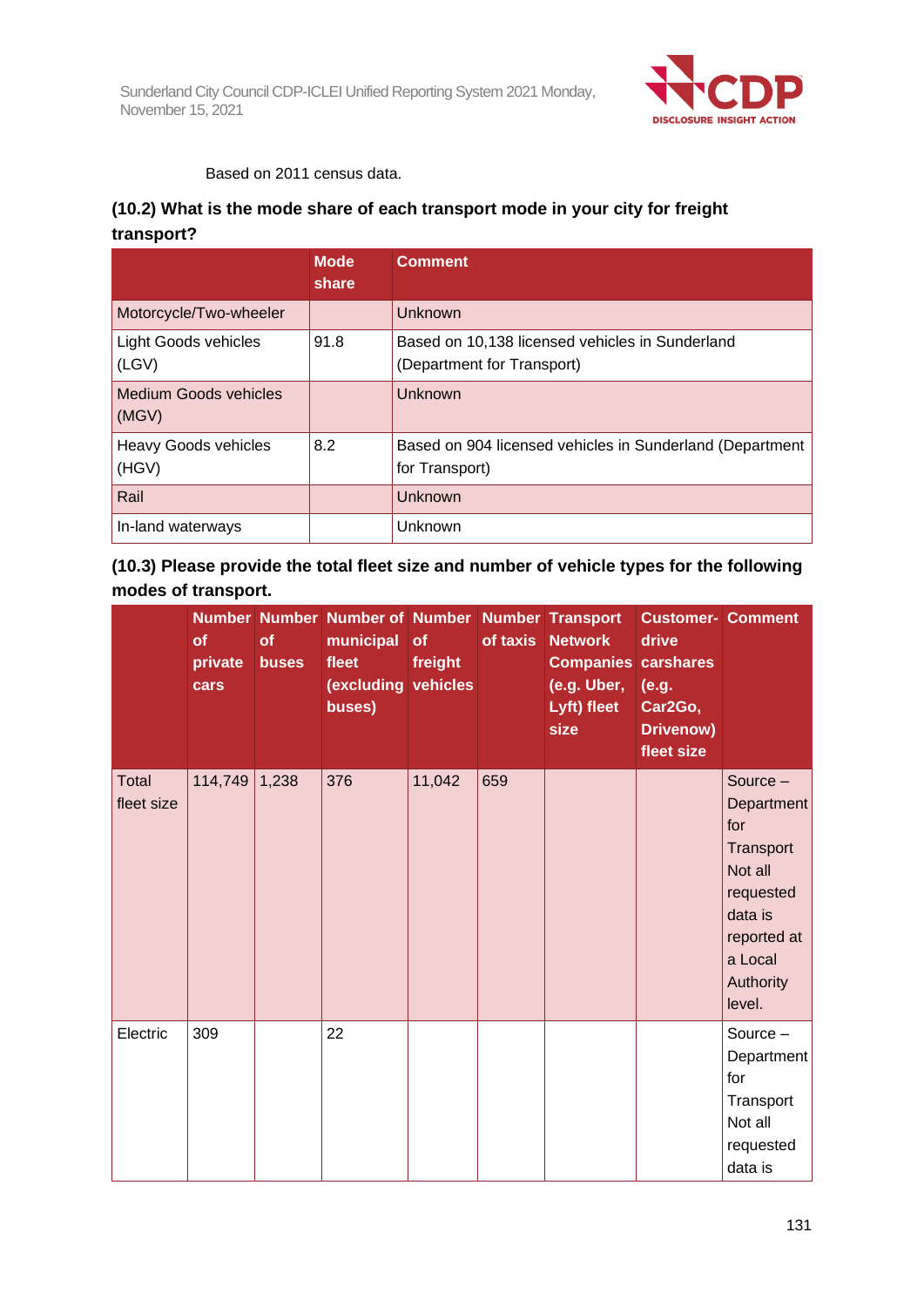

|                   |     |  |  |  | reported at<br>a Local<br>Authority<br>level.                                                                                  |
|-------------------|-----|--|--|--|--------------------------------------------------------------------------------------------------------------------------------|
| <b>Hybrid</b>     |     |  |  |  | Not all<br>requested<br>data is<br>reported at<br>a Local<br>Authority<br>level.                                               |
| Plug in<br>hybrid | 174 |  |  |  | Source -<br>Department<br>for<br>Transport<br>Not all<br>requested<br>data is<br>reported at<br>a Local<br>Authority<br>level. |
| Hydrogen          |     |  |  |  | Not all<br>requested<br>data is<br>reported at<br>a Local<br>Authority<br>level.                                               |

**(10.5) Does your city have a low or zero-emission zone or restrictions on high polluting vehicles that cover a significant part of the city? (i.e. that disincentivises fossil fuel vehicles through a charge, a ban or access restriction)**

No

# **12. Food**

# **Food Consumption**

**(12.0) Report the total number of meals that are annually served and/or sold through programs managed by your city (this includes schools, hospitals, shelters, public canteens, etc.).**

**Total meals served or sold through programs managed by your city**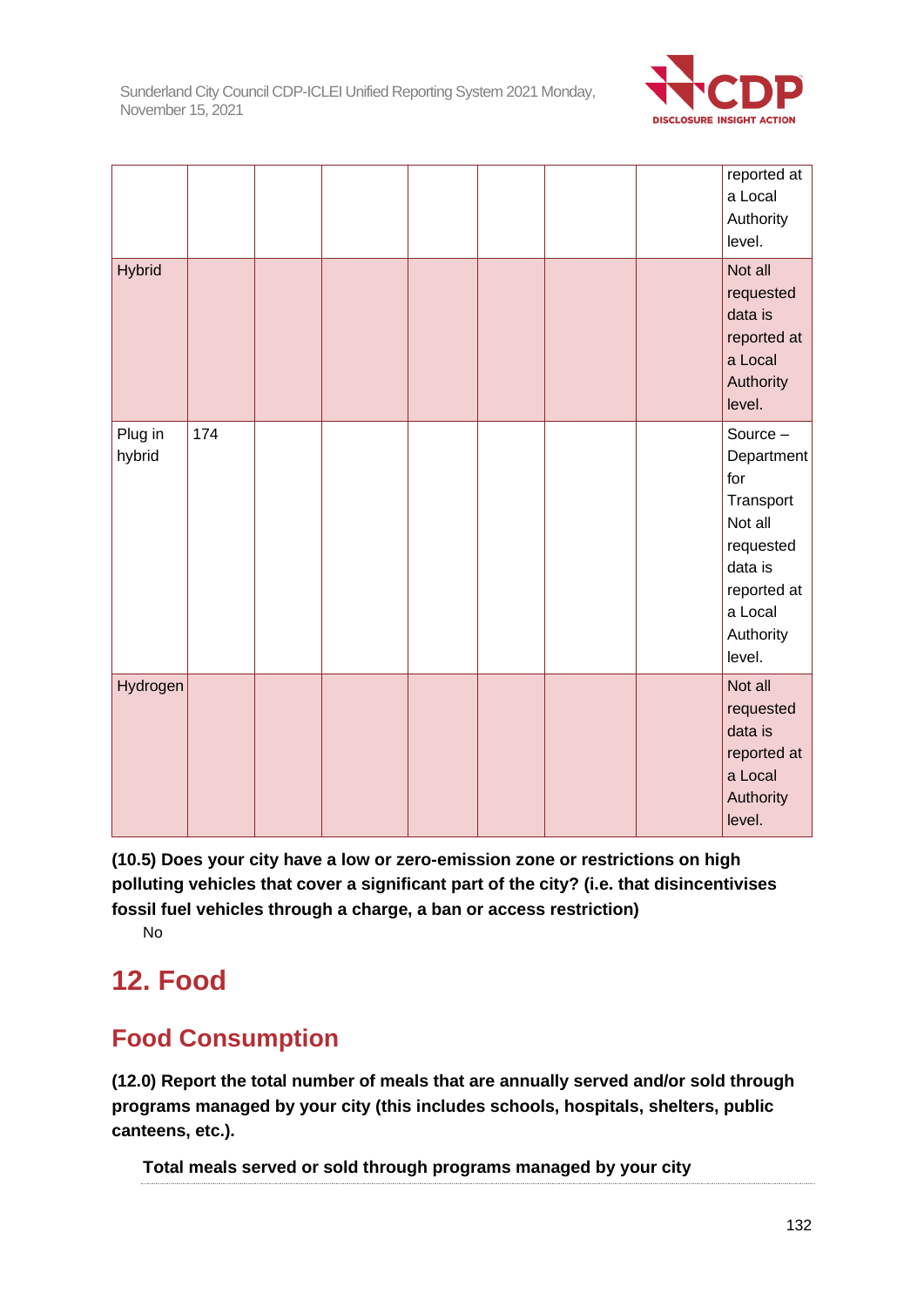

# **Number of meals**

5,308,073

# **Cities facilities**

**Schools** Hospitals **Shelters** Public Canteens (City Hall, Parks, etc.)

### **Comment**

The number of meals is an annual figure.

Schools = 2,090,000 meals per year / 709 tonnes (11,000 meals served per day equates to circa 2,090,000 meals / annum).

Public Canteens = 109,044 meals per year / 37 tonnes (Sunderland's new City Hall will open in October. This figure is an estimate on the basis that there will be 2,796 customers per week x 52 weeks = 145,392 customers / annum. It is assumed that 75% of customers are buying food, equating to 109,044 meals and 37 tonnes / annum). Shelters = 2,190,000 meals / 743 tonnes (Based on roughly 2000 people in residential care).

Hospitals = 919,029 meals / 482.5 tonnes (For the period 1.04.2020 – 31.03.2021 there were 750,593 total patient meals and 168,436 staff/visitor meals. Based on an average of 525 grams per portion, across 3 meals per day, this equals 482.5 tonnes. These numbers are reduced due to COVID-19 with reduced hospital admissions due to the pausing of elective services for a period of time. The number of patient meals in 2019/20 were 1,043,196).

There are no prisons in Sunderland.

# **(12.1) What is the per capita meat and dairy consumption (kg/yr) in your city?**

# **Meat consumption per capita (kg/year)**

# **Kg/Year/Capita**

# **Year data applies to**

# **Is your city calculating emissions associated with this consumption?** No

#### **Comment**

Unknown.

# **Dairy consumption per capita (kg/year)**

**Kg/Year/Capita**

**Year data applies to**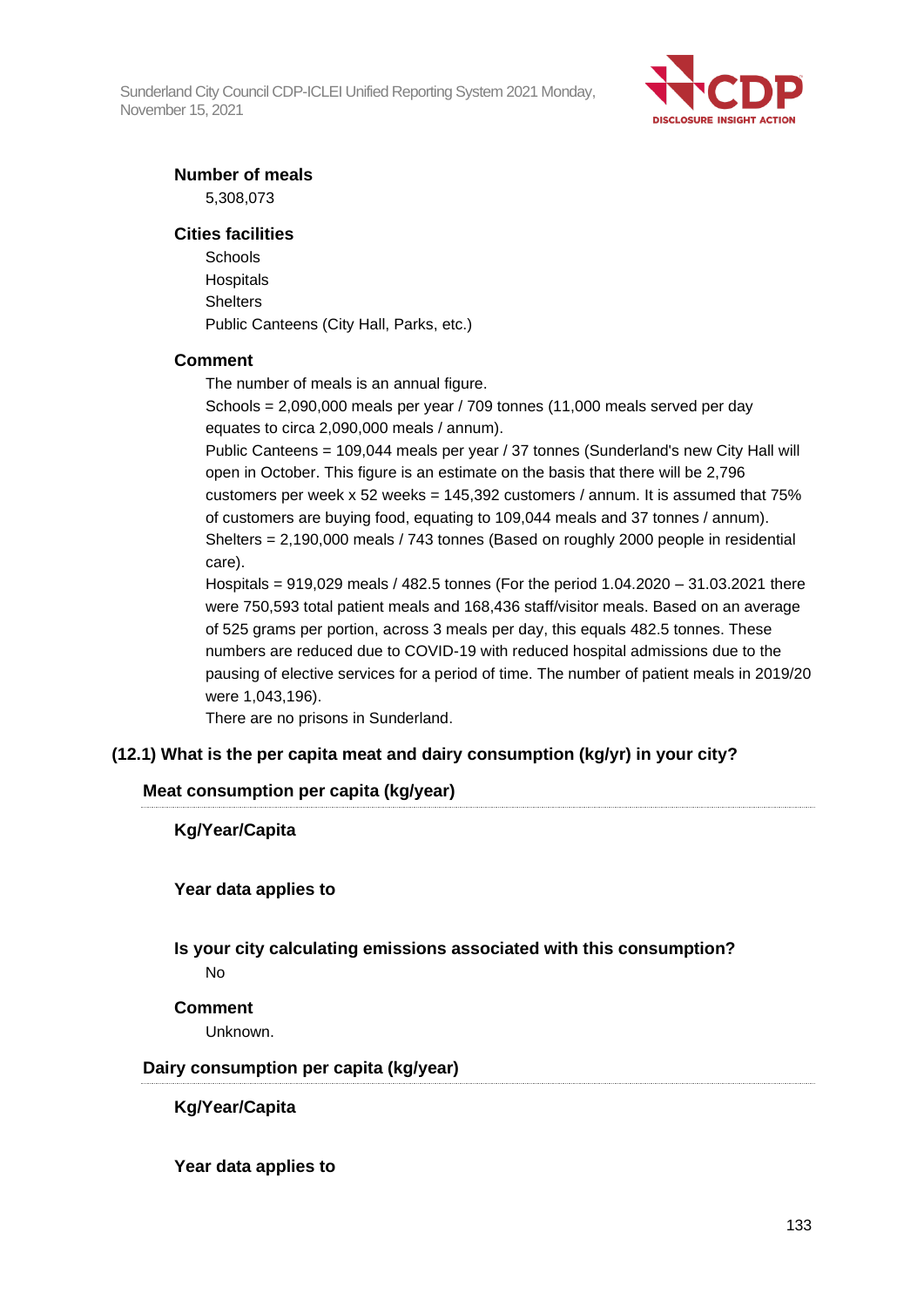

# **Is your city calculating emissions associated with this consumption?** No

**Comment**

Unknown.

# **Sustainable Food Policies and Actions**

# **(12.3) Does your city have any policies relating to food consumption within your city? If so, please describe the expected outcome of the policy.**

|                    |     | Response Please describe the expected outcome of the policy                                                                                                                                                                                                                                                                                                                                                                                                                                                                                                                                                                                                        |
|--------------------|-----|--------------------------------------------------------------------------------------------------------------------------------------------------------------------------------------------------------------------------------------------------------------------------------------------------------------------------------------------------------------------------------------------------------------------------------------------------------------------------------------------------------------------------------------------------------------------------------------------------------------------------------------------------------------------|
| Please<br>complete | Yes | Sunderland's Low Carbon Framework and the City Council's Low Carbon<br>Action Plan aim to expand local food networks and increase the availability<br>of fresh and seasonal food, to reduce food poverty. The framework also aims<br>to reduce food waste - saving money and reducing emissions. Strategic<br>Priority 1 (Our Behaviour) aims to adapt the behaviour of residents to make<br>sustainable food choices, reduce food waste, increase locally sourced foods,<br>and avoid processed foods. Also, Strategic Priority 7 (Consumption and<br>Waste) aims to reduce food miles, increase access to affordable healthy<br>food and reduce packaging waste. |
|                    |     | As referenced in 1.0, Policy VC5 within the Council's Core Strategy and<br>Development Plan aims to restrict the development of hot food takeaways.<br>This policy aims to cause positive effects on resident's health and well being,<br>as well as reducing noise complaints, disturbance, odours and litter.                                                                                                                                                                                                                                                                                                                                                    |
|                    |     | It is expected that the Healthy Weight strategic priority within the Healthy<br>City Implementation Plan will help to reduce childhood obesity rates, improve<br>health and well being, and increase healthy life expectancy.                                                                                                                                                                                                                                                                                                                                                                                                                                      |
|                    |     | Plans are in place to implement a smart catering pre-order system for<br>primary schools. The system will ensure children get their meal of choice<br>and in doing so reduces food waste (other authorities where the system has<br>been in use indicated a 6% reduction food waste).                                                                                                                                                                                                                                                                                                                                                                              |
|                    |     | The Council's school meals service achieved the Green Kitchen Standard in<br>July. This national certification developed by the Soil Association and<br>Carbon Trust recognises caterers that undertake best practice to sustainably<br>manage energy, water and waste. This includes several measures to reduce<br>food waste:                                                                                                                                                                                                                                                                                                                                    |
|                    |     | • Appropriate ordering, storage and stocktaking<br>• Monitoring and measurement of all food waste                                                                                                                                                                                                                                                                                                                                                                                                                                                                                                                                                                  |
|                    |     | • Analysis of pupil choices to ensure correct production of food<br>• Meal portions not sold recorded on the Food Production Planner<br>• Customer plate waste collected daily                                                                                                                                                                                                                                                                                                                                                                                                                                                                                     |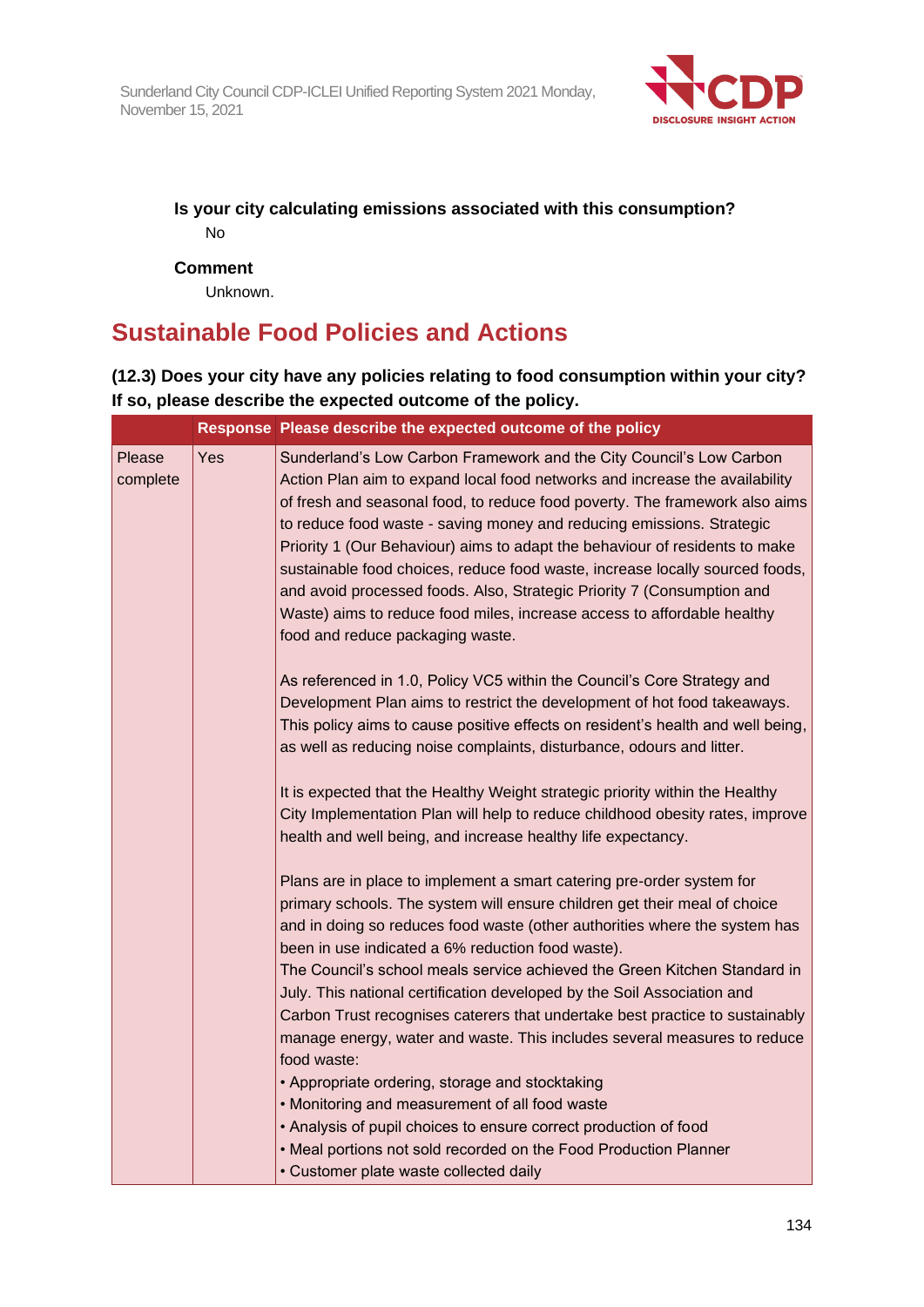

|  | • All food waste weighed each day and recorded in Food Production             |
|--|-------------------------------------------------------------------------------|
|  | Planners. The total weight of food waste across all sites is calculated every |
|  | month so that progress towards food waste targets can be monitored            |
|  | • Separating of food waste from general waste in each school and placed in    |
|  | specific bins for collection and recycling                                    |
|  | . Analysis of food waste at individual sites helps to inform the menu         |
|  | development process                                                           |
|  |                                                                               |

# **(12.4) How does your city increase access to sustainable foods?**

# **Do you subsidise fresh fruits and vegetables?**

**Action implemented**

No

**Please provide details and/or links to more information about the actions your city is taking to increase access to sustainable foods**

**Do you tax/ban higher carbon foods (meat, dairy, ultra-processed)?**

**Action implemented** No

**Please provide details and/or links to more information about the actions your city is taking to increase access to sustainable foods**

**Do you use regulatory mechanisms that limit advertising of higher carbon foods (meat, dairy, ultra-processed)?**

**Action implemented**

No

**Please provide details and/or links to more information about the actions your city is taking to increase access to sustainable foods**

**Do you use regulatory mechanisms that limit the sale of higher carbon foods (meat, dairy, ultra-processed)?**

**Action implemented**

No

**Please provide details and/or links to more information about the actions your city is taking to increase access to sustainable foods**

**Do you incentivise fresh fruit/vegetables vendor locations?**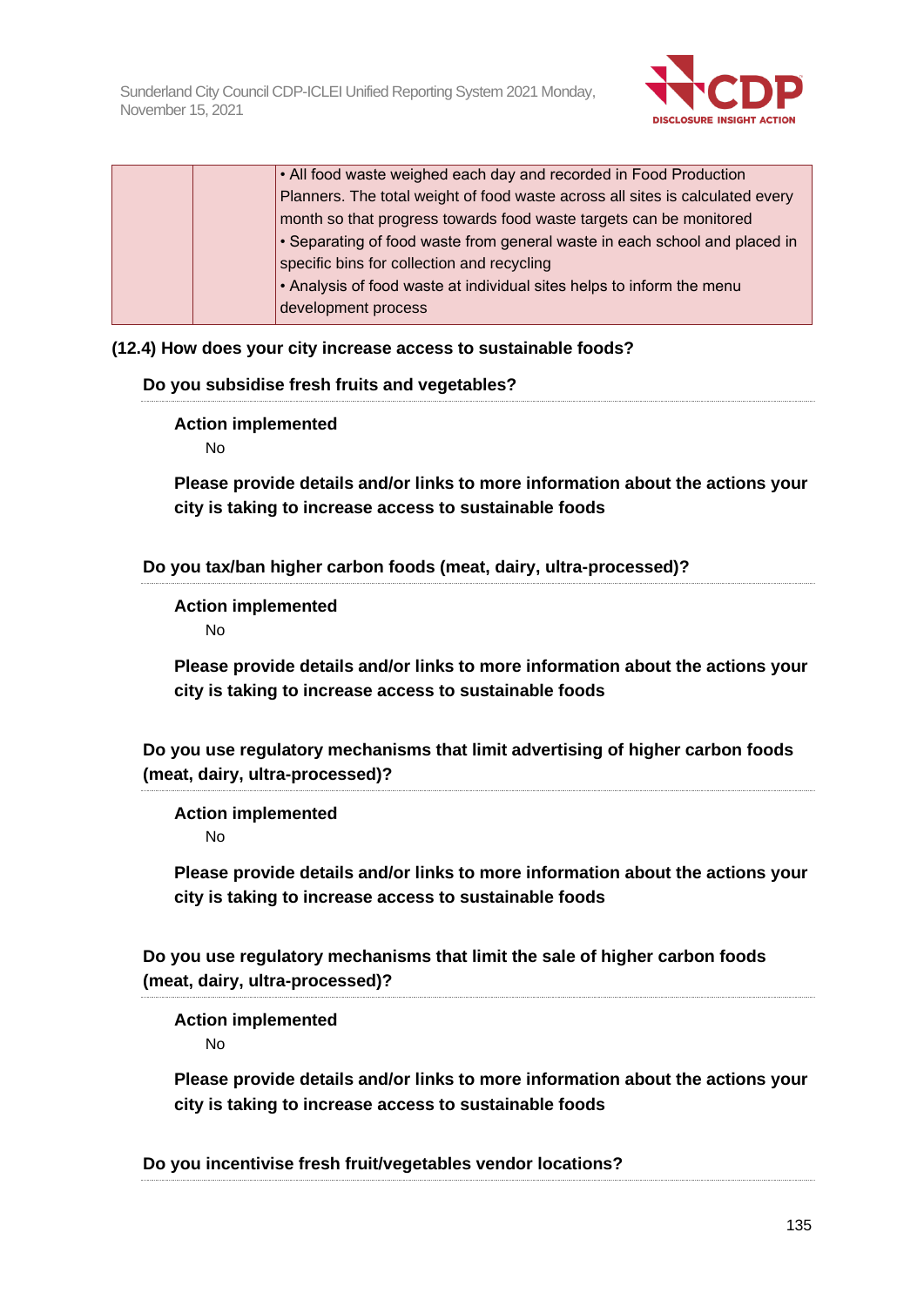

# **Action implemented**

Yes

# **Please provide details and/or links to more information about the actions your city is taking to increase access to sustainable foods**

Charities such as Forage, who have a base in Sunderland, redistribute food which would have otherwise gone to waste to vulnerable people.

**Do you have programs/policies/regulations on food surplus - either food surplus recovery and redistribution, or food waste avoidance programs (i.e. Love Food/Hate Waste)?**

# **Action implemented**

Yes

**Please provide details and/or links to more information about the actions your city is taking to increase access to sustainable foods**

# **13. Waste**

|                    | <b>Amount of solid</b><br>waste generated<br>(tonnes/year) | Year<br>data<br>applies<br>to | Please describe the methodology used to calculate<br>the annual solid waste generation in your city                                                                                                                                                                                                                                                                                                                                                                                                                                                                  |
|--------------------|------------------------------------------------------------|-------------------------------|----------------------------------------------------------------------------------------------------------------------------------------------------------------------------------------------------------------------------------------------------------------------------------------------------------------------------------------------------------------------------------------------------------------------------------------------------------------------------------------------------------------------------------------------------------------------|
| Please<br>complete | 126,303                                                    | 2019                          | This figure of 126,303 represents all local authority<br>collected waste for the 2019-20 financial year. Of these<br>126,303 tonnes, 89% is domestic, and 11% non-<br>domestic. Approximately 35,000 tonnes (28%) is sent for<br>recycling, composting or reuse.<br>These figures are taken from a national BEIS dataset for<br>Local Authority Collected and Household Waste. The<br>dataset is derived from WasteDataFlow, a web-based<br>system for quarterly reporting on Local Authority<br>collected waste data by local authorities to central<br>Government. |

**(13.0) What is the annual solid waste generation in your city?**

# **14. Water Security**

# **Water Supply**

**(14.0) What are the sources of your city's water supply?**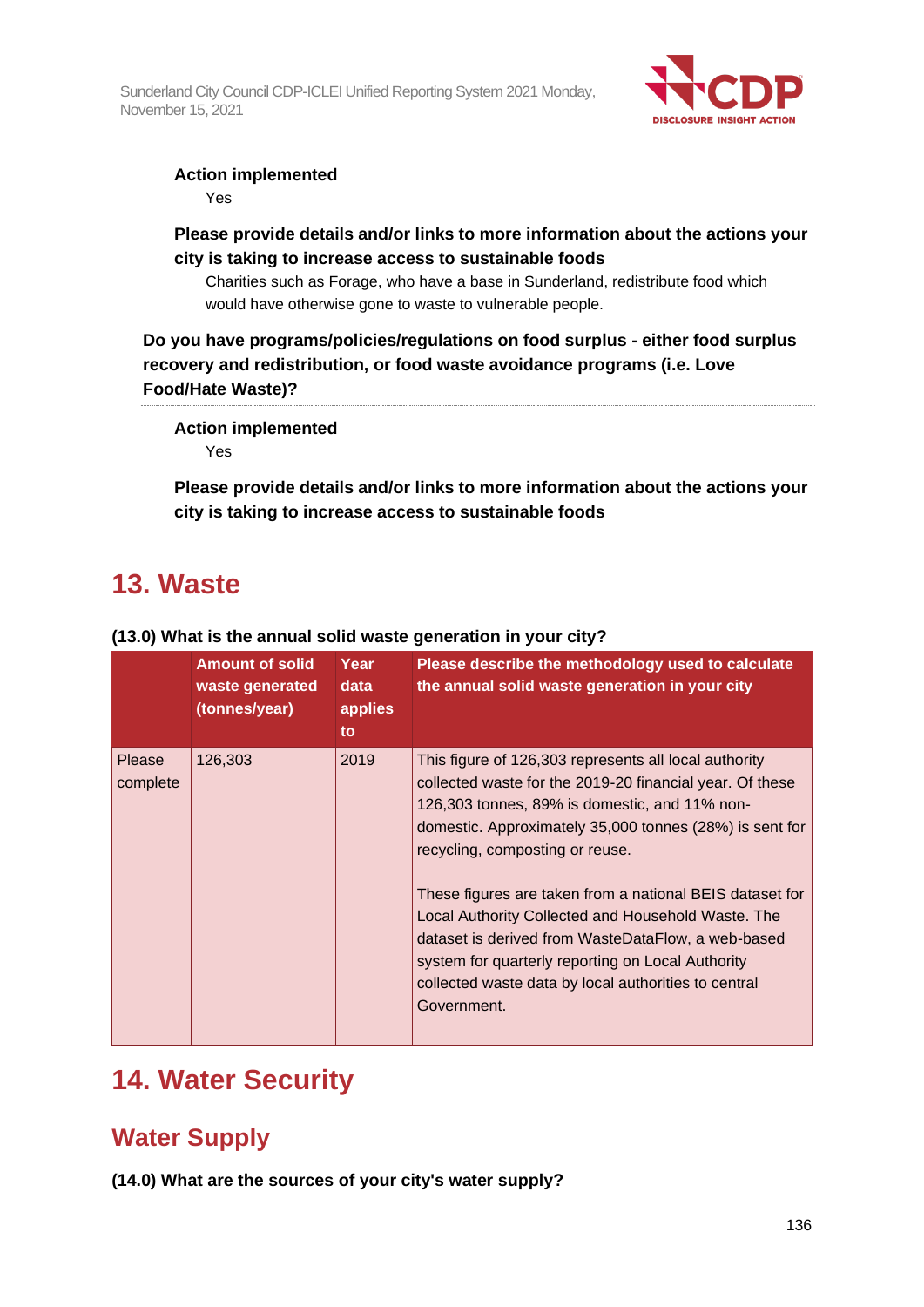

Surface water, from sources located fully or partially within city boundary Surface water, from sources outside the city boundary (by water transfer schemes) Ground water

# **(14.1) What percentage of your city's population has access to potable water supply service?**

100

# **(14.2) Are you aware of any substantive current or future risks to your city's water security?**

No, please specify why

As part of their Water Resources Management Plan 2020-2025, Northumbrian Water forecast water availability in relation to demand, concluding that the Kielder Water Resource Zone (which includes Sunderland) has sufficient supply for the next 60 years.

# **Water Supply Management**

**(14.4) Does your city have a publicly available Water Resource Management strategy?** Yes

**(14.4a) Please provide more information on your city's public Water Resource Management strategy.**

# **Publication title and attach document**

Northumbrian Water Final Water Resources Management Plan 2019

NW Final Water Resources Management Plan 2019.pdf

# **Year of adoption from local government**

2019

# **Web link**

https://www.nwg.co.uk/responsibility/environment/wrmp/current-wrmp-2015-2020/

## **Does this strategy include sanitation services?** Yes

# **Stage of implementation**

Strategy in implementation

# **Submit your response**

# **What language are you submitting your response in?**

English

# **Please read and accept our Terms and Conditions**

I have read and accept the Terms and Conditions